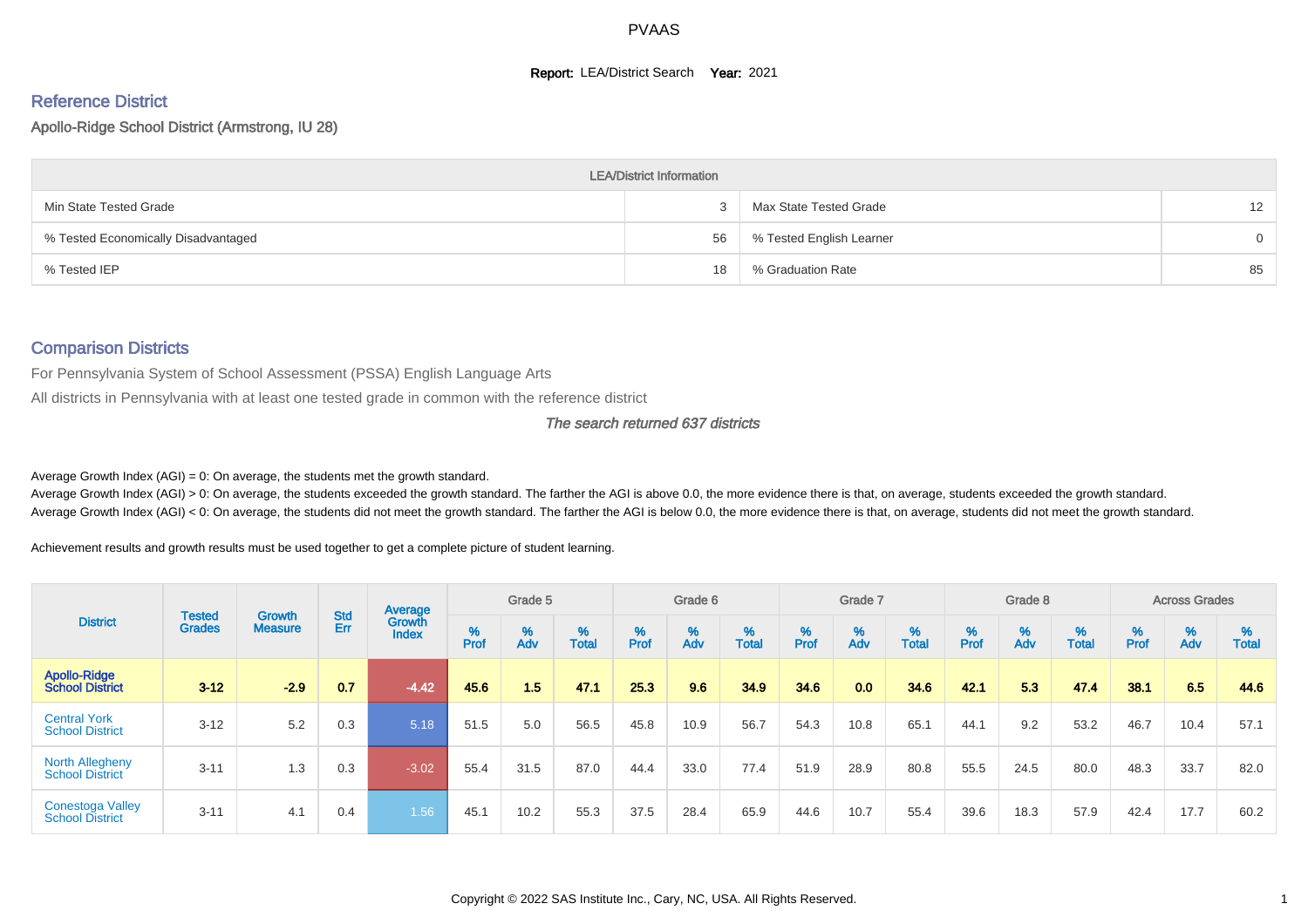|                                                                                | <b>Tested</b> | <b>Growth</b>  | <b>Std</b> | <b>Average</b>  |           | Grade 5  |                   |                  | Grade 6  |                   |           | Grade 7  |                   |                  | Grade 8  |                   |                  | <b>Across Grades</b> |                   |
|--------------------------------------------------------------------------------|---------------|----------------|------------|-----------------|-----------|----------|-------------------|------------------|----------|-------------------|-----------|----------|-------------------|------------------|----------|-------------------|------------------|----------------------|-------------------|
| <b>District</b>                                                                | <b>Grades</b> | <b>Measure</b> | Err        | Growth<br>Index | %<br>Prof | %<br>Adv | %<br><b>Total</b> | %<br><b>Prof</b> | %<br>Adv | %<br><b>Total</b> | %<br>Prof | %<br>Adv | %<br><b>Total</b> | %<br><b>Prof</b> | %<br>Adv | %<br><b>Total</b> | %<br><b>Prof</b> | %<br>Adv             | %<br><b>Total</b> |
| <b>Apollo-Ridge</b><br><b>School District</b>                                  | $3 - 12$      | $-2.9$         | 0.7        | $-4.42$         | 45.6      | 1.5      | 47.1              | 25.3             | 9.6      | 34.9              | 34.6      | 0.0      | 34.6              | 42.1             | 5.3      | 47.4              | 38.1             | 6.5                  | 44.6              |
| <b>Spring-Ford Area</b><br><b>School District</b>                              | $3 - 11$      | 2.9            | 0.3        | 4.35            | 62.0      | 13.4     | 75.4              | 51.9             | 27.2     | 79.1              | 52.7      | 21.3     | 74.0              | 52.4             | 21.8     | 74.2              | 51.9             | 24.7                 | 76.6              |
| <b>South Western</b><br><b>School District</b>                                 | $3 - 12$      | 0.9            | 0.4        | $-4.30$         | 49.8      | 9.7      | 59.5              | 38.7             | 21.6     | 60.3              | 37.1      | 5.7      | 42.8              | 46.5             | 7.4      | 53.9              | 43.5             | 12.7                 | 56.2              |
| <b>Souderton Area</b><br><b>School District</b>                                | $3 - 11$      | $-0.1$         | 0.3        | $-5.82$         | 56.4      | 17.7     | 74.1              | 48.0             | 16.2     | 64.2              | 56.6      | 10.1     | 66.8              | 47.3             | 11.1     | 58.4              | 50.2             | 17.4                 | 67.7              |
| <b>North Penn School</b><br><b>District</b>                                    | $3 - 11$      | 1.5            | 0.2        | $-4.25$         | 53.0      | 12.7     | 65.7              | 41.4             | 33.0     | 74.4              | 53.7      | 13.2     | 66.9              | 48.2             | 18.4     | 66.7              | 47.4             | 19.9                 | 67.3              |
| <b>Lower Merion</b><br><b>School District</b>                                  | $3 - 11$      | 1.5            | 0.3        | $-0.93$         | 56.1      | 29.4     | 85.5              | 43.9             | 40.6     | 84.5              | 54.5      | 29.1     | 83.6              | 49.4             | 29.4     | 78.8              | 47.8             | 36.9                 | 84.6              |
| <b>Armstrong School</b><br><b>District</b>                                     | $3 - 11$      | 3.2            | 0.3        | 2.49            | 46.0      | 6.3      | 52.3              | 44.4             | 17.4     | 61.8              | 48.7      | 8.8      | 57.5              | 45.3             | 11.5     | 56.8              | 45.4             | 12.6                 | 58.0              |
| <b>Upper Saint Clair</b><br><b>School District</b>                             | $3 - 11$      | 2.6            | 0.4        | $-1.04$         | 49.8      | 35.9     | 85.7              | 47.4             | 39.0     | 86.5              | 58.5      | 31.1     | 89.6              | 48.7             | 42.2     | 90.9              | 46.0             | 42.0                 | 88.0              |
| <b>Mifflin County</b><br><b>School District</b>                                | $3 - 11$      | 2.7            | 0.4        | 1.34            | 49.5      | 8.0      | 57.4              | 35.1             | 15.2     | 50.3              | 45.2      | 7.3      | 52.5              | 40.4             | 4.9      | 45.3              | 40.4             | 9.0                  | 49.4              |
| <b>Circle Of Seasons</b><br><b>Charter School</b>                              | $3 - 8$       | 11.4           | 1.3        | 3.16            | 65.7      | 11.4     | 77.1              | 50.0             | 20.0     | 70.0              | 44.4      | 19.4     | 63.9              |                  |          |                   | 50.8             | 18.6                 | 69.5              |
| <b>Millcreek Township</b><br><b>School District</b>                            | $3 - 11$      | 2.0            | 0.3        | $-0.09$         | 49.1      | 17.2     | 66.3              | 43.6             | 22.3     | 66.0              | 46.9      | 17.3     | 64.2              | 44.9             | 17.2     | 62.1              | 45.8             | 19.9                 | 65.8              |
| <b>Saucon Valley</b><br><b>School District</b>                                 | $3 - 11$      | 3.7            | 0.6        | $-0.12$         | 50.8      | 21.0     | 71.8              | 43.6             | 21.5     | 65.1              | 42.4      | 18.0     | 60.4              | 50.0             | 20.2     | 70.2              | 42.6             | 23.9                 | 66.5              |
| <b>Bedford Area</b><br><b>School District</b>                                  | $3 - 11$      | 5.0            | 0.6        | 3.94            | 54.2      | 3.4      | 57.6              | 37.1             | 16.4     | 53.4              | 44.8      | 13.8     | 58.6              | 42.8             | 12.2     | 55.0              | 46.2             | 12.2                 | 58.4              |
| Wissahickon<br><b>School District</b>                                          | $3 - 10$      | 2.9            | 0.3        | 1.29            | 58.6      | 18.8     | 77.4              | 42.2             | 37.2     | 79.4              | 56.8      | 19.3     | 76.1              | 49.3             | 28.5     | 77.8              | 49.2             | 28.7                 | 77.9              |
| <b>Memphis Street</b><br><b>Academy Charter</b><br>School @ JP<br><b>Jones</b> | $5 - 8$       | 4.3            | 0.8        | $-0.02$         | 13.3      | 0.0      | 13.3              | 12.9             | 0.0      | 12.9              | 21.3      | 1.6      | 23.0              | 18.0             | 0.0      | 18.0              | 16.6             | 0.6                  | 17.2              |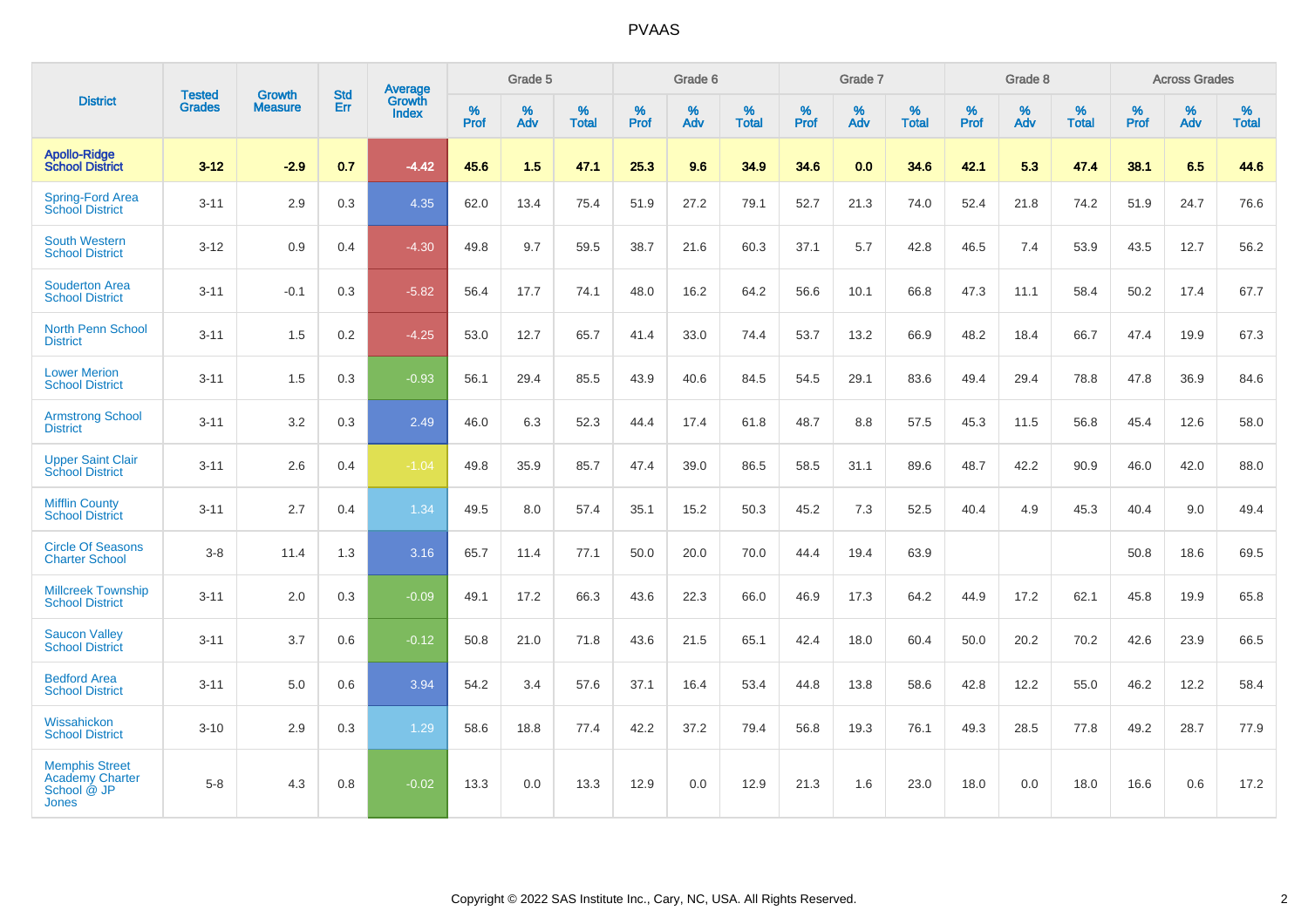|                                                                        | <b>Tested</b> | <b>Growth</b>  | <b>Std</b> | Average                       |           | Grade 5  |                   |           | Grade 6  |                   |           | Grade 7  |                   |           | Grade 8  |                   |           | <b>Across Grades</b> |                   |
|------------------------------------------------------------------------|---------------|----------------|------------|-------------------------------|-----------|----------|-------------------|-----------|----------|-------------------|-----------|----------|-------------------|-----------|----------|-------------------|-----------|----------------------|-------------------|
| <b>District</b>                                                        | <b>Grades</b> | <b>Measure</b> | Err        | <b>Growth</b><br><b>Index</b> | %<br>Prof | %<br>Adv | %<br><b>Total</b> | %<br>Prof | %<br>Adv | %<br><b>Total</b> | %<br>Prof | %<br>Adv | %<br><b>Total</b> | %<br>Prof | %<br>Adv | %<br><b>Total</b> | %<br>Prof | %<br>Adv             | %<br><b>Total</b> |
| <b>Apollo-Ridge</b><br><b>School District</b>                          | $3 - 12$      | $-2.9$         | 0.7        | $-4.42$                       | 45.6      | 1.5      | 47.1              | 25.3      | 9.6      | 34.9              | 34.6      | 0.0      | 34.6              | 42.1      | 5.3      | 47.4              | 38.1      | 6.5                  | 44.6              |
| <b>South Fayette</b><br><b>Township School</b><br><b>District</b>      | $3 - 11$      | 1.9            | 0.4        | $-1.71$                       | 60.2      | 23.2     | 83.4              | 44.7      | 39.0     | 83.7              | 56.4      | 27.0     | 83.4              | 46.8      | 40.6     | 87.4              | 49.6      | 35.9                 | 85.4              |
| Canon-Mcmillan<br><b>School District</b>                               | $3 - 11$      | 2.0            | 0.3        | $-0.84$                       | 60.2      | 11.0     | 71.3              | 41.6      | 31.2     | 72.8              | 51.6      | 18.2     | 69.7              | 56.9      | 17.7     | 74.6              | 50.9      | 21.6                 | 72.5              |
| <b>Line Mountain</b><br><b>School District</b>                         | $3 - 11$      | 5.9            | 0.7        | 1.90                          | 43.9      | 13.6     | 57.6              | 43.1      | 23.6     | 66.7              | 48.0      | 21.4     | 69.4              | 43.7      | 11.3     | 54.9              | 43.0      | 17.5                 | 60.5              |
| <b>Littlestown Area</b><br><b>School District</b>                      | $3 - 11$      | 4.6            | 0.6        | 1.56                          | 49.6      | 3.5      | 53.1              | 50.8      | 15.6     | 66.4              | 37.0      | 7.4      | 44.4              | 55.6      | 6.4      | 61.9              | 45.7      | 9.8                  | 55.5              |
| <b>Bradford Area</b><br><b>School District</b>                         | $3 - 12$      | 3.9            | 0.5        | 2.51                          | 53.6      | 11.3     | 64.9              | 40.7      | 19.2     | 59.9              | 47.0      | 11.6     | 58.6              | 46.2      | 16.0     | 62.2              | 45.7      | 15.1                 | 60.8              |
| <b>Eastern York</b><br><b>School District</b>                          | $3 - 11$      | 3.8            | 0.5        | 0.25                          | 50.9      | 9.2      | 60.1              | 49.3      | 23.0     | 72.3              | 49.4      | 23.9     | 73.3              | 50.0      | 16.1     | 66.1              | 48.6      | 16.2                 | 64.8              |
| <b>South Eastern</b><br><b>School District</b>                         | $3 - 11$      | 2.3            | 0.5        | $-2.60$                       | 55.2      | 6.3      | 61.5              | 42.2      | 16.2     | 58.4              | 48.3      | 12.9     | 61.2              | 43.6      | 10.5     | 54.1              | 46.7      | 14.1                 | 60.8              |
| <b>Crawford Central</b><br><b>School District</b>                      | $3 - 11$      | 3.3            | 0.4        | 1.65                          | 48.1      | 4.2      | 52.3              | 37.2      | 13.2     | 50.4              | 40.0      | 13.1     | 53.1              | 42.5      | 12.0     | 54.5              | 40.4      | 10.5                 | 50.9              |
| <b>Folk Arts-Cultural</b><br><b>Treasures Charter</b><br><b>School</b> | $3 - 7$       | 7.1            | 1.0        | $-1.67$                       | 50.0      | 6.8      | 56.8              | 42.2      | 37.8     | 80.0              | 52.3      | 11.4     | 63.6              |           |          |                   | 46.5      | 14.6                 | 61.1              |
| <b>Upper Merion Area</b><br><b>School District</b>                     | $3 - 11$      | 3.6            | 0.5        | 0.70                          | 55.7      | 7.0      | 62.7              | 45.2      | 26.4     | 71.6              | 53.5      | 10.8     | 64.3              | 43.3      | 14.0     | 57.3              | 47.7      | 19.3                 | 67.0              |
| <b>Homer-Center</b><br><b>School District</b>                          | $3 - 11$      | 6.3            | 0.8        | 0.67                          | 57.1      | 1.6      | 58.7              | 47.7      | 13.6     | 61.4              | 48.0      | 8.2      | 56.2              | 50.8      | 14.9     | 65.7              | 45.3      | 11.7                 | 56.9              |
| <b>Exeter Township</b><br><b>School District</b>                       | $3 - 11$      | 3.1            | 0.4        | $-0.09$                       | 49.8      | 11.2     | 61.0              | 44.2      | 26.3     | 70.5              | 49.4      | 9.5      | 58.9              | 44.3      | 14.6     | 59.0              | 46.4      | 15.0                 | 61.4              |
| <b>Northern York</b><br><b>County School</b><br><b>District</b>        | $3 - 11$      | 0.6            | 0.4        | $-4.14$                       | 53.3      | 9.4      | 62.7              | 39.4      | 14.4     | 53.8              | 44.9      | 8.2      | 53.1              | 39.9      | 7.2      | 47.1              | 44.2      | 12.9                 | 57.1              |
| <b>Curwensville Area</b><br><b>School District</b>                     | $3 - 11$      | 4.2            | 0.8        | $-2.07$                       | 46.3      | 19.5     | 65.8              | 40.0      | 30.0     | 70.0              | 43.7      | 18.3     | 62.0              | 62.0      | 8.4      | 70.4              | 48.5      | 17.9                 | 66.4              |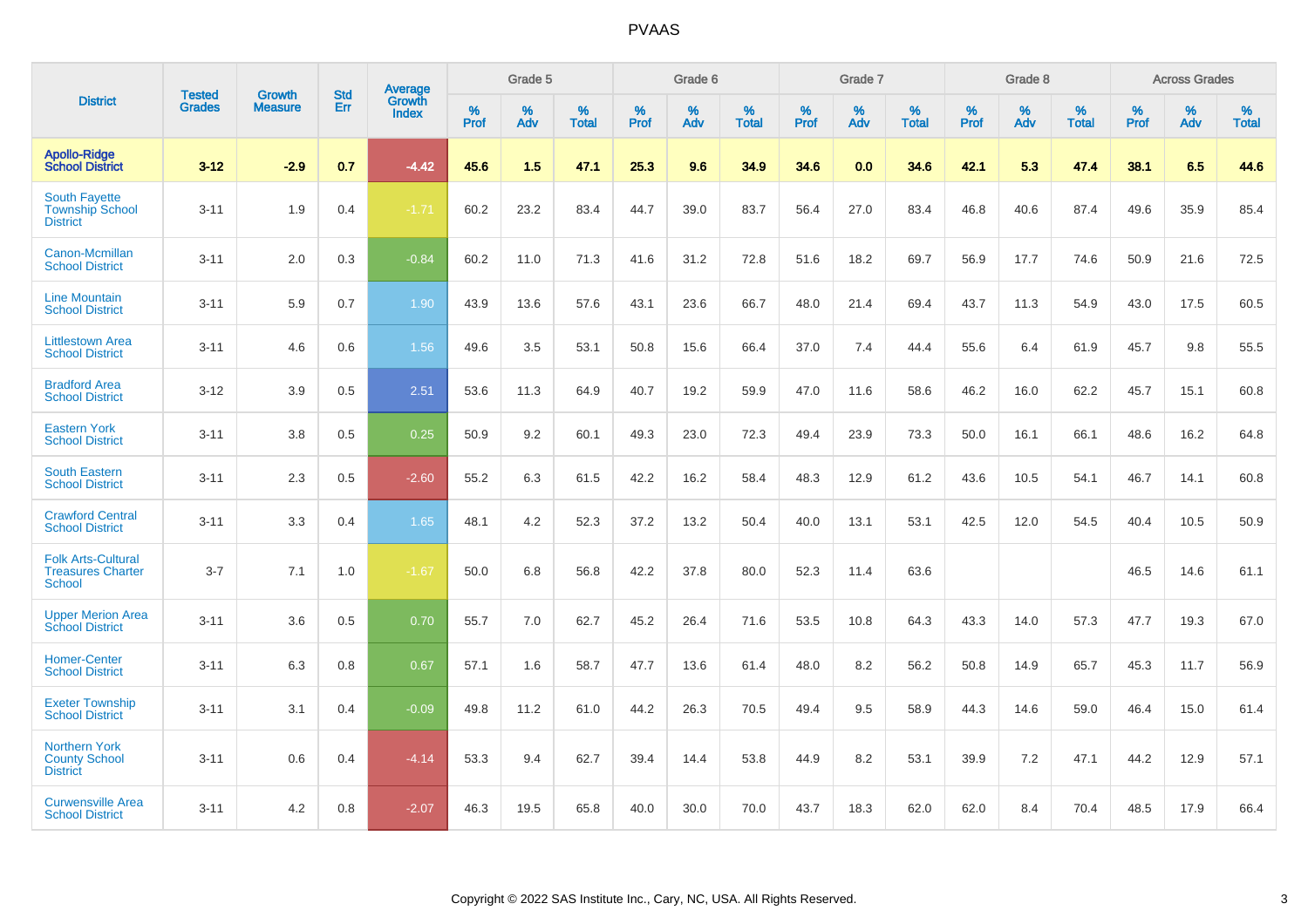| <b>District</b>                                              | <b>Tested</b> | <b>Growth</b>  | <b>Std</b> | <b>Average</b>         |           | Grade 5  |                   |           | Grade 6  |                   |           | Grade 7  |                   |           | Grade 8  |                   |           | <b>Across Grades</b> |                   |
|--------------------------------------------------------------|---------------|----------------|------------|------------------------|-----------|----------|-------------------|-----------|----------|-------------------|-----------|----------|-------------------|-----------|----------|-------------------|-----------|----------------------|-------------------|
|                                                              | <b>Grades</b> | <b>Measure</b> | Err        | Growth<br><b>Index</b> | %<br>Prof | %<br>Adv | %<br><b>Total</b> | %<br>Prof | %<br>Adv | %<br><b>Total</b> | %<br>Prof | %<br>Adv | %<br><b>Total</b> | %<br>Prof | %<br>Adv | %<br><b>Total</b> | %<br>Prof | %<br>Adv             | %<br><b>Total</b> |
| <b>Apollo-Ridge</b><br><b>School District</b>                | $3 - 12$      | $-2.9$         | 0.7        | $-4.42$                | 45.6      | 1.5      | 47.1              | 25.3      | 9.6      | 34.9              | 34.6      | 0.0      | 34.6              | 42.1      | 5.3      | 47.4              | 38.1      | 6.5                  | 44.6              |
| <b>Glendale School</b><br><b>District</b>                    | $3 - 10$      | 3.8            | 0.9        | $-1.43$                | 50.0      | 12.5     | 62.5              | 40.7      | 24.1     | 64.8              | 44.6      | 20.0     | 64.6              | 44.9      | 14.3     | 59.2              | 47.2      | 15.2                 | 62.4              |
| <b>West Perry School</b><br><b>District</b>                  | $3 - 11$      | 3.7            | 0.5        | 1.36                   | 45.0      | 8.7      | 53.7              | 41.7      | 21.8     | 63.5              | 44.2      | 7.9      | 52.1              | 53.3      | 13.3     | 66.7              | 44.0      | 14.2                 | 58.2              |
| <b>Smethport Area</b><br><b>School District</b>              | $3 - 12$      | 6.2            | 0.8        | 2.05                   | 54.0      | 8.0      | 62.0              | 43.3      | 21.7     | 65.0              | 33.8      | 9.2      | 43.1              | 46.9      | 12.5     | 59.4              | 41.6      | 15.0                 | 56.6              |
| Downingtown Area<br><b>School District</b>                   | $3 - 11$      | $-0.3$         | 0.4        | $-6.66$                | 56.2      | 27.7     | 83.8              | 42.9      | 39.9     | 82.8              | 53.8      | 24.3     | 78.0              | 49.8      | 32.5     | 82.3              | 49.4      | 33.5                 | 82.9              |
| <b>State College Area</b><br><b>School District</b>          | $3 - 11$      | 1.7            | 0.4        | $-0.30$                | 58.6      | 18.2     | 76.8              | 47.1      | 26.1     | 73.2              | 62.2      | 15.2     | 77.4              | 47.5      | 16.5     | 64.0              | 50.8      | 22.8                 | 73.6              |
| New Hope-<br><b>Solebury School</b><br><b>District</b>       | $3 - 11$      | 2.7            | 0.6        | $-0.64$                | 63.4      | 11.8     | 75.3              | 46.1      | 25.5     | 71.6              | 50.0      | 22.9     | 72.9              | 60.2      | 25.9     | 86.1              | 51.8      | 23.2                 | 75.0              |
| <b>Montour School</b><br><b>District</b>                     | $3 - 11$      | 2.4            | 0.5        | $-2.17$                | 61.9      | 17.1     | 79.0              | 49.0      | 25.0     | 74.0              | 46.2      | 29.7     | 75.9              | 51.0      | 22.5     | 73.5              | 49.5      | 25.4                 | 74.9              |
| <b>Harrisburg City</b><br><b>School District</b>             | $3 - 11$      | 1.6            | 0.4        | $-3.71$                | 6.5       | 0.3      | 6.7               | 14.5      | 1.7      | 16.2              | 15.4      | 1.9      | 17.3              | 20.3      | 2.1      | 22.4              | 12.6      | 1.0                  | 13.6              |
| <b>Penncrest School</b><br><b>District</b>                   | $3 - 11$      | 2.8            | 0.5        | $-2.07$                | 37.4      | 10.6     | 48.0              | 39.5      | 19.2     | 58.7              | 38.5      | 6.5      | 45.0              | 35.0      | 10.2     | 45.2              | 39.6      | 11.2                 | 50.7              |
| <b>Central Dauphin</b><br><b>School District</b>             | $3 - 11$      | 1.6            | 0.2        | 0.79                   | 46.1      | 7.7      | 53.8              | 40.5      | 15.0     | 55.5              | 41.1      | 7.5      | 48.6              | 39.4      | 10.3     | 49.7              | 41.3      | 11.4                 | 52.8              |
| <b>Lewisburg Area</b><br><b>School District</b>              | $3 - 11$      | 4.0            | 0.6        | 2.23                   | 53.1      | 21.2     | 74.3              | 38.8      | 38.8     | 77.7              | 42.6      | 30.9     | 73.5              | 43.0      | 31.1     | 74.1              | 44.8      | 30.1                 | 74.9              |
| <b>Hempfield School</b><br><b>District</b>                   | $3 - 11$      | 2.2            | 0.3        | 1.72                   | 52.4      | 9.3      | 61.6              | 44.6      | 23.5     | 68.1              | 43.1      | 21.1     | 64.2              | 46.0      | 20.1     | 66.1              | 45.8      | 20.4                 | 66.2              |
| <b>Richard Allen</b><br>Preparatory<br><b>Charter School</b> | $5-8$         | 4.8            | 0.7        | 0.43                   | 9.3       | 0.0      | 9.3               | 16.1      | 0.0      | 16.1              | 16.7      | 1.8      | 18.5              | 19.1      | 1.8      | 20.9              | 16.4      | 1.1                  | 17.5              |
| <b>Radnor Township</b><br><b>School District</b>             | $3 - 12$      | 1.9            | 0.4        | 0.63                   | 54.7      | 29.0     | 83.7              | 53.9      | 37.8     | 91.7              | 48.0      | 32.3     | 80.3              | 51.4      | 36.7     | 88.1              | 49.6      | 36.7                 | 86.4              |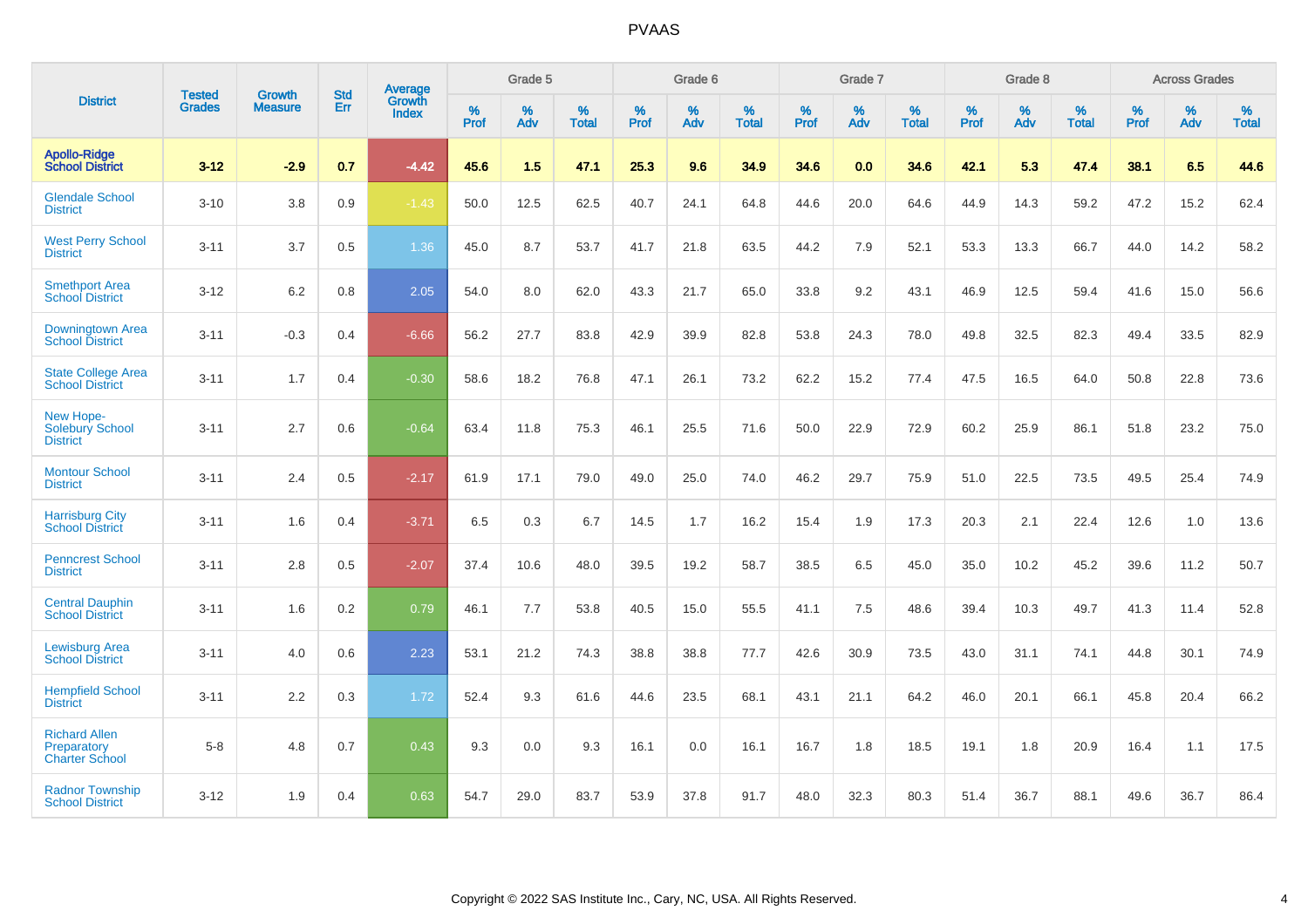|                                                                   |                                | <b>Growth</b>  | <b>Std</b> | Average                |                  | Grade 5  |                   |                  | Grade 6  |                   |                  | Grade 7  |                   |           | Grade 8  |                   |                  | <b>Across Grades</b> |                   |
|-------------------------------------------------------------------|--------------------------------|----------------|------------|------------------------|------------------|----------|-------------------|------------------|----------|-------------------|------------------|----------|-------------------|-----------|----------|-------------------|------------------|----------------------|-------------------|
| <b>District</b>                                                   | <b>Tested</b><br><b>Grades</b> | <b>Measure</b> | Err        | Growth<br><b>Index</b> | %<br><b>Prof</b> | %<br>Adv | %<br><b>Total</b> | %<br><b>Prof</b> | %<br>Adv | %<br><b>Total</b> | %<br><b>Prof</b> | %<br>Adv | %<br><b>Total</b> | %<br>Prof | %<br>Adv | %<br><b>Total</b> | %<br><b>Prof</b> | %<br>Adv             | %<br><b>Total</b> |
| <b>Apollo-Ridge</b><br><b>School District</b>                     | $3 - 12$                       | $-2.9$         | 0.7        | $-4.42$                | 45.6             | 1.5      | 47.1              | 25.3             | 9.6      | 34.9              | 34.6             | 0.0      | 34.6              | 42.1      | 5.3      | 47.4              | 38.1             | 6.5                  | 44.6              |
| <b>Unionville-Chadds</b><br><b>Ford School</b><br><b>District</b> | $3 - 11$                       | 0.8            | 0.4        | $-2.11$                | 61.2             | 24.6     | 85.8              | 48.8             | 36.0     | 84.8              | 54.4             | 26.8     | 81.2              | 45.3      | 38.9     | 84.2              | 48.0             | 37.1                 | 85.2              |
| <b>Universal Alcorn</b><br><b>Charter School</b>                  | $3-8$                          | 6.0            | 0.9        | 1.47                   | 32.1             | 9.4      | 41.5              | 34.0             | 6.0      | 40.0              | 37.5             | 3.6      | 41.1              | 28.2      | 0.0      | 28.2              | 29.2             | 4.4                  | 33.6              |
| <b>Penns Valley Area</b><br><b>School District</b>                | $3 - 12$                       | 2.5            | 0.6        | $-1.18$                | 56.1             | 8.2      | 64.3              | 41.8             | 33.0     | 74.8              | 45.7             | 1.9      | 47.6              | 35.8      | 8.5      | 44.3              | 44.5             | 13.0                 | 57.5              |
| Southern Columbia<br><b>Area School</b><br><b>District</b>        | $3 - 11$                       | 1.6            | 0.7        | $-4.85$                | 56.2             | 5.5      | 61.6              | 46.9             | 25.0     | 71.9              | 51.5             | 14.8     | 66.3              | 39.4      | 11.7     | 51.1              | 47.9             | 16.1                 | 64.0              |
| <b>Southern Lehigh</b><br><b>School District</b>                  | $3 - 11$                       | 0.9            | 0.5        | $-4.48$                | 57.9             | 13.1     | 71.0              | 37.4             | 44.8     | 82.2              | 55.9             | 17.4     | 73.2              | 56.4      | 16.7     | 73.1              | 51.9             | 24.2                 | 76.1              |
| <b>Ephrata Area</b><br><b>School District</b>                     | $3 - 11$                       | $-0.2$         | 0.4        | $-2.91$                | 50.5             | 10.3     | 60.8              | 47.6             | 12.7     | 60.4              | 40.8             | 5.2      | 46.0              | 39.2      | 7.3      | 46.5              | 45.1             | 12.6                 | 57.6              |
| <b>Moshannon Valley</b><br><b>School District</b>                 | $3 - 10$                       | 5.6            | 0.8        | 2.17                   | 51.1             | 2.1      | 53.2              | 24.1             | 22.2     | 46.3              | 45.2             | 1.6      | 46.8              | 41.8      | 6.0      | 47.8              | 39.6             | 7.8                  | 47.4              |
| Philadelphia<br><b>Academy Charter</b><br><b>School</b>           | $3 - 11$                       | 1.9            | 0.8        | $-1.74$                | 42.3             | 9.0      | 51.3              | 48.0             | 28.6     | 76.6              | 51.5             | 19.1     | 70.6              | 42.6      | 16.7     | 59.3              | 45.5             | 14.9                 | 60.4              |
| <b>Bangor Area</b><br><b>School District</b>                      | $3 - 12$                       | 3.3            | 0.5        | 1.42                   | 38.6             | 14.4     | 52.9              | 45.3             | 16.7     | 62.0              | 47.3             | 9.5      | 56.8              | 43.3      | 8.0      | 51.3              | 44.8             | 13.6                 | 58.4              |
| <b>Solanco School</b><br><b>District</b>                          | $3 - 11$                       | 2.8            | 0.4        | 2.25                   | 47.3             | 9.0      | 56.2              | 52.1             | 16.9     | 69.0              | 37.0             | 14.8     | 51.7              | 40.8      | 15.0     | 55.9              | 43.0             | 14.5                 | 57.5              |
| <b>Mifflinburg Area</b><br><b>School District</b>                 | $3 - 11$                       | 1.9            | 0.6        | $-2.04$                | 60.8             | 8.0      | 68.8              | 47.8             | 20.7     | 68.5              | 47.1             | 5.8      | 52.9              | 53.8      | 8.6      | 62.5              | 49.7             | 13.0                 | 62.7              |
| <b>Bear Creek</b><br>Community<br><b>Charter School</b>           | $3-8$                          | 5.5            | 0.9        | 2.26                   | 51.9             | 7.7      | 59.6              | 47.1             | 19.6     | 66.7              | 42.3             | 7.7      | 50.0              | 34.7      | 10.2     | 44.9              | 45.2             | 12.1                 | 57.4              |
| <b>Fox Chapel Area</b><br><b>School District</b>                  | $3 - 11$                       | 1.0            | 0.4        | $-5.04$                | 54.0             | 36.5     | 90.5              | 34.8             | 51.8     | 86.6              | 50.0             | 27.0     | 77.0              | 52.9      | 31.4     | 84.3              | 42.6             | 42.9                 | 85.5              |
| Philadelphia<br><b>Performing Arts</b><br><b>Charter School</b>   | $3-9$                          | 4.0            | 0.8        | $-1.81$                | 42.9             | 9.1      | 52.0              | 54.6             | 18.2     | 72.7              | 52.9             | 20.7     | 73.6              | 58.8      | 11.8     | 70.6              | 50.6             | 15.6                 | 66.2              |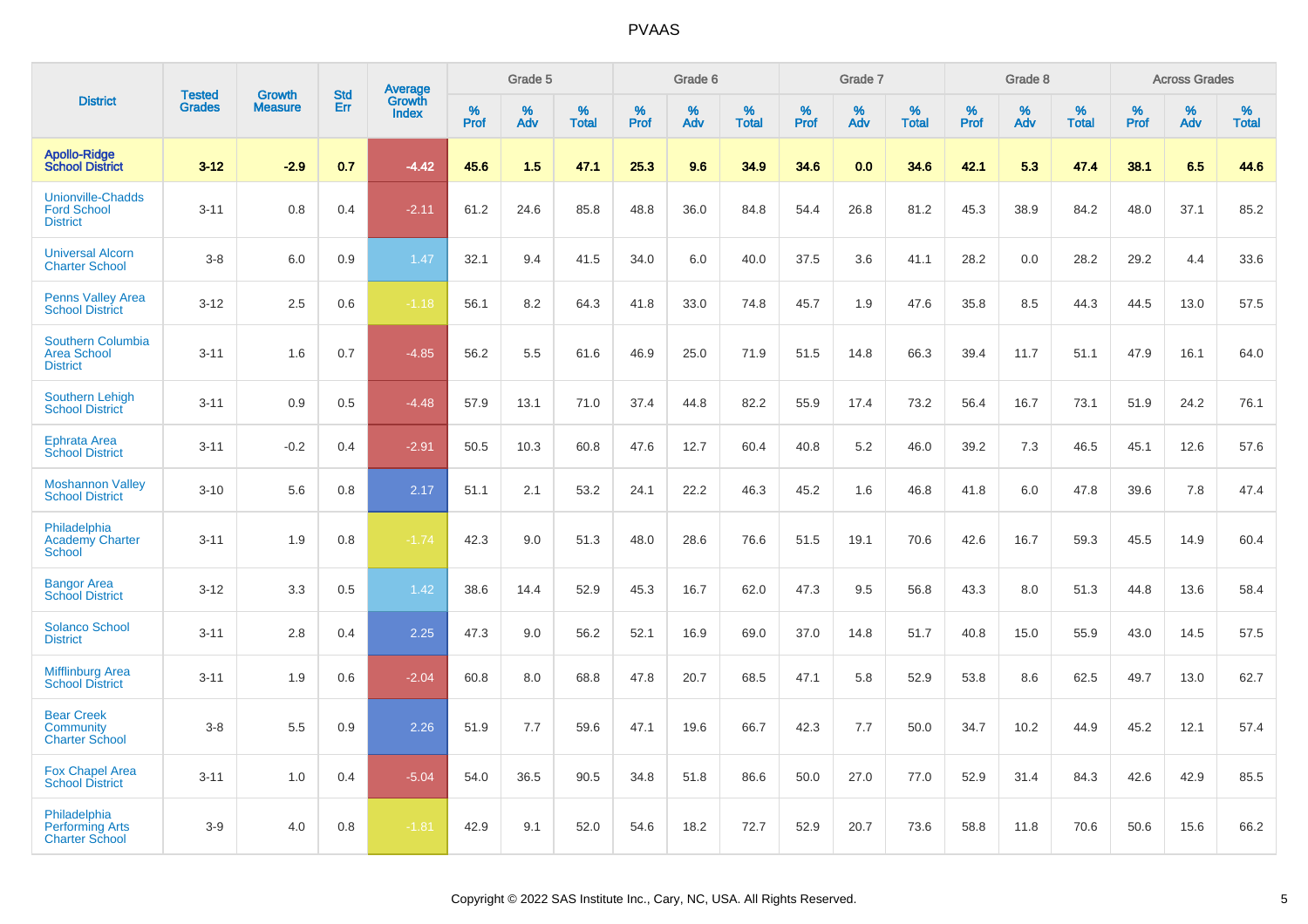| <b>District</b>                                      | <b>Tested</b> |                          | <b>Std</b> | <b>Average</b>         |              | Grade 5  |                      |                     | Grade 6     |                      |              | Grade 7     |                   |              | Grade 8     |                   |                     | <b>Across Grades</b> |                   |
|------------------------------------------------------|---------------|--------------------------|------------|------------------------|--------------|----------|----------------------|---------------------|-------------|----------------------|--------------|-------------|-------------------|--------------|-------------|-------------------|---------------------|----------------------|-------------------|
|                                                      | <b>Grades</b> | Growth<br><b>Measure</b> | Err        | Growth<br><b>Index</b> | $\%$<br>Prof | %<br>Adv | $\%$<br><b>Total</b> | $\%$<br><b>Prof</b> | $\%$<br>Adv | $\%$<br><b>Total</b> | $\%$<br>Prof | $\%$<br>Adv | %<br><b>Total</b> | $\%$<br>Prof | $\%$<br>Adv | %<br><b>Total</b> | $\%$<br><b>Prof</b> | $\%$<br>Adv          | %<br><b>Total</b> |
| <b>Apollo-Ridge</b><br><b>School District</b>        | $3 - 12$      | $-2.9$                   | 0.7        | $-4.42$                | 45.6         | 1.5      | 47.1                 | 25.3                | 9.6         | 34.9                 | 34.6         | 0.0         | 34.6              | 42.1         | 5.3         | 47.4              | 38.1                | 6.5                  | 44.6              |
| <b>Universal Institute</b><br><b>Charter School</b>  | $3 - 8$       | 2.4                      | 0.7        | $-1.60$                | 20.3         | 0.0      | 20.3                 | 21.9                | 1.4         | 23.3                 | 28.6         | 0.0         | 28.6              | 35.2         | 3.4         | 38.6              | 26.8                | 1.5                  | 28.3              |
| <b>Warwick School</b><br><b>District</b>             | $3 - 11$      | 0.0                      | 0.4        | $-4.21$                | 49.6         | 5.9      | 55.6                 | 39.4                | 26.3        | 65.7                 | 46.2         | 8.0         | 54.2              | 50.3         | 9.6         | 59.9              | 45.6                | 12.6                 | 58.2              |
| <b>Central Columbia</b><br><b>School District</b>    | $3 - 12$      | 3.0                      | 0.5        | 0.57                   | 58.7         | 17.3     | 76.0                 | 32.1                | 33.6        | 65.7                 | 56.3         | 16.9        | 73.2              | 53.8         | 24.1        | 77.9              | 48.9                | 24.7                 | 73.6              |
| <b>Dubois Area</b><br><b>School District</b>         | $3 - 11$      | $-0.6$                   | 0.4        | $-4.44$                | 47.0         | 5.7      | 52.6                 | 39.4                | 17.4        | 56.8                 | 43.4         | 8.5         | 51.8              | 36.6         | 8.8         | 45.4              | 42.2                | 13.1                 | 55.3              |
| <b>Hermitage School</b><br><b>District</b>           | $3 - 12$      | 2.9                      | 0.5        | 0.15                   | 52.9         | 7.9      | 60.7                 | 33.3                | 40.3        | 73.6                 | 50.4         | 24.5        | 74.8              | 51.0         | 19.3        | 70.3              | 47.0                | 22.0                 | 69.0              |
| <b>Chester</b><br>Community<br><b>Charter School</b> | $3 - 8$       | 3.8                      | 0.6        | 1.83                   | 15.7         | 0.8      | 16.4                 | 11.9                | 1.8         | 13.8                 | 15.2         | 1.0         | 16.2              | 14.8         | 0.0         | 14.8              | 13.2                | 0.7                  | 13.9              |
| <b>Ad Prima Charter</b><br><b>School</b>             | $3 - 8$       | 2.7                      | 0.8        | $-2.46$                | 25.9         | 1.8      | 27.8                 | 34.7                | 16.3        | 51.0                 | 36.1         | 3.3         | 39.3              | 27.4         | 4.8         | 32.3              | 33.2                | 4.8                  | 38.1              |
| <b>Juniata County</b><br><b>School District</b>      | $3 - 12$      | 2.7                      | 0.5        | 1.00                   | 42.6         | 3.0      | 45.6                 | 31.9                | 6.2         | 38.1                 | 36.6         | 5.5         | 42.1              | 36.5         | 8.4         | 44.9              | 36.0                | 7.7                  | 43.7              |
| Greencastle-Antrim<br><b>School District</b>         | $3 - 11$      | 2.7                      | 0.4        | 1.86                   | 46.3         | 16.4     | 62.7                 | 41.0                | 28.2        | 69.2                 | 45.4         | 20.7        | 66.1              | 51.7         | 14.7        | 66.4              | 44.6                | 20.8                 | 65.4              |
| <b>Athens Area</b><br><b>School District</b>         | $3 - 11$      | 3.5                      | 0.6        | 0.71                   | 57.1         | 10.7     | 67.9                 | 39.6                | 18.7        | 58.2                 | 56.9         | 5.1         | 62.0              | 45.3         | 7.2         | 52.5              | 45.8                | 12.8                 | 58.6              |
| <b>Jersey Shore Area</b><br><b>School District</b>   | $3 - 11$      | 1.7                      | 0.5        | $-5.21$                | 47.6         | 8.3      | 56.0                 | 45.6                | 24.8        | 70.4                 | 46.3         | 8.0         | 54.3              | 39.6         | 7.7         | 47.2              | 45.3                | 13.4                 | 58.7              |
| <b>Penn Manor</b><br><b>School District</b>          | $3 - 11$      | 2.1                      | 0.3        | 0.82                   | 53.4         | 10.5     | 63.8                 | 46.5                | 23.0        | 69.5                 | 48.2         | 16.2        | 64.4              | 43.7         | 15.4        | 59.1              | 46.8                | 18.7                 | 65.6              |
| <b>Brockway Area</b><br><b>School District</b>       | $3 - 11$      | 4.2                      | 0.7        | 1.96                   | 61.5         | 14.1     | 75.6                 | 40.6                | 34.8        | 75.4                 | 44.4         | 9.9         | 54.3              | 50.0         | 9.7         | 59.7              | 46.6                | 17.4                 | 64.0              |
| <b>Warrior Run</b><br><b>School District</b>         | $3 - 11$      | 2.6                      | 0.6        | $-2.96$                | 48.0         | 6.5      | 54.6                 | 42.2                | 19.3        | 61.5                 | 46.3         | 15.7        | 62.0              | 42.2         | 10.0        | 52.2              | 43.0                | 12.6                 | 55.6              |
| <b>Richland School</b><br><b>District</b>            | $3 - 11$      | 3.6                      | 0.6        | $-0.07$                | 51.5         | 18.4     | 69.9                 | 54.7                | 20.0        | 74.7                 | 51.6         | 14.1        | 65.6              | 53.8         | 15.1        | 68.9              | 51.0                | 18.8                 | 69.8              |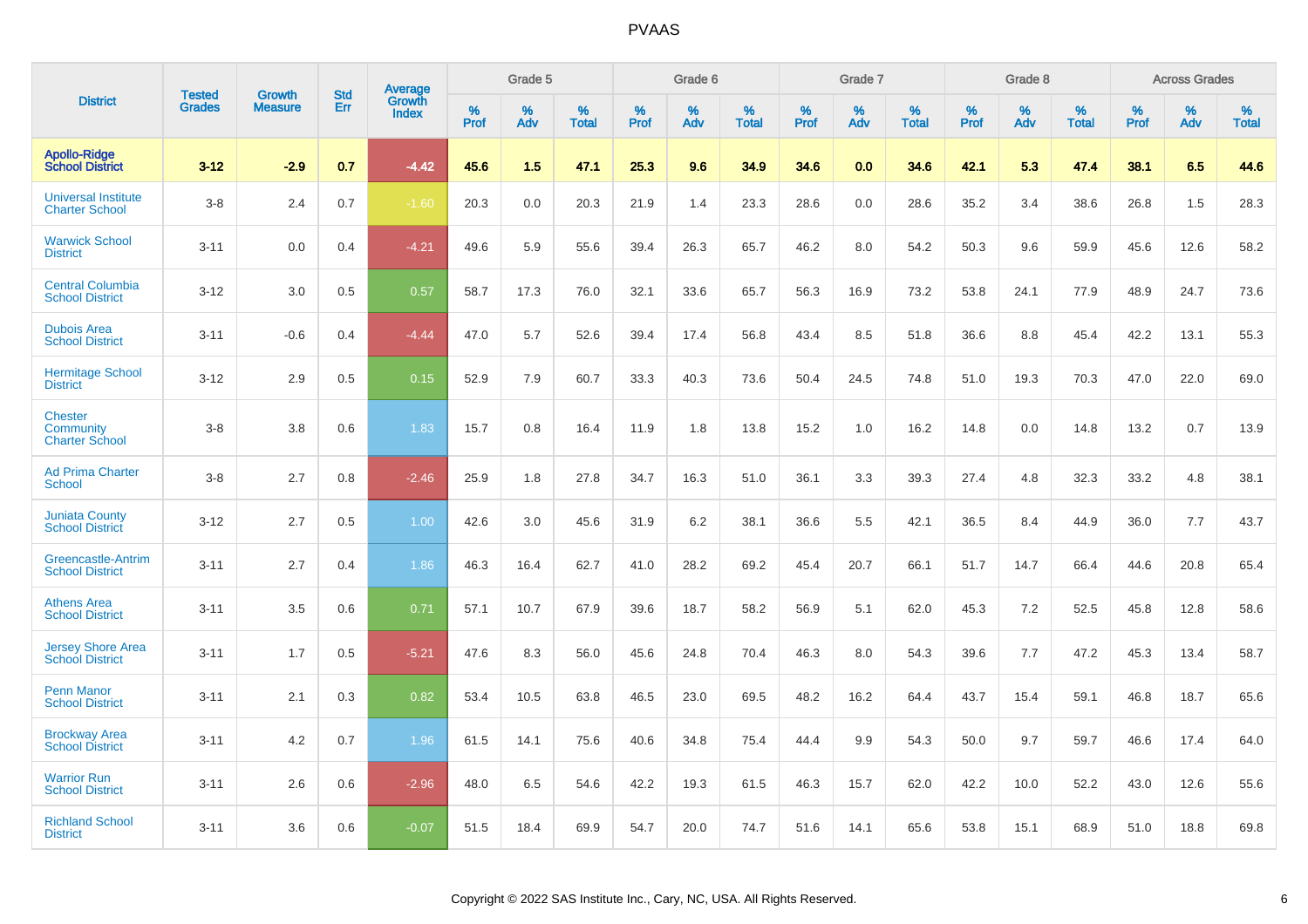| <b>District</b>                                  |                                |                                 | <b>Std</b> | Average                |           | Grade 5  |                   |           | Grade 6  |                   |              | Grade 7  |                   |           | Grade 8  |                   |           | <b>Across Grades</b> |                   |
|--------------------------------------------------|--------------------------------|---------------------------------|------------|------------------------|-----------|----------|-------------------|-----------|----------|-------------------|--------------|----------|-------------------|-----------|----------|-------------------|-----------|----------------------|-------------------|
|                                                  | <b>Tested</b><br><b>Grades</b> | <b>Growth</b><br><b>Measure</b> | Err        | Growth<br><b>Index</b> | %<br>Prof | %<br>Adv | %<br><b>Total</b> | %<br>Prof | %<br>Adv | %<br><b>Total</b> | $\%$<br>Prof | %<br>Adv | %<br><b>Total</b> | %<br>Prof | %<br>Adv | %<br><b>Total</b> | %<br>Prof | %<br>Adv             | %<br><b>Total</b> |
| <b>Apollo-Ridge</b><br><b>School District</b>    | $3 - 12$                       | $-2.9$                          | 0.7        | $-4.42$                | 45.6      | 1.5      | 47.1              | 25.3      | 9.6      | 34.9              | 34.6         | 0.0      | 34.6              | 42.1      | 5.3      | 47.4              | 38.1      | 6.5                  | 44.6              |
| <b>Sayre Area School</b><br><b>District</b>      | $3 - 11$                       | 4.2                             | 0.8        | $-2.23$                | 32.8      | 4.9      | 37.7              | 51.8      | 19.8     | 71.6              | 47.6         | 8.3      | 56.0              | 39.0      | 4.9      | 43.9              | 44.6      | 10.7                 | 55.4              |
| <b>Derry Township</b><br><b>School District</b>  | $3 - 10$                       | $-1.3$                          | 1.3        | $-4.40$                | 57.1      | 20.9     | 78.0              | 38.2      | 44.1     | 82.4              | 66.7         | 20.8     | 87.5              | 46.7      | 53.3     | 100.0             | 49.1      | 29.0                 | 78.2              |
| Huntingdon Area<br>School District               | $3 - 11$                       | 1.8                             | 0.6        | $-3.99$                | 41.6      | 3.5      | 45.1              | 33.0      | 11.9     | 44.9              | 34.5         | 7.9      | 42.4              | 34.9      | 7.1      | 42.1              | 37.2      | 10.0                 | 47.2              |
| <b>Gettysburg Area</b><br><b>School District</b> | $3 - 11$                       | 2.5                             | 0.4        | 1.99                   | 52.6      | 9.8      | 62.3              | 42.6      | 22.5     | 65.1              | 48.1         | 11.6     | 59.7              | 44.9      | 10.3     | 55.1              | 45.0      | 16.0                 | 61.0              |
| <b>Carlisle Area</b><br><b>School District</b>   | $3 - 11$                       | 1.8                             | 0.4        | $-1.81$                | 40.6      | 13.9     | 54.4              | 38.1      | 20.2     | 58.2              | 42.0         | 13.0     | 55.0              | 42.1      | 10.7     | 52.8              | 40.4      | 15.3                 | 55.7              |
| <b>Wayne Highlands</b><br><b>School District</b> | $3 - 11$                       | 2.9                             | 0.5        | 1.22                   | 54.3      | 11.4     | 65.7              | 49.3      | 20.3     | 69.6              | 46.4         | 19.6     | 66.1              | 49.7      | 14.1     | 63.8              | 47.2      | 17.9                 | 65.1              |
| <b>Milton Area School</b><br><b>District</b>     | $3 - 11$                       | 3.2                             | 0.6        | 0.69                   | 51.7      | 5.8      | 57.5              | 40.3      | 12.4     | 52.7              | 48.9         | 13.3     | 62.2              | 40.9      | 16.5     | 57.5              | 42.3      | 13.0                 | 55.3              |
| <b>Northern Tioga</b><br><b>School District</b>  | $3 - 12$                       | 3.0                             | 0.5        | 1.88                   | 45.2      | 2.6      | 47.7              | 48.2      | 9.8      | 58.0              | 41.7         | 7.0      | 48.7              | 51.2      | 8.4      | 59.5              | 44.8      | 9.6                  | 54.4              |
| <b>Greenwood School</b><br><b>District</b>       | $3 - 11$                       | 4.5                             | 0.8        | $-0.83$                | 51.5      | 3.0      | 54.6              | 45.3      | 28.3     | 73.6              | 43.6         | 9.1      | 52.7              | 51.8      | 31.5     | 83.3              | 47.9      | 19.4                 | 67.3              |
| John B. Stetson<br><b>Charter School</b>         | $5 - 8$                        | 3.5                             | 0.6        | 1.73                   | 4.5       | 0.0      | 4.5               | 6.4       | 0.0      | 6.4               | 10.2         | 0.0      | 10.2              | 10.5      | 1.6      | 12.1              | 8.5       | 0.5                  | 8.9               |
| <b>Beaver Area</b><br><b>School District</b>     | $3 - 10$                       | $-1.0$                          | 0.6        | $-4.92$                | 56.2      | 21.5     | 77.7              | 40.0      | 48.3     | 88.3              | 65.5         | 12.9     | 78.4              | 53.6      | 16.1     | 69.6              | 50.4      | 29.6                 | 79.9              |
| <b>Upper Dublin</b><br><b>School District</b>    | $3 - 12$                       | 2.0                             | 0.4        | $-0.38$                | 62.0      | 16.3     | 78.3              | 45.4      | 34.4     | 79.8              | 59.5         | 20.0     | 79.5              | 55.3      | 21.9     | 77.2              | 51.4      | 27.8                 | 79.3              |
| <b>Red Lion Area</b><br><b>School District</b>   | $3 - 11$                       | 0.6                             | 0.4        | $-3.42$                | 46.1      | 2.7      | 48.8              | 38.1      | 15.8     | 54.0              | 41.4         | 10.4     | 51.9              | 38.8      | 7.5      | 46.3              | 40.6      | 9.4                  | 50.0              |
| <b>Twin Valley School</b><br><b>District</b>     | $3 - 12$                       | 2.3                             | 0.5        | $-1.85$                | 50.9      | 8.9      | 59.8              | 41.4      | 26.0     | 67.3              | 39.6         | 19.3     | 58.9              | 54.2      | 16.1     | 70.2              | 45.6      | 20.6                 | 66.2              |
| <b>Midd-West School</b><br><b>District</b>       | $3 - 11$                       | 1.2                             | 0.6        | $-2.83$                | 52.2      | 3.0      | 55.2              | 42.5      | 9.7      | 52.2              | 51.0         | 5.1      | 56.1              | 48.8      | 8.0      | 56.8              | 46.3      | 8.6                  | 55.0              |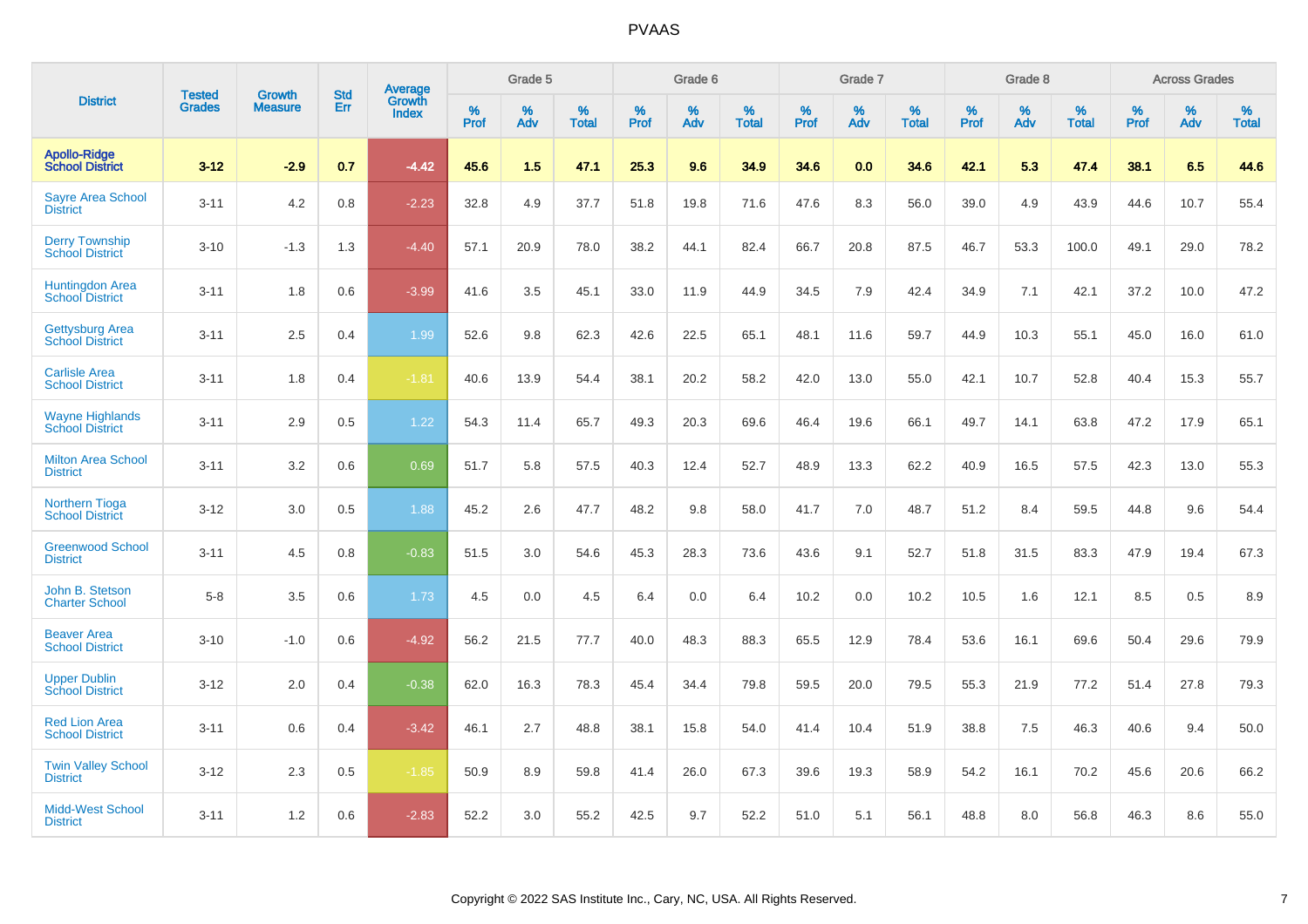|                                                                 | <b>Tested</b> | <b>Growth</b>  | <b>Std</b> | <b>Average</b>         |              | Grade 5  |                   |              | Grade 6  |                   |              | Grade 7  |                   |              | Grade 8  |                   |              | <b>Across Grades</b> |                   |
|-----------------------------------------------------------------|---------------|----------------|------------|------------------------|--------------|----------|-------------------|--------------|----------|-------------------|--------------|----------|-------------------|--------------|----------|-------------------|--------------|----------------------|-------------------|
| <b>District</b>                                                 | <b>Grades</b> | <b>Measure</b> | Err        | Growth<br><b>Index</b> | $\%$<br>Prof | %<br>Adv | %<br><b>Total</b> | $\%$<br>Prof | %<br>Adv | %<br><b>Total</b> | $\%$<br>Prof | %<br>Adv | %<br><b>Total</b> | $\%$<br>Prof | %<br>Adv | %<br><b>Total</b> | $\%$<br>Prof | %<br>Adv             | %<br><b>Total</b> |
| <b>Apollo-Ridge</b><br><b>School District</b>                   | $3 - 12$      | $-2.9$         | 0.7        | $-4.42$                | 45.6         | 1.5      | 47.1              | 25.3         | 9.6      | 34.9              | 34.6         | 0.0      | 34.6              | 42.1         | 5.3      | 47.4              | 38.1         | 6.5                  | 44.6              |
| <b>Upper Perkiomen</b><br><b>School District</b>                | $3 - 11$      | 0.7            | 0.4        | $-1.43$                | 50.2         | 3.0      | 53.2              | 45.7         | 12.0     | 57.7              | 48.7         | 11.5     | 60.2              | 46.0         | 12.4     | 58.4              | 45.9         | 9.5                  | 55.3              |
| <b>Butler Area School</b><br><b>District</b>                    | $3 - 11$      | 0.3            | 0.3        | $-4.92$                | 49.8         | 12.2     | 61.9              | 43.8         | 18.2     | 62.0              | 44.4         | 9.3      | 53.8              | 47.9         | 8.0      | 55.9              | 46.0         | 14.0                 | 60.0              |
| <b>West Allegheny</b><br><b>School District</b>                 | $3 - 12$      | 0.3            | 0.4        | $-4.74$                | 60.9         | 19.8     | 80.6              | 44.4         | 28.3     | 72.6              | 56.6         | 17.0     | 73.6              | 50.7         | 12.1     | 62.8              | 50.7         | 26.1                 | 76.8              |
| <b>Bucks County</b><br><b>Montessori Charter</b><br>School      | $3-6$         | 10.3           | 1.9        | 3.15                   | 64.5         | 19.4     | 83.9              | 35.7         | 57.1     | 92.9              |              |          |                   |              |          |                   | 51.1         | 35.1                 | 86.2              |
| <b>Wyalusing Area</b><br><b>School District</b>                 | $3 - 12$      | 1.0            | 0.7        | $-4.53$                | 36.1         | 2.4      | 38.6              | 43.1         | 13.7     | 56.9              | 43.5         | 12.0     | 55.4              | 36.8         | 3.8      | 40.6              | 39.8         | 9.9                  | 49.6              |
| <b>Millville Area</b><br><b>School District</b>                 | $3 - 12$      | 5.0            | 1.0        | 0.14                   | 63.8         | 2.1      | 66.0              | 43.4         | 22.6     | 66.0              | 44.4         | 13.3     | 57.8              | 52.6         | 10.5     | 63.2              | 50.2         | 13.2                 | 63.4              |
| <b>Delaware Valley</b><br><b>School District</b>                | $3 - 11$      | 1.2            | 0.4        | $-1.72$                | 55.0         | 9.2      | 64.3              | 46.5         | 15.6     | 62.1              | 50.6         | 14.8     | 65.4              | 44.7         | 16.5     | 61.2              | 48.8         | 17.1                 | 65.9              |
| <b>Belmont Charter</b><br><b>School</b>                         | $3 - 10$      | 2.8            | 0.9        | $-2.19$                | 10.2         | 0.0      | 10.2              | 25.5         | 2.0      | 27.4              | 22.9         | 0.0      | 22.9              | 28.0         | 0.0      | 28.0              | 18.0         | 1.9                  | 19.9              |
| <b>Otto-Eldred School</b><br><b>District</b>                    | $3 - 11$      | 5.1            | 1.0        | 1.12                   | 57.1         | 9.5      | 66.7              | 47.5         | 15.0     | 62.5              | 42.2         | 11.1     | 53.3              | 35.4         | 12.5     | 47.9              | 43.8         | 11.1                 | 54.9              |
| <b>Towanda Area</b><br><b>School District</b>                   | $3 - 11$      | 0.7            | 0.6        | $-2.19$                | 40.8         | 6.7      | 47.5              | 36.4         | 19.6     | 56.1              | 37.3         | 5.9      | 43.2              | 40.5         | 7.8      | 48.3              | 36.0         | 10.8                 | 46.7              |
| <b>Pennsbury School</b><br><b>District</b>                      | $3 - 11$      | 0.6            | 0.3        | $-2.67$                | 56.7         | 12.6     | 69.3              | 48.5         | 21.9     | 70.3              | 52.0         | 14.7     | 66.7              | 49.3         | 18.0     | 67.3              | 49.0         | 20.2                 | 69.1              |
| <b>Southern York</b><br><b>County School</b><br><b>District</b> | $3 - 11$      | $-0.7$         | 0.5        | $-5.06$                | 44.0         | 5.1      | 49.0              | 50.6         | 24.4     | 75.0              | 42.2         | 9.2      | 51.5              | 49.2         | 8.5      | 57.7              | 44.9         | 13.5                 | 58.4              |
| <b>Mercer Area</b><br><b>School District</b>                    | $3 - 11$      | 1.5            | 0.8        | $-2.57$                | 56.9         | 1.7      | 58.6              | 31.3         | 35.8     | 67.2              | 46.8         | 14.3     | 61.0              | 61.3         | 8.0      | 69.3              | 46.7         | 16.6                 | 63.3              |
| <b>Hollidaysburg Area</b><br><b>School District</b>             | $3 - 11$      | 1.1            | 0.4        | $-5.69$                | 54.2         | 10.2     | 64.4              | 40.4         | 26.5     | 67.0              | 47.0         | 17.2     | 64.2              | 45.4         | 11.8     | 57.2              | 45.9         | 17.3                 | 63.2              |
| <b>Penn-Delco School</b><br><b>District</b>                     | $3 - 11$      | 1.3            | 0.4        | $-2.22$                | 51.9         | 12.9     | 64.7              | 40.8         | 17.9     | 58.7              | 48.7         | 16.8     | 65.4              | 45.6         | 6.2      | 51.8              | 46.1         | 12.9                 | 59.0              |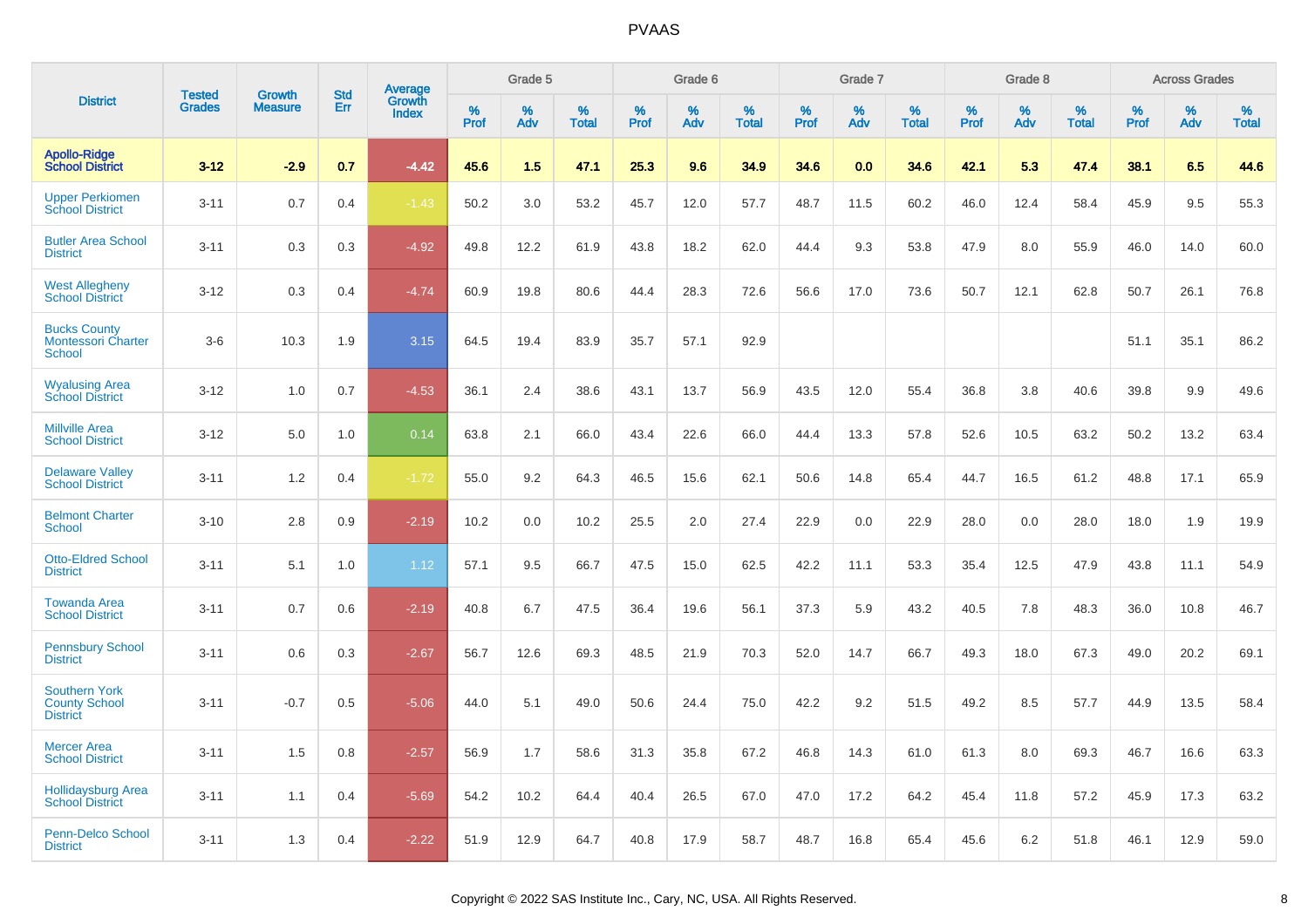|                                                             | <b>Tested</b> | <b>Growth</b>  | <b>Std</b> | <b>Average</b>         |           | Grade 5  |                   |           | Grade 6  |                   |           | Grade 7  |                   |           | Grade 8  |                   |           | <b>Across Grades</b> |                   |
|-------------------------------------------------------------|---------------|----------------|------------|------------------------|-----------|----------|-------------------|-----------|----------|-------------------|-----------|----------|-------------------|-----------|----------|-------------------|-----------|----------------------|-------------------|
| <b>District</b>                                             | <b>Grades</b> | <b>Measure</b> | Err        | Growth<br><b>Index</b> | %<br>Prof | %<br>Adv | %<br><b>Total</b> | %<br>Prof | %<br>Adv | %<br><b>Total</b> | %<br>Prof | %<br>Adv | %<br><b>Total</b> | %<br>Prof | %<br>Adv | %<br><b>Total</b> | %<br>Prof | %<br>Adv             | %<br><b>Total</b> |
| <b>Apollo-Ridge</b><br><b>School District</b>               | $3 - 12$      | $-2.9$         | 0.7        | $-4.42$                | 45.6      | 1.5      | 47.1              | 25.3      | 9.6      | 34.9              | 34.6      | 0.0      | 34.6              | 42.1      | 5.3      | 47.4              | 38.1      | 6.5                  | 44.6              |
| <b>Universal Vare</b><br><b>Charter School</b>              | $6 - 8$       | 6.8            | 1.3        | 2.67                   |           |          |                   | 11.8      | 17.6     | 29.4              | 16.7      | 0.0      | 16.7              | 28.6      | 1.6      | 30.2              | 22.7      | 3.6                  | 26.4              |
| <b>Universal Daroff</b><br><b>Charter School</b>            | $3-8$         | 4.3            | 0.8        | 1.13                   | 14.5      | 0.0      | 14.5              | 20.4      | 1.8      | 22.2              | 12.5      | 2.1      | 14.6              | 21.8      | 0.0      | 21.8              | 15.2      | 1.3                  | 16.5              |
| <b>Kennett</b><br>Consolidated<br><b>School District</b>    | $3 - 11$      | 1.3            | 0.4        | $-1.36$                | 47.8      | 15.1     | 62.9              | 35.8      | 24.1     | 59.9              | 44.2      | 15.1     | 59.4              | 45.0      | 5.7      | 50.7              | 40.9      | 17.5                 | 58.4              |
| <b>Cambria Heights</b><br><b>School District</b>            | $3 - 10$      | 1.6            | 0.6        | $-2.34$                | 62.9      | 5.6      | 68.5              | 42.6      | 24.8     | 67.3              | 51.0      | $5.2\,$  | 56.2              | 48.2      | 13.4     | 61.6              | 49.1      | 11.7                 | 60.8              |
| Elizabethtown<br><b>Area School</b><br><b>District</b>      | $3 - 12$      | $-0.8$         | 0.4        | $-6.77$                | 51.7      | 12.8     | 64.5              | 38.8      | 26.9     | 65.8              | 46.4      | 4.7      | 51.2              | 44.1      | 10.0     | 54.2              | 44.6      | 17.9                 | 62.5              |
| <b>Reading School</b><br><b>District</b>                    | $3 - 11$      | 1.5            | 0.4        | $-2.28$                | 14.9      | 0.5      | 15.4              | 15.2      | 2.2      | 17.4              | 16.6      | 1.3      | 17.9              | 16.7      | 0.4      | 17.0              | 16.0      | 1.2                  | 17.2              |
| <b>Moon Area School</b><br><b>District</b>                  | $3 - 11$      | $-0.1$         | 0.4        | $-6.46$                | 57.7      | 16.7     | 74.4              | 49.6      | 19.3     | 68.9              | 51.6      | 10.8     | 62.4              | 52.0      | 17.4     | 69.4              | 51.5      | 19.8                 | 71.3              |
| <b>Discovery Charter</b><br><b>School</b>                   | $3 - 8$       | 4.6            | 0.9        | 0.34                   | 36.4      | 2.3      | 38.6              | 27.3      | 9.1      | 36.4              | 35.6      | 3.4      | 39.0              | 45.7      | 5.7      | 51.4              | 29.8      | 3.4                  | 33.2              |
| <b>Franklin Regional</b><br><b>School District</b>          | $3 - 11$      | 1.8            | 0.4        | $-0.30$                | 51.5      | 28.2     | 79.7              | 36.5      | 42.3     | 78.8              | 55.2      | 18.9     | 74.1              | 46.1      | 16.8     | 62.8              | 47.8      | 29.9                 | 77.6              |
| <b>Quaker Valley</b><br><b>School District</b>              | $3 - 11$      | 2.7            | 0.6        | 1.67                   | 56.0      | 24.1     | 80.1              | 33.6      | 45.4     | 79.0              | 53.5      | 25.7     | 79.2              | 57.6      | 23.5     | 81.1              | 47.9      | 33.9                 | 81.8              |
| <b>Keystone Central</b><br><b>School District</b>           | $3 - 11$      | 1.9            | 0.4        | 0.62                   | 36.0      | 3.6      | 39.7              | 38.1      | 13.8     | 52.0              | 33.4      | 4.4      | 37.8              | 37.3      | 3.6      | 40.9              | 36.9      | 7.7                  | 44.6              |
| Lake-Lehman<br><b>School District</b>                       | $3 - 11$      | 2.0            | 0.6        | $-1.92$                | 46.8      | 4.5      | 51.4              | 42.9      | 10.5     | 53.3              | 53.0      | 9.6      | 62.6              | 52.2      | 8.7      | 60.9              | 48.7      | 10.4                 | 59.1              |
| <b>Danville Area</b><br><b>School District</b>              | $3 - 11$      | 2.1            | 0.5        | $-1.17$                | 56.7      | 16.6     | 73.2              | 41.0      | 27.1     | 68.1              | 52.9      | 20.3     | 73.2              | 43.3      | 21.7     | 65.0              | 46.6      | 21.7                 | 68.3              |
| <b>Esperanza</b><br><b>Academy Charter</b><br><b>School</b> | $4 - 11$      | 1.2            | 0.5        | $-2.91$                |           |          |                   | 17.4      | 0.5      | 17.9              | 22.3      | 1.4      | 23.6              | 18.9      | 0.5      | 19.4              | 19.0      | 0.9                  | 19.9              |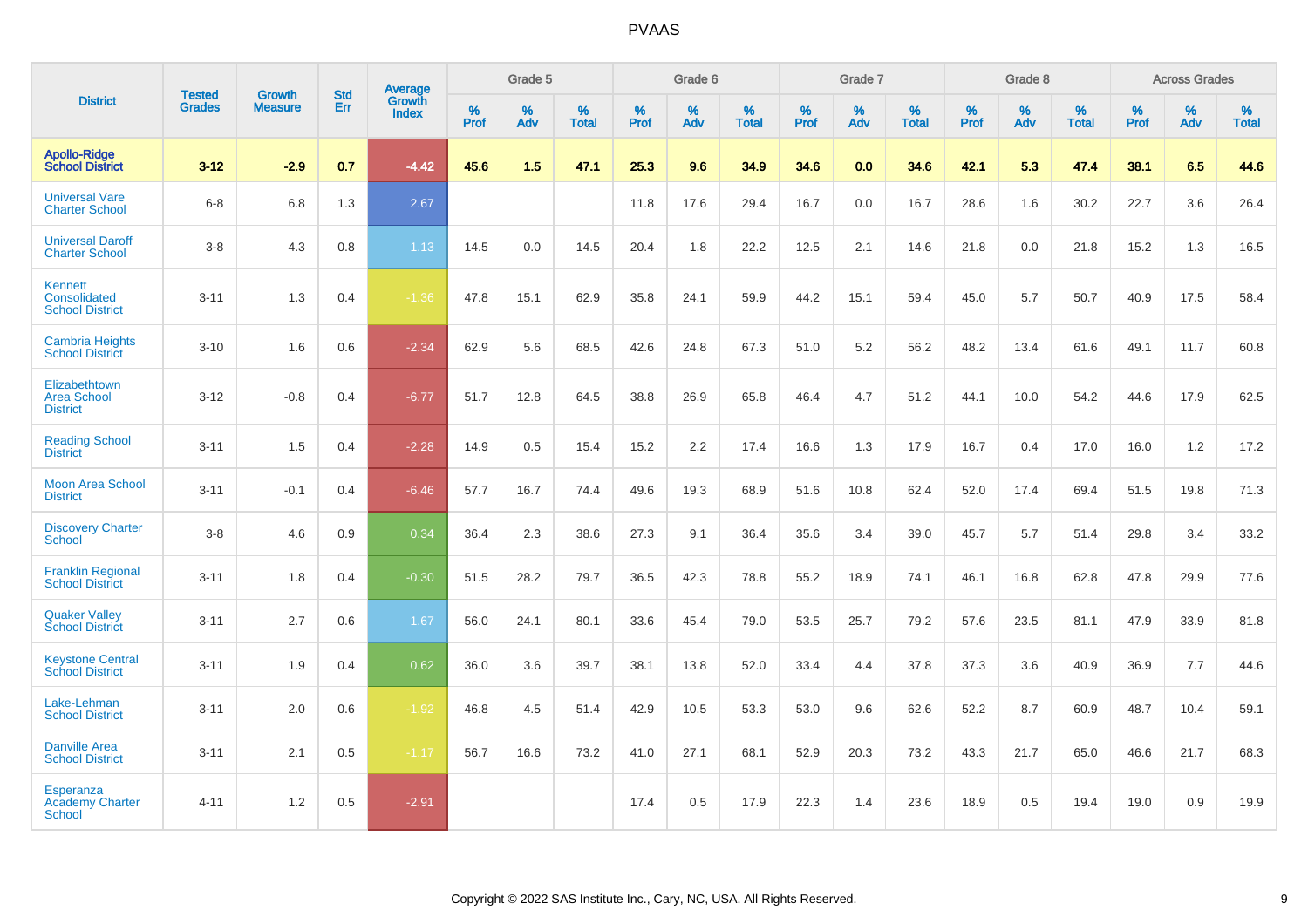|                                                                   | <b>Tested</b> | <b>Growth</b>  | <b>Std</b> |                                          |                     | Grade 5  |                   |                     | Grade 6  |                   |                     | Grade 7  |                   |              | Grade 8  |                   |           | <b>Across Grades</b> |                   |
|-------------------------------------------------------------------|---------------|----------------|------------|------------------------------------------|---------------------|----------|-------------------|---------------------|----------|-------------------|---------------------|----------|-------------------|--------------|----------|-------------------|-----------|----------------------|-------------------|
| <b>District</b>                                                   | <b>Grades</b> | <b>Measure</b> | Err        | <b>Average</b><br>Growth<br><b>Index</b> | $\%$<br><b>Prof</b> | %<br>Adv | %<br><b>Total</b> | $\%$<br><b>Prof</b> | %<br>Adv | %<br><b>Total</b> | $\%$<br><b>Prof</b> | %<br>Adv | %<br><b>Total</b> | $\%$<br>Prof | %<br>Adv | %<br><b>Total</b> | %<br>Prof | %<br>Adv             | %<br><b>Total</b> |
| <b>Apollo-Ridge</b><br><b>School District</b>                     | $3 - 12$      | $-2.9$         | 0.7        | $-4.42$                                  | 45.6                | 1.5      | 47.1              | 25.3                | 9.6      | 34.9              | 34.6                | 0.0      | 34.6              | 42.1         | 5.3      | 47.4              | 38.1      | 6.5                  | 44.6              |
| <b>Oxford Area</b><br><b>School District</b>                      | $3 - 11$      | $-1.2$         | 0.4        | $-9.53$                                  | 43.9                | 6.1      | 50.0              | 41.5                | 17.6     | 59.0              | 44.6                | 7.0      | 51.6              | 30.2         | 3.9      | 34.2              | 39.6      | 10.3                 | 49.9              |
| <b>Wattsburg Area</b><br><b>School District</b>                   | $3 - 11$      | 3.0            | 0.6        | 0.15                                     | 48.9                | 9.1      | 58.0              | 52.1                | 18.1     | 70.2              | 46.2                | 13.2     | 59.3              | 60.8         | 5.9      | 66.7              | 48.4      | 12.4                 | 60.8              |
| <b>Williamsport Area</b><br><b>School District</b>                | $3 - 11$      | $-1.3$         | 0.4        | $-6.70$                                  | 46.8                | 4.8      | 51.6              | 43.8                | 8.8      | 52.5              | 34.6                | 4.8      | 39.4              | 26.0         | 5.8      | 31.8              | 37.7      | 8.5                  | 46.2              |
| Mt Lebanon<br><b>School District</b>                              | $3 - 11$      | 0.4            | 0.4        | $-1.43$                                  | 60.1                | 27.2     | 87.2              | 39.7                | 50.2     | 89.8              | 46.8                | 35.3     | 82.2              | 52.4         | 35.7     | 88.1              | 48.2      | 38.9                 | 87.0              |
| <b>Somerset Area</b><br><b>School District</b>                    | $3 - 11$      | 0.7            | 0.6        | $-3.09$                                  | 48.3                | 5.8      | 54.2              | 42.4                | 28.8     | 71.2              | 46.7                | 17.5     | 64.2              | 52.5         | 12.8     | 65.2              | 45.3      | 16.7                 | 62.0              |
| <b>Hanover Public</b><br><b>School District</b>                   | $3 - 11$      | 1.6            | 0.6        | $-3.85$                                  | 40.6                | 3.0      | 43.6              | 42.4                | 9.4      | 51.8              | 45.4                | 6.2      | 51.5              | 38.7         | 7.3      | 46.0              | 42.0      | 12.7                 | 54.7              |
| <b>Keystone School</b><br><b>District</b>                         | $3 - 11$      | 0.8            | 0.8        | $-2.41$                                  | 49.2                | 26.9     | 76.1              | 50.0                | 17.3     | 67.3              | 50.0                | 16.2     | 66.2              | 46.8         | 9.7      | 56.4              | 46.5      | 21.0                 | 67.5              |
| <b>Oil City Area</b><br><b>School District</b>                    | $3 - 11$      | 2.6            | 0.6        | 0.83                                     | 47.2                | 2.8      | 50.0              | 41.1                | 9.7      | 50.8              | 32.8                | 4.7      | 37.5              | 42.0         | 7.6      | 49.6              | 39.2      | 7.8                  | 47.0              |
| <b>Avella Area School</b><br><b>District</b>                      | $3 - 12$      | 2.7            | 1.1        | $-3.10$                                  | 42.5                | 2.5      | 45.0              | 42.4                | 18.2     | 60.6              | 60.0                | 5.7      | 65.7              | 63.0         | 18.5     | 81.5              | 46.7      | 12.6                 | 59.3              |
| <b>Colonial School</b><br><b>District</b>                         | $3 - 11$      | 0.7            | 0.4        | $-2.40$                                  | 55.2                | 20.3     | 75.4              | 43.0                | 38.9     | 81.8              | 49.7                | 19.2     | 68.9              | 52.2         | 17.0     | 69.2              | 47.2      | 26.2                 | 73.5              |
| Pennsylvania<br><b>Distance Learning</b><br><b>Charter School</b> | $3 - 12$      | 0.0            | 0.7        | $-3.71$                                  | 30.3                | 0.0      | 30.3              | 16.2                | 4.0      | 20.3              | 25.6                | 1.2      | 26.7              | 33.3         | 2.3      | 35.6              | 25.8      | 3.0                  | 28.8              |
| <b>Universal</b><br><b>Creighton Charter</b><br>School            | $3-8$         | $-0.0$         | 0.7        | $-3.71$                                  | 31.0                | 2.4      | 33.3              | 25.6                | 2.3      | 27.9              | 15.4                | 4.6      | 20.0              | 34.9         | 5.8      | 40.7              | 28.8      | 4.7                  | 33.5              |
| <b>Freire Charter</b><br><b>School</b>                            | $5 - 11$      | 1.6            | 0.7        | $-0.46$                                  | 17.5                | 0.0      | 17.5              | 31.4                | 1.4      | 32.9              | 28.3                | 2.0      | 30.3              | 33.6         | 3.7      | 37.4              | 27.6      | 1.9                  | 29.5              |
| <b>Tussey Mountain</b><br><b>School District</b>                  | $3 - 12$      | 1.8            | 0.8        | $-0.68$                                  | 44.8                | 3.4      | 48.3              | 46.3                | 8.5      | 54.9              | 45.2                | 0.0      | 45.2              | 47.2         | 2.8      | 50.0              | 40.7      | 6.3                  | 47.0              |
| <b>Kane Area School</b><br><b>District</b>                        | $3 - 10$      | 3.4            | 0.7        | 0.64                                     | 40.8                | 19.7     | 60.6              | 40.6                | 15.6     | 56.2              | 50.8                | 6.0      | 56.7              | 50.0         | 9.8      | 59.8              | 44.4      | 10.2                 | 54.6              |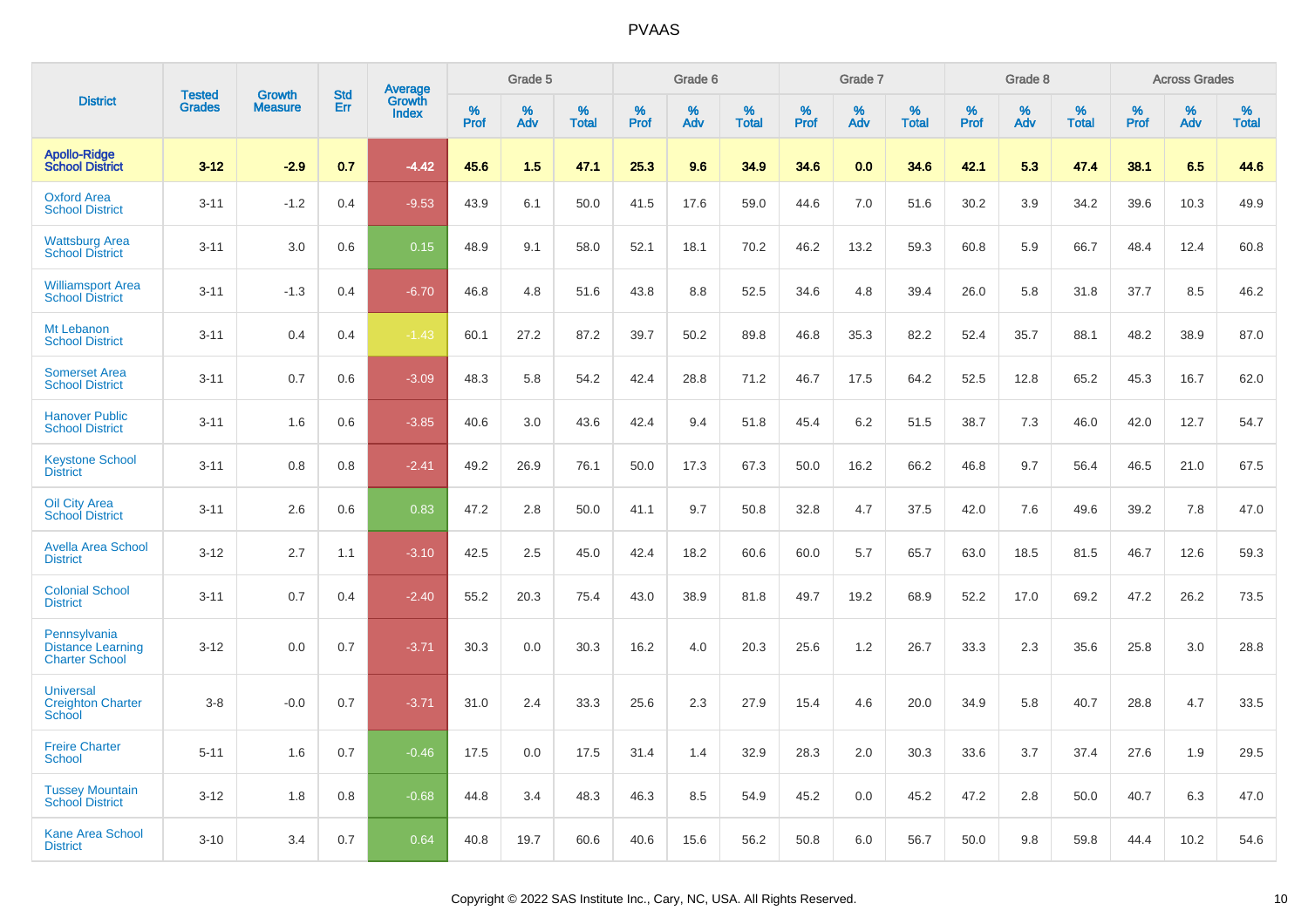| <b>District</b>                                            | <b>Tested</b> | <b>Growth</b>  | <b>Std</b> | Average                |              | Grade 5  |                   |              | Grade 6  |                   |              | Grade 7  |                   |              | Grade 8  |                   |              | <b>Across Grades</b> |                   |
|------------------------------------------------------------|---------------|----------------|------------|------------------------|--------------|----------|-------------------|--------------|----------|-------------------|--------------|----------|-------------------|--------------|----------|-------------------|--------------|----------------------|-------------------|
|                                                            | <b>Grades</b> | <b>Measure</b> | Err        | Growth<br><b>Index</b> | $\%$<br>Prof | %<br>Adv | %<br><b>Total</b> | $\%$<br>Prof | %<br>Adv | %<br><b>Total</b> | $\%$<br>Prof | %<br>Adv | %<br><b>Total</b> | $\%$<br>Prof | %<br>Adv | %<br><b>Total</b> | $\%$<br>Prof | %<br>Adv             | %<br><b>Total</b> |
| <b>Apollo-Ridge</b><br><b>School District</b>              | $3 - 12$      | $-2.9$         | 0.7        | $-4.42$                | 45.6         | 1.5      | 47.1              | 25.3         | 9.6      | 34.9              | 34.6         | 0.0      | 34.6              | 42.1         | 5.3      | 47.4              | 38.1         | 6.5                  | 44.6              |
| <b>Riverside School</b><br><b>District</b>                 | $3 - 11$      | 2.8            | 0.6        | 0.20                   | 44.6         | 4.0      | 48.5              | 45.4         | 13.1     | 58.6              | 43.7         | 11.6     | 55.3              | 45.0         | 8.3      | 53.2              | 44.3         | 10.7                 | 55.0              |
| <b>Tacony Academy</b><br><b>Charter School</b>             | $3 - 11$      | $-3.1$         | 0.8        | $-5.48$                | 26.5         | 1.5      | 27.9              | 21.7         | 4.4      | 26.1              | 48.0         | 1.4      | 49.3              | 17.1         | 5.7      | 22.9              | 25.6         | 2.4                  | 28.0              |
| Williamsburg<br><b>Community School</b><br><b>District</b> | $3 - 11$      | 3.1            | 1.1        | $-3.37$                | 53.1         | 3.1      | 56.2              | 51.4         | 17.1     | 68.6              | 47.6         | 9.5      | 57.1              | 43.8         | 12.5     | 56.2              | 43.4         | 15.8                 | 59.1              |
| <b>Spring Cove</b><br>School District                      | $3 - 11$      | 0.1            | 0.6        | $-1.56$                | 41.7         | 5.0      | 46.7              | 42.1         | 13.5     | 55.6              | 48.8         | 6.3      | 55.1              | 34.6         | 11.8     | 46.5              | 40.5         | 10.8                 | 51.3              |
| <b>Bellefonte Area</b><br><b>School District</b>           | $3 - 11$      | $-0.0$         | 0.5        | $-4.22$                | 56.6         | 10.2     | 66.9              | 40.3         | 19.3     | 59.7              | 50.6         | 6.0      | 56.6              | 32.2         | 8.8      | 41.0              | 44.8         | 12.3                 | 57.1              |
| <b>East Penn School</b><br><b>District</b>                 | $3 - 11$      | 1.0            | 0.3        | $-0.16$                | 59.9         | 7.4      | 67.3              | 45.2         | 18.0     | 63.2              | 52.5         | 15.0     | 67.5              | 53.3         | 14.4     | 67.7              | 49.9         | 15.8                 | 65.7              |
| <b>Annville-Cleona</b><br><b>School District</b>           | $3 - 12$      | $-0.3$         | 0.6        | $-3.96$                | 47.5         | 11.2     | 58.8              | 39.6         | 21.9     | 61.5              | 54.0         | 12.6     | 66.7              | 32.4         | 17.6     | 50.0              | 44.0         | 15.5                 | 59.5              |
| <b>Old Forge School</b><br><b>District</b>                 | $3 - 12$      | 0.5            | 0.8        | $-3.24$                | 39.1         | 0.0      | 39.1              | 41.1         | 17.9     | 58.9              | 33.3         | 24.2     | 57.6              | 44.1         | 6.8      | 50.8              | 40.1         | 9.2                  | 49.3              |
| <b>Daniel Boone Area</b><br><b>School District</b>         | $3 - 12$      | 0.9            | 0.5        | $-2.03$                | 54.5         | 3.9      | 58.4              | 31.7         | 16.1     | 47.8              | 46.1         | 7.4      | 53.4              | 42.8         | 9.2      | 52.0              | 42.6         | 10.0                 | 52.6              |
| Jefferson-Morgan<br><b>School District</b>                 | $3 - 10$      | 2.7            | 0.9        | $-0.58$                | 45.1         | 2.8      | 47.9              | 40.0         | 7.3      | 47.3              | 41.8         | 5.4      | 47.3              | 44.4         | 6.7      | 51.1              | 41.7         | 6.6                  | 48.2              |
| <b>Jeannette City</b><br><b>School District</b>            | $3 - 11$      | 3.5            | 0.8        | $-0.39$                | 41.7         | 1.4      | 43.1              | 33.3         | 18.5     | 51.8              | 44.6         | 9.2      | 53.8              | 48.1         | 7.7      | 55.8              | 40.4         | 8.2                  | 48.6              |
| <b>Provident Charter</b><br><b>School</b>                  | $3 - 8$       | 4.1            | 1.1        | $-1.11$                | 19.6         | 0.0      | 19.6              | 15.8         | 5.3      | 21.0              | 13.6         | 0.0      | 13.6              | 17.2         | 3.4      | 20.7              | 16.4         | 2.9                  | 19.3              |
| Pennsylvania<br><b>Cyber Charter</b><br>School             | $3 - 11$      | 2.1            | 0.5        | $-0.33$                | 41.0         | 4.9      | 45.8              | 39.5         | 11.2     | 50.7              | 42.9         | 3.4      | 46.4              | 39.5         | 2.6      | 42.0              | 40.1         | 7.4                  | 47.5              |
| <b>Corry Area School</b><br><b>District</b>                | $3 - 11$      | 2.4            | 0.6        | 0.99                   | 50.0         | 4.7      | 54.7              | 40.5         | 16.2     | 56.8              | 42.0         | 6.5      | 48.6              | 33.8         | 9.5      | 43.2              | 40.3         | 11.8                 | 52.1              |
| <b>Elk Lake School</b><br><b>District</b>                  | $3 - 11$      | 2.6            | 0.7        | $-0.65$                | 43.8         | 3.8      | 47.5              | 35.8         | 21.0     | 56.8              | 39.8         | 11.4     | 51.1              | 35.8         | 6.2      | 42.0              | 38.3         | 11.7                 | 50.0              |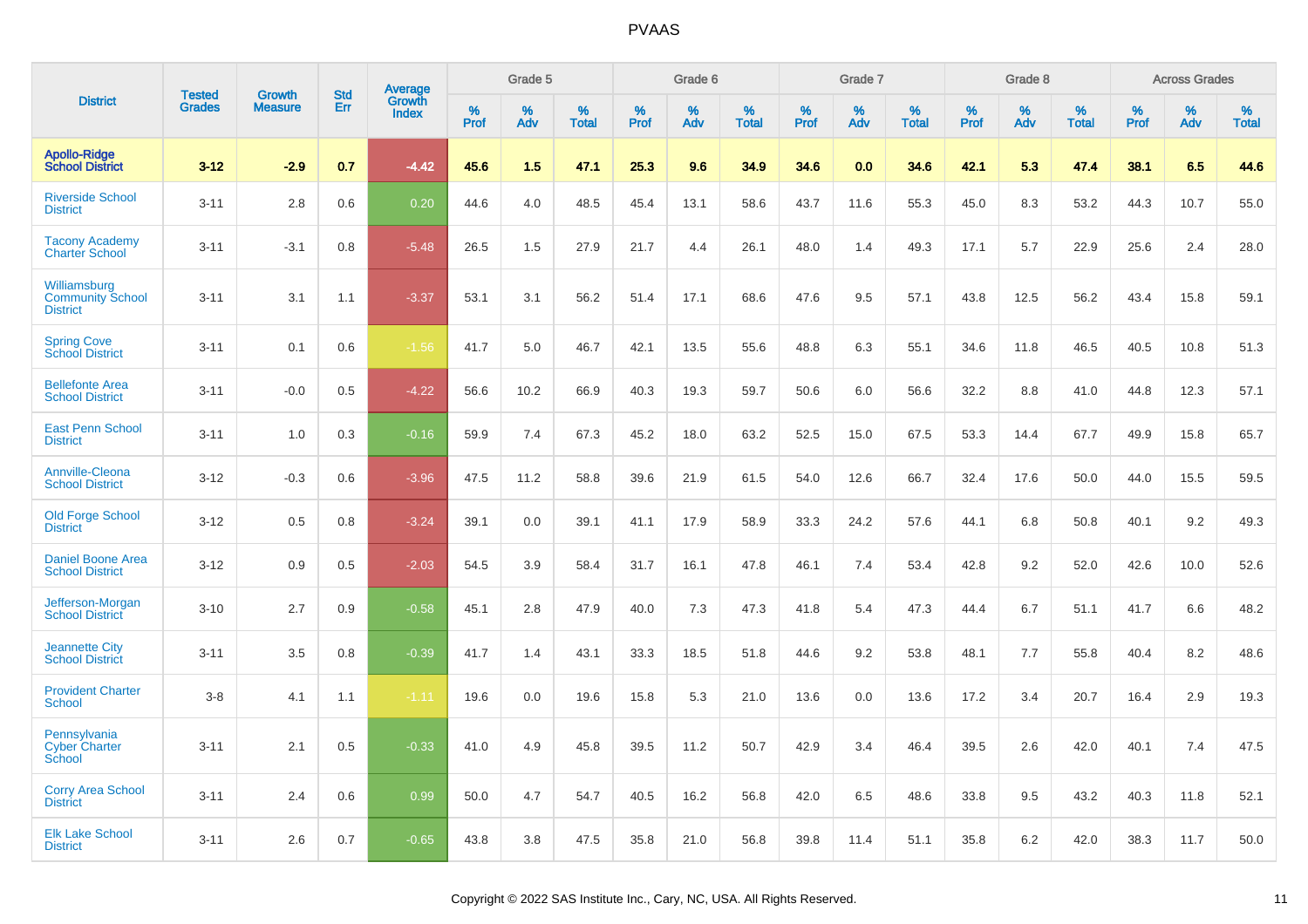|                                                                           | <b>Tested</b> | <b>Growth</b>  | <b>Std</b> | <b>Average</b>         |              | Grade 5  |                   |              | Grade 6  |                   |              | Grade 7  |                   |              | Grade 8  |                   |              | <b>Across Grades</b> |                   |
|---------------------------------------------------------------------------|---------------|----------------|------------|------------------------|--------------|----------|-------------------|--------------|----------|-------------------|--------------|----------|-------------------|--------------|----------|-------------------|--------------|----------------------|-------------------|
| <b>District</b>                                                           | <b>Grades</b> | <b>Measure</b> | Err        | Growth<br><b>Index</b> | $\%$<br>Prof | %<br>Adv | %<br><b>Total</b> | $\%$<br>Prof | %<br>Adv | %<br><b>Total</b> | $\%$<br>Prof | %<br>Adv | %<br><b>Total</b> | $\%$<br>Prof | %<br>Adv | %<br><b>Total</b> | $\%$<br>Prof | %<br>Adv             | %<br><b>Total</b> |
| <b>Apollo-Ridge</b><br><b>School District</b>                             | $3 - 12$      | $-2.9$         | 0.7        | $-4.42$                | 45.6         | 1.5      | 47.1              | 25.3         | 9.6      | 34.9              | 34.6         | 0.0      | 34.6              | 42.1         | 5.3      | 47.4              | 38.1         | 6.5                  | 44.6              |
| <b>Pine Grove Area</b><br><b>School District</b>                          | $3 - 11$      | 0.9            | 0.6        | $-3.29$                | 55.8         | 1.0      | 56.8              | 41.0         | 14.5     | 55.6              | 44.7         | 0.8      | 45.5              | 45.5         | 6.2      | 51.8              | 46.5         | 10.4                 | 56.9              |
| <b>East Lycoming</b><br><b>School District</b>                            | $3 - 11$      | $-0.6$         | 0.6        | $-4.76$                | 63.9         | 6.7      | 70.6              | 45.3         | 24.5     | 69.8              | 57.8         | 10.7     | 68.6              | 43.0         | 12.4     | 55.4              | 47.7         | 14.9                 | 62.6              |
| <b>Muncy School</b><br><b>District</b>                                    | $3 - 11$      | 0.3            | 0.7        | $-3.30$                | 49.2         | 11.5     | 60.7              | 48.7         | 30.8     | 79.5              | 58.0         | 8.7      | 66.7              | 44.4         | 12.2     | 56.7              | 49.3         | 16.0                 | 65.3              |
| Shenandoah<br><b>Valley School</b><br><b>District</b>                     | $3 - 11$      | 1.7            | 0.9        | $-3.50$                | 37.3         | 3.0      | 40.3              | 31.4         | 9.8      | 41.2              | 36.2         | 1.7      | 37.9              | 26.3         | 0.0      | 26.3              | 34.3         | 5.0                  | 39.4              |
| <b>Palmerton Area</b><br><b>School District</b>                           | $3 - 11$      | 1.6            | 0.6        | $-0.73$                | 54.9         | 3.7      | 58.5              | 47.3         | 14.6     | 61.8              | 42.6         | 11.6     | 54.3              | 38.3         | 11.2     | 49.5              | 45.2         | 11.6                 | 56.8              |
| <b>Pottsgrove School</b><br><b>District</b>                               | $3 - 11$      | $-0.4$         | 0.5        | $-2.94$                | 39.7         | 5.4      | 45.1              | 42.3         | 6.4      | 48.7              | 53.1         | 9.1      | 62.3              | 40.4         | 3.7      | 44.2              | 43.1         | 7.6                  | 50.7              |
| <b>Pleasant Valley</b><br><b>School District</b>                          | $3 - 11$      | 1.4            | 0.5        | $-2.68$                | 52.2         | 0.9      | 53.1              | 50.0         | 8.3      | 58.3              | 47.0         | 10.5     | 57.5              | 51.9         | 7.6      | 59.5              | 48.1         | 6.4                  | 54.6              |
| <b>Rose Tree Media</b><br><b>School District</b>                          | $3 - 10$      | 0.1            | 0.4        | $-2.51$                | 62.5         | 14.0     | 76.5              | 41.0         | 44.4     | 85.4              | 51.8         | 27.0     | 78.8              | 56.2         | 22.8     | 79.0              | 51.9         | 27.9                 | 79.8              |
| <b>Abington School</b><br><b>District</b>                                 | $3 - 10$      | $-2.8$         | 0.3        | $-9.26$                | 49.8         | 10.0     | 59.7              | 44.9         | 27.5     | 72.5              | 49.5         | 11.6     | 61.1              | 41.4         | 10.4     | 51.8              | 44.9         | 18.8                 | 63.8              |
| <b>Wellsboro Area</b><br><b>School District</b>                           | $3 - 11$      | $-0.6$         | 0.6        | $-4.07$                | 62.1         | 6.9      | 69.0              | 41.8         | 15.3     | 57.1              | 46.6         | 15.2     | 61.9              | 44.3         | 15.5     | 59.8              | 45.8         | 12.9                 | 58.7              |
| <b>Hampton Township</b><br><b>School District</b>                         | $3 - 11$      | 1.7            | 0.5        | $-3.34$                | 50.3         | 30.7     | 81.0              | 35.6         | 44.2     | 79.8              | 54.6         | 26.3     | 81.0              | 46.9         | 34.3     | 81.1              | 44.1         | 38.5                 | 82.7              |
| <b>Mohawk Area</b><br><b>School District</b>                              | $3 - 11$      | 0.9            | 0.6        | $-2.08$                | 43.7         | 6.8      | 50.5              | 44.7         | 21.3     | 66.0              | 56.9         | 7.8      | 64.7              | 55.9         | 8.6      | 64.5              | 46.4         | 17.1                 | 63.5              |
| <b>Robert Benjamin</b><br><b>Wiley Community</b><br><b>Charter School</b> | $3-8$         | 3.6            | 0.9        | $-1.43$                | 20.9         | 0.0      | 20.9              | 23.4         | 4.3      | 27.7              | 28.1         | 1.8      | 29.8              | 31.1         | 0.0      | 31.1              | 24.2         | 2.4                  | 26.5              |
| <b>Rockwood Area</b><br><b>School District</b>                            | $3 - 11$      | 1.8            | 0.9        | $-0.76$                | 65.8         | 2.4      | 68.3              | 38.1         | 31.0     | 69.0              | 63.0         | 6.5      | 69.6              | 50.8         | 19.0     | 69.8              | 52.2         | 13.4                 | 65.7              |
| <b>Laboratory Charter</b><br><b>School</b>                                | $3-8$         | 3.4            | 1.2        | $-4.40$                | 17.2         | 0.0      | 17.2              | 26.2         | 7.1      | 33.3              | 52.0         | 0.0      | 52.0              | 33.3         | 4.8      | 38.1              | 27.2         | 2.4                  | 29.6              |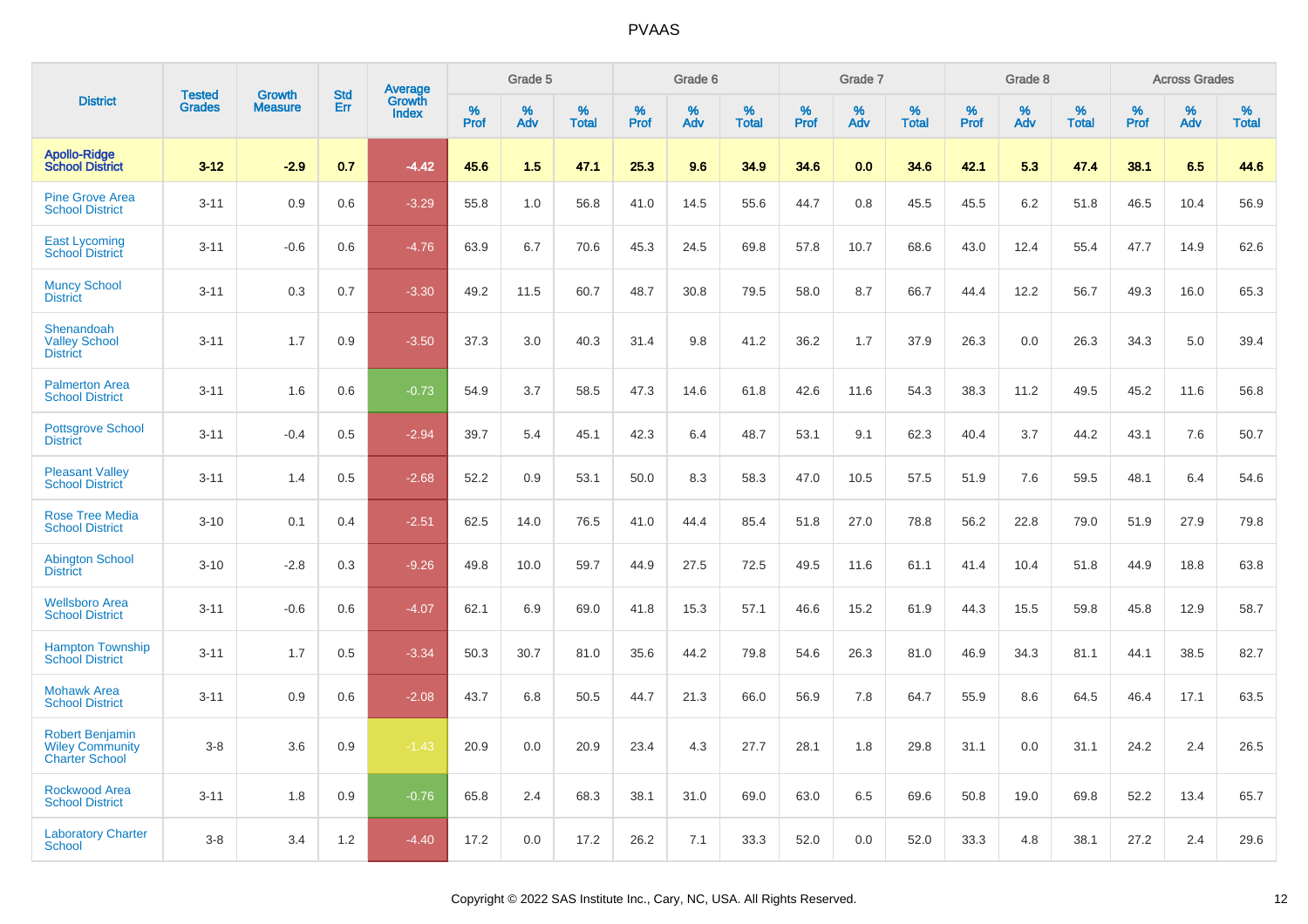|                                                                     |                                |                                 | <b>Std</b> | Average                |              | Grade 5  |                   |              | Grade 6  |                   |              | Grade 7  |                   |              | Grade 8  |                   |              | <b>Across Grades</b> |                   |
|---------------------------------------------------------------------|--------------------------------|---------------------------------|------------|------------------------|--------------|----------|-------------------|--------------|----------|-------------------|--------------|----------|-------------------|--------------|----------|-------------------|--------------|----------------------|-------------------|
| <b>District</b>                                                     | <b>Tested</b><br><b>Grades</b> | <b>Growth</b><br><b>Measure</b> | Err        | Growth<br><b>Index</b> | $\%$<br>Prof | %<br>Adv | %<br><b>Total</b> | $\%$<br>Prof | %<br>Adv | %<br><b>Total</b> | $\%$<br>Prof | %<br>Adv | %<br><b>Total</b> | $\%$<br>Prof | %<br>Adv | %<br><b>Total</b> | $\%$<br>Prof | $\%$<br>Adv          | %<br><b>Total</b> |
| <b>Apollo-Ridge</b><br><b>School District</b>                       | $3 - 12$                       | $-2.9$                          | 0.7        | $-4.42$                | 45.6         | 1.5      | 47.1              | 25.3         | 9.6      | 34.9              | 34.6         | 0.0      | 34.6              | 42.1         | 5.3      | 47.4              | 38.1         | 6.5                  | 44.6              |
| California Area<br><b>School District</b>                           | $3 - 10$                       | 1.5                             | 0.8        | $-1.20$                | 51.8         | 3.7      | 55.6              | 39.4         | 9.1      | 48.5              | 46.4         | 17.9     | 64.3              | 50.0         | 18.5     | 68.5              | 45.7         | 14.1                 | 59.8              |
| <b>Mid Valley School</b><br><b>District</b>                         | $3 - 10$                       | $-0.4$                          | 0.6        | $-5.84$                | 41.6         | 5.0      | 46.5              | 48.8         | 10.4     | 59.2              | 38.6         | 2.4      | 40.9              | 26.2         | 2.7      | 28.9              | 38.8         | 7.4                  | 46.2              |
| <b>Union School</b><br><b>District</b>                              | $3 - 12$                       | 2.7                             | 1.0        | $-0.02$                | 21.2         | 6.1      | 27.3              | 40.9         | 20.4     | 61.4              | 40.5         | 0.0      | 40.5              | 40.0         | 6.7      | 46.7              | 37.0         | 8.4                  | 45.4              |
| <b>Bethel Park School</b><br><b>District</b>                        | $3 - 11$                       | 0.5                             | 0.4        | $-3.33$                | 59.3         | 14.8     | 74.2              | 44.6         | 30.2     | 74.9              | 57.6         | 17.0     | 74.5              | 54.5         | 19.6     | 74.1              | 52.1         | 24.5                 | 76.6              |
| Loyalsock<br><b>Township School</b><br><b>District</b>              | $3 - 12$                       | 1.2                             | 0.6        | $-1.86$                | 48.3         | 12.9     | 61.2              | 43.9         | 17.4     | 61.2              | 50.8         | 7.0      | 57.8              | 51.0         | 5.0      | 56.0              | 45.5         | 13.2                 | 58.7              |
| <b>Eastern Lancaster</b><br><b>County School</b><br><b>District</b> | $3 - 12$                       | 1.1                             | 0.5        | $-1.40$                | 48.1         | 3.9      | 51.9              | 38.7         | 12.0     | 50.8              | 35.4         | 4.6      | 39.9              | 38.0         | 15.5     | 53.5              | 39.2         | 9.3                  | 48.5              |
| <b>Chestnut Ridge</b><br><b>School District</b>                     | $3 - 12$                       | 1.2                             | 0.7        | $-2.28$                | 53.8         | 4.4      | 58.2              | 42.0         | 19.8     | 61.7              | 57.9         | 3.2      | 61.0              | 50.5         | 6.2      | 56.7              | 47.9         | 11.6                 | 59.5              |
| Conemaugh<br><b>Township Area</b><br><b>School District</b>         | $3 - 12$                       | 2.5                             | 0.8        | $-1.19$                | 53.2         | 22.6     | 75.8              | 36.1         | 36.1     | 72.1              | 62.5         | 18.1     | 80.6              | 50.7         | 16.4     | 67.1              | 50.9         | 24.8                 | 75.7              |
| East Pennsboro<br><b>Area School</b><br><b>District</b>             | $3 - 11$                       | 1.2                             | 0.5        | $-1.85$                | 47.0         | 4.8      | 51.8              | 35.0         | 18.1     | 53.1              | 50.6         | 10.0     | 60.6              | 47.1         | 8.2      | 55.3              | 44.2         | 11.4                 | 55.5              |
| <b>Riverside Beaver</b><br><b>County School</b><br><b>District</b>  | $3 - 11$                       | 2.3                             | 0.6        | $-2.61$                | 53.1         | 9.4      | 62.5              | 37.0         | 36.0     | 73.0              | 48.8         | 12.5     | 61.2              | 51.6         | 15.8     | 67.4              | 45.6         | 22.4                 | 68.1              |
| <b>Big Spring School</b><br><b>District</b>                         | $3 - 11$                       | $-0.3$                          | 0.5        | $-3.93$                | 50.0         | 14.6     | 64.6              | 45.6         | 12.0     | 57.6              | 52.2         | 8.8      | 61.0              | 49.7         | 9.2      | 58.9              | 47.8         | 15.2                 | 63.0              |
| <b>KIPP Philadelphia</b><br><b>Charter School</b>                   | $3-8$                          | 2.8                             | 0.9        | 0.52                   | 13.5         | 0.0      | 13.5              | 28.0         | 0.0      | 28.0              | 29.0         | 0.0      | 29.0              | 25.6         | 0.0      | 25.6              | 21.5         | 0.4                  | 21.9              |
| <b>People For People</b><br><b>Charter School</b>                   | $3 - 12$                       | 3.5                             | 1.0        | $-0.65$                | 12.9         | 3.2      | 16.1              | 19.4         | 0.0      | 19.4              | 23.1         | 0.0      | 23.1              | 6.8          | 0.0      | 6.8               | 13.2         | 0.4                  | 13.6              |
| <b>Grove City Area</b><br><b>School District</b>                    | $3 - 12$                       | 1.6                             | 0.6        | $-1.18$                | 45.0         | 21.0     | 66.0              | 36.9         | 23.8     | 60.7              | 58.9         | 16.1     | 75.0              | 47.1         | 12.6     | 59.7              | 45.7         | 20.1                 | 65.8              |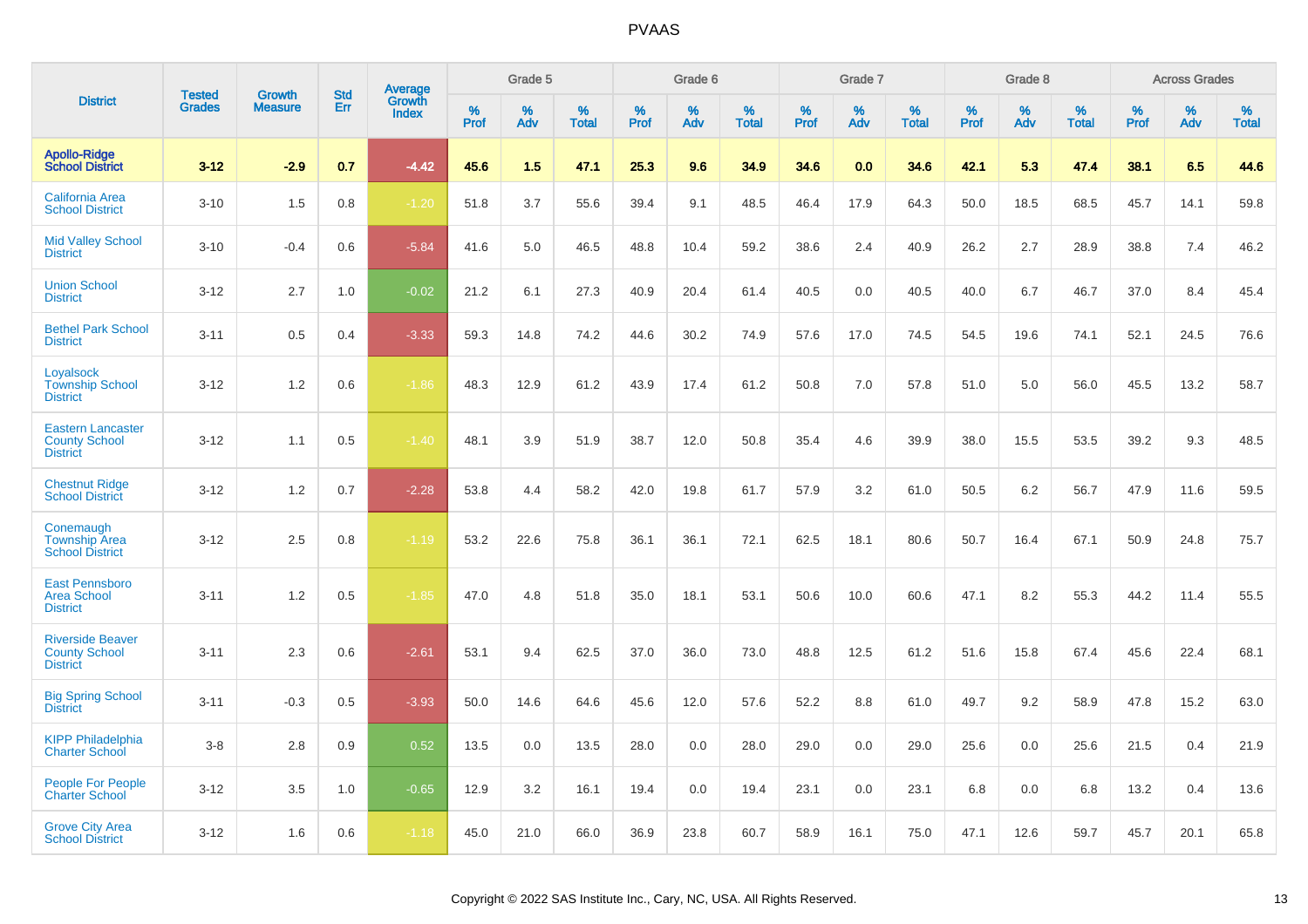|                                                                | <b>Tested</b> | <b>Growth</b>  | <b>Std</b> | Average                |           | Grade 5  |                   |           | Grade 6  |                   |           | Grade 7  |                   |           | Grade 8  |                   |           | <b>Across Grades</b> |                   |
|----------------------------------------------------------------|---------------|----------------|------------|------------------------|-----------|----------|-------------------|-----------|----------|-------------------|-----------|----------|-------------------|-----------|----------|-------------------|-----------|----------------------|-------------------|
| <b>District</b>                                                | <b>Grades</b> | <b>Measure</b> | <b>Err</b> | Growth<br><b>Index</b> | %<br>Prof | %<br>Adv | %<br><b>Total</b> | %<br>Prof | %<br>Adv | %<br><b>Total</b> | %<br>Prof | %<br>Adv | %<br><b>Total</b> | %<br>Prof | %<br>Adv | %<br><b>Total</b> | %<br>Prof | %<br>Adv             | %<br><b>Total</b> |
| <b>Apollo-Ridge</b><br><b>School District</b>                  | $3 - 12$      | $-2.9$         | 0.7        | $-4.42$                | 45.6      | 1.5      | 47.1              | 25.3      | 9.6      | 34.9              | 34.6      | 0.0      | 34.6              | 42.1      | 5.3      | 47.4              | 38.1      | 6.5                  | 44.6              |
| <b>West Jefferson</b><br><b>Hills School District</b>          | $3 - 11$      | 0.0            | 0.4        | $-3.98$                | 58.9      | 14.8     | 73.8              | 50.5      | 19.9     | 70.4              | 60.2      | 13.1     | 73.3              | 57.6      | 17.7     | 75.4              | 53.0      | 20.4                 | 73.4              |
| <b>Russell Byers</b><br><b>Charter School</b>                  | $3 - 8$       | 1.4            | 0.9        | $-1.06$                | 18.2      | 1.8      | 20.0              | 36.8      | 0.0      | 36.8              | 28.1      | 0.0      | 28.1              | 14.3      | 2.0      | 16.3              | 22.4      | 3.0                  | 25.3              |
| <b>Wyoming Valley</b><br><b>West School</b><br><b>District</b> | $3 - 11$      | 0.9            | 0.5        | $-1.24$                | 41.0      | 4.2      | 45.2              | 32.6      | 7.6      | 40.3              | 40.5      | 4.2      | 44.6              | 30.1      | 12.1     | 42.2              | 35.8      | 6.9                  | 42.7              |
| Wilkinsburg<br><b>Borough School</b><br><b>District</b>        | $3-6$         | 4.8            | 1.4        | 0.90                   | 41.5      | 0.0      | 41.5              | 25.6      | 2.3      | 27.9              |           |          |                   |           |          |                   | 23.5      | 1.0                  | 24.5              |
| <b>Altoona Area</b><br><b>School District</b>                  | $3 - 12$      | 1.1            | 0.3        | $-1.92$                | 43.5      | 4.0      | 47.5              | 30.6      | 11.2     | 41.8              | 38.3      | 4.3      | 42.6              | 43.8      | 7.2      | 51.0              | 37.4      | 6.8                  | 44.1              |
| <b>Southern Fulton</b><br><b>School District</b>               | $3 - 11$      | 0.0            | 0.9        | $-1.64$                | 53.2      | 6.4      | 59.6              | 41.4      | 15.5     | 56.9              | 40.4      | 0.0      | 40.4              | 32.0      | 8.0      | 40.0              | 43.4      | 7.9                  | 51.3              |
| Pen Argyl Area<br><b>School District</b>                       | $3 - 12$      | 2.2            | 0.6        | $-0.55$                | 50.0      | 10.0     | 60.0              | 43.9      | 13.4     | 57.3              | 44.6      | 9.1      | 53.6              | 44.7      | 4.8      | 49.5              | 46.0      | 11.3                 | 57.2              |
| <b>Derry Area School</b><br><b>District</b>                    | $3 - 11$      | 2.2            | 0.6        | $-0.34$                | 44.6      | 8.3      | 52.9              | 44.4      | 29.1     | 73.5              | 49.6      | 17.1     | 66.7              | 43.1      | 12.9     | 56.0              | 44.1      | 17.4                 | 61.5              |
| <b>Mastery Charter</b><br>School - Gratz<br>Campus             | $7 - 10$      | 5.0            | 1.4        | 1.26                   |           |          |                   |           |          |                   | 19.4      | 0.0      | 19.4              | 7.3       | 0.0      | 7.3               | 13.0      | 0.0                  | 13.0              |
| Wallenpaupack<br>Area School<br><b>District</b>                | $3 - 11$      | 1.8            | 0.5        | $-0.06$                | 54.8      | 4.2      | 59.0              | 52.1      | 8.5      | 60.6              | 49.3      | 12.8     | 62.2              | 40.4      | 6.8      | 47.3              | 47.2      | 10.0                 | 57.2              |
| <b>Bald Eagle Area</b><br><b>School District</b>               | $3 - 11$      | 0.1            | 0.6        | $-2.50$                | 54.7      | 4.7      | 59.4              | 41.6      | 7.9      | 49.5              | 32.2      | 2.5      | 34.8              | 34.2      | 14.0     | 48.2              | 39.5      | 10.5                 | 50.0              |
| <b>Cumberland Valley</b><br><b>School District</b>             | $3 - 12$      | $0.2\,$        | 0.2        | $-3.90$                | 59.3      | 12.9     | 72.1              | 45.0      | 24.7     | 69.7              | 53.8      | 17.0     | 70.9              | 51.0      | 16.9     | 67.8              | 49.2      | 22.4                 | 71.6              |
| <b>Souderton Charter</b><br>School<br>Collaborative            | $3 - 8$       | 4.3            | 1.3        | $-0.07$                | 74.1      | 25.9     | 100.0             | 48.0      | 48.0     | 96.0              | 33.3      | 61.9     | 95.2              | 47.1      | 41.2     | 88.2              | 50.7      | 40.8                 | 91.6              |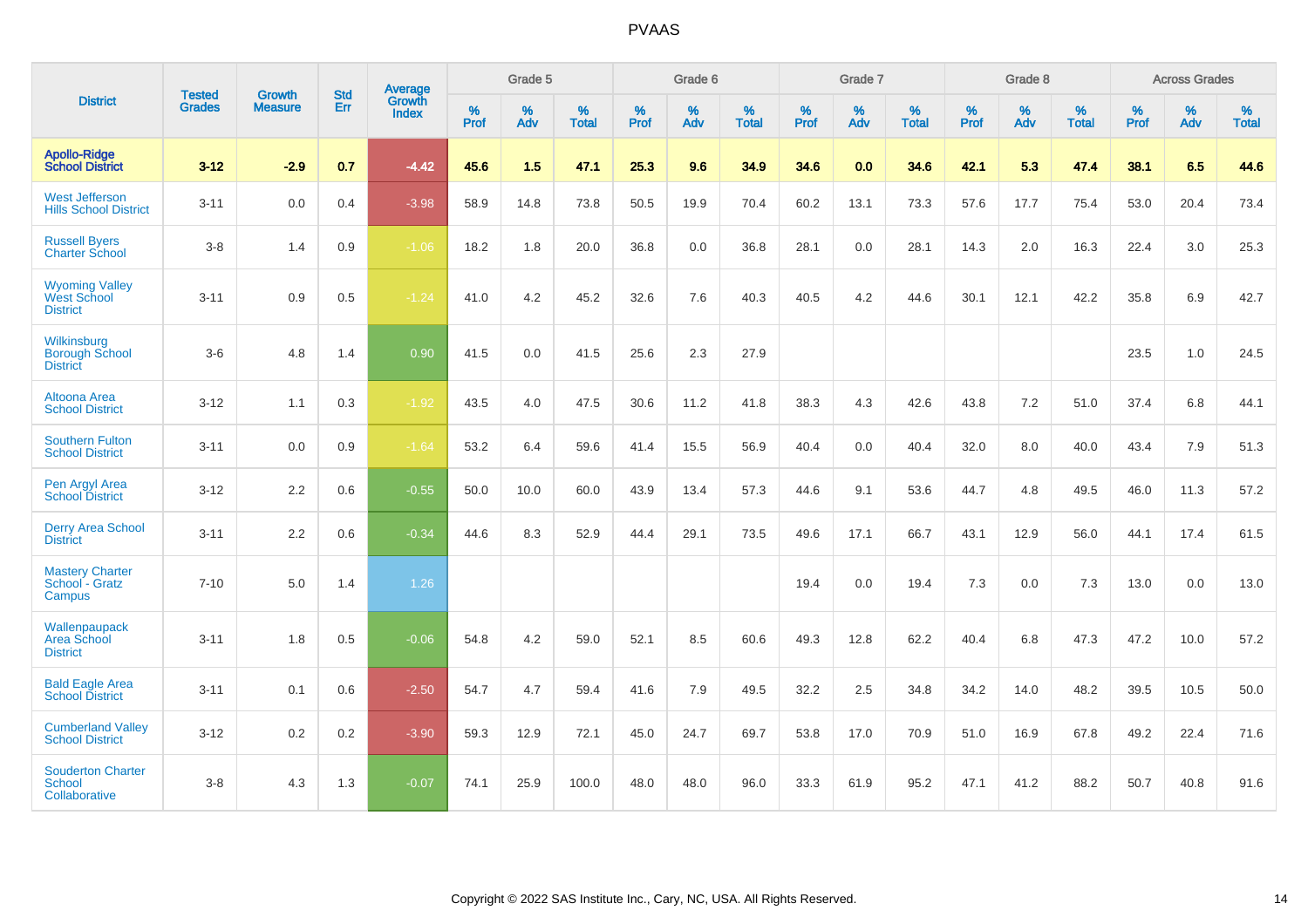|                                                                   | <b>Tested</b> | <b>Growth</b>  | <b>Std</b> | Average                |              | Grade 5  |                   |           | Grade 6  |                   |              | Grade 7  |                   |              | Grade 8  |                   |              | <b>Across Grades</b> |                   |
|-------------------------------------------------------------------|---------------|----------------|------------|------------------------|--------------|----------|-------------------|-----------|----------|-------------------|--------------|----------|-------------------|--------------|----------|-------------------|--------------|----------------------|-------------------|
| <b>District</b>                                                   | <b>Grades</b> | <b>Measure</b> | Err        | Growth<br><b>Index</b> | $\%$<br>Prof | %<br>Adv | %<br><b>Total</b> | %<br>Prof | %<br>Adv | %<br><b>Total</b> | $\%$<br>Prof | %<br>Adv | %<br><b>Total</b> | $\%$<br>Prof | %<br>Adv | %<br><b>Total</b> | $\%$<br>Prof | %<br>Adv             | %<br><b>Total</b> |
| <b>Apollo-Ridge</b><br><b>School District</b>                     | $3 - 12$      | $-2.9$         | 0.7        | $-4.42$                | 45.6         | 1.5      | 47.1              | 25.3      | 9.6      | 34.9              | 34.6         | 0.0      | 34.6              | 42.1         | 5.3      | 47.4              | 38.1         | 6.5                  | 44.6              |
| <b>Clarion-Limestone</b><br><b>Area School</b><br><b>District</b> | $3 - 12$      | 1.8            | 0.9        | $-0.57$                | 54.6         | 29.1     | 83.6              | 57.7      | 26.9     | 84.6              | 41.7         | 16.7     | 58.3              | 44.7         | 12.8     | 57.4              | 47.0         | 20.8                 | 67.7              |
| <b>Ridgway Area</b><br><b>School District</b>                     | $3 - 11$      | 2.8            | 0.8        | $-0.56$                | 57.4         | 6.6      | 63.9              | 45.9      | 32.8     | 78.7              | 48.3         | 8.3      | 56.7              | 57.4         | 8.2      | 65.6              | 51.0         | 16.6                 | 67.6              |
| Hatboro-Horsham<br><b>School District</b>                         | $3 - 11$      | 1.3            | 0.4        | $-0.67$                | 55.0         | 7.8      | 62.7              | 49.0      | 19.5     | 68.5              | 52.9         | 10.9     | 63.8              | 51.3         | 9.1      | 60.5              | 49.9         | 13.8                 | 63.7              |
| <b>Sharon City School</b><br><b>District</b>                      | $3 - 11$      | 1.0            | 0.6        | $-2.38$                | 36.8         | 3.5      | 40.3              | 30.8      | 15.0     | 45.8              | 33.3         | 1.8      | 35.2              | 42.1         | 6.4      | 48.4              | 34.2         | 6.1                  | 40.2              |
| <b>Riverview School</b><br><b>District</b>                        | $3 - 11$      | $-2.8$         | 0.8        | $-4.29$                | 71.2         | 9.6      | 80.8              | 39.7      | 29.5     | 69.2              | 54.8         | 1.6      | 56.4              | 38.0         | 10.1     | 48.1              | 48.9         | 19.2                 | 68.1              |
| <b>Portage Area</b><br><b>School District</b>                     | $3 - 10$      | 1.0            | 0.9        | $-2.55$                | 50.0         | 9.5      | 59.5              | 52.0      | 28.0     | 80.0              | 54.0         | 3.2      | 57.1              | 49.1         | 7.6      | 56.6              | 51.5         | 15.6                 | 67.2              |
| Susquehanna<br><b>Township School</b><br><b>District</b>          | $3 - 12$      | $-0.5$         | 0.5        | $-2.27$                | 42.6         | 1.2      | 43.8              | 30.8      | 2.0      | 32.8              | 27.1         | 2.8      | 29.9              | 33.8         | 6.1      | 39.9              | 34.8         | 4.8                  | 39.6              |
| <b>Clairton City</b><br><b>School District</b>                    | $3 - 11$      | 0.7            | 0.8        | $-1.61$                | 12.5         | 2.1      | 14.6              | 22.1      | 5.9      | 27.9              | 17.7         | 0.0      | 17.7              | 25.5         | 0.0      | 25.5              | 19.3         | 1.5                  | 20.8              |
| <b>Wyomissing Area</b><br><b>School District</b>                  | $3 - 12$      | $-1.6$         | 0.6        | $-4.87$                | 47.3         | 14.7     | 62.0              | 50.5      | 21.8     | 72.3              | 47.3         | 11.6     | 58.9              | 46.4         | 13.6     | 60.0              | 46.4         | 19.4                 | 65.8              |
| <b>Sto-Rox School</b><br><b>District</b>                          | $3 - 10$      | $-0.0$         | 0.9        | $-1.18$                | 16.1         | 2.2      | 18.3              | 27.9      | 1.2      | 29.1              | 0.0          | 0.0      | 0.0               | 2.9          | 0.0      | 2.9               | 16.8         | 1.0                  | 17.9              |
| <b>Centennial School</b><br><b>District</b>                       | $3 - 10$      | 1.2            | 0.3        | 0.36                   | 49.0         | 5.4      | 54.4              | 41.7      | 11.3     | 53.0              | 46.4         | 7.1      | 53.6              | 43.6         | 5.1      | 48.7              | 44.3         | 10.2                 | 54.4              |
| <b>Vida Charter</b><br><b>School</b>                              | $3-6$         | 3.8            | 1.9        | $-0.39$                | 56.0         | 16.0     | 72.0              | 27.8      | 27.8     | 55.6              |              |          |                   |              |          |                   | 33.7         | 19.8                 | 53.5              |
| <b>Avon Grove</b><br><b>School District</b>                       | $3 - 10$      | $-1.5$         | 0.4        | $-5.53$                | 48.2         | 14.6     | 62.9              | 44.6      | 18.7     | 63.3              | 59.8         | 14.8     | 74.6              | 46.8         | 16.7     | 63.5              | 46.7         | 15.4                 | 62.1              |
| <b>Owen J Roberts</b><br><b>School District</b>                   | $3 - 11$      | $-2.3$         | 0.3        | $-11.48$               | 59.8         | 15.0     | 74.8              | 41.4      | 38.7     | 80.1              | 56.3         | 10.6     | 67.0              | 51.6         | 11.0     | 62.6              | 50.6         | 21.3                 | 71.8              |
| <b>West Chester Area</b><br><b>School District</b>                | $3 - 11$      | $-1.6$         | 0.3        | $-7.85$                | 58.7         | 13.5     | 72.2              | 51.5      | 23.7     | 75.1              | 53.1         | 14.1     | 67.2              | 57.3         | 13.9     | 71.2              | 52.6         | 21.5                 | 74.0              |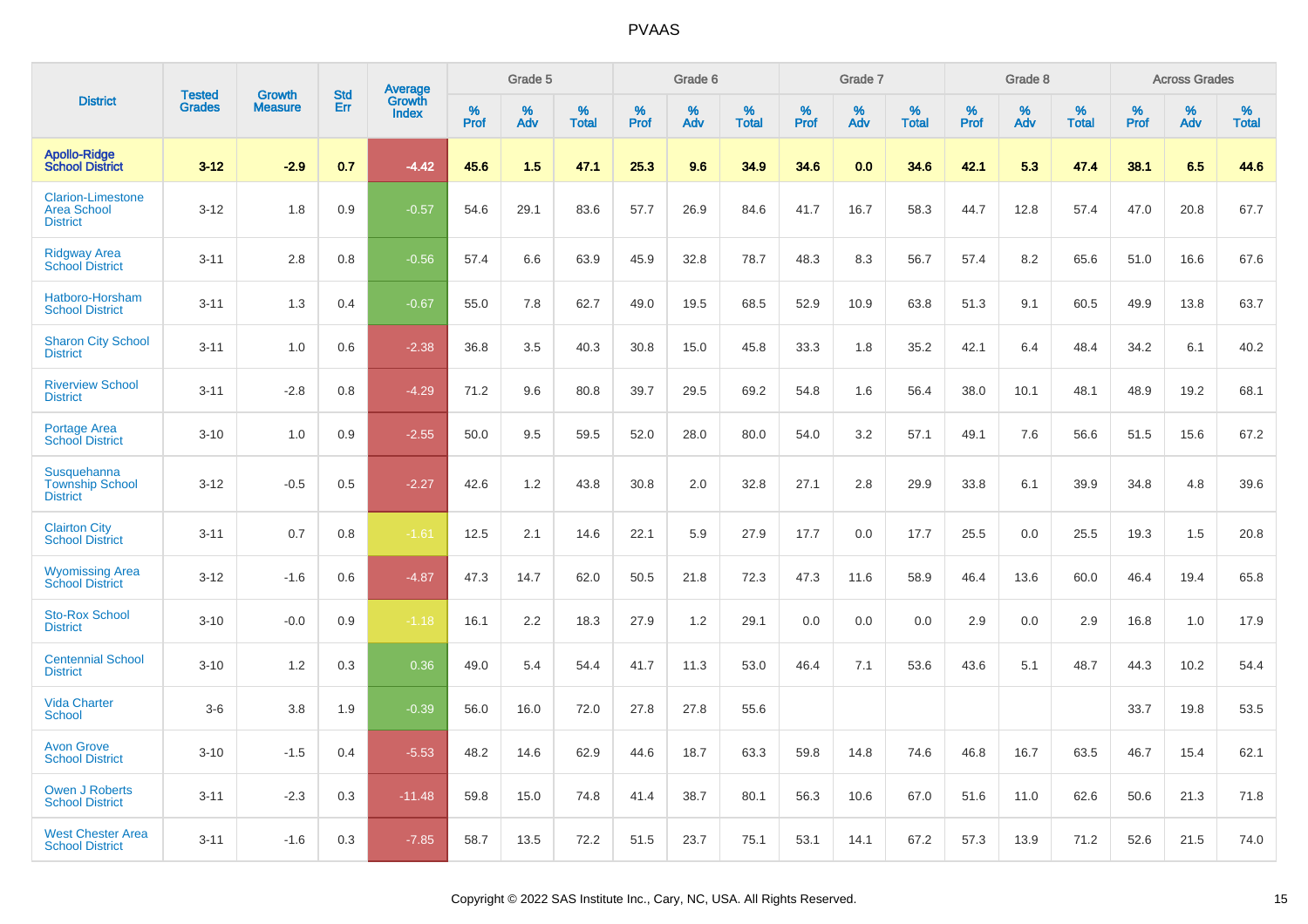|                                                           | <b>Tested</b> | <b>Growth</b>  | <b>Std</b> | <b>Average</b>         |           | Grade 5  |                   |           | Grade 6  |                   |           | Grade 7  |                   |           | Grade 8  |                   |           | <b>Across Grades</b> |                   |
|-----------------------------------------------------------|---------------|----------------|------------|------------------------|-----------|----------|-------------------|-----------|----------|-------------------|-----------|----------|-------------------|-----------|----------|-------------------|-----------|----------------------|-------------------|
| <b>District</b>                                           | <b>Grades</b> | <b>Measure</b> | Err        | Growth<br><b>Index</b> | %<br>Prof | %<br>Adv | %<br><b>Total</b> | %<br>Prof | %<br>Adv | %<br><b>Total</b> | %<br>Prof | %<br>Adv | %<br><b>Total</b> | %<br>Prof | %<br>Adv | %<br><b>Total</b> | %<br>Prof | %<br>Adv             | %<br><b>Total</b> |
| <b>Apollo-Ridge</b><br><b>School District</b>             | $3 - 12$      | $-2.9$         | 0.7        | $-4.42$                | 45.6      | 1.5      | 47.1              | 25.3      | 9.6      | 34.9              | 34.6      | 0.0      | 34.6              | 42.1      | 5.3      | 47.4              | 38.1      | 6.5                  | 44.6              |
| <b>Pottsville Area</b><br><b>School District</b>          | $3 - 12$      | $-1.5$         | 0.5        | $-5.24$                | 43.0      | 3.7      | 46.7              | 39.2      | 7.7      | 46.8              | 34.4      | 4.9      | 39.3              | 40.4      | 4.1      | 44.4              | 39.7      | 6.1                  | 45.8              |
| <b>Easton Area</b><br><b>School District</b>              | $3 - 12$      | 0.1            | 0.4        | $-1.51$                | 43.5      | 2.4      | 45.9              | 33.8      | 7.9      | 41.8              | 40.1      | 7.2      | 47.2              | 35.4      | 6.0      | 41.4              | 36.9      | 7.9                  | 44.8              |
| <b>Jamestown Area</b><br><b>School District</b>           | $3 - 11$      | 2.7            | 1.2        | $-1.24$                | 47.4      | 0.0      | 47.4              | 30.6      | 19.4     | 50.0              | 41.4      | 6.9      | 48.3              | 54.6      | 0.0      | 54.6              | 41.2      | 7.9                  | 49.1              |
| <b>Girard School</b><br><b>District</b>                   | $3 - 11$      | 1.9            | 0.6        | $-2.29$                | 54.5      | 12.5     | 67.0              | 38.1      | 22.9     | 61.0              | 47.8      | 16.2     | 64.0              | 54.1      | 7.3      | 61.5              | 45.5      | 17.8                 | 63.3              |
| <b>Mastery Charter</b><br>School -<br>Shoemaker<br>Campus | $7 - 10$      | 5.8            | 1.6        | 1.55                   |           |          |                   |           |          |                   | 26.7      | 6.7      | 33.3              | 25.9      | 0.0      | 25.9              | 26.3      | 3.5                  | 29.8              |
| Northeastern York<br><b>School District</b>               | $3 - 11$      | 1.5            | 0.4        | $-0.02$                | 51.8      | 13.3     | 65.0              | 45.0      | 21.5     | 66.5              | 48.5      | 11.0     | 59.5              | 43.2      | 18.2     | 61.5              | 46.8      | 17.3                 | 64.1              |
| <b>Troy Area School</b><br><b>District</b>                | $3 - 10$      | 0.2            | 0.6        | $-2.82$                | 45.0      | 1.0      | 46.0              | 25.5      | 5.9      | 31.4              | 45.6      | 6.5      | 52.2              | 42.4      | 10.2     | 52.5              | 39.4      | 6.6                  | 46.0              |
| Claysburg-Kimmel<br><b>School District</b>                | $3 - 11$      | 2.9            | 0.8        | $-0.45$                | 52.3      | 3.1      | 55.4              | 34.6      | 15.4     | 50.0              | 35.1      | 8.8      | 43.9              | 43.9      | 7.0      | 50.9              | 43.5      | 8.7                  | 52.2              |
| <b>Stroudsburg Area</b><br><b>School District</b>         | $3 - 11$      | 1.1            | 0.4        | $-2.29$                | 39.1      | 4.0      | 43.1              | 39.0      | 11.2     | 50.2              | 46.4      | 8.5      | 54.9              | 48.9      | 7.8      | 56.7              | 40.7      | 9.2                  | 49.9              |
| Tredyffrin-<br><b>Easttown School</b><br><b>District</b>  | $3 - 10$      | 0.5            | 0.4        | $-3.06$                | 65.0      | 22.0     | 87.0              | 47.7      | 39.5     | 87.2              | 56.5      | 29.3     | 85.8              | 48.6      | 39.7     | 88.4              | 52.0      | 36.6                 | 88.6              |
| <b>Avon Grove</b><br><b>Charter School</b>                | $3 - 11$      | 1.7            | 0.6        | 0.18                   | 53.3      | 4.9      | 58.2              | 47.4      | 18.2     | 65.7              | 51.1      | 16.3     | 67.4              | 38.6      | 9.9      | 48.5              | 42.6      | 14.8                 | 57.4              |
| <b>Peters Township</b><br><b>School District</b>          | $3 - 11$      | $-0.2$         | 0.4        | $-4.46$                | 62.9      | 24.3     | 87.3              | 48.1      | 33.6     | 81.7              | 57.8      | 25.7     | 83.5              | 63.8      | 20.1     | 83.9              | 52.4      | 33.7                 | 86.1              |
| <b>Millersburg Area</b><br><b>School District</b>         | $3 - 11$      | $-0.2$         | 0.8        | $-2.79$                | 47.1      | 3.9      | 51.0              | 41.5      | 0.0      | 41.5              | 51.6      | 3.1      | 54.7              | 40.3      | 3.2      | 43.6              | 44.2      | 7.4                  | 51.5              |
| <b>Central Fulton</b><br><b>School District</b>           | $3 - 11$      | 0.7            | 0.8        | $-1.60$                | 43.4      | 7.9      | 51.3              | 36.2      | 8.7      | 44.9              | 42.7      | 2.7      | 45.3              | 53.6      | 16.1     | 69.6              | 45.7      | 8.1                  | 53.8              |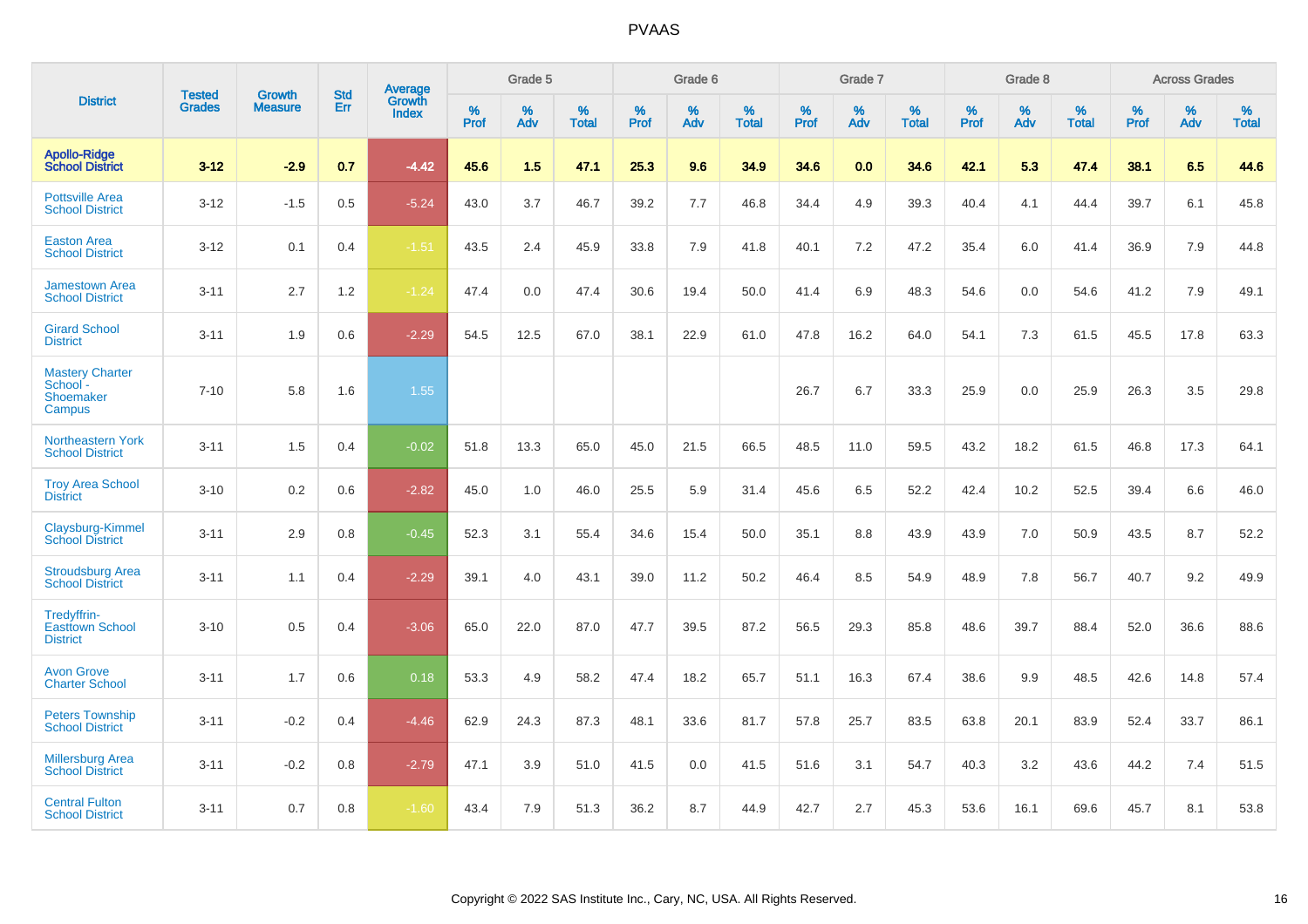|                                                                    |                                |                                 | <b>Std</b> | <b>Average</b>         |           | Grade 5  |                   |           | Grade 6  |                   |           | Grade 7  |                   |           | Grade 8  |                   |           | <b>Across Grades</b> |                   |
|--------------------------------------------------------------------|--------------------------------|---------------------------------|------------|------------------------|-----------|----------|-------------------|-----------|----------|-------------------|-----------|----------|-------------------|-----------|----------|-------------------|-----------|----------------------|-------------------|
| <b>District</b>                                                    | <b>Tested</b><br><b>Grades</b> | <b>Growth</b><br><b>Measure</b> | Err        | Growth<br><b>Index</b> | %<br>Prof | %<br>Adv | %<br><b>Total</b> | %<br>Prof | %<br>Adv | %<br><b>Total</b> | %<br>Prof | %<br>Adv | %<br><b>Total</b> | %<br>Prof | %<br>Adv | %<br><b>Total</b> | %<br>Prof | %<br>Adv             | %<br><b>Total</b> |
| <b>Apollo-Ridge</b><br><b>School District</b>                      | $3 - 12$                       | $-2.9$                          | 0.7        | $-4.42$                | 45.6      | 1.5      | 47.1              | 25.3      | 9.6      | 34.9              | 34.6      | 0.0      | 34.6              | 42.1      | 5.3      | 47.4              | 38.1      | 6.5                  | 44.6              |
| <b>Susquenita School</b><br><b>District</b>                        | $3 - 11$                       | 0.7                             | 0.6        | $-1.50$                | 46.7      | 9.2      | 55.8              | 45.3      | 8.5      | 53.8              | 38.0      | 7.4      | 45.4              | 42.1      | 6.5      | 48.6              | 43.0      | 11.2                 | 54.2              |
| <b>Ellwood City Area</b><br><b>School District</b>                 | $3 - 11$                       | 0.6                             | 0.6        | $-2.25$                | 53.8      | 11.5     | 65.4              | 47.0      | 14.8     | 61.7              | 43.0      | 10.7     | 53.7              | 41.3      | 8.3      | 49.5              | 45.3      | 10.3                 | 55.6              |
| <b>Greater Johnstown</b><br><b>School District</b>                 | $3 - 11$                       | $-0.2$                          | 0.5        | $-3.14$                | 21.9      | 0.0      | 21.9              | 21.0      | 2.7      | 23.6              | 26.7      | 0.6      | 27.3              | 23.4      | 0.6      | 24.0              | 21.6      | 1.8                  | 23.4              |
| Punxsutawney<br><b>Area School</b><br><b>District</b>              | $3 - 11$                       | 1.1                             | 0.6        | $-0.16$                | 52.2      | 9.4      | 61.6              | 54.9      | 13.3     | 68.1              | 36.8      | 5.6      | 42.4              | 40.0      | 5.4      | 45.4              | 41.5      | 12.4                 | 53.8              |
| <b>Northern Bedford</b><br><b>County School</b><br><b>District</b> | $3 - 11$                       | $-0.1$                          | 0.8        | $-2.76$                | 46.9      | 14.3     | 61.2              | 57.6      | 28.8     | 86.4              | 43.1      | 17.2     | 60.3              | 50.0      | 15.6     | 65.6              | 46.8      | 20.5                 | 67.3              |
| <b>Karns City Area</b><br><b>School District</b>                   | $3 - 11$                       | $-0.9$                          | 0.6        | $-3.82$                | 56.2      | 9.0      | 65.2              | 46.6      | 14.8     | 61.4              | 47.4      | 1.7      | 49.1              | 40.7      | 1.8      | 42.6              | 44.7      | 6.8                  | 51.5              |
| Palmyra Area<br><b>School District</b>                             | $3 - 11$                       | $-0.7$                          | 0.4        | $-2.98$                | 54.6      | 19.4     | 74.0              | 44.9      | 24.2     | 69.1              | 58.9      | 12.6     | 71.5              | 53.4      | 10.9     | 64.3              | 49.8      | 21.3                 | 71.1              |
| <b>Boys Latin Of</b><br>Philadelphia<br><b>Charter School</b>      | $6 - 12$                       | 2.7                             | 0.8        | 1.58                   |           |          |                   | 9.0       | 1.5      | 10.4              | 18.1      | 1.2      | 19.3              | 22.6      | 1.1      | 23.7              | 17.3      | 1.2                  | 18.5              |
| <b>York City School</b><br><b>District</b>                         | $3 - 12$                       | 1.0                             | 0.3        | 0.06                   | 13.6      | 0.5      | 14.1              | 17.2      | 1.8      | 19.1              | 14.9      | 0.0      | 14.9              | 16.0      | 0.2      | 16.2              | 15.3      | 0.7                  | 15.9              |
| Pennsylvania<br>Virtual Charter<br><b>School</b>                   | $3 - 11$                       | 2.2                             | 0.7        | $-0.98$                | 51.9      | 4.7      | 56.6              | 41.9      | 14.0     | 55.9              | 38.4      | 13.1     | 51.5              | 43.8      | 9.0      | 52.8              | 42.3      | 11.6                 | 53.9              |
| <b>Northeast Bradford</b><br><b>School District</b>                | $3 - 10$                       | 3.0                             | 0.9        | 0.26                   | 57.5      | 2.5      | 60.0              | 37.8      | 11.1     | 48.9              | 39.6      | 11.3     | 50.9              | 40.4      | 7.0      | 47.4              | 45.2      | 9.9                  | 55.1              |
| <b>Western Beaver</b><br><b>County School</b><br><b>District</b>   | $3 - 11$                       | $-1.5$                          | 1.2        | $-3.15$                | 37.5      | 12.5     | 50.0              | 57.1      | 31.0     | 88.1              | 52.1      | 8.3      | 60.4              | 52.8      | 5.6      | 58.3              | 50.0      | 17.8                 | 67.8              |
| <b>Young Scholars Of</b><br><b>Central PA Charter</b><br>School    | $3 - 8$                        | 3.9                             | 1.2        | $-0.71$                | 35.6      | 13.3     | 48.9              | 28.0      | 12.0     | 40.0              | 50.0      | 14.3     | 64.3              | 43.8      | 0.0      | 43.8              | 42.6      | 11.6                 | 54.2              |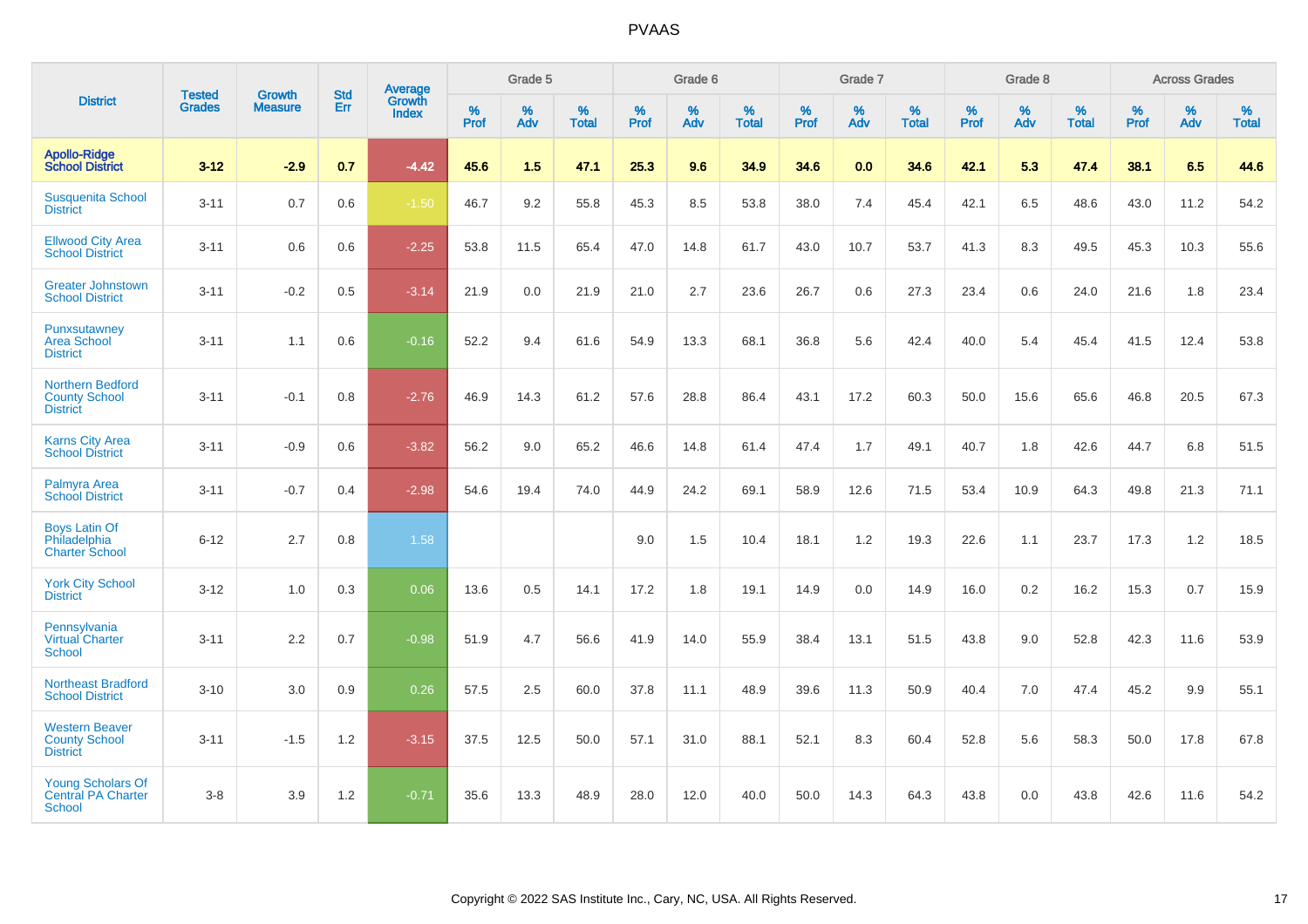|                                                                      |                                |                          | <b>Std</b> | Average         |           | Grade 5  |                   |           | Grade 6  |                   |           | Grade 7  |                   |           | Grade 8  |                   |              | <b>Across Grades</b> |                   |
|----------------------------------------------------------------------|--------------------------------|--------------------------|------------|-----------------|-----------|----------|-------------------|-----------|----------|-------------------|-----------|----------|-------------------|-----------|----------|-------------------|--------------|----------------------|-------------------|
| <b>District</b>                                                      | <b>Tested</b><br><b>Grades</b> | Growth<br><b>Measure</b> | Err        | Growth<br>Index | %<br>Prof | %<br>Adv | %<br><b>Total</b> | %<br>Prof | %<br>Adv | %<br><b>Total</b> | %<br>Prof | %<br>Adv | %<br><b>Total</b> | %<br>Prof | %<br>Adv | %<br><b>Total</b> | $\%$<br>Prof | %<br>Adv             | %<br><b>Total</b> |
| <b>Apollo-Ridge</b><br><b>School District</b>                        | $3 - 12$                       | $-2.9$                   | 0.7        | $-4.42$         | 45.6      | 1.5      | 47.1              | 25.3      | 9.6      | 34.9              | 34.6      | 0.0      | 34.6              | 42.1      | 5.3      | 47.4              | 38.1         | 6.5                  | 44.6              |
| <b>Weatherly Area</b><br><b>School District</b>                      | $3 - 11$                       | 0.6                      | 1.1        | $-1.95$         | 53.8      | 0.0      | 53.8              | 48.5      | 15.2     | 63.6              | 53.3      | 3.3      | 56.7              | 29.7      | 13.5     | 43.2              | 41.9         | 6.9                  | 48.8              |
| <b>Redbank Valley</b><br><b>School District</b>                      | $3 - 11$                       | 2.3                      | 0.7        | $-0.29$         | 64.3      | 4.3      | 68.6              | 38.8      | 13.8     | 52.5              | 54.6      | 12.5     | 67.0              | 55.4      | 15.4     | 70.8              | 50.6         | 13.7                 | 64.4              |
| <b>West Middlesex</b><br><b>Area School</b><br><b>District</b>       | $3 - 10$                       | $-1.3$                   | 0.9        | $-5.66$         | 52.2      | 17.4     | 69.6              | 41.0      | 26.2     | 67.2              | 44.4      | 5.6      | 50.0              | 35.7      | 4.8      | 40.5              | 42.5         | 12.1                 | 54.6              |
| <b>Pan American</b><br><b>Academy Charter</b><br><b>School</b>       | $3 - 8$                        | 0.9                      | 0.8        | $-2.78$         | 19.3      | 1.8      | 21.0              | 17.1      | 0.0      | 17.1              | 28.1      | 1.8      | 29.8              | 21.3      | 1.6      | 23.0              | 19.6         | 2.0                  | 21.5              |
| <b>Pequea Valley</b><br><b>School District</b>                       | $3 - 11$                       | 1.3                      | 0.6        | $-1.96$         | 46.4      | 1.8      | 48.2              | 36.6      | 7.5      | 44.1              | 43.0      | 4.7      | 47.7              | 37.9      | 6.8      | 44.7              | 37.7         | 6.5                  | 44.2              |
| <b>United School</b><br><b>District</b>                              | $3 - 11$                       | 0.7                      | 0.8        | $-2.04$         | 52.4      | 0.0      | 52.4              | 54.0      | 14.3     | 68.2              | 52.3      | 7.7      | 60.0              | 35.8      | 16.4     | 52.2              | 47.1         | 12.4                 | 59.5              |
| <b>Donegal School</b><br><b>District</b>                             | $3 - 12$                       | 1.3                      | 0.5        | 0.56            | 42.0      | 11.6     | 53.6              | 40.9      | 18.8     | 59.7              | 44.4      | 12.4     | 56.8              | 32.4      | 16.2     | 48.6              | 39.5         | 16.0                 | 55.5              |
| <b>Slippery Rock Area</b><br><b>School District</b>                  | $3 - 11$                       | 0.3                      | 0.6        | $-2.10$         | 61.1      | 15.1     | 76.2              | 42.1      | 32.3     | 74.4              | 51.6      | 6.6      | 58.2              | 47.2      | 18.1     | 65.4              | 47.2         | 24.9                 | 72.1              |
| <b>Bellwood-Antis</b><br><b>School District</b>                      | $3 - 10$                       | 1.5                      | 0.7        | $-1.63$         | 46.1      | 3.4      | 49.4              | 34.4      | 16.7     | 51.1              | 44.0      | 10.7     | 54.8              | 41.3      | 26.1     | 67.4              | 41.8         | 16.7                 | 58.6              |
| <b>Lincoln Leadership</b><br><b>Academy Charter</b><br><b>School</b> | $3 - 12$                       | 1.6                      | 0.9        | $-0.39$         | 29.6      | 0.0      | 29.6              | 25.0      | 12.5     | 37.5              | 24.5      | 5.7      | 30.2              | 22.0      | 2.4      | 24.4              | 28.4         | 5.4                  | 33.8              |
| <b>Hopewell Area</b><br><b>School District</b>                       | $3 - 11$                       | $-0.3$                   | 0.6        | $-3.20$         | 53.8      | 3.0      | 56.8              | 50.4      | 19.0     | 69.4              | 48.3      | 10.7     | 59.1              | 42.6      | 6.6      | 49.2              | 48.2         | 11.9                 | 60.1              |
| <b>Spring Grove Area</b><br><b>School District</b>                   | $3 - 11$                       | $-0.1$                   | 0.4        | $-4.54$         | 49.1      | 16.7     | 65.7              | 40.9      | 25.0     | 65.9              | 47.4      | 15.5     | 63.0              | 50.4      | 6.8      | 57.2              | 46.5         | 19.3                 | 65.8              |
| <b>Upper Darby</b><br><b>School District</b>                         | $3 - 12$                       | 0.7                      | 0.3        | $-1.00$         | 30.9      | 2.9      | 33.8              | 29.8      | 6.5      | 36.3              | 26.4      | 1.4      | 27.7              | 29.9      | 3.6      | 33.4              | 30.4         | 5.0                  | 35.4              |
| <b>Big Beaver Falls</b><br>Area School<br><b>District</b>            | $3 - 11$                       | $-0.7$                   | 0.6        | $-3.07$         | 44.1      | 2.9      | 47.1              | 30.8      | 1.9      | 32.7              | 29.7      | 5.0      | 34.6              | 27.8      | 2.1      | 29.9              | 33.1         | 3.7                  | 36.8              |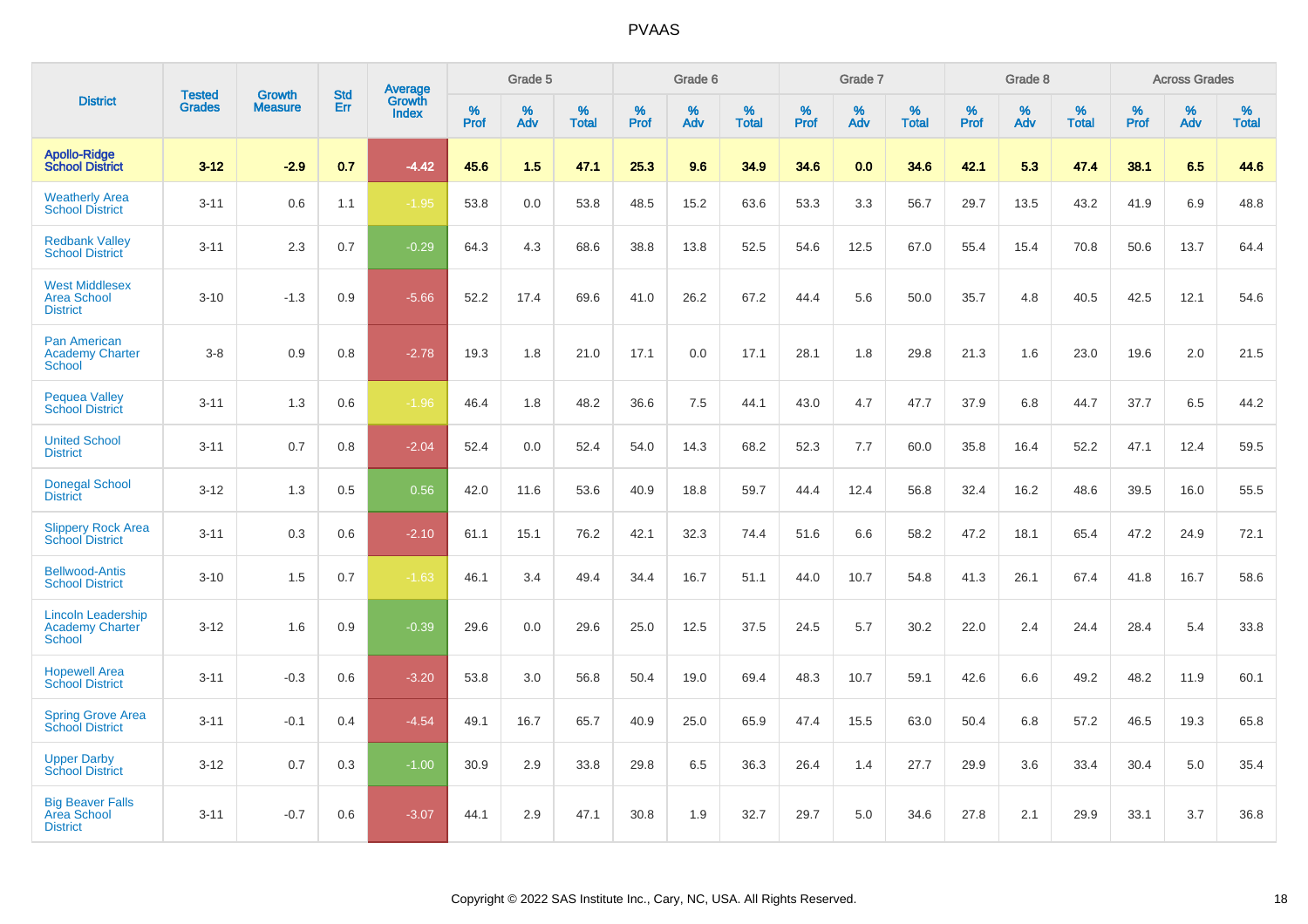|                                                               |                                | <b>Growth</b>  | <b>Std</b> |                                   |              | Grade 5  |                   |           | Grade 6  |                   |              | Grade 7  |                   |              | Grade 8  |                   |              | <b>Across Grades</b> |                   |
|---------------------------------------------------------------|--------------------------------|----------------|------------|-----------------------------------|--------------|----------|-------------------|-----------|----------|-------------------|--------------|----------|-------------------|--------------|----------|-------------------|--------------|----------------------|-------------------|
| <b>District</b>                                               | <b>Tested</b><br><b>Grades</b> | <b>Measure</b> | <b>Err</b> | <b>Average</b><br>Growth<br>Index | $\%$<br>Prof | %<br>Adv | %<br><b>Total</b> | %<br>Prof | %<br>Adv | %<br><b>Total</b> | $\%$<br>Prof | %<br>Adv | %<br><b>Total</b> | $\%$<br>Prof | %<br>Adv | %<br><b>Total</b> | $\%$<br>Prof | %<br>Adv             | %<br><b>Total</b> |
| <b>Apollo-Ridge</b><br><b>School District</b>                 | $3 - 12$                       | $-2.9$         | 0.7        | $-4.42$                           | 45.6         | 1.5      | 47.1              | 25.3      | 9.6      | 34.9              | 34.6         | 0.0      | 34.6              | 42.1         | 5.3      | 47.4              | 38.1         | 6.5                  | 44.6              |
| Mechanicsburg<br><b>Area School</b><br><b>District</b>        | $3 - 11$                       | 0.3            | 0.4        | $-2.81$                           | 48.1         | 12.0     | 60.1              | 45.6      | 16.3     | 61.9              | 46.2         | 12.4     | 58.6              | 52.3         | 8.7      | 61.0              | 46.4         | 13.9                 | 60.2              |
| <b>William Penn</b><br><b>School District</b>                 | $3 - 12$                       | 1.4            | 0.5        | 0.26                              | 24.0         | 0.5      | 24.5              | 31.6      | 2.8      | 34.5              | 30.8         | 0.6      | 31.4              | 21.8         | 2.4      | 24.2              | 26.1         | 2.5                  | 28.6              |
| <b>North Pocono</b><br><b>School District</b>                 | $3 - 11$                       | 0.3            | 0.6        | $-2.05$                           | 55.8         | 8.5      | 64.3              | 57.8      | 12.1     | 69.8              | 61.3         | 16.0     | 77.3              | 48.7         | 12.4     | 61.1              | 54.2         | 17.4                 | 71.6              |
| <b>Bentworth School</b><br><b>District</b>                    | $3 - 11$                       | 2.1            | 0.7        | 1.13                              | 60.3         | 15.4     | 75.6              | 46.1      | 6.7      | 52.8              | 52.5         | 20.0     | 72.5              | 43.3         | 11.9     | 55.2              | 52.1         | 16.1                 | 68.2              |
| <b>Marion Center</b><br><b>Area School</b><br><b>District</b> | $3 - 10$                       | 2.0            | 0.7        | 0.03                              | 52.6         | 10.3     | 62.8              | 45.6      | 22.3     | 68.0              | 52.9         | 5.9      | 58.8              | 49.5         | 7.4      | 56.8              | 49.1         | 13.2                 | 62.3              |
| Selinsgrove Area<br><b>School District</b>                    | $3 - 12$                       | $-1.5$         | 0.5        | $-3.62$                           | 51.9         | 4.4      | 56.4              | 46.4      | 19.0     | 65.4              | 39.7         | 16.7     | 56.4              | 47.6         | 12.6     | 60.2              | 44.8         | 15.2                 | 60.0              |
| <b>Montrose Area</b><br><b>School District</b>                | $3 - 10$                       | 1.0            | 0.7        | $-0.88$                           | 50.0         | 16.2     | 66.2              | 40.2      | 28.3     | 68.5              | 38.2         | 13.2     | 51.5              | 45.0         | 10.0     | 55.0              | 43.8         | 18.3                 | 62.0              |
| <b>Manchester</b><br><b>Academic Charter</b><br>School        | $3 - 8$                        | 2.1            | 1.1        | $-2.61$                           | 12.0         | 0.0      | 12.0              | 35.7      | 3.6      | 39.3              | 46.2         | 0.0      | 46.2              | 31.4         | 0.0      | 31.4              | 30.7         | 1.7                  | 32.4              |
| <b>Blue Ridge School</b><br><b>District</b>                   | $3 - 11$                       | 2.2            | 0.8        | $-0.09$                           | 42.5         | 8.2      | 50.7              | 46.0      | 8.1      | 54.0              | 50.0         | 16.1     | 66.1              | 47.1         | 8.6      | 55.7              | 45.4         | 10.7                 | 56.1              |
| <b>Northern Cambria</b><br><b>School District</b>             | $3 - 11$                       | 1.6            | 0.8        | $-0.85$                           | 40.0         | 5.4      | 45.4              | 33.3      | 7.4      | 40.7              | 53.7         | 5.6      | 59.3              | 47.7         | 4.6      | 52.3              | 42.9         | 6.6                  | 49.4              |
| <b>Scranton School</b><br><b>District</b>                     | $3 - 12$                       | $-0.8$         | 0.5        | $-3.18$                           | 35.9         | 1.7      | 37.6              | 29.4      | 4.2      | 33.6              | 24.9         | 2.8      | 27.7              | 26.3         | 5.8      | 32.2              | 29.5         | 4.0                  | 33.5              |
| <b>Mastery Charter</b><br>School - Hardy<br><b>Williams</b>   | $3 - 11$                       | 0.9            | 1.2        | $-1.53$                           | 10.3         | 0.0      | 10.3              | 37.8      | 13.5     | 51.4              | 29.2         | 0.0      | 29.2              |              |          |                   | 21.1         | 3.6                  | 24.7              |
| <b>Meyersdale Area</b><br><b>School District</b>              | $3 - 11$                       | 2.0            | 0.8        | $-1.63$                           | 51.8         | 13.0     | 64.8              | 55.4      | 12.3     | 67.7              | 62.3         | 1.9      | 64.2              | 54.2         | 5.1      | 59.3              | 52.4         | 10.9                 | 63.3              |
| <b>Cornell School</b><br><b>District</b>                      | $3 - 11$                       | $-0.8$         | 1.1        | $-2.17$                           | 36.7         | 0.0      | 36.7              | 34.9      | 7.0      | 41.9              | 35.9         | 0.0      | 35.9              | 24.3         | 2.7      | 27.0              | 32.9         | 6.1                  | 39.0              |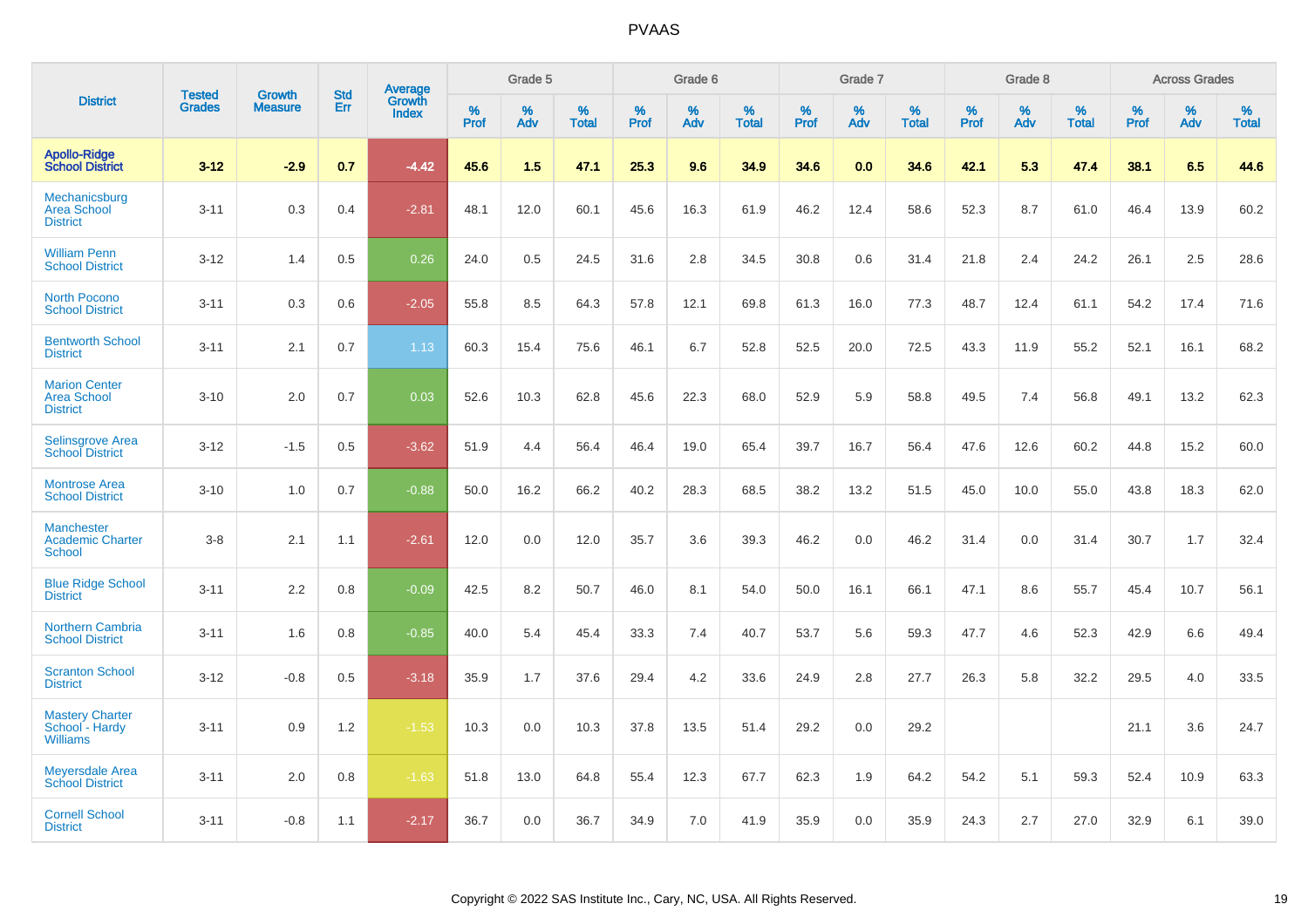|                                                                       |                                |                                 | <b>Std</b> | <b>Average</b>                |           | Grade 5  |                   |           | Grade 6  |                   |           | Grade 7  |                   |           | Grade 8  |                   |           | <b>Across Grades</b> |                   |
|-----------------------------------------------------------------------|--------------------------------|---------------------------------|------------|-------------------------------|-----------|----------|-------------------|-----------|----------|-------------------|-----------|----------|-------------------|-----------|----------|-------------------|-----------|----------------------|-------------------|
| <b>District</b>                                                       | <b>Tested</b><br><b>Grades</b> | <b>Growth</b><br><b>Measure</b> | Err        | <b>Growth</b><br><b>Index</b> | %<br>Prof | %<br>Adv | %<br><b>Total</b> | %<br>Prof | %<br>Adv | %<br><b>Total</b> | %<br>Prof | %<br>Adv | %<br><b>Total</b> | %<br>Prof | %<br>Adv | %<br><b>Total</b> | %<br>Prof | %<br>Adv             | %<br><b>Total</b> |
| <b>Apollo-Ridge</b><br><b>School District</b>                         | $3 - 12$                       | $-2.9$                          | 0.7        | $-4.42$                       | 45.6      | 1.5      | 47.1              | 25.3      | 9.6      | 34.9              | 34.6      | 0.0      | 34.6              | 42.1      | 5.3      | 47.4              | 38.1      | 6.5                  | 44.6              |
| <b>Tidioute</b><br>Community<br><b>Charter School</b>                 | $3 - 11$                       | 2.0                             | 1.5        | $-0.21$                       | 69.2      | 0.0      | 69.2              | 61.1      | 5.6      | 66.7              | 26.3      | 0.0      | 26.3              | 37.0      | 0.0      | 37.0              | 43.2      | 4.0                  | 47.2              |
| <b>Minersville Area</b><br><b>School District</b>                     | $3 - 11$                       | $-1.1$                          | 0.7        | $-2.58$                       | 42.5      | 2.7      | 45.2              | 38.7      | 24.0     | 62.7              | 40.0      | 4.0      | 44.0              | 46.6      | 1.4      | 48.0              | 42.2      | 10.0                 | 52.2              |
| <b>York Academy</b><br><b>Regional Charter</b><br>School              | $3 - 11$                       | 0.3                             | 0.8        | $-2.68$                       | 33.3      | 5.0      | 38.3              | 55.9      | 11.9     | 67.8              | 47.3      | 7.3      | 54.6              | 35.1      | 12.3     | 47.4              | 40.8      | 14.1                 | 54.9              |
| <b>MaST Community</b><br><b>Charter School</b>                        | $3 - 10$                       | $-4.3$                          | 0.6        | $-7.34$                       | 56.4      | 9.9      | 66.3              | 45.3      | 21.7     | 67.0              | 59.8      | 12.8     | 72.6              | 54.4      | 12.6     | 67.0              | 51.0      | 14.1                 | 65.2              |
| <b>Apollo-Ridge</b><br><b>School District</b>                         | $3 - 12$                       | $-2.9$                          | 0.7        | $-4.42$                       | 45.6      | 1.5      | 47.1              | 25.3      | 9.6      | 34.9              | 34.6      | 0.0      | 34.6              | 42.1      | 5.3      | 47.4              | 38.1      | 6.5                  | 44.6              |
| <b>North Clarion</b><br><b>County School</b><br><b>District</b>       | $3 - 12$                       | 2.6                             | 1.0        | $-0.17$                       | 51.1      | 8.9      | 60.0              | 46.3      | 19.5     | 65.8              | 45.2      | 4.8      | 50.0              | 54.6      | 11.4     | 65.9              | 45.1      | 12.2                 | 57.3              |
| <b>Jenkintown School</b><br><b>District</b>                           | $3 - 11$                       | 1.5                             | 1.0        | $-1.16$                       | 68.0      | 8.0      | 76.0              | 54.0      | 18.9     | 73.0              | 42.9      | 35.7     | 78.6              | 60.6      | 21.2     | 81.8              | 53.1      | 25.8                 | 78.9              |
| <b>South Middleton</b><br><b>School District</b>                      | $3 - 11$                       | 0.8                             | 0.5        | $-3.53$                       | 48.5      | 12.1     | 60.6              | 45.2      | 21.0     | 66.1              | 44.4      | 12.9     | 57.3              | 42.1      | 12.0     | 54.1              | 45.4      | 16.9                 | 62.3              |
| <b>North East School</b><br><b>District</b>                           | $3 - 11$                       | 0.8                             | 0.6        | $-0.63$                       | 61.2      | 9.5      | 70.7              | 44.8      | 21.6     | 66.4              | 50.0      | 9.3      | 59.3              | 56.9      | 16.8     | 73.7              | 52.6      | 15.4                 | 68.0              |
| <b>Shenango Area</b><br><b>School District</b>                        | $3 - 11$                       | 1.9                             | 0.7        | $-0.12$                       | 46.4      | 19.0     | 65.5              | 37.5      | 25.0     | 62.5              | 45.7      | 9.6      | 55.3              | 41.1      | 18.9     | 60.0              | 42.3      | 18.7                 | 61.1              |
| <b>Indiana Area</b><br><b>School District</b>                         | $3 - 11$                       | 1.1                             | 0.5        | $-0.73$                       | 57.2      | 12.8     | 70.0              | 37.5      | 22.5     | 60.0              | 53.6      | 16.6     | 70.2              | 52.0      | 16.3     | 68.4              | 49.3      | 18.5                 | 67.7              |
| <b>Southern Tioga</b><br><b>School District</b>                       | $3 - 11$                       | 1.4                             | 0.6        | $-0.62$                       | 38.5      | 4.2      | 42.7              | 39.6      | 14.2     | 53.8              | 44.9      | 3.6      | 48.6              | 37.2      | 8.3      | 45.4              | 38.5      | 7.0                  | 45.6              |
| <b>New Foundations</b><br><b>Charter School</b>                       | $3 - 11$                       | $-0.9$                          | 0.8        | $-1.98$                       | 37.0      | 9.3      | 46.3              | 38.1      | 9.5      | 47.6              | 50.8      | 3.3      | 54.1              | 36.1      | 6.0      | 42.2              | 41.1      | 6.7                  | 47.8              |
| <b>Southern</b><br><b>Huntingdon County</b><br><b>School District</b> | $3 - 11$                       | 1.1                             | 0.7        | $-0.83$                       | 47.1      | 2.9      | 50.0              | 26.6      | 7.6      | 34.2              | 43.2      | 4.6      | 47.7              | 41.5      | 3.7      | 45.1              | 39.6      | 5.6                  | 45.2              |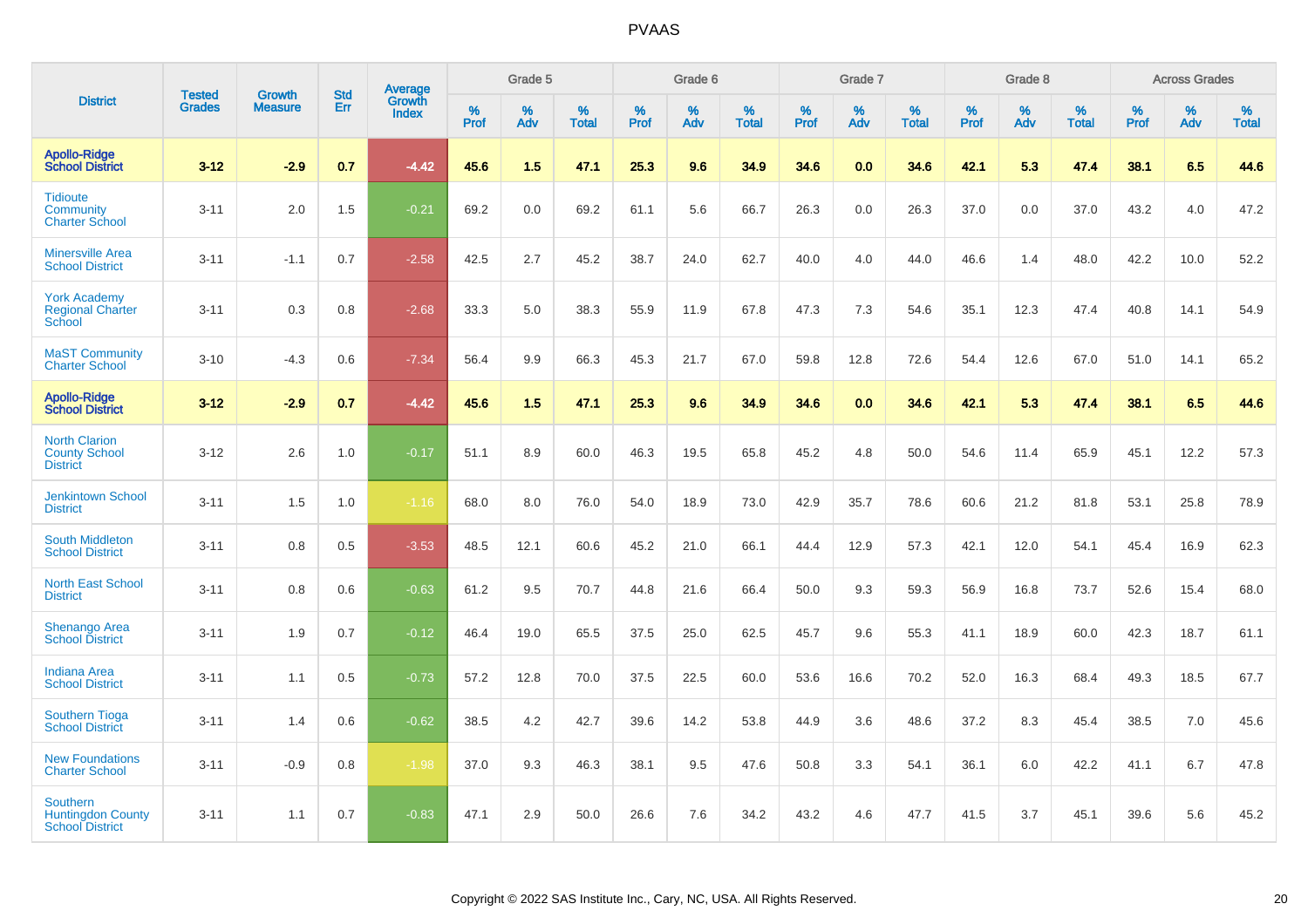|                                                                              |                                |                                 | <b>Std</b> | Average                |           | Grade 5  |                   |           | Grade 6  |                   |           | Grade 7  |                   |           | Grade 8  |                   |           | <b>Across Grades</b> |                   |
|------------------------------------------------------------------------------|--------------------------------|---------------------------------|------------|------------------------|-----------|----------|-------------------|-----------|----------|-------------------|-----------|----------|-------------------|-----------|----------|-------------------|-----------|----------------------|-------------------|
| <b>District</b>                                                              | <b>Tested</b><br><b>Grades</b> | <b>Growth</b><br><b>Measure</b> | Err        | Growth<br><b>Index</b> | %<br>Prof | %<br>Adv | %<br><b>Total</b> | %<br>Prof | %<br>Adv | %<br><b>Total</b> | %<br>Prof | %<br>Adv | %<br><b>Total</b> | %<br>Prof | %<br>Adv | %<br><b>Total</b> | %<br>Prof | %<br>Adv             | %<br><b>Total</b> |
| <b>Apollo-Ridge</b><br><b>School District</b>                                | $3 - 12$                       | $-2.9$                          | 0.7        | $-4.42$                | 45.6      | 1.5      | 47.1              | 25.3      | 9.6      | 34.9              | 34.6      | 0.0      | 34.6              | 42.1      | 5.3      | 47.4              | 38.1      | 6.5                  | 44.6              |
| <b>Mckeesport Area</b><br><b>School District</b>                             | $3 - 12$                       | 0.3                             | 0.5        | $-3.77$                | 30.5      | 0.6      | 31.1              | 29.1      | 1.3      | 30.4              | 24.1      | 0.0      | 24.1              | 22.6      | 1.0      | 23.7              | 25.9      | 2.4                  | 28.3              |
| <b>Everett Area</b><br><b>School District</b>                                | $3 - 11$                       | $-0.2$                          | 0.7        | $-3.44$                | 41.4      | 9.2      | 50.6              | 34.9      | 11.6     | 46.5              | 47.5      | 5.9      | 53.5              | 37.3      | 9.3      | 46.7              | 40.8      | 11.4                 | 52.2              |
| <b>Young Scholars Of</b><br>Western<br>Pennsylvania<br><b>Charter School</b> | $3-8$                          | 2.0                             | 1.1        | 0.04                   | 27.3      | 9.1      | 36.4              | 40.6      | 6.2      | 46.9              | 32.1      | 3.6      | 35.7              | 43.5      | 8.7      | 52.2              | 31.2      | 9.1                  | 40.3              |
| <b>Propel Charter</b><br>School - East                                       | $3-8$                          | 1.1                             | 1.0        | $-2.14$                | 32.5      | 0.0      | 32.5              | 34.3      | 11.4     | 45.7              | 33.3      | 9.1      | 42.4              | 29.4      | 0.0      | 29.4              | 31.6      | 4.7                  | 36.3              |
| <b>Blue Mountain</b><br><b>School District</b>                               | $3 - 10$                       | 0.0                             | 0.5        | $-2.39$                | 60.1      | 12.0     | 72.2              | 50.9      | 12.4     | 63.3              | 52.0      | 10.1     | 62.0              | 47.3      | 11.5     | 58.8              | 52.0      | 15.0                 | 67.0              |
| <b>Port Allegany</b><br><b>School District</b>                               | $3 - 11$                       | $-1.8$                          | 0.8        | $-3.92$                | 34.3      | 2.9      | 37.1              | 31.9      | 2.9      | 34.8              | 32.9      | 5.7      | 38.6              | 40.3      | 3.2      | 43.6              | 35.0      | 5.9                  | 40.8              |
| <b>Valley View School</b><br><b>District</b>                                 | $3 - 11$                       | 1.0                             | 0.8        | $-2.65$                | 62.4      | 1.8      | 64.2              | 41.4      | 10.3     | 51.7              | 53.7      | 4.9      | 58.5              | 42.6      | 4.9      | 47.5              | 49.9      | 7.2                  | 57.1              |
| <b>Aspira Bilingual</b><br><b>Cyber Charter</b><br>School                    | $3 - 11$                       | 2.8                             | 1.6        | $-0.41$                |           |          |                   | 12.9      | 0.0      | 12.9              | 0.0       | 0.0      | 0.0               | 0.0       | 0.0      | 0.0               | 5.9       | 0.0                  | 5.9               |
| <b>Duquesne City</b><br><b>School District</b>                               | $3-8$                          | 3.1                             | 1.4        | 0.73                   | 11.3      | 0.0      | 11.3              | 10.8      | 2.7      | 13.5              |           |          |                   |           |          |                   | 14.8      | 0.6                  | 15.3              |
| <b>North Star School</b><br><b>District</b>                                  | $3 - 11$                       | $-0.3$                          | 0.7        | $-4.18$                | 44.3      | 3.8      | 48.1              | 35.9      | 17.2     | 53.1              | 44.4      | 8.3      | 52.8              | 49.5      | 17.2     | 66.7              | 44.5      | 15.3                 | 59.8              |
| <b>South Butler</b><br><b>County School</b><br><b>District</b>               | $3 - 10$                       | 1.0                             | 0.5        | $-0.14$                | 59.9      | 14.3     | 74.2              | 50.7      | 14.5     | 65.2              | 44.7      | 11.4     | 56.1              | 53.7      | 13.0     | 66.7              | 50.5      | 17.8                 | 68.3              |
| <b>Albert Gallatin</b><br>Area School<br><b>District</b>                     | $3 - 11$                       | 0.4                             | 0.5        | $-1.30$                | 45.8      | 5.4      | 51.2              | 34.0      | 8.4      | 42.4              | 39.7      | 2.2      | 41.8              | 37.8      | 5.3      | 43.0              | 38.7      | 7.6                  | 46.2              |
| <b>Upper Moreland</b><br><b>Township School</b><br><b>District</b>           | $3 - 11$                       | $-0.3$                          | 0.4        | $-3.84$                | 54.1      | 10.5     | 64.6              | 42.4      | 21.0     | 63.4              | 53.7      | 8.4      | 62.1              | 41.0      | 14.2     | 55.1              | 46.0      | 16.1                 | 62.1              |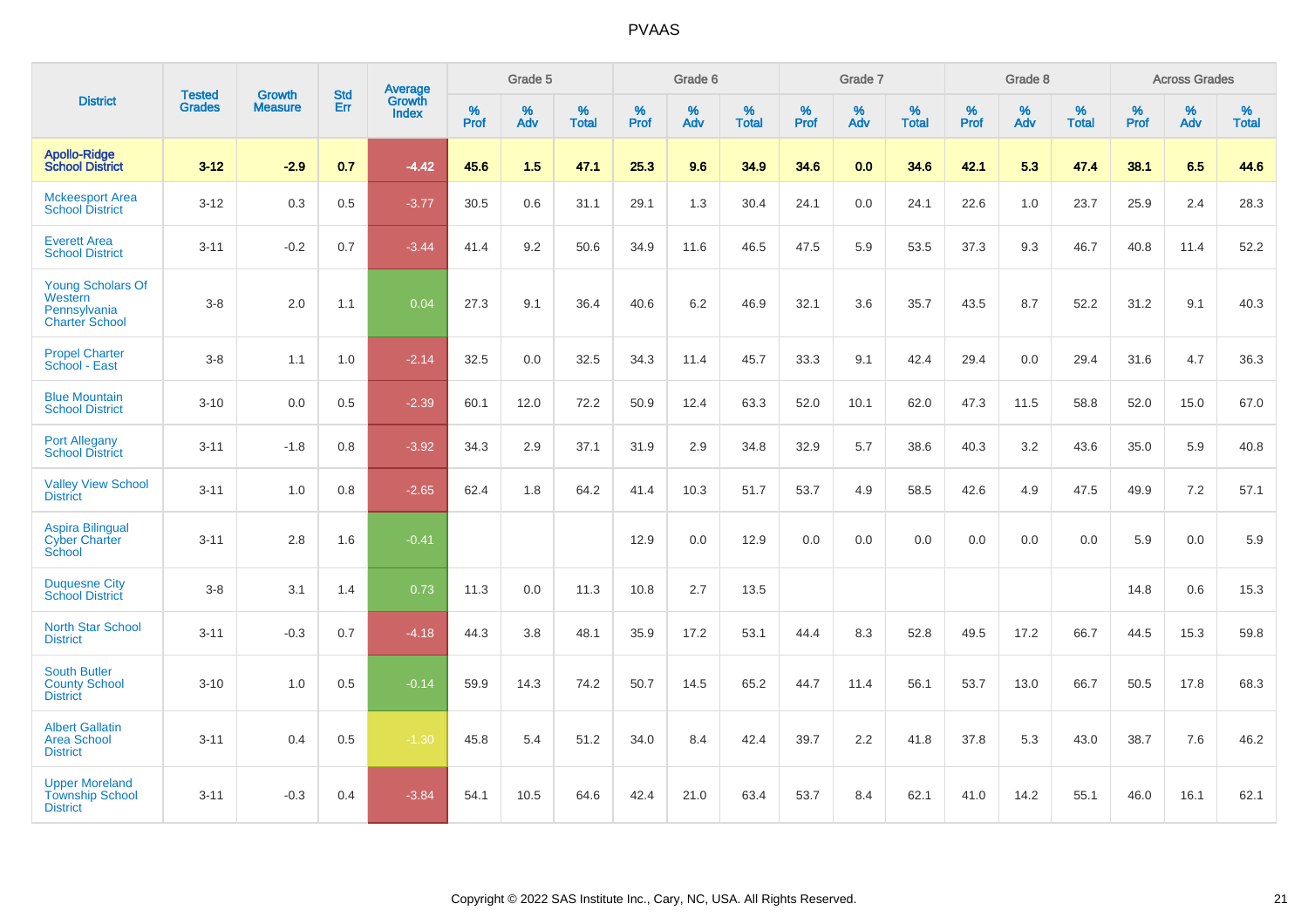|                                                                           |                                |                                 | <b>Std</b> | <b>Average</b>                |           | Grade 5  |                   |           | Grade 6  |                   |           | Grade 7  |                   |           | Grade 8  |                   |           | <b>Across Grades</b> |                   |
|---------------------------------------------------------------------------|--------------------------------|---------------------------------|------------|-------------------------------|-----------|----------|-------------------|-----------|----------|-------------------|-----------|----------|-------------------|-----------|----------|-------------------|-----------|----------------------|-------------------|
| <b>District</b>                                                           | <b>Tested</b><br><b>Grades</b> | <b>Growth</b><br><b>Measure</b> | Err        | <b>Growth</b><br><b>Index</b> | %<br>Prof | %<br>Adv | %<br><b>Total</b> | %<br>Prof | %<br>Adv | %<br><b>Total</b> | %<br>Prof | %<br>Adv | %<br><b>Total</b> | %<br>Prof | %<br>Adv | %<br><b>Total</b> | %<br>Prof | %<br>Adv             | %<br><b>Total</b> |
| <b>Apollo-Ridge</b><br><b>School District</b>                             | $3 - 12$                       | $-2.9$                          | 0.7        | $-4.42$                       | 45.6      | 1.5      | 47.1              | 25.3      | 9.6      | 34.9              | 34.6      | 0.0      | 34.6              | 42.1      | 5.3      | 47.4              | 38.1      | 6.5                  | 44.6              |
| <b>Clarion Area</b><br><b>School District</b>                             | $3 - 11$                       | 1.1                             | 0.9        | $-1.14$                       | 58.3      | 2.1      | 60.4              | 46.4      | 7.1      | 53.6              | 44.8      | 4.5      | 49.2              | 39.0      | 11.9     | 50.8              | 45.1      | 10.1                 | 55.2              |
| <b>Warren County</b><br><b>School District</b>                            | $3 - 11$                       | $0.2\,$                         | 0.4        | $-1.64$                       | 38.6      | 4.0      | 42.5              | 41.0      | 8.0      | 49.0              | 33.4      | 4.1      | 37.5              | 43.1      | 4.7      | 47.8              | 38.0      | 6.9                  | 44.8              |
| <b>Palisades School</b><br><b>District</b>                                | $3 - 11$                       | 0.4                             | 0.6        | $-3.48$                       | 53.1      | 13.5     | 66.7              | 48.5      | 19.2     | 67.7              | 60.2      | 10.7     | 70.9              | 43.2      | 9.1      | 52.3              | 48.5      | 17.4                 | 65.9              |
| <b>Premier Arts And</b><br><b>Science Charter</b><br><b>School</b>        | $3-5$                          | 5.2                             | 2.1        | 2.52                          | 16.7      | 0.0      | 16.7              |           |          |                   |           |          |                   |           |          |                   | 14.2      | 1.9                  | 16.0              |
| <b>Interboro School</b><br><b>District</b>                                | $3 - 12$                       | 0.3                             | 0.4        | $-2.03$                       | 42.9      | 4.5      | 47.3              | 40.0      | 11.7     | 51.7              | 44.0      | 8.7      | 52.7              | 44.2      | 7.4      | 51.6              | 41.8      | 8.7                  | 50.4              |
| <b>Gateway School</b><br><b>District</b>                                  | $3 - 11$                       | $-1.0$                          | 0.4        | $-5.60$                       | 48.9      | 5.6      | 54.5              | 42.7      | 10.8     | 53.5              | 49.3      | 10.8     | 60.1              | 43.7      | 14.0     | 57.7              | 45.5      | 12.1                 | 57.7              |
| <b>Dallastown Area</b><br><b>School District</b>                          | $3 - 11$                       | $-2.2$                          | 0.3        | $-6.90$                       | 53.1      | 7.2      | 60.3              | 44.3      | 30.9     | 75.1              | 45.3      | 9.3      | 54.7              | 43.8      | 11.1     | 54.9              | 44.8      | 19.1                 | 63.9              |
| <b>Saint Marys Area</b><br><b>School District</b>                         | $3 - 11$                       | $-1.5$                          | 0.6        | $-3.55$                       | 48.7      | 2.6      | 51.3              | 42.7      | 13.7     | 56.4              | 40.8      | 7.7      | 48.5              | 46.4      | 8.0      | 54.3              | 44.6      | 11.0                 | 55.6              |
| <b>Lebanon School</b><br><b>District</b>                                  | $3 - 11$                       | $-0.4$                          | 0.4        | $-2.17$                       | 29.4      | 2.5      | 31.9              | 21.7      | 5.5      | 27.2              | 20.0      | 2.5      | 22.5              | 21.9      | 1.2      | 23.0              | 25.5      | 3.4                  | 28.8              |
| <b>Southwest</b><br>Leadership<br><b>Academy Charter</b><br><b>School</b> | $3 - 8$                        | 0.2                             | 1.1        | $-5.76$                       | 9.1       | 0.0      | 9.1               | 16.1      | 6.4      | 22.6              | 15.8      | 2.6      | 18.4              | 20.8      | 0.0      | 20.8              | 19.0      | 3.3                  | 22.3              |
| <b>Chester-Upland</b><br><b>School District</b>                           | $3 - 11$                       | 0.8                             | 0.8        | $-1.40$                       | 15.4      | 0.0      | 15.4              | 18.2      | 2.6      | 20.8              | 12.4      | 0.0      | 12.4              | 9.8       | 0.0      | 9.8               | 15.6      | 1.0                  | 16.6              |
| Penn Cambria<br><b>School District</b>                                    | $3 - 11$                       | $-0.4$                          | 0.6        | $-3.40$                       | 56.8      | 0.9      | 57.7              | 46.5      | 7.1      | 53.5              | 58.1      | 7.7      | 65.8              | 52.3      | 7.8      | 60.2              | 48.8      | 9.2                  | 58.0              |
| <b>Farrell Area School</b><br><b>District</b>                             | $3 - 11$                       | 1.3                             | 1.0        | $-0.92$                       | 26.7      | 0.0      | 26.7              | 31.7      | 2.4      | 34.2              | 20.4      | 0.0      | 20.4              | 28.2      | 0.0      | 28.2              | 25.9      | 2.3                  | 28.2              |
| <b>Greater Latrobe</b><br><b>School District</b>                          | $3 - 11$                       | $-3.1$                          | 0.4        | $-8.08$                       | 55.6      | 5.8      | 61.4              | 42.2      | 21.1     | 63.2              | 49.0      | 10.1     | 59.1              | 46.2      | 20.0     | 66.2              | 46.9      | 15.6                 | 62.5              |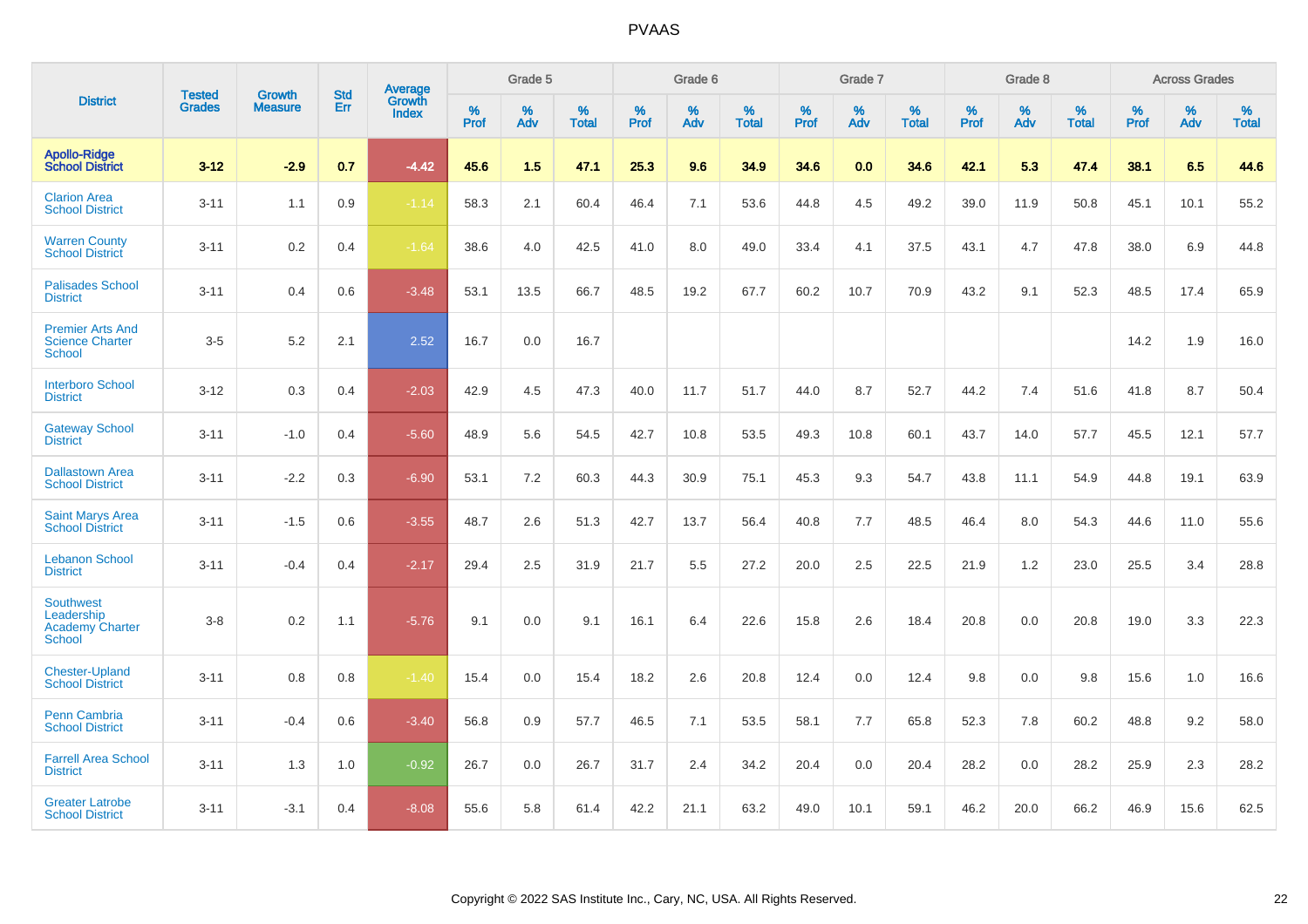|                                                                                |                                |                                 | <b>Std</b> | Average                |              | Grade 5     |                      |              | Grade 6  |                      |              | Grade 7  |                   |              | Grade 8  |                   |              | <b>Across Grades</b> |            |
|--------------------------------------------------------------------------------|--------------------------------|---------------------------------|------------|------------------------|--------------|-------------|----------------------|--------------|----------|----------------------|--------------|----------|-------------------|--------------|----------|-------------------|--------------|----------------------|------------|
| <b>District</b>                                                                | <b>Tested</b><br><b>Grades</b> | <b>Growth</b><br><b>Measure</b> | Err        | Growth<br><b>Index</b> | $\%$<br>Prof | $\%$<br>Adv | $\%$<br><b>Total</b> | $\%$<br>Prof | %<br>Adv | $\%$<br><b>Total</b> | $\%$<br>Prof | %<br>Adv | %<br><b>Total</b> | $\%$<br>Prof | %<br>Adv | %<br><b>Total</b> | $\%$<br>Prof | %<br>Adv             | %<br>Total |
| <b>Apollo-Ridge</b><br><b>School District</b>                                  | $3 - 12$                       | $-2.9$                          | 0.7        | $-4.42$                | 45.6         | 1.5         | 47.1                 | 25.3         | 9.6      | 34.9                 | 34.6         | 0.0      | 34.6              | 42.1         | 5.3      | 47.4              | 38.1         | 6.5                  | 44.6       |
| <b>Seven Generations</b><br><b>Charter School</b>                              | $3-5$                          | 5.1                             | 2.1        | 2.46                   | 62.2         | 2.7         | 64.9                 |              |          |                      |              |          |                   |              |          |                   | 48.0         | 8.8                  | 56.8       |
| Northwood<br><b>Academy Charter</b><br>School                                  | $3-8$                          | $-0.1$                          | 0.7        | $-3.80$                | 23.4         | 1.3         | 24.7                 | 44.2         | 6.5      | 50.6                 | 37.5         | 5.6      | 43.1              | 29.6         | 13.0     | 42.6              | 31.0         | 5.4                  | 36.4       |
| <b>Philadelphia City</b><br><b>School District</b>                             | $3 - 12$                       | $-0.0$                          | $0.2\,$    | $-2.50$                | 24.2         | 3.5         | 27.7                 | 22.9         | 8.1      | 31.0                 | 26.8         | 6.5      | 33.4              | 22.4         | 4.6      | 27.1              | 23.1         | 6.3                  | 29.4       |
| <b>Mastery Charter</b><br>School - Harrity<br>Campus                           | $3-8$                          | 0.5                             | 1.2        | $-2.57$                | 13.6         | 0.0         | 13.6                 | 12.8         | 2.1      | 14.9                 | 26.5         | 0.0      | 26.5              | 11.1         | 7.4      | 18.5              | 18.2         | 2.0                  | 20.2       |
| <b>Middletown Area</b><br><b>School District</b>                               | $3 - 11$                       | $-0.3$                          | 0.6        | $-2.50$                | 40.9         | 6.3         | 47.2                 | 28.7         | 7.0      | 35.7                 | 43.8         | 5.6      | 49.3              | 38.5         | 3.8      | 42.3              | 37.8         | 8.2                  | 46.0       |
| <b>Allegheny-Clarion</b><br><b>Valley School</b><br><b>District</b>            | $3 - 10$                       | 2.1                             | 1.0        | 0.11                   | 42.5         | 5.0         | 47.5                 | 42.1         | 15.8     | 57.9                 | 43.9         | 2.4      | 46.3              | 40.0         | 0.0      | 40.0              | 40.9         | 9.1                  | 50.0       |
| <b>Eastern Lebanon</b><br><b>County School</b><br><b>District</b>              | $3 - 11$                       | $-0.3$                          | 0.5        | $-4.72$                | 48.9         | 2.8         | 51.7                 | 42.0         | 9.1      | 51.1                 | 45.1         | 8.0      | 53.1              | 29.8         | 7.0      | 36.8              | 42.0         | 9.1                  | 51.0       |
| <b>West Philadelphia</b><br>Achievement<br>Charter<br><b>Elementary School</b> | $3-5$                          | 3.8                             | 1.6        | 2.40                   | 21.0         | 0.0         | 21.0                 |              |          |                      |              |          |                   |              |          |                   | 18.1         | 1.5                  | 19.6       |
| <b>Southeast Delco</b><br><b>School District</b>                               | $3 - 10$                       | $-0.6$                          | 0.6        | $-3.13$                | 28.6         | 0.0         | 28.6                 | 30.4         | 1.8      | 32.1                 | 29.2         | 1.5      | 30.8              | 34.4         | 3.8      | 38.2              | 28.9         | 2.4                  | 31.3       |
| <b>Union City Area</b><br><b>School District</b>                               | $3 - 12$                       | 0.2                             | 0.7        | $-1.85$                | 34.8         | 1.4         | 36.2                 | 35.5         | 16.1     | 51.6                 | 44.7         | 10.5     | 55.3              | 42.2         | 8.9      | 51.1              | 39.0         | 12.5                 | 51.5       |
| <b>Conewago Valley</b><br><b>School District</b>                               | $3 - 12$                       | 0.7                             | 0.4        | $-2.40$                | 52.1         | 3.4         | 55.5                 | 44.7         | 14.0     | 58.7                 | 46.4         | 8.8      | 55.2              | 46.8         | 5.7      | 52.5              | 46.9         | 10.0                 | 56.9       |
| <b>Haverford</b><br><b>Township School</b><br><b>District</b>                  | $3 - 11$                       | 0.2                             | 0.3        | $-2.60$                | 55.4         | 23.8        | 79.2                 | 51.1         | 27.6     | 78.7                 | 55.0         | 18.3     | 73.3              | 44.5         | 32.3     | 76.7              | 49.2         | 29.5                 | 78.6       |
| <b>Mastery Charter</b><br>School - Pickett<br>Campus                           | $6 - 10$                       | 1.6                             | 1.1        | $-0.80$                |              |             |                      | 4.9          | 0.0      | 4.9                  | 15.4         | 0.0      | 15.4              | 8.8          | 2.9      | 11.8              | 9.6          | 0.9                  | 10.5       |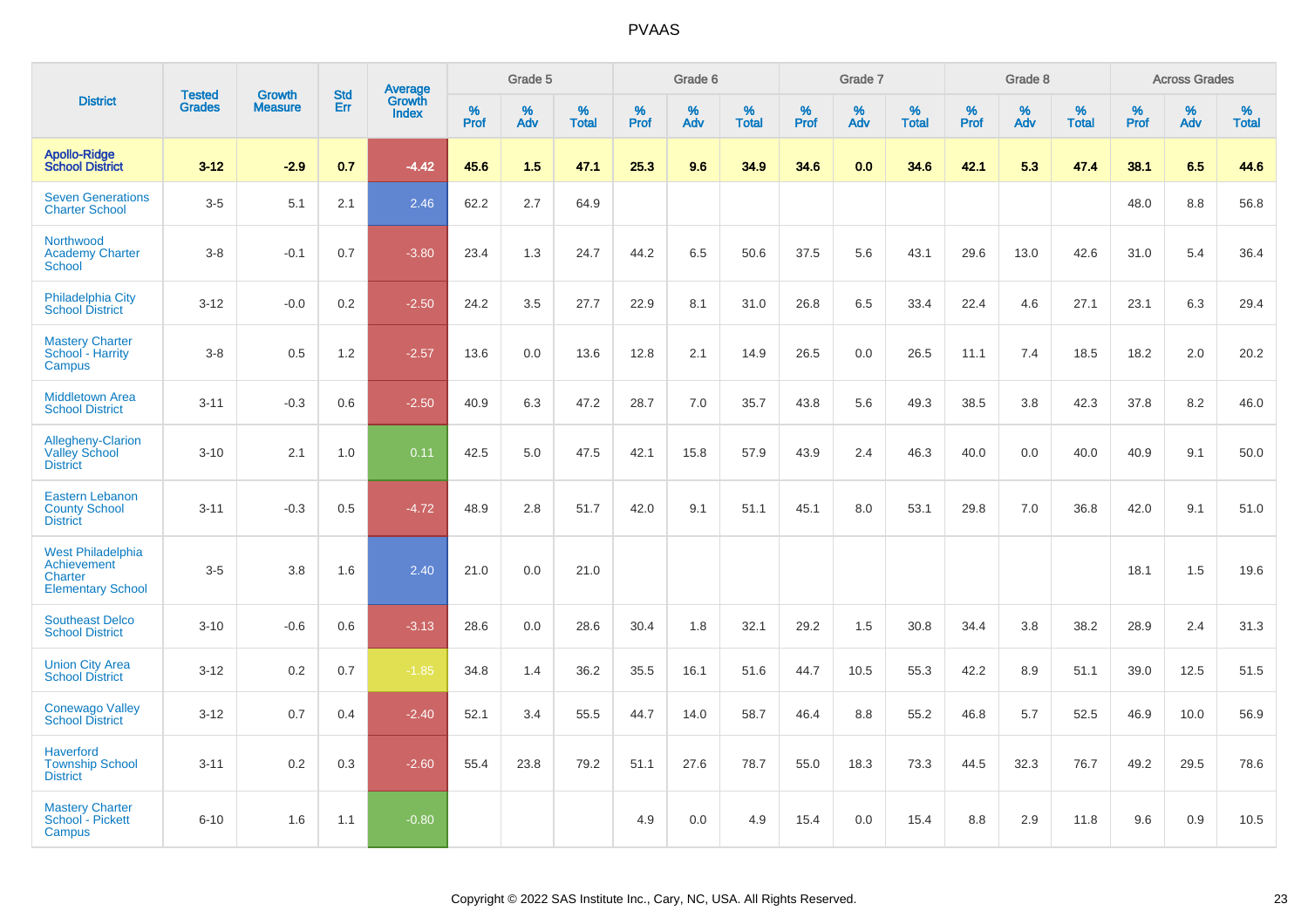|                                                                     | <b>Tested</b> | <b>Growth</b>  | <b>Std</b> | <b>Average</b>         |           | Grade 5  |                   |           | Grade 6  |                   |           | Grade 7  |                   |           | Grade 8  |                   |           | <b>Across Grades</b> |                   |
|---------------------------------------------------------------------|---------------|----------------|------------|------------------------|-----------|----------|-------------------|-----------|----------|-------------------|-----------|----------|-------------------|-----------|----------|-------------------|-----------|----------------------|-------------------|
| <b>District</b>                                                     | <b>Grades</b> | <b>Measure</b> | Err        | Growth<br><b>Index</b> | %<br>Prof | %<br>Adv | %<br><b>Total</b> | %<br>Prof | %<br>Adv | %<br><b>Total</b> | %<br>Prof | %<br>Adv | %<br><b>Total</b> | %<br>Prof | %<br>Adv | %<br><b>Total</b> | %<br>Prof | %<br>Adv             | %<br><b>Total</b> |
| <b>Apollo-Ridge</b><br><b>School District</b>                       | $3 - 12$      | $-2.9$         | 0.7        | $-4.42$                | 45.6      | 1.5      | 47.1              | 25.3      | 9.6      | 34.9              | 34.6      | 0.0      | 34.6              | 42.1      | 5.3      | 47.4              | 38.1      | 6.5                  | 44.6              |
| <b>Fort Leboeuf</b><br><b>School District</b>                       | $3 - 11$      | 0.0            | 0.5        | $-2.79$                | 47.7      | 21.9     | 69.7              | 39.4      | 26.8     | 66.2              | 49.2      | 15.1     | 64.2              | 42.1      | 16.6     | 58.6              | 45.4      | 23.3                 | 68.7              |
| <b>Methacton School</b><br><b>District</b>                          | $3 - 11$      | 0.4            | 0.4        | $-4.06$                | 64.7      | 8.3      | 73.0              | 54.9      | 21.0     | 75.9              | 56.6      | 11.2     | 67.8              | 49.7      | 21.0     | 70.7              | 55.3      | 17.3                 | 72.6              |
| <b>Conemaugh Valley</b><br><b>School District</b>                   | $3 - 12$      | 0.5            | 0.9        | $-1.99$                | 52.9      | 3.9      | 56.9              | 30.0      | 30.0     | 60.0              | 44.2      | 5.8      | 50.0              | 49.1      | 9.4      | 58.5              | 43.3      | 12.5                 | 55.8              |
| <b>Shamokin Area</b><br><b>School District</b>                      | $3 - 11$      | 1.2            | 0.5        | $-1.27$                | 42.9      | 2.1      | 45.0              | 32.6      | 9.4      | 42.0              | 44.0      | 1.5      | 45.5              | 31.3      | 5.5      | 36.8              | 34.3      | 5.8                  | 40.1              |
| Penn-Trafford<br><b>School District</b>                             | $3 - 11$      | 0.1            | 0.4        | $-2.24$                | 59.8      | 20.9     | 80.7              | 45.7      | 34.7     | 80.4              | 56.2      | 23.2     | 79.4              | 54.3      | 14.9     | 69.1              | 51.0      | 27.6                 | 78.6              |
| Aliquippa School<br><b>District</b>                                 | $3 - 11$      | $-0.6$         | 0.8        | $-1.85$                | 14.7      | 0.0      | 14.7              | 12.5      | 3.1      | 15.6              | 27.4      | 2.7      | 30.1              | 14.1      | 0.0      | 14.1              | 16.7      | 1.0                  | 17.7              |
| <b>Mastery Charter</b><br>School-Cleveland<br>Elementary            | $3-8$         | 2.7            | 1.3        | 0.20                   | 25.0      | 7.1      | 32.1              | 23.5      | 0.0      | 23.5              | 24.1      | 3.4      | 27.6              | 21.7      | 0.0      | 21.7              | 18.8      | 1.9                  | 20.6              |
| <b>Newport School</b><br><b>District</b>                            | $3 - 12$      | $-0.1$         | 0.8        | $-1.60$                | 42.2      | 11.1     | 53.3              | 44.4      | 11.1     | 55.6              | 41.3      | 1.6      | 42.9              | 43.8      | 7.8      | 51.6              | 40.2      | 8.8                  | 48.9              |
| <b>Central Bucks</b><br><b>School District</b>                      | $3 - 11$      | $-1.3$         | 0.2        | $-11.77$               | 57.2      | 12.0     | 69.2              | 48.3      | 28.7     | 76.9              | 54.3      | 16.8     | 71.0              | 51.5      | 17.5     | 69.0              | 51.5      | 19.8                 | 71.4              |
| <b>General Mclane</b><br><b>School District</b>                     | $3 - 11$      | 0.2            | 0.5        | $-1.05$                | 57.7      | 8.0      | 65.8              | 45.4      | 23.3     | 68.7              | 50.3      | 15.6     | 66.0              | 44.9      | 12.2     | 57.0              | 49.9      | 16.3                 | 66.2              |
| <b>Deer Lakes School</b><br><b>District</b>                         | $3 - 11$      | $-0.4$         | 0.6        | $-2.21$                | 52.0      | 5.5      | 57.5              | 47.2      | 22.0     | 69.1              | 42.4      | 10.6     | 53.0              | 44.7      | 10.7     | 55.3              | 45.1      | 14.9                 | 60.0              |
| <b>Lindley Academy</b><br><b>Charter School At</b><br><b>Birney</b> | $3-8$         | 1.0            | 0.7        | $-1.02$                | 8.9       | 0.0      | 8.9               | 24.0      | 2.5      | 26.6              | 20.6      | 3.2      | 23.8              | 19.4      | 4.8      | 24.2              | 19.6      | 2.3                  | 21.9              |
| <b>West Oak Lane</b><br><b>Charter School</b>                       | $3-8$         | 0.8            | 0.7        | $-1.30$                | 29.9      | 0.0      | 29.9              | 26.5      | 2.9      | 29.4              | 35.1      | 6.8      | 41.9              | 41.5      | 4.6      | 46.2              | 31.4      | 4.3                  | 35.8              |
| Antonia Pantoja<br>Community<br><b>Charter School</b>               | $3-8$         | 0.5            | 0.9        | $-2.57$                | 20.9      | 1.5      | 22.4              | 32.3      | 6.4      | 38.7              | 37.0      | 2.2      | 39.1              | 35.1      | 8.1      | 43.2              | 25.4      | 3.3                  | 28.7              |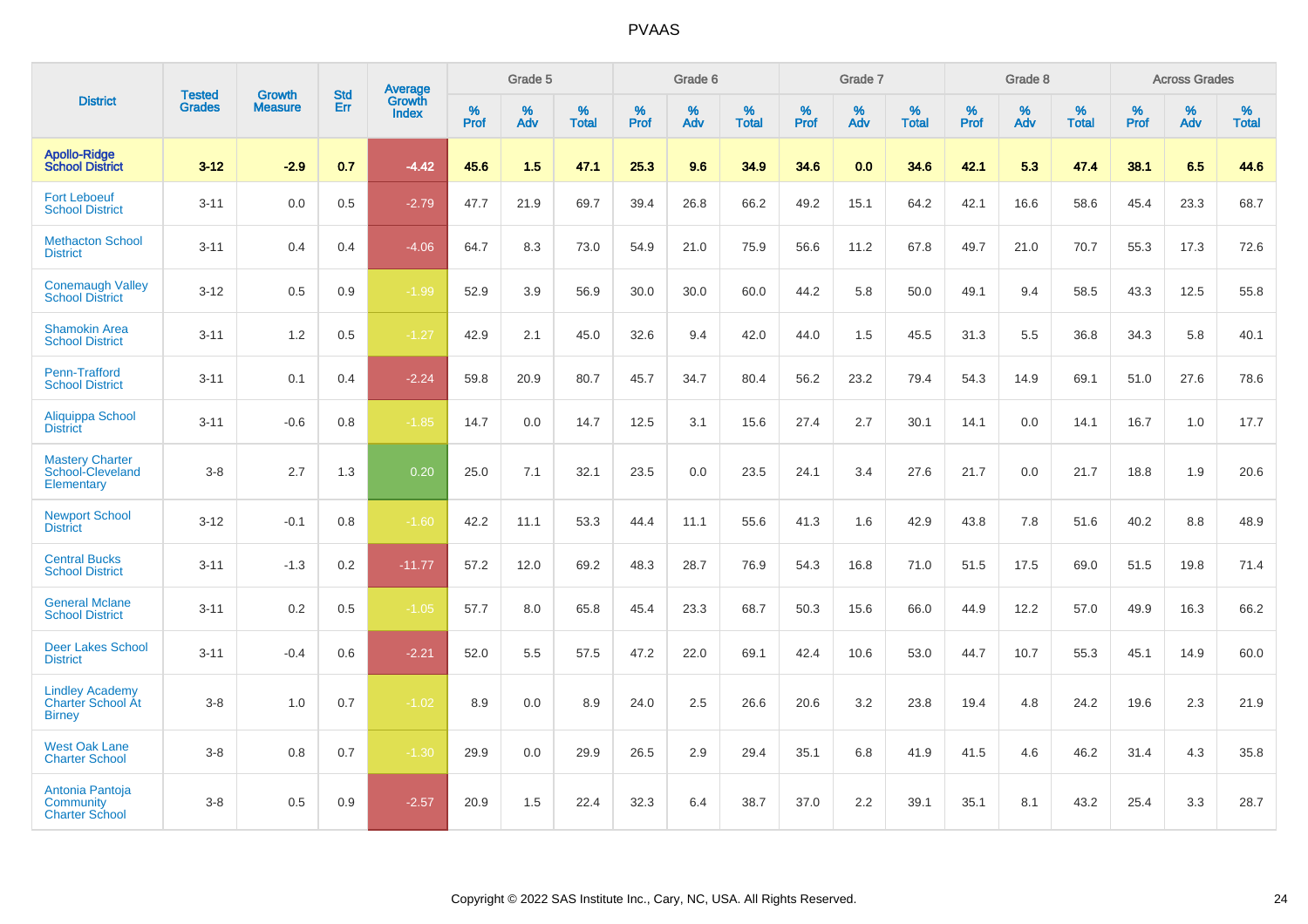|                                                               | <b>Tested</b> | <b>Growth</b>  | <b>Std</b> | Average                |           | Grade 5  |                   |           | Grade 6  |                   |           | Grade 7  |                   |           | Grade 8  |                   |           | <b>Across Grades</b> |                   |
|---------------------------------------------------------------|---------------|----------------|------------|------------------------|-----------|----------|-------------------|-----------|----------|-------------------|-----------|----------|-------------------|-----------|----------|-------------------|-----------|----------------------|-------------------|
| <b>District</b>                                               | <b>Grades</b> | <b>Measure</b> | <b>Err</b> | Growth<br><b>Index</b> | %<br>Prof | %<br>Adv | %<br><b>Total</b> | %<br>Prof | %<br>Adv | %<br><b>Total</b> | %<br>Prof | %<br>Adv | %<br><b>Total</b> | %<br>Prof | %<br>Adv | %<br><b>Total</b> | %<br>Prof | %<br>Adv             | %<br><b>Total</b> |
| <b>Apollo-Ridge</b><br><b>School District</b>                 | $3 - 12$      | $-2.9$         | 0.7        | $-4.42$                | 45.6      | 1.5      | 47.1              | 25.3      | 9.6      | 34.9              | 34.6      | 0.0      | 34.6              | 42.1      | 5.3      | 47.4              | 38.1      | 6.5                  | 44.6              |
| <b>Franklin Area</b><br><b>School District</b>                | $3 - 11$      | 0.3            | 0.6        | $-3.37$                | 47.7      | 1.5      | 49.2              | 41.7      | 12.6     | 54.3              | 36.6      | 4.9      | 41.5              | 43.0      | 5.9      | 48.9              | 40.2      | 6.2                  | 46.4              |
| <b>Conrad Weiser</b><br><b>Area School</b><br><b>District</b> | $3 - 11$      | $-2.3$         | 0.5        | $-7.32$                | 44.8      | 0.6      | 45.4              | 40.0      | 8.7      | 48.7              | 26.2      | 2.7      | 28.9              | 30.0      | 3.4      | 33.5              | 36.9      | 6.7                  | 43.7              |
| <b>Hope For</b><br><b>Hyndman Charter</b><br>School           | $3 - 11$      | 4.1            | 1.9        | 0.17                   |           |          |                   | 12.5      | 6.2      | 18.8              | 41.7      | 8.3      | 50.0              | 37.5      | 0.0      | 37.5              | 27.4      | 6.0                  | 33.3              |
| Leechburg Area<br><b>School District</b>                      | $3 - 11$      | $-2.3$         | 0.9        | $-3.53$                | 46.7      | 2.2      | 48.9              | 29.7      | 2.7      | 32.4              | 42.9      | 0.0      | 42.9              | 51.2      | 11.6     | 62.8              | 45.8      | 7.9                  | 53.8              |
| <b>Carlynton School</b><br><b>District</b>                    | $3 - 11$      | 0.0            | 0.7        | $-1.38$                | 50.5      | 6.4      | 57.0              | 47.1      | 18.8     | 65.9              | 30.8      | 7.5      | 38.3              | 40.8      | 7.9      | 48.7              | 41.6      | 11.0                 | 52.7              |
| Gettysburg<br><b>Montessori Charter</b><br>School             | $3-6$         | 2.6            | 2.0        | $-0.30$                | 50.0      | 10.0     | 60.0              | 44.4      | 22.2     | 66.7              |           |          |                   |           |          |                   | 43.0      | 14.0                 | 57.0              |
| <b>Mastery Charter</b><br>School - Thomas<br>Campus           | $3 - 10$      | 0.4            | 1.0        | $-1.24$                | 29.0      | 0.0      | 29.0              | 17.1      | 0.0      | 17.1              | 20.9      | 2.3      | 23.3              | 28.9      | 0.0      | 28.9              | 24.9      | 2.3                  | 27.2              |
| Wissahickon<br><b>Charter School</b>                          | $3 - 8$       | $-1.5$         | 0.7        | $-4.94$                | 22.2      | 0.0      | 22.2              | 20.5      | 6.0      | 26.5              | 24.1      | 1.2      | 25.3              | 22.1      | 0.0      | 22.1              | 22.4      | 2.8                  | 25.2              |
| <b>Propel Charter</b><br><b>School-Northside</b>              | $3 - 8$       | $-1.3$         | 1.0        | $-2.83$                | 7.0       | 0.0      | 7.0               | 14.6      | 0.0      | 14.6              | 5.0       | 0.0      | 5.0               | 10.0      | 0.0      | 10.0              | 9.0       | 0.0                  | 9.0               |
| Pocono Mountain<br><b>School District</b>                     | $3 - 12$      | 0.1            | 0.6        | $-1.58$                | 48.0      | 5.4      | 53.5              | 41.8      | 7.9      | 49.7              | 42.1      | 1.8      | 43.9              | 35.6      | 1.9      | 37.5              | 43.4      | 7.1                  | 50.5              |
| <b>Mount Union Area</b><br><b>School District</b>             | $3 - 10$      | 1.4            | 0.7        | 0.55                   | 28.7      | 3.2      | 31.9              | 28.4      | 0.0      | 28.4              | 28.9      | 4.8      | 33.7              | 36.9      | 1.2      | 38.1              | 31.6      | 2.9                  | 34.4              |
| <b>Schuylkill Valley</b><br><b>School District</b>            | $3 - 11$      | 0.6            | 0.6        | $-1.32$                | 53.1      | 3.1      | 56.2              | 44.4      | 16.9     | 61.3              | 42.9      | 7.5      | 50.4              | 45.0      | 6.3      | 51.4              | 45.2      | 10.3                 | 55.6              |
| <b>Salisbury</b><br><b>Township School</b><br><b>District</b> | $3 - 11$      | $-1.7$         | 0.7        | $-5.01$                | 38.3      | 7.4      | 45.7              | 33.0      | 22.0     | 55.0              | 34.8      | 4.4      | 39.1              | 47.1      | 12.6     | 59.8              | 40.0      | 11.6                 | 51.7              |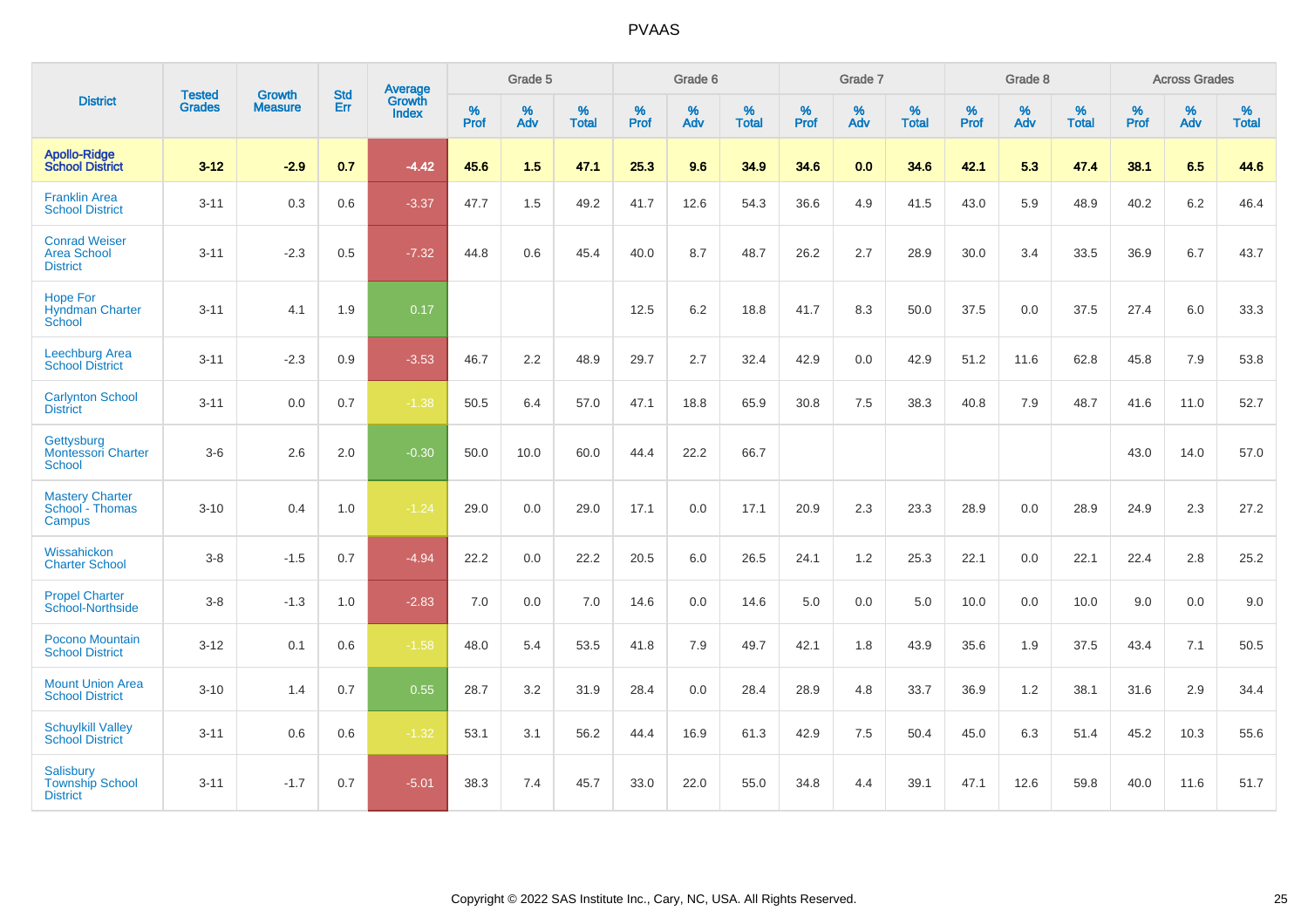|                                                                                     |                                |                                 | <b>Std</b> | Average                |           | Grade 5  |                   |           | Grade 6  |                   |           | Grade 7  |                   |           | Grade 8  |                   |           | <b>Across Grades</b> |                   |
|-------------------------------------------------------------------------------------|--------------------------------|---------------------------------|------------|------------------------|-----------|----------|-------------------|-----------|----------|-------------------|-----------|----------|-------------------|-----------|----------|-------------------|-----------|----------------------|-------------------|
| <b>District</b>                                                                     | <b>Tested</b><br><b>Grades</b> | <b>Growth</b><br><b>Measure</b> | Err        | Growth<br><b>Index</b> | %<br>Prof | %<br>Adv | %<br><b>Total</b> | %<br>Prof | %<br>Adv | %<br><b>Total</b> | %<br>Prof | %<br>Adv | %<br><b>Total</b> | %<br>Prof | %<br>Adv | %<br><b>Total</b> | %<br>Prof | %<br>Adv             | %<br><b>Total</b> |
| <b>Apollo-Ridge</b><br><b>School District</b>                                       | $3 - 12$                       | $-2.9$                          | 0.7        | $-4.42$                | 45.6      | 1.5      | 47.1              | 25.3      | 9.6      | 34.9              | 34.6      | 0.0      | 34.6              | 42.1      | 5.3      | 47.4              | 38.1      | 6.5                  | 44.6              |
| <b>Chester Charter</b><br><b>Scholars Academy</b><br><b>Charter School</b>          | $3 - 12$                       | 0.0                             | 0.9        | $-3.27$                | 17.8      | 0.0      | 17.8              | 31.9      | 4.3      | 36.2              | 37.5      | 4.2      | 41.7              | 16.0      | 0.0      | 16.0              | 23.8      | 1.8                  | 25.6              |
| <b>Green Woods</b><br><b>Charter School</b>                                         | $3 - 8$                        | 1.6                             | 0.8        | $-0.37$                | 44.8      | 6.9      | 51.7              | 39.3      | 19.7     | 59.0              | 43.9      | 12.3     | 56.1              | 39.2      | 17.6     | 56.9              | 40.6      | 17.4                 | 58.0              |
| <b>Reynolds School</b><br><b>District</b>                                           | $3 - 10$                       | $-4.3$                          | 0.8        | $-5.71$                | 46.3      | 0.0      | 46.3              | 44.2      | 1.3      | 45.4              | 35.3      | 7.8      | 43.1              | 47.1      | 8.8      | 55.9              | 41.5      | 4.9                  | 46.4              |
| <b>Mountain View</b><br><b>School District</b>                                      | $3 - 11$                       | 1.6                             | 0.9        | 0.20                   | 45.0      | 3.3      | 48.3              | 49.0      | 6.1      | 55.1              | 47.2      | 5.7      | 52.8              | 55.0      | 10.0     | 65.0              | 45.1      | 5.6                  | 50.7              |
| <b>Penns Manor Area</b><br><b>School District</b>                                   | $3 - 12$                       | 1.6                             | 0.8        | $-1.15$                | 49.2      | 1.6      | 50.8              | 30.9      | 3.6      | 34.6              | 38.5      | 3.8      | 42.3              | 30.5      | 11.9     | 42.4              | 40.8      | 6.9                  | 47.8              |
| <b>Schuylkill Haven</b><br><b>Area School</b><br><b>District</b>                    | $3 - 11$                       | $-1.4$                          | 0.7        | $-4.47$                | 44.6      | 1.2      | 45.8              | 46.9      | 6.2      | 53.1              | 49.5      | 8.6      | 58.1              | 46.0      | 3.4      | 49.4              | 46.4      | 10.0                 | 56.4              |
| <b>Ferndale Area</b><br><b>School District</b>                                      | $3 - 10$                       | 1.9                             | 1.0        | 0.06                   | 43.2      | 4.6      | 47.7              | 46.3      | 14.6     | 61.0              | 61.5      | 5.1      | 66.7              | 54.4      | 4.4      | 58.7              | 46.1      | 10.6                 | 56.6              |
| <b>Innovative Arts</b><br><b>Academy Charter</b><br><b>School</b>                   | $6 - 11$                       | $-2.2$                          | 0.9        | $-3.49$                |           |          |                   | 15.4      | 1.9      | 17.3              | 19.1      | 0.0      | 19.1              | 15.4      | 1.1      | 16.5              | 16.6      | 1.0                  | 17.5              |
| <b>Greenville Area</b><br><b>School District</b>                                    | $3 - 11$                       | 1.0                             | 0.7        | $-0.17$                | 46.7      | 5.6      | 52.2              | 52.5      | 11.2     | 63.8              | 43.8      | 5.7      | 49.5              | 31.2      | 12.5     | 43.8              | 42.0      | 10.1                 | 52.1              |
| <b>Tyrone Area</b><br><b>School District</b>                                        | $3 - 12$                       | $-2.0$                          | 0.6        | $-6.75$                | 50.4      | 3.0      | 53.3              | 43.4      | 10.1     | 53.5              | 43.8      | 5.0      | 48.8              | 44.7      | 6.1      | 50.9              | 45.2      | 12.0                 | 57.2              |
| The Philadelphia<br>Charter School for<br><b>Arts and Sciences</b><br>at HR Edmunds | $3-8$                          | $-1.2$                          | 0.7        | $-2.66$                | 11.9      | 2.4      | 14.3              | 18.6      | 0.0      | 18.6              | 17.2      | 0.0      | 17.2              | 24.4      | 0.0      | 24.4              | 16.1      | 0.6                  | 16.7              |
| <b>Oley Valley School</b><br><b>District</b>                                        | $3 - 11$                       | $-0.0$                          | 0.6        | $-2.17$                | 53.5      | 5.0      | 58.4              | 40.0      | 19.0     | 59.0              | 50.0      | 7.8      | 57.8              | 54.8      | 5.4      | 60.2              | 49.6      | 9.0                  | 58.6              |
| Chambersburg<br><b>Area School</b><br><b>District</b>                               | $3 - 11$                       | $-0.2$                          | 0.3        | $-2.21$                | 44.0      | 7.0      | 51.0              | 34.1      | 16.0     | 50.1              | 38.2      | 8.2      | 46.5              | 38.7      | 11.2     | 49.9              | 37.5      | 11.0                 | 48.5              |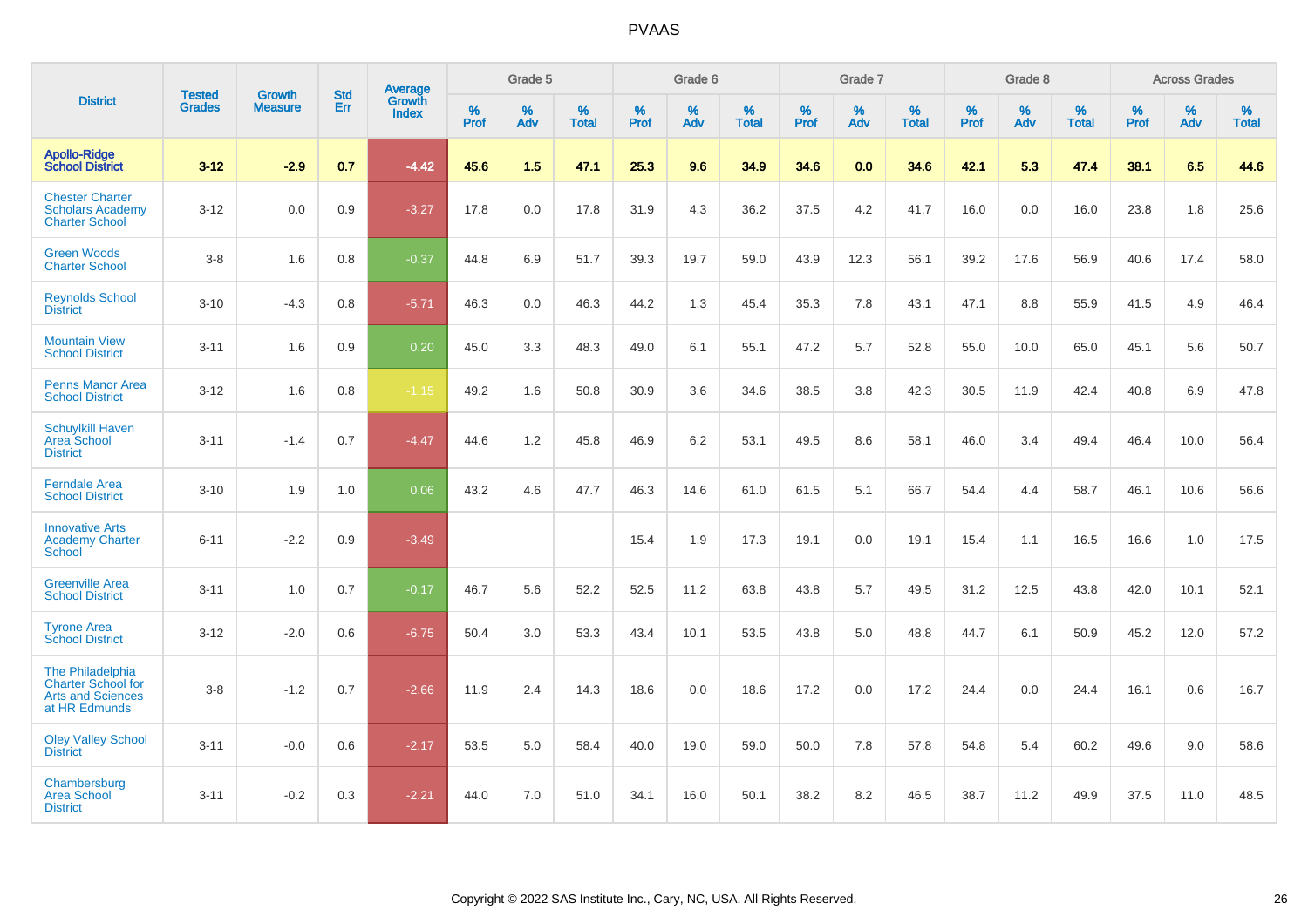|                                                            |                                | <b>Growth</b>  | <b>Std</b> | Average                |              | Grade 5     |                      |                  | Grade 6  |                      |              | Grade 7  |                      |              | Grade 8  |                      |              | <b>Across Grades</b> |                      |
|------------------------------------------------------------|--------------------------------|----------------|------------|------------------------|--------------|-------------|----------------------|------------------|----------|----------------------|--------------|----------|----------------------|--------------|----------|----------------------|--------------|----------------------|----------------------|
| <b>District</b>                                            | <b>Tested</b><br><b>Grades</b> | <b>Measure</b> | Err        | Growth<br><b>Index</b> | $\%$<br>Prof | $\%$<br>Adv | $\%$<br><b>Total</b> | %<br><b>Prof</b> | %<br>Adv | $\%$<br><b>Total</b> | $\%$<br>Prof | %<br>Adv | $\%$<br><b>Total</b> | $\%$<br>Prof | %<br>Adv | $\%$<br><b>Total</b> | $\%$<br>Prof | %<br>Adv             | $\%$<br><b>Total</b> |
| <b>Apollo-Ridge</b><br><b>School District</b>              | $3 - 12$                       | $-2.9$         | 0.7        | $-4.42$                | 45.6         | 1.5         | 47.1                 | 25.3             | 9.6      | 34.9                 | 34.6         | 0.0      | 34.6                 | 42.1         | 5.3      | 47.4                 | 38.1         | 6.5                  | 44.6                 |
| <b>Phoenixville Area</b><br><b>School District</b>         | $3 - 11$                       | $-1.1$         | 0.4        | $-4.78$                | 54.8         | 10.0        | 64.7                 | 45.9             | 27.3     | 73.2                 | 45.6         | 19.4     | 65.0                 | 52.8         | 12.7     | 65.5                 | 46.9         | 19.2                 | 66.1                 |
| <b>Mahanoy Area</b><br><b>School District</b>              | $3 - 10$                       | $-3.0$         | 0.8        | $-3.98$                | 30.4         | 0.0         | 30.4                 | 31.5             | 8.2      | 39.7                 | 19.6         | 2.0      | 21.6                 | 14.9         | 1.5      | 16.4                 | 27.6         | 3.3                  | 30.9                 |
| <b>Antietam School</b><br><b>District</b>                  | $3 - 10$                       | 0.9            | 0.8        | $-0.34$                | 29.7         | 1.6         | 31.2                 | 35.0             | 5.0      | 40.0                 | 29.1         | 0.0      | 29.1                 | 34.0         | 1.9      | 35.8                 | 31.3         | 3.0                  | 34.2                 |
| Johnsonburg Area<br><b>School District</b>                 | $3 - 11$                       | $-1.6$         | 1.0        | $-2.56$                | 42.5         | 7.5         | 50.0                 | 60.6             | 12.1     | 72.7                 | 41.9         | 9.3      | 51.2                 | 44.2         | 2.3      | 46.5                 | 51.3         | 10.3                 | 61.5                 |
| <b>Fort Cherry School</b><br><b>District</b>               | $3 - 10$                       | $-2.2$         | 0.8        | $-3.33$                | 61.4         | 8.8         | 70.2                 | 31.6             | 33.3     | 64.9                 | 45.6         | 8.8      | 54.4                 | 39.5         | 26.7     | 66.3                 | 45.7         | 16.8                 | 62.5                 |
| <b>North Schuylkill</b><br><b>School District</b>          | $3 - 11$                       | 0.7            | 0.5        | $-1.34$                | 36.8         | 2.2         | 39.0                 | 42.4             | 8.8      | 51.2                 | 41.3         | 3.9      | 45.2                 | 50.0         | 5.2      | 55.2                 | 40.4         | 8.7                  | 49.1                 |
| <b>Turkeyfoot Valley</b><br>Area School<br><b>District</b> | $3 - 12$                       | 0.6            | 1.4        | $-2.97$                | 27.3         | 4.6         | 31.8                 | 38.1             | 9.5      | 47.6                 | 30.0         | 5.0      | 35.0                 | 30.4         | 0.0      | 30.4                 | 33.0         | 3.6                  | 36.6                 |
| <b>Norristown Area</b><br><b>School District</b>           | $3-12$                         | $-1.1$         | 0.4        | $-5.76$                | 24.5         | 1.0         | 25.5                 | 32.9             | 5.0      | 37.8                 | 26.4         | 4.8      | 31.3                 | 26.6         | 3.6      | 30.2                 | 27.8         | 4.0                  | 31.7                 |
| <b>Fairview School</b><br><b>District</b>                  | $3 - 11$                       | $-1.8$         | 0.5        | $-5.32$                | 61.9         | 9.5         | 71.4                 | 47.8             | 30.6     | 78.4                 | 46.6         | 26.7     | 73.3                 | 55.9         | 16.9     | 72.8                 | 50.8         | 23.7                 | 74.4                 |
| <b>Gillingham Charter</b><br>School                        | $3 - 11$                       | 2.2            | 2.0        | $-0.98$                | 41.7         | 0.0         | 41.7                 | 38.5             | 0.0      | 38.5                 |              |          |                      | 30.8         | 15.4     | 46.2                 | 34.3         | 4.3                  | 38.6                 |
| <b>Western Wayne</b><br><b>School District</b>             | $3 - 11$                       | $-0.5$         | 0.6        | $-2.08$                | 56.6         | 7.6         | 64.2                 | 43.0             | 21.5     | 64.5                 | 45.2         | 10.6     | 55.8                 | 45.8         | 15.0     | 60.8                 | 45.8         | 18.1                 | 63.9                 |
| <b>Governor Mifflin</b><br><b>School District</b>          | $3 - 11$                       | $-1.0$         | 0.4        | $-4.99$                | 38.2         | 3.2         | 41.5                 | 31.2             | 11.7     | 42.9                 | 44.4         | 8.3      | 52.8                 | 45.8         | 5.5      | 51.3                 | 40.8         | 9.3                  | 50.1                 |
| <b>Hamburg Area</b><br><b>School District</b>              | $3 - 11$                       | $-0.4$         | 0.5        | $-3.43$                | 41.1         | 5.0         | 46.1                 | 43.3             | 6.3      | 49.6                 | 33.1         | 1.9      | 35.0                 | 32.4         | 3.5      | 35.9                 | 38.6         | 5.3                  | 43.9                 |
| <b>Chartiers-Houston</b><br><b>School District</b>         | $3 - 10$                       | $-1.5$         | 0.7        | $-3.54$                | 58.4         | 10.1        | 68.5                 | 55.8             | 18.2     | 74.0                 | 52.0         | 5.5      | 57.5                 | 54.9         | 7.0      | 62.0                 | 53.8         | 14.2                 | 68.0                 |
| <b>Fannett-Metal</b><br><b>School District</b>             | $3 - 11$                       | 0.5            | 1.1        | $-1.72$                | 34.5         | 10.3        | 44.8                 | 44.8             | 6.9      | 51.7                 | 37.5         | 3.1      | 40.6                 | 33.3         | 2.2      | 35.6                 | 40.2         | 9.2                  | 49.4                 |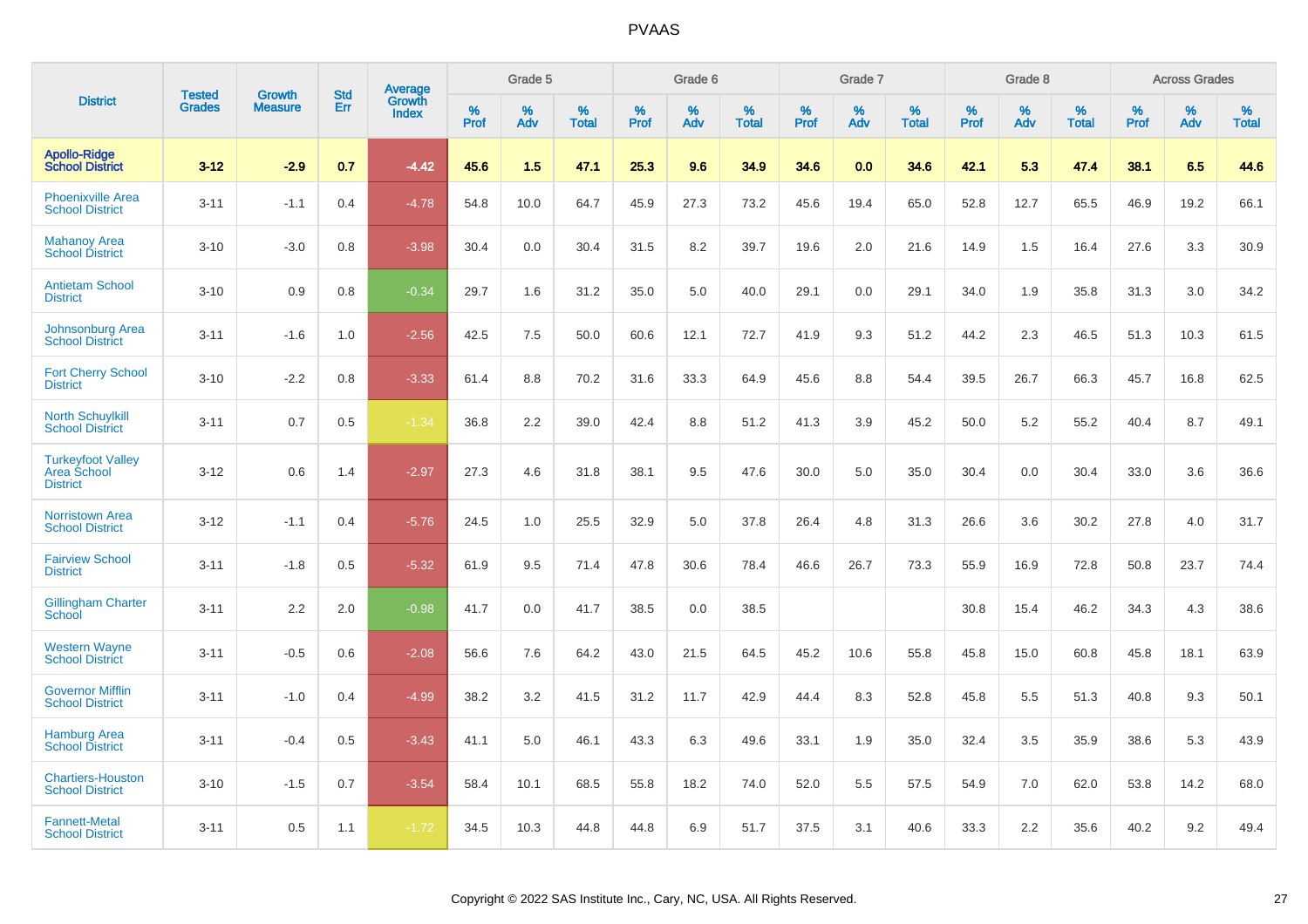|                                                        |                         |                                 | <b>Std</b> | Average                |           | Grade 5  |                   |           | Grade 6  |                   |           | Grade 7  |                   |           | Grade 8  |                   |           | <b>Across Grades</b> |                   |
|--------------------------------------------------------|-------------------------|---------------------------------|------------|------------------------|-----------|----------|-------------------|-----------|----------|-------------------|-----------|----------|-------------------|-----------|----------|-------------------|-----------|----------------------|-------------------|
| <b>District</b>                                        | Tested<br><b>Grades</b> | <b>Growth</b><br><b>Measure</b> | Err        | Growth<br><b>Index</b> | %<br>Prof | %<br>Adv | %<br><b>Total</b> | %<br>Prof | %<br>Adv | %<br><b>Total</b> | %<br>Prof | %<br>Adv | %<br><b>Total</b> | %<br>Prof | %<br>Adv | %<br><b>Total</b> | %<br>Prof | %<br>Adv             | %<br><b>Total</b> |
| <b>Apollo-Ridge</b><br><b>School District</b>          | $3 - 12$                | $-2.9$                          | 0.7        | $-4.42$                | 45.6      | 1.5      | 47.1              | 25.3      | 9.6      | 34.9              | 34.6      | 0.0      | 34.6              | 42.1      | 5.3      | 47.4              | 38.1      | 6.5                  | 44.6              |
| <b>Canton Area</b><br><b>School District</b>           | $3 - 11$                | $-2.0$                          | 0.8        | $-3.71$                | 57.7      | 5.8      | 63.5              | 46.0      | 4.8      | 50.8              | 40.0      | 0.0      | 40.0              | 36.9      | 3.1      | 40.0              | 43.6      | 6.7                  | 50.3              |
| <b>School Lane</b><br><b>Charter School</b>            | $3 - 11$                | 0.1                             | 0.7        | $-1.87$                | 57.4      | 5.9      | 63.2              | 40.0      | 18.3     | 58.3              | 43.8      | 6.8      | 50.7              | 40.9      | 21.2     | 62.1              | 43.3      | 14.5                 | 57.9              |
| <b>Northern Potter</b><br><b>School District</b>       | $3 - 12$                | 0.3                             | 1.1        | $-1.34$                | 33.3      | 3.3      | 36.7              | 32.6      | 14.0     | 46.5              | 51.6      | 9.7      | 61.3              | 40.7      | 3.7      | 44.4              | 36.4      | 8.9                  | 45.3              |
| <b>Midland Borough</b><br><b>School District</b>       | $3 - 8$                 | 0.1                             | 1.3        | $-2.19$                | 58.6      | 0.0      | 58.6              | 52.4      | 9.5      | 61.9              | 42.9      | 7.1      | 50.0              | 47.6      | 0.0      | 47.6              | 49.3      | 5.7                  | 55.0              |
| <b>Brownsville Area</b><br><b>School District</b>      | $3 - 12$                | 1.2                             | 0.7        | $-0.17$                | 40.5      | 0.0      | 40.5              | 24.7      | 1.2      | 25.9              | 30.0      | 3.8      | 33.8              | 37.0      | 1.4      | 38.4              | 32.0      | 2.6                  | 34.6              |
| <b>South Side Area</b><br><b>School District</b>       | $3 - 11$                | $-1.4$                          | 0.8        | $-3.13$                | 50.0      | 6.7      | 56.7              | 33.9      | 8.1      | 41.9              | 57.6      | 6.1      | 63.6              | 49.3      | 8.4      | 57.8              | 43.1      | 10.2                 | 53.3              |
| <b>Allegheny Valley</b><br><b>School District</b>      | $3 - 11$                | $-2.6$                          | 0.8        | $-3.45$                | 56.1      | 7.0      | 63.2              | 44.4      | 9.3      | 53.7              | 38.8      | 6.0      | 44.8              | 44.3      | 13.1     | 57.4              | 45.7      | 8.9                  | 54.6              |
| <b>Rochester Area</b><br><b>School District</b>        | $3 - 11$                | $-3.0$                          | 0.9        | $-4.33$                | 50.0      | 0.0      | 50.0              | 40.4      | 13.5     | 53.8              | 24.0      | 2.0      | 26.0              | 47.2      | 1.9      | 49.1              | 43.3      | 7.5                  | 50.8              |
| <b>Berwick Area</b><br><b>School District</b>          | $3 - 11$                | $-0.6$                          | 0.5        | $-3.35$                | 45.3      | 5.8      | 51.0              | 43.2      | 18.3     | 61.5              | 44.9      | 12.8     | 57.8              | 41.4      | 9.8      | 51.2              | 42.6      | 14.7                 | 57.3              |
| <b>Lakeland School</b><br><b>District</b>              | $3 - 11$                | $-0.9$                          | 0.7        | $-1.85$                | 41.3      | 1.3      | 42.7              | 38.7      | 11.8     | 50.5              | 49.1      | 9.4      | 58.5              | 39.3      | 5.6      | 44.9              | 41.3      | 9.6                  | 50.8              |
| <b>Forbes Road</b><br><b>School District</b>           | $3 - 11$                | 1.3                             | 1.4        | $-1.84$                | 61.3      | 3.2      | 64.5              | 40.0      | 6.7      | 46.7              | 57.9      | 0.0      | 57.9              | 27.8      | 0.0      | 27.8              | 47.4      | 7.3                  | 54.7              |
| <b>Baldwin-Whitehall</b><br><b>School District</b>     | $3 - 11$                | $-0.1$                          | 0.4        | $-4.77$                | 49.1      | 6.3      | 55.4              | 48.8      | 11.8     | 60.6              | 48.6      | 8.3      | 56.8              | 45.1      | 7.0      | 52.0              | 46.4      | 12.2                 | 58.7              |
| <b>Propel Charter</b><br>School-Homestead              | $3 - 11$                | $-1.0$                          | 1.0        | $-1.95$                | 21.6      | 0.0      | 21.6              | 16.7      | 5.6      | 22.2              | 11.8      | 0.0      | 11.8              | 9.5       | 2.4      | 11.9              | 15.3      | 2.2                  | 17.6              |
| Renaissance<br><b>Academy Charter</b><br><b>School</b> | $3 - 11$                | $-1.3$                          | 0.7        | $-2.40$                | 36.6      | 5.6      | 42.2              | 39.7      | 16.4     | 56.2              | 50.7      | 5.3      | 56.0              | 40.6      | 18.8     | 59.4              | 41.0      | 10.8                 | 51.8              |
| <b>Coudersport Area</b><br><b>School District</b>      | $3 - 11$                | $-0.5$                          | 0.9        | $-2.20$                | 58.2      | 1.8      | 60.0              | 40.5      | 4.8      | 45.2              | 35.8      | 3.8      | 39.6              | 30.2      | 0.0      | 30.2              | 40.1      | 3.2                  | 43.3              |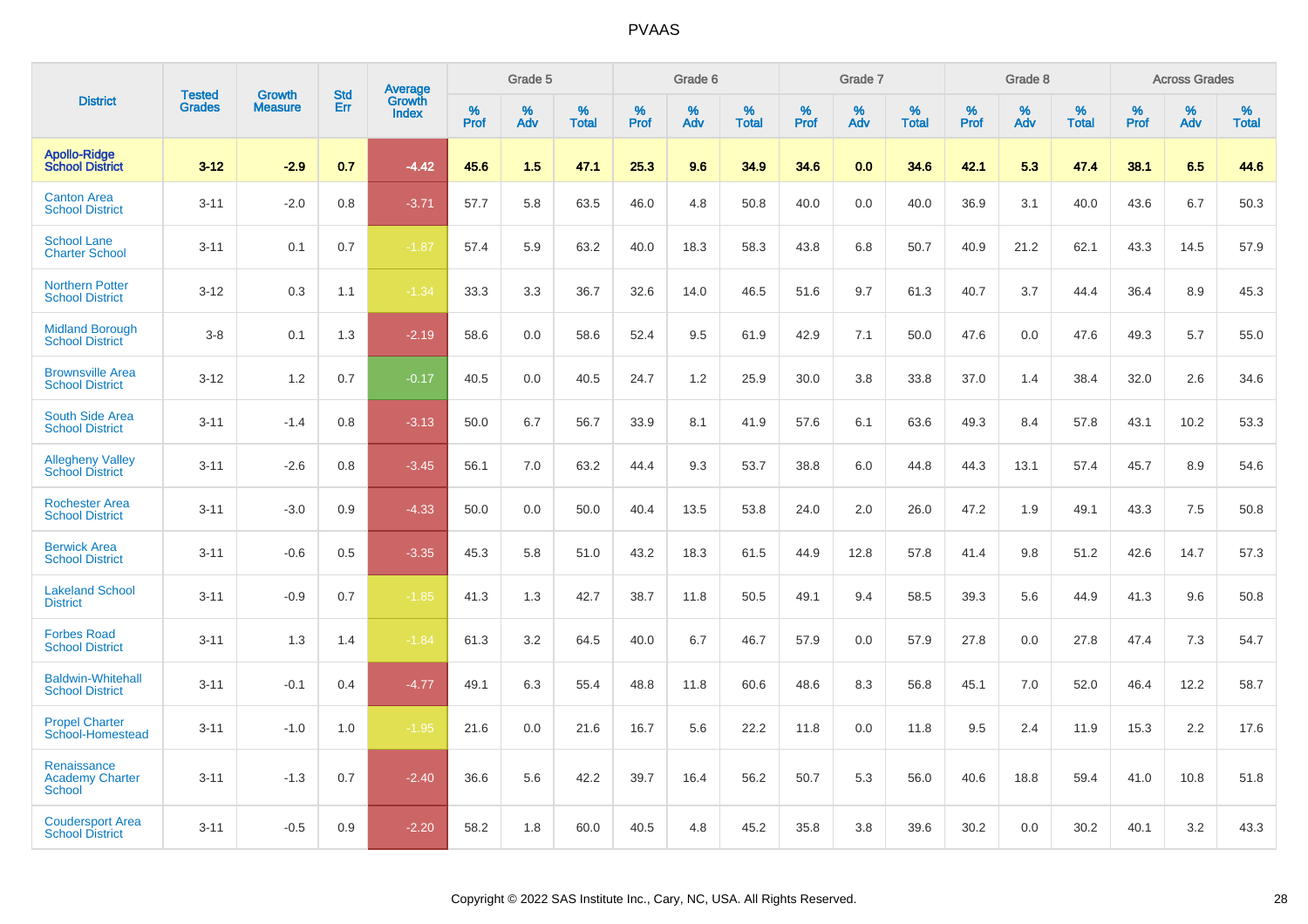|                                                                   |                         | <b>Growth</b>  | <b>Std</b> | Average                |              | Grade 5     |                      |                     | Grade 6     |                      |              | Grade 7     |                      |              | Grade 8     |                   |                     | <b>Across Grades</b> |                      |
|-------------------------------------------------------------------|-------------------------|----------------|------------|------------------------|--------------|-------------|----------------------|---------------------|-------------|----------------------|--------------|-------------|----------------------|--------------|-------------|-------------------|---------------------|----------------------|----------------------|
| <b>District</b>                                                   | Tested<br><b>Grades</b> | <b>Measure</b> | Err        | Growth<br><b>Index</b> | $\%$<br>Prof | $\%$<br>Adv | $\%$<br><b>Total</b> | $\%$<br><b>Prof</b> | $\%$<br>Adv | $\%$<br><b>Total</b> | $\%$<br>Prof | $\%$<br>Adv | $\%$<br><b>Total</b> | $\%$<br>Prof | $\%$<br>Adv | %<br><b>Total</b> | $\%$<br><b>Prof</b> | $\%$<br>Adv          | $\%$<br><b>Total</b> |
| <b>Apollo-Ridge</b><br><b>School District</b>                     | $3 - 12$                | $-2.9$         | 0.7        | $-4.42$                | 45.6         | 1.5         | 47.1                 | 25.3                | 9.6         | 34.9                 | 34.6         | 0.0         | 34.6                 | 42.1         | 5.3         | 47.4              | 38.1                | 6.5                  | 44.6                 |
| <b>Charleroi School</b><br><b>District</b>                        | $3 - 11$                | $-2.5$         | 0.6        | $-5.19$                | 45.1         | 2.0         | 47.1                 | 44.0                | 11.0        | 55.0                 | 37.7         | 11.3        | 49.1                 | 45.3         | 4.2         | 49.5              | 43.2                | 7.7                  | 50.9                 |
| <b>Halifax Area</b><br><b>School District</b>                     | $3 - 11$                | 0.6            | 0.8        | $-1.23$                | 52.9         | 8.6         | 61.4                 | 51.8                | 20.4        | 72.2                 | 41.6         | 6.5         | 48.0                 | 35.5         | 2.6         | 38.2              | 44.9                | 10.1                 | 55.1                 |
| <b>Sugar Valley Rural</b><br><b>Charter School</b>                | $3 - 11$                | 0.5            | 1.0        | $-1.70$                | 36.8         | 0.0         | 36.8                 | 34.2                | 7.9         | 42.1                 | 21.0         | 5.3         | 26.3                 | 8.6          | 2.9         | 11.4              | 25.4                | 4.7                  | 30.0                 |
| <b>Juniata Valley</b><br><b>School District</b>                   | $3 - 11$                | $-0.4$         | 0.9        | $-4.35$                | 53.5         | 2.3         | 55.8                 | 35.7                | 8.9         | 44.6                 | 50.9         | 5.3         | 56.1                 | 33.3         | 4.2         | 37.5              | 41.8                | 7.0                  | 48.8                 |
| <b>York Suburban</b><br><b>School District</b>                    | $3 - 11$                | 0.5            | 0.5        | $-0.60$                | 62.8         | 13.7        | 76.5                 | 45.3                | 23.4        | 68.7                 | 50.0         | 16.8        | 66.8                 | 36.4         | 19.8        | 56.2              | 46.4                | 23.5                 | 70.0                 |
| <b>Galeton Area</b><br><b>School District</b>                     | $3 - 11$                | 2.2            | 1.4        | 0.68                   | 56.0         | 8.0         | 64.0                 | 38.1                | 14.3        | 52.4                 | 28.0         | 0.0         | 28.0                 | 35.0         | 5.0         | 40.0              | 37.7                | 6.9                  | 44.6                 |
| <b>Sharpsville Area</b><br><b>School District</b>                 | $3 - 11$                | $-0.5$         | 0.8        | $-1.83$                | 54.8         | 4.8         | 59.7                 | 52.9                | 19.1        | 72.1                 | 40.0         | 10.8        | 50.8                 | 47.1         | 12.9        | 60.0              | 48.0                | 14.5                 | 62.5                 |
| <b>Frederick Douglass</b><br><b>Mastery Charter</b><br>School     | $3 - 8$                 | 1.8            | 1.4        | $-0.08$                | 20.8         | 0.0         | 20.8                 | 22.2                | 0.0         | 22.2                 | 14.3         | 0.0         | 14.3                 | 34.6         | 3.8         | 38.5              | 19.1                | 0.9                  | 20.0                 |
| <b>Pittston Area</b><br><b>School District</b>                    | $3 - 11$                | $-3.7$         | 0.8        | $-6.99$                | 36.6         | 1.4         | 38.0                 | 36.2                | 4.3         | 40.4                 | 28.8         | 1.5         | 30.3                 | 34.5         | 3.4         | 37.9              | 35.3                | 5.0                  | 40.3                 |
| <b>Lehigh Valley</b><br>Academy Regional<br><b>Charter School</b> | $3 - 11$                | 0.4            | 0.6        | $-1.72$                | 50.0         | 5.8         | 55.8                 | 38.3                | 18.8        | 57.0                 | 50.9         | 3.8         | 54.7                 | 51.8         | 4.6         | 56.4              | 46.4                | 11.0                 | 57.4                 |
| Columbia Borough<br><b>School District</b>                        | $3 - 12$                | $-0.9$         | 0.8        | $-3.70$                | 34.7         | 5.6         | 40.3                 | 31.0                | 8.4         | 39.4                 | 20.0         | 4.3         | 24.3                 | 21.6         | 1.4         | 23.0              | 27.1                | 6.8                  | 33.9                 |
| <b>Conneaut School</b><br><b>District</b>                         | $3 - 12$                | 0.1            | 0.5        | $-2.08$                | 42.4         | 5.3         | 47.7                 | 44.8                | 18.4        | 63.2                 | 51.1         | 6.7         | 57.8                 | 47.6         | 5.4         | 53.1              | 45.1                | 12.8                 | 57.9                 |
| <b>Fell Charter School</b>                                        | $3 - 8$                 | 3.1            | 2.3        | 0.37                   | 62.5         | 0.0         | 62.5                 | 50.0                | 6.2         | 56.2                 |              |             |                      |              |             |                   | 60.5                | 4.0                  | 64.5                 |
| <b>West Greene</b><br><b>School District</b>                      | $3 - 11$                | $-1.2$         | 1.0        | $-2.12$                | 46.2         | 10.3        | 56.4                 | 35.9                | 15.4        | 51.3                 | 28.3         | 11.3        | 39.6                 | 35.3         | 3.9         | 39.2              | 43.2                | 10.7                 | 53.9                 |
| <b>Bethlehem Area</b><br><b>School District</b>                   | $3 - 11$                | 0.3            | 0.4        | $-1.86$                | 50.4         | 5.3         | 55.6                 | 39.9                | 8.4         | 48.3                 | 40.8         | 5.2         | 46.0                 | 33.8         | 6.3         | 40.1              | 42.3                | 9.3                  | 51.6                 |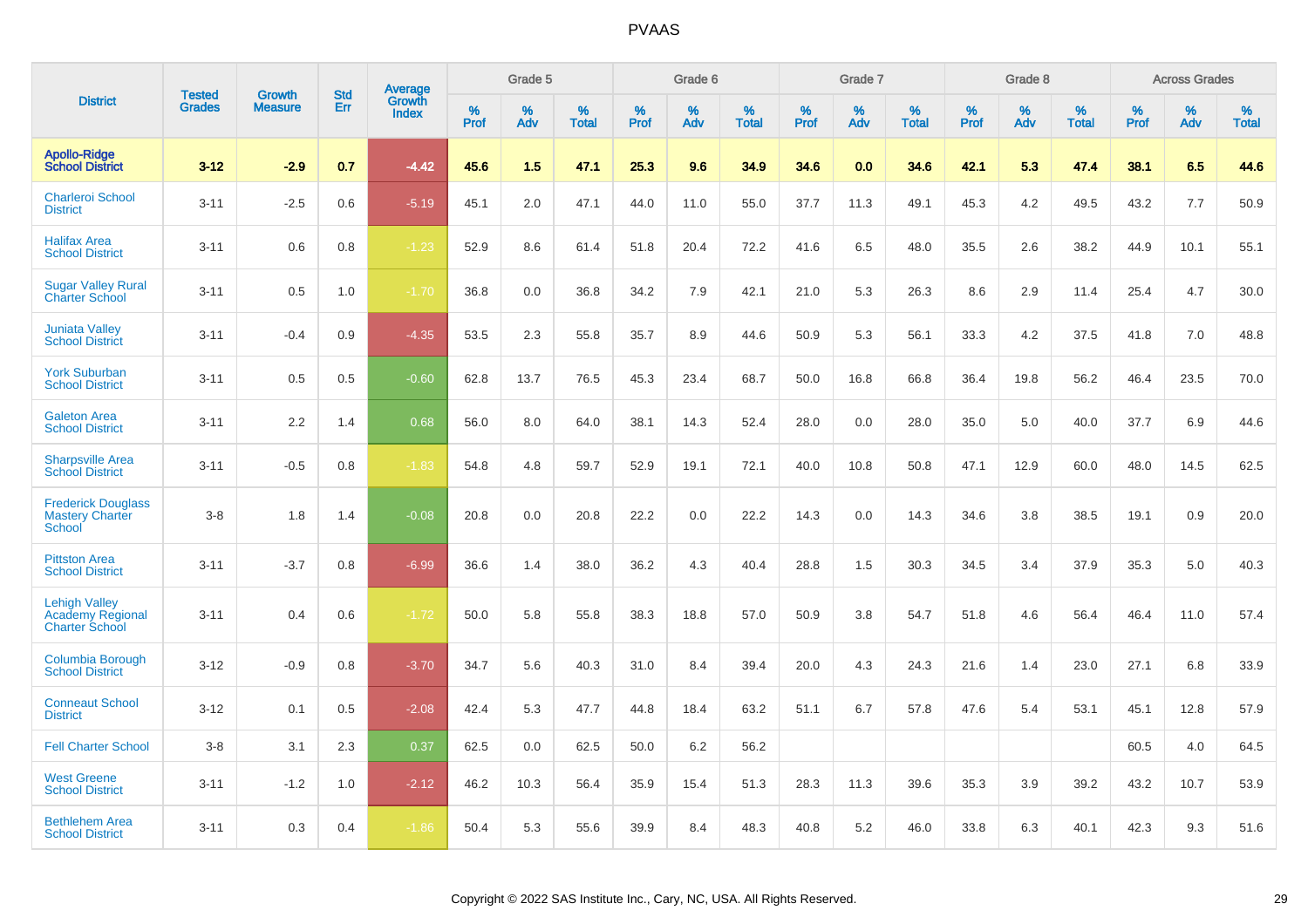|                                                                    |                                | <b>Growth</b>  | <b>Std</b> |                                   |              | Grade 5  |                   |           | Grade 6  |                   |              | Grade 7  |                   |              | Grade 8  |                   |              | <b>Across Grades</b> |                   |
|--------------------------------------------------------------------|--------------------------------|----------------|------------|-----------------------------------|--------------|----------|-------------------|-----------|----------|-------------------|--------------|----------|-------------------|--------------|----------|-------------------|--------------|----------------------|-------------------|
| <b>District</b>                                                    | <b>Tested</b><br><b>Grades</b> | <b>Measure</b> | <b>Err</b> | <b>Average</b><br>Growth<br>Index | $\%$<br>Prof | %<br>Adv | %<br><b>Total</b> | %<br>Prof | %<br>Adv | %<br><b>Total</b> | $\%$<br>Prof | %<br>Adv | %<br><b>Total</b> | $\%$<br>Prof | %<br>Adv | %<br><b>Total</b> | $\%$<br>Prof | %<br>Adv             | %<br><b>Total</b> |
| <b>Apollo-Ridge</b><br><b>School District</b>                      | $3 - 12$                       | $-2.9$         | 0.7        | $-4.42$                           | 45.6         | 1.5      | 47.1              | 25.3      | 9.6      | 34.9              | 34.6         | 0.0      | 34.6              | 42.1         | 5.3      | 47.4              | 38.1         | 6.5                  | 44.6              |
| <b>Tuscarora School</b><br><b>District</b>                         | $3 - 11$                       | $-0.1$         | 0.5        | $-1.87$                           | 41.0         | 5.8      | 46.8              | 43.7      | 11.9     | 55.6              | 45.8         | 5.6      | 51.4              | 45.6         | 6.3      | 51.8              | 43.1         | 9.9                  | 53.0              |
| <b>Berlin</b><br><b>Brothersvalley</b><br><b>School District</b>   | $3 - 11$                       | $-1.0$         | 0.8        | $-3.00$                           | 60.4         | 1.9      | 62.3              | 42.4      | 15.2     | 57.6              | 55.8         | 3.8      | 59.6              | 54.2         | 6.2      | 60.4              | 48.4         | 8.4                  | 56.8              |
| <b>Tulpehocken Area</b><br><b>School District</b>                  | $3 - 12$                       | $-0.2$         | 0.6        | $-1.64$                           | 57.5         | 2.3      | 59.8              | 32.4      | 17.6     | 50.0              | 39.8         | 4.8      | 44.7              | 42.0         | 6.2      | 48.2              | 41.5         | 9.5                  | 51.0              |
| <b>Blairsville-</b><br><b>Saltsburg School</b><br><b>District</b>  | $3 - 11$                       | $-0.1$         | 0.7        | $-3.63$                           | 46.9         | 8.2      | 55.1              | 40.4      | 22.5     | 62.9              | 38.6         | 9.9      | 48.5              | 50.6         | 14.1     | 64.7              | 41.8         | 15.1                 | 56.9              |
| <b>Highlands School</b><br><b>District</b>                         | $3 - 11$                       | $-0.6$         | 0.5        | $-2.71$                           | 47.5         | 0.0      | 47.5              | 37.2      | 9.7      | 46.9              | 42.2         | 5.4      | 47.6              | 39.2         | 9.5      | 48.6              | 40.7         | 7.9                  | 48.6              |
| South Williamsport<br>Area School<br><b>District</b>               | $3 - 10$                       | 0.5            | 0.7        | $-1.08$                           | 45.7         | 6.4      | 52.1              | 37.4      | 15.4     | 52.8              | 40.5         | 8.3      | 48.8              | 43.2         | 12.5     | 55.7              | 39.9         | 12.1                 | 52.0              |
| <b>Lower Moreland</b><br><b>Township School</b><br><b>District</b> | $3 - 11$                       | $-2.1$         | 0.5        | $-5.66$                           | 53.0         | 10.2     | 63.2              | 50.0      | 25.9     | 75.9              | 55.2         | 14.7     | 69.9              | 48.8         | 18.8     | 67.6              | 51.2         | 19.3                 | 70.5              |
| <b>Tamaqua Area</b><br><b>School District</b>                      | $3 - 12$                       | $-0.4$         | 0.6        | $-2.14$                           | 60.2         | 5.6      | 65.7              | 39.1      | 7.8      | 46.9              | 37.9         | 5.2      | 43.1              | 42.2         | 7.0      | 49.3              | 44.6         | 7.7                  | 52.3              |
| <b>Elizabeth Forward</b><br><b>School District</b>                 | $3 - 11$                       | $-0.3$         | 0.5        | $-1.82$                           | 55.7         | 11.4     | 67.0              | 47.5      | 18.5     | 66.0              | 56.9         | 11.1     | 68.0              | 50.9         | 6.3      | 57.1              | 51.2         | 14.0                 | 65.2              |
| <b>Bermudian Springs</b><br><b>School District</b>                 | $3 - 11$                       | 0.2            | 0.6        | $-0.71$                           | 50.4         | 0.0      | 50.4              | 37.5      | 10.6     | 48.1              | 44.5         | 5.9      | 50.4              | 39.8         | 6.5      | 46.3              | 42.4         | 6.9                  | 49.3              |
| <b>Laurel School</b><br><b>District</b>                            | $3 - 11$                       | $-0.0$         | 0.7        | $-1.57$                           | 54.0         | 6.8      | 60.8              | 35.7      | 21.4     | 57.1              | 60.8         | 10.1     | 70.9              | 50.8         | 10.4     | 61.2              | 50.7         | 14.6                 | 65.3              |
| <b>Mcguffey School</b><br><b>District</b>                          | $3 - 11$                       | $-1.8$         | 0.6        | $-5.01$                           | 43.5         | 1.8      | 45.4              | 42.7      | 12.6     | 55.3              | 34.9         | 0.9      | 35.8              | 38.0         | 4.1      | 42.2              | 41.6         | 8.2                  | 49.8              |
| <b>West Branch Area</b><br><b>School District</b>                  | $3 - 11$                       | 0.4            | 0.8        | $-0.62$                           | 37.1         | 3.2      | 40.3              | 32.8      | 6.6      | 39.3              | 48.6         | 6.8      | 55.4              | 50.0         | 3.0      | 53.0              | 42.6         | 6.8                  | 49.4              |
| <b>Benton Area</b><br><b>School District</b>                       | $3 - 10$                       | $-0.4$         | 0.9        | $-1.69$                           | 47.5         | 1.6      | 49.2              | 43.5      | 8.7      | 52.2              | 37.3         | 5.1      | 42.4              | 46.2         | 2.6      | 48.7              | 42.6         | 8.4                  | 51.0              |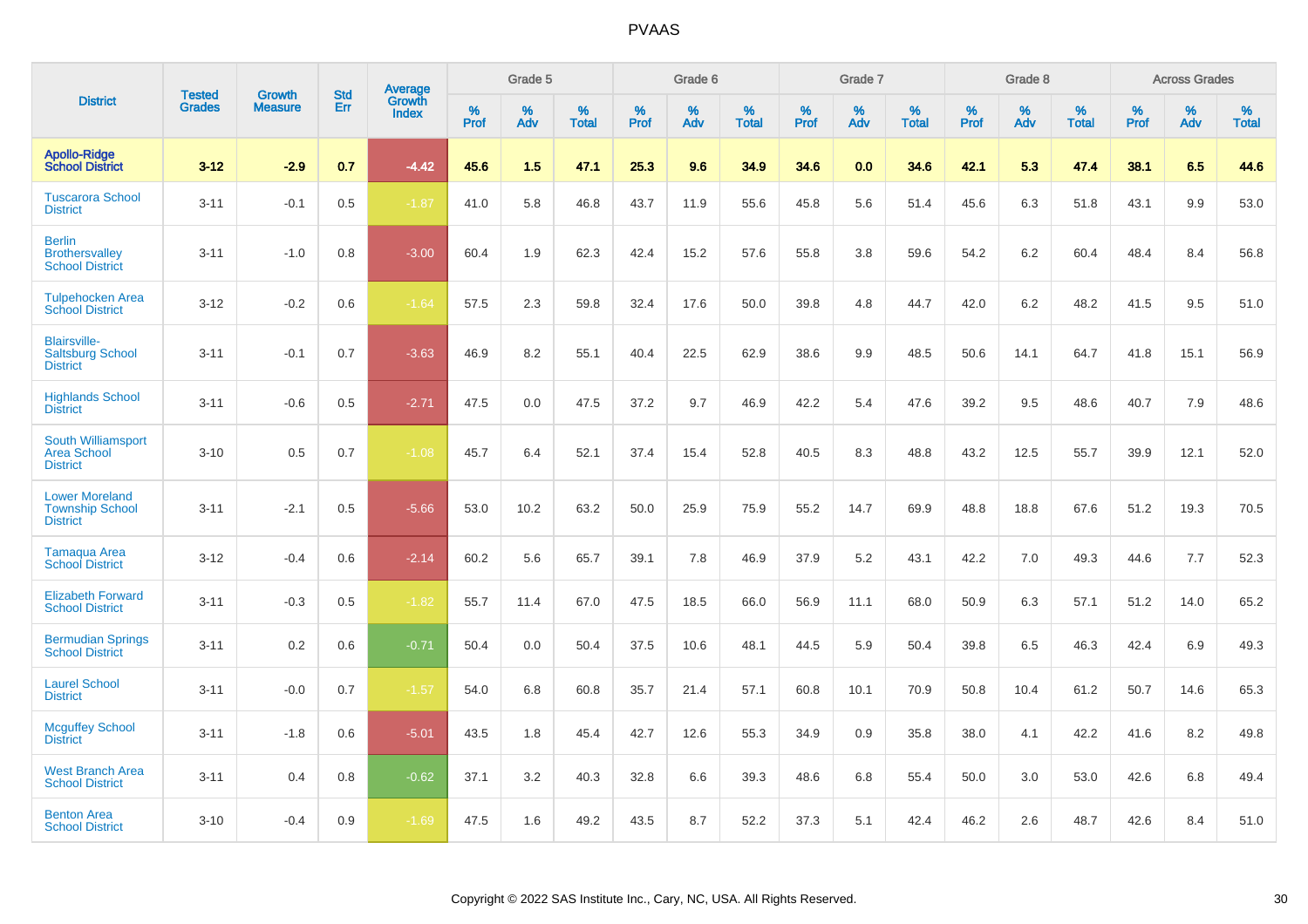|                                                                                          | <b>Tested</b> | <b>Growth</b>  | <b>Std</b> |                                   |              | Grade 5  |                   |              | Grade 6  |                   |           | Grade 7  |                   |              | Grade 8  |                   |           | <b>Across Grades</b> |                   |
|------------------------------------------------------------------------------------------|---------------|----------------|------------|-----------------------------------|--------------|----------|-------------------|--------------|----------|-------------------|-----------|----------|-------------------|--------------|----------|-------------------|-----------|----------------------|-------------------|
| <b>District</b>                                                                          | <b>Grades</b> | <b>Measure</b> | Err        | Average<br>Growth<br><b>Index</b> | $\%$<br>Prof | %<br>Adv | %<br><b>Total</b> | $\%$<br>Prof | %<br>Adv | %<br><b>Total</b> | %<br>Prof | %<br>Adv | %<br><b>Total</b> | $\%$<br>Prof | %<br>Adv | %<br><b>Total</b> | %<br>Prof | %<br>Adv             | %<br><b>Total</b> |
| <b>Apollo-Ridge</b><br><b>School District</b>                                            | $3 - 12$      | $-2.9$         | 0.7        | $-4.42$                           | 45.6         | 1.5      | 47.1              | 25.3         | 9.6      | 34.9              | 34.6      | 0.0      | 34.6              | 42.1         | 5.3      | 47.4              | 38.1      | 6.5                  | 44.6              |
| <b>Global Leadership</b><br><b>Academy Charter</b><br><b>School Southwest</b><br>at Huey | $3-8$         | $-0.4$         | 1.8        | $-1.72$                           | 0.0          | 0.0      | 0.0               | 0.0          | 0.0      | 0.0               |           |          |                   | 21.4         | 0.0      | 21.4              | 11.1      | 0.0                  | 11.1              |
| <b>Freedom Area</b><br><b>School District</b>                                            | $3 - 11$      | $-1.9$         | 0.7        | $-2.80$                           | 36.0         | 2.3      | 38.4              | 36.8         | 12.6     | 49.4              | 37.9      | 1.9      | 39.8              | 40.3         | 1.3      | 41.6              | 38.8      | 6.0                  | 44.7              |
| <b>Howard Gardner</b><br><b>Multiple</b><br>Intelligence<br><b>Charter School</b>        | $3 - 8$       | $-1.2$         | 1.2        | $-2.23$                           | 41.4         | 10.3     | 51.7              | 39.4         | 3.0      | 42.4              | 63.6      | 0.0      | 63.6              | 55.6         | 11.1     | 66.7              | 48.8      | 7.1                  | 55.9              |
| <b>Bristol Borough</b><br><b>School District</b>                                         | $3 - 12$      | 0.4            | 0.7        | $-0.78$                           | 37.3         | 1.3      | 38.7              | 28.4         | 18.2     | 46.6              | 39.5      | 7.4      | 46.9              | 27.7         | 6.0      | 33.7              | 33.3      | 8.0                  | 41.4              |
| <b>KIPP West</b><br>Philadelphia<br><b>Charter School</b>                                | $3-8$         | $-0.4$         | 1.2        | $-1.95$                           | 28.6         | 0.0      | 28.6              | 19.4         | 0.0      | 19.4              | 25.0      | 0.0      | 25.0              | 16.7         | 0.0      | 16.7              | 17.6      | 0.6                  | 18.1              |
| <b>Belle Vernon Area</b><br><b>School District</b>                                       | $3 - 11$      | $-0.1$         | 0.6        | $-1.14$                           | 52.2         | 6.3      | 58.6              | 49.6         | 14.8     | 64.4              | 47.8      | 4.4      | 52.2              | 44.1         | 6.4      | 50.5              | 47.7      | 8.9                  | 56.6              |
| <b>Keystone Oaks</b><br><b>School District</b>                                           | $3 - 11$      | $-1.4$         | 0.6        | $-5.52$                           | 54.1         | 17.2     | 71.3              | 35.4         | 25.7     | 61.1              | 45.1      | 13.3     | 58.4              | 41.1         | 12.5     | 53.6              | 44.5      | 21.3                 | 65.8              |
| <b>Bethlehem-Center</b><br><b>School District</b>                                        | $3 - 10$      | $-2.1$         | 0.8        | $-4.03$                           | 40.8         | 2.8      | 43.7              | 29.8         | 1.5      | 31.3              | 28.6      | 0.0      | 28.6              | 29.2         | 0.0      | 29.2              | 35.6      | 3.6                  | 39.2              |
| <b>Cranberry Area</b><br><b>School District</b>                                          | $3 - 12$      | $-0.0$         | 0.7        | $-1.98$                           | 48.7         | 9.2      | 57.9              | 52.1         | 9.4      | 61.5              | 41.0      | 2.1      | 43.2              | 46.7         | 9.3      | 56.0              | 44.5      | 7.7                  | 52.2              |
| <b>Greater Nanticoke</b><br><b>Area School</b><br><b>District</b>                        | $3 - 12$      | $-0.0$         | 0.6        | $-1.16$                           | 43.1         | 2.8      | 45.9              | 26.7         | 6.0      | 32.8              | 23.6      | 1.9      | 25.5              | 35.6         | 3.5      | 39.1              | 29.8      | 5.0                  | 34.8              |
| <b>Mastery Charter</b><br>School - Clymer<br>Elementary                                  | $3-6$         | 1.7            | 1.5        | 0.22                              | 13.5         | 0.0      | 13.5              | 24.1         | 3.4      | 27.6              |           |          |                   |              |          |                   | 17.5      | 0.8                  | 18.3              |
| <b>Northwestern</b><br><b>Lehigh School</b><br><b>District</b>                           | $3 - 11$      | $-1.5$         | 0.5        | $-5.90$                           | 55.9         | 5.5      | 61.4              | 46.0         | 15.3     | 61.3              | 51.0      | 7.1      | 58.1              | 40.1         | 16.6     | 56.7              | 48.0      | 12.1                 | 60.1              |
| <b>Manheim Central</b><br><b>School District</b>                                         | $3 - 11$      | $-0.3$         | 0.5        | $-2.60$                           | 35.4         | 6.2      | 41.5              | 48.3         | 9.2      | 57.5              | 37.6      | 6.2      | 43.8              | 41.9         | 11.7     | 53.6              | 42.2      | 11.1                 | 53.2              |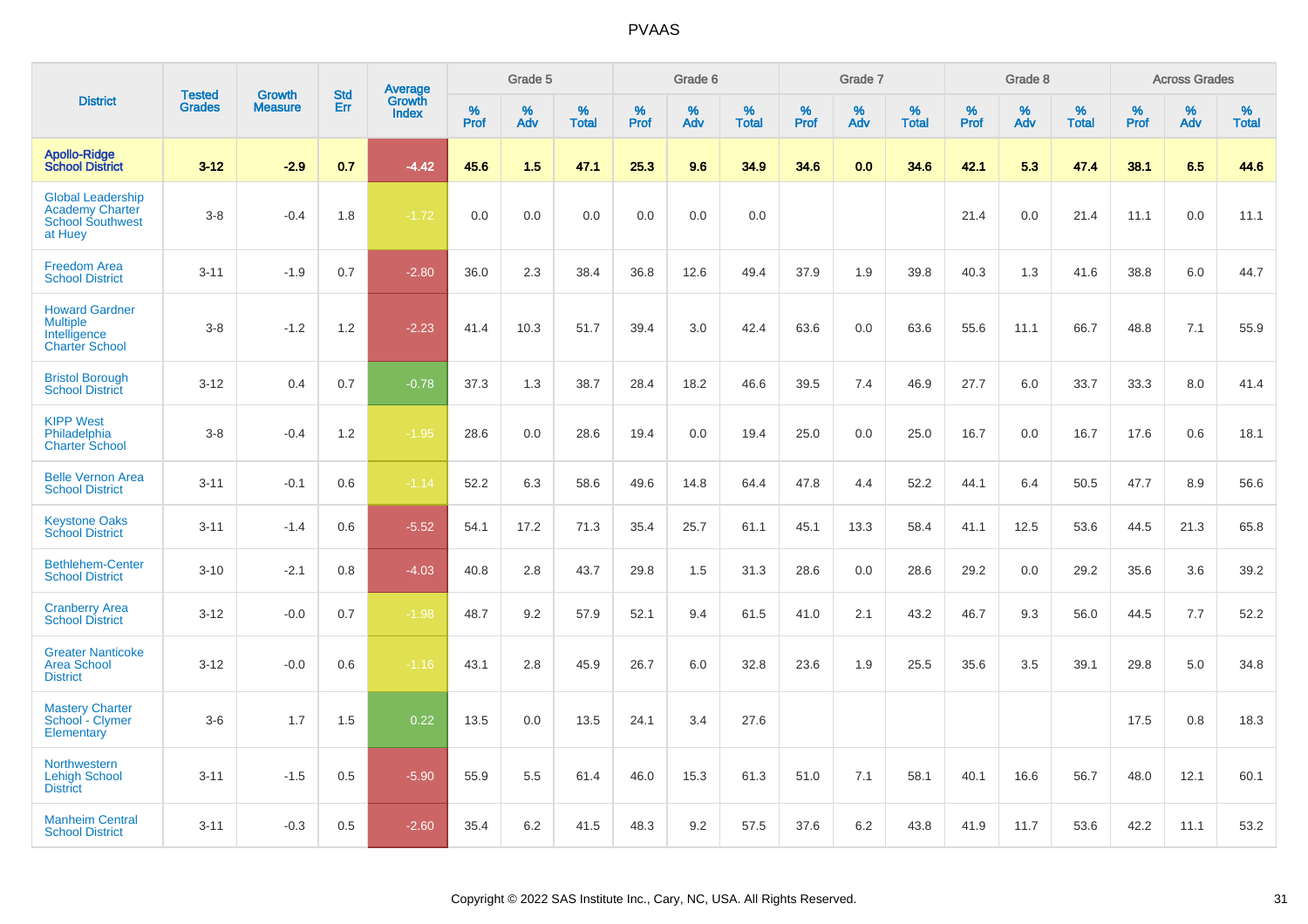|                                                                    |                         | <b>Growth</b>  | <b>Std</b> | Average         |                     | Grade 5  |                      |              | Grade 6  |                   |              | Grade 7  |                   |              | Grade 8  |                   |                     | <b>Across Grades</b> |                   |
|--------------------------------------------------------------------|-------------------------|----------------|------------|-----------------|---------------------|----------|----------------------|--------------|----------|-------------------|--------------|----------|-------------------|--------------|----------|-------------------|---------------------|----------------------|-------------------|
| <b>District</b>                                                    | <b>Tested</b><br>Grades | <b>Measure</b> | Err        | Growth<br>Index | $\%$<br><b>Prof</b> | %<br>Adv | $\%$<br><b>Total</b> | $\%$<br>Prof | %<br>Adv | %<br><b>Total</b> | $\%$<br>Prof | %<br>Adv | %<br><b>Total</b> | $\%$<br>Prof | %<br>Adv | %<br><b>Total</b> | $\%$<br><b>Prof</b> | %<br>Adv             | %<br><b>Total</b> |
| <b>Apollo-Ridge</b><br><b>School District</b>                      | $3 - 12$                | $-2.9$         | 0.7        | $-4.42$         | 45.6                | 1.5      | 47.1                 | 25.3         | 9.6      | 34.9              | 34.6         | 0.0      | 34.6              | 42.1         | 5.3      | 47.4              | 38.1                | 6.5                  | 44.6              |
| <b>Bloomsburg Area</b><br><b>School District</b>                   | $3 - 10$                | $-0.8$         | 0.7        | $-2.19$         | 49.4                | 4.4      | 53.8                 | 43.3         | 15.6     | 58.9              | 36.3         | 7.8      | 44.1              | 50.0         | 6.0      | 56.0              | 46.3                | 11.7                 | 57.9              |
| <b>Mars Area School</b><br><b>District</b>                         | $3 - 10$                | $-1.1$         | 0.4        | $-3.43$         | 66.5                | 10.4     | 76.9                 | 45.1         | 33.8     | 79.0              | 51.6         | 17.4     | 69.0              | 56.1         | 9.4      | 65.6              | 51.3                | 23.7                 | 75.1              |
| <b>Keystone</b><br><b>Academy Charter</b><br>School                | $3 - 8$                 | 0.9            | 0.8        | $-0.53$         | 42.1                | 3.5      | 45.6                 | 38.7         | 19.4     | 58.1              | 47.4         | 3.5      | 50.9              | 40.7         | 8.5      | 49.2              | 40.7                | 7.4                  | 48.1              |
| Shanksville-<br><b>Stonycreek School</b><br><b>District</b>        | $3 - 10$                | 0.6            | 1.4        | $-1.55$         | 28.6                | 0.0      | 28.6                 | 41.7         | 16.7     | 58.3              | 45.0         | 5.0      | 50.0              | 44.4         | 5.6      | 50.0              | 49.2                | 8.5                  | 57.6              |
| <b>Uniontown Area</b><br><b>School District</b>                    | $3 - 11$                | 0.5            | 0.6        | $-0.49$         | 40.6                | 9.4      | 50.0                 | 40.7         | 14.8     | 55.6              | 37.3         | 3.6      | 40.9              | 42.4         | 3.3      | 45.6              | 39.1                | 11.0                 | 50.1              |
| <b>Ligonier Valley</b><br><b>School District</b>                   | $3 - 11$                | $-0.8$         | 0.7        | $-1.79$         | 43.8                | 7.5      | 51.2                 | 46.0         | 16.0     | 62.0              | 40.5         | 2.7      | 43.2              | 45.9         | 10.2     | 56.1              | 44.7                | 12.8                 | 57.6              |
| <b>Mount Pleasant</b><br><b>Area School</b><br><b>District</b>     | $3 - 11$                | $-2.9$         | 0.6        | $-5.11$         | 45.9                | 0.0      | 45.9                 | 41.6         | 12.0     | 53.6              | 42.2         | 2.8      | 45.1              | 38.7         | 6.4      | 45.2              | 42.0                | 8.5                  | 50.5              |
| <b>Forest City</b><br><b>Regional School</b><br><b>District</b>    | $3 - 12$                | $-2.2$         | 0.9        | $-3.41$         | 55.6                | 4.4      | 60.0                 | 36.7         | 6.1      | 42.9              | 39.5         | 5.3      | 44.7              | 52.1         | 8.3      | 60.4              | 44.0                | 8.8                  | 52.8              |
| <b>Hazleton Area</b><br><b>School District</b>                     | $3 - 11$                | 0.5            | 0.4        | 0.09            | 30.2                | 2.3      | 32.5                 | 24.8         | 4.8      | 29.6              | 24.8         | 2.8      | 27.5              | 26.1         | 6.5      | 32.6              | 28.6                | 4.0                  | 32.6              |
| <b>Wilkes-Barre Area</b><br><b>School District</b>                 | $3 - 11$                | $-1.0$         | 0.5        | $-3.12$         | 28.0                | 0.8      | 28.8                 | 32.4         | 8.7      | 41.1              | 27.6         | 1.8      | 29.4              | 24.7         | 3.7      | 28.4              | 27.8                | 4.6                  | 32.3              |
| <b>Upper Adams</b><br><b>School District</b>                       | $3 - 11$                | 0.7            | 0.6        | $-0.01$         | 47.3                | 3.8      | 51.2                 | 40.2         | 16.2     | 56.4              | 37.7         | 6.6      | 44.3              | 51.5         | 0.0      | 51.5              | 43.6                | 8.8                  | 52.4              |
| <b>Shippensburg Area</b><br><b>School District</b>                 | $3 - 11$                | $-1.6$         | 0.4        | $-5.27$         | 40.8                | 9.2      | 50.0                 | 30.4         | 12.9     | 43.3              | 40.6         | 5.9      | 46.5              | 47.0         | 10.1     | 57.1              | 41.0                | 11.2                 | 52.2              |
| <b>Wallingford-</b><br><b>Swarthmore</b><br><b>School District</b> | $3 - 10$                | $-1.1$         | 0.4        | $-2.53$         | 52.6                | 26.1     | 78.7                 | 42.2         | 32.8     | 75.0              | 46.2         | 21.9     | 68.0              | 47.0         | 22.8     | 69.8              | 44.7                | 32.4                 | 77.2              |
| <b>Pittsburgh School</b><br><b>District</b>                        | $3 - 11$                | $-1.6$         | 0.2        | $-13.03$        | 29.0                | 3.9      | 32.8                 | 27.7         | 11.6     | 39.2              | 33.3         | 6.0      | 39.3              | 30.7         | 7.3      | 38.0              | 29.7                | 7.6                  | 37.3              |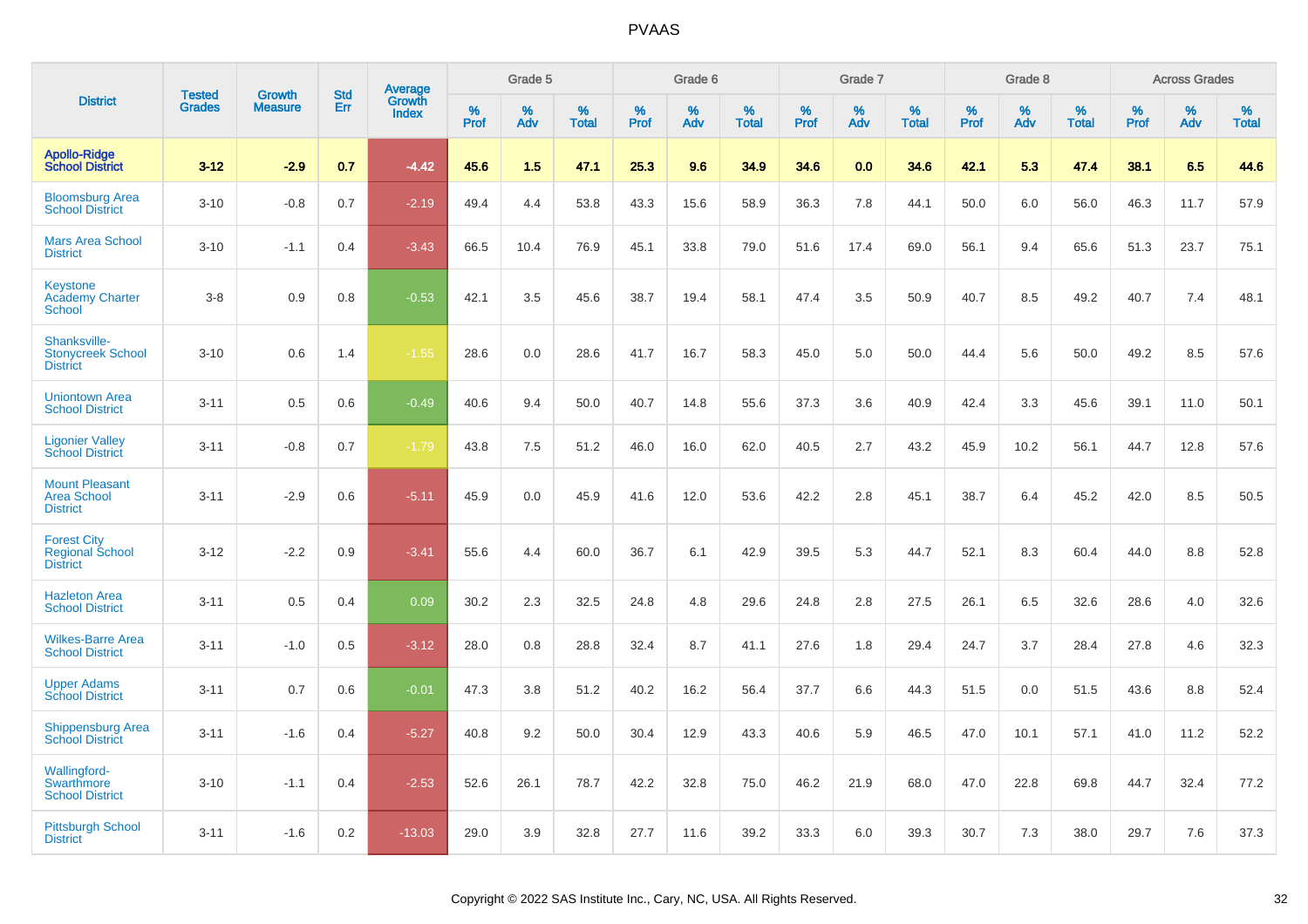|                                                                     | <b>Tested</b> | <b>Growth</b>  | <b>Std</b> | <b>Average</b>         |           | Grade 5  |                   |           | Grade 6  |                   |           | Grade 7  |                   |           | Grade 8  |                   |              | <b>Across Grades</b> |                   |
|---------------------------------------------------------------------|---------------|----------------|------------|------------------------|-----------|----------|-------------------|-----------|----------|-------------------|-----------|----------|-------------------|-----------|----------|-------------------|--------------|----------------------|-------------------|
| <b>District</b>                                                     | <b>Grades</b> | <b>Measure</b> | Err        | Growth<br><b>Index</b> | %<br>Prof | %<br>Adv | %<br><b>Total</b> | %<br>Prof | %<br>Adv | %<br><b>Total</b> | %<br>Prof | %<br>Adv | %<br><b>Total</b> | %<br>Prof | %<br>Adv | %<br><b>Total</b> | $\%$<br>Prof | %<br>Adv             | %<br><b>Total</b> |
| <b>Apollo-Ridge</b><br><b>School District</b>                       | $3 - 12$      | $-2.9$         | 0.7        | $-4.42$                | 45.6      | 1.5      | 47.1              | 25.3      | 9.6      | 34.9              | 34.6      | 0.0      | 34.6              | 42.1      | 5.3      | 47.4              | 38.1         | 6.5                  | 44.6              |
| <b>West Mifflin Area</b><br><b>School District</b>                  | $3 - 12$      | $-3.0$         | 0.5        | $-8.43$                | 35.9      | 4.2      | 40.1              | 37.4      | 5.4      | 42.9              | 38.9      | 1.0      | 39.8              | 35.2      | 4.4      | 39.6              | 37.4         | 4.4                  | 41.8              |
| <b>Abington Heights</b><br><b>School District</b>                   | $3 - 11$      | $-0.6$         | 0.5        | $-3.50$                | 57.0      | 8.7      | 65.6              | 50.7      | 19.1     | 69.8              | 63.6      | 10.7     | 74.3              |           |          |                   | 52.3         | 18.0                 | 70.3              |
| <b>Global Leadership</b><br><b>Academy Charter</b><br><b>School</b> | $3 - 8$       | 0.6            | 1.9        | $-0.38$                | 21.4      | 0.0      | 21.4              |           |          |                   | 14.3      | 0.0      | 14.3              | 25.0      | 0.0      | 25.0              | 13.4         | 0.0                  | 13.4              |
| <b>Infinity Charter</b><br>School                                   | $3-8$         | $-0.5$         | 1.3        | $-1.47$                | 72.7      | 22.7     | 95.4              | 50.0      | 38.5     | 88.5              | 62.5      | 25.0     | 87.5              | 68.2      | 18.2     | 86.4              | 56.6         | 31.5                 | 88.1              |
| <b>Frazier School</b><br><b>District</b>                            | $3 - 11$      | $-1.8$         | 0.8        | $-3.66$                | 49.0      | 3.9      | 52.9              | 48.8      | 17.5     | 66.2              | 43.0      | 12.8     | 55.8              | 20.4      | 3.7      | 24.1              | 40.8         | 10.9                 | 51.7              |
| <b>Shade-Central City</b><br><b>School District</b>                 | $3 - 11$      | $-2.8$         | 1.4        | $-2.71$                | 43.8      | 0.0      | 43.8              | 44.4      | 14.8     | 59.3              | 25.0      | 0.0      | 25.0              | 29.2      | 0.0      | 29.2              | 35.1         | 6.0                  | 41.0              |
| <b>Mastery Charter</b><br>School John Wister<br>Elementary          | $3-5$         | 2.7            | 2.5        | 1.08                   | 8.3       | 0.0      | 8.3               |           |          |                   |           |          |                   |           |          |                   | 10.8         | 0.0                  | 10.8              |
| <b>Carbondale Area</b><br><b>School District</b>                    | $3 - 10$      | $-1.3$         | 0.7        | $-2.95$                | 34.5      | 0.0      | 34.5              | 23.1      | 2.2      | 25.3              | 29.4      | 3.5      | 32.9              | 42.4      | 5.7      | 48.1              | 30.0         | 3.2                  | 33.3              |
| <b>Forest Area School</b><br><b>District</b>                        | $3 - 11$      | $-1.6$         | 1.2        | $-2.10$                | 45.8      | 0.0      | 45.8              | 37.5      | 4.2      | 41.7              | 24.2      | 12.1     | 36.4              | 28.1      | 3.1      | 31.2              | 40.8         | 6.6                  | 47.4              |
| <b>Burrell School</b><br><b>District</b>                            | $3 - 11$      | $-3.3$         | 0.7        | $-4.68$                | 50.0      | 0.9      | 50.9              | 46.2      | 7.7      | 53.8              | 46.8      | 6.5      | 53.2              | 41.0      | 4.9      | 45.9              | 45.9         | 7.5                  | 53.4              |
| <b>Shikellamy School</b><br><b>District</b>                         | $3 - 10$      | $-2.8$         | 0.5        | $-7.15$                | 47.9      | 5.7      | 53.6              | 29.1      | 9.8      | 38.9              | 41.5      | 8.5      | 50.0              | 35.8      | 7.4      | 43.2              | 38.2         | 9.0                  | 47.3              |
| <b>Trinity Area School</b><br><b>District</b>                       | $3 - 11$      | $-0.1$         | 0.4        | $-3.05$                | 55.8      | 12.7     | 68.5              | 43.1      | 14.7     | 57.8              | 48.7      | 9.2      | 58.0              | 48.2      | 13.5     | 61.6              | 46.8         | 15.3                 | 62.1              |
| <b>Propel Charter</b><br>School - Braddock<br><b>Hills</b>          | $3 - 11$      | $-3.7$         | 0.8        | $-5.22$                | 19.6      | 1.8      | 21.4              | 15.8      | 3.5      | 19.3              | 19.0      | 0.0      | 19.0              | 14.5      | 2.9      | 17.4              | 15.6         | 1.9                  | 17.5              |
| <b>Vision Academy</b><br><b>Charter School</b>                      | $3 - 8$       | $-0.9$         | 1.2        | $-2.67$                | 35.7      | 0.0      | 35.7              | 36.0      | 0.0      | 36.0              | 37.1      | 2.9      | 40.0              | 28.6      | 0.0      | 28.6              | 32.1         | 1.1                  | 33.2              |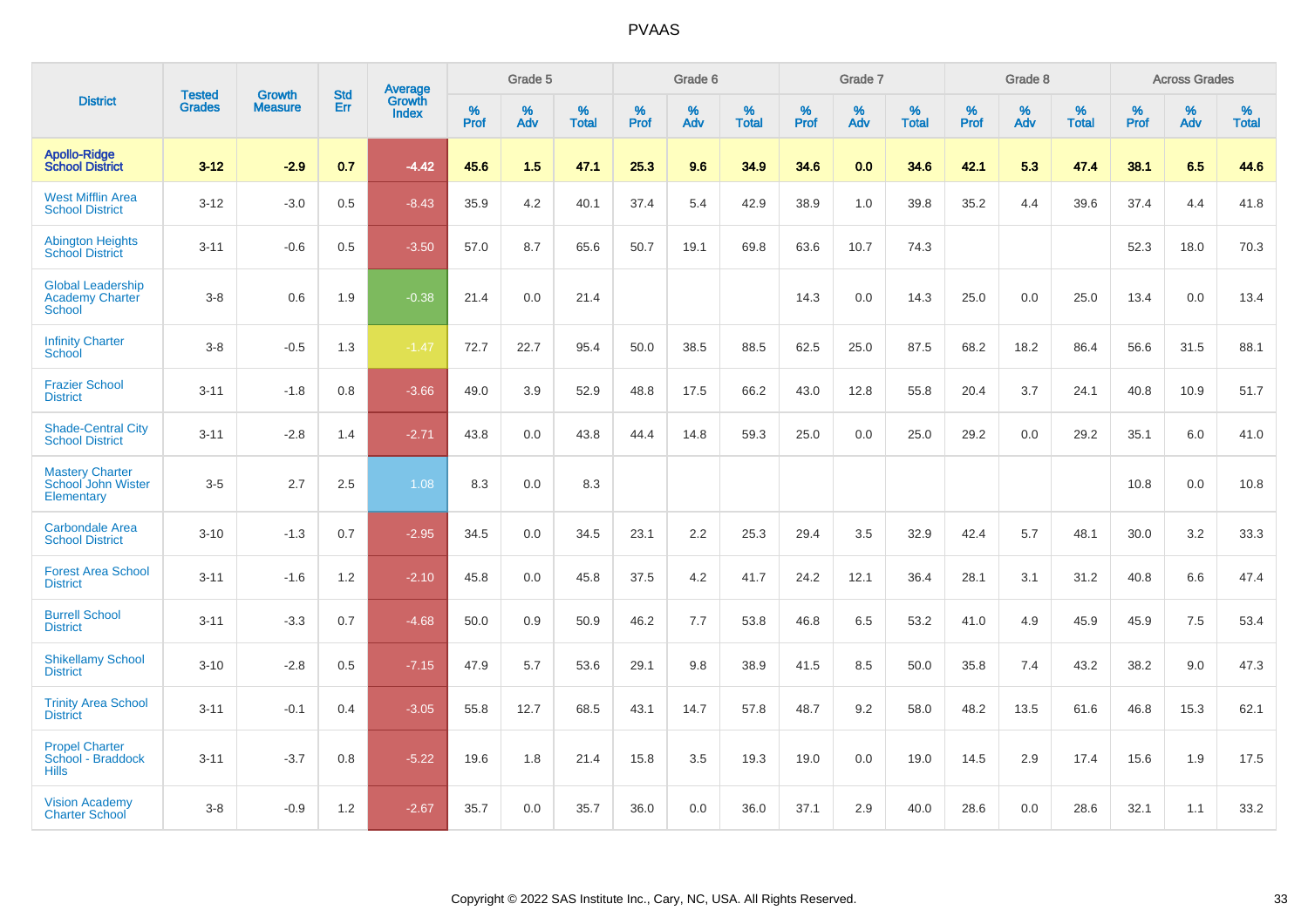|                                                           |                                |                          | <b>Std</b> | <b>Average</b>         |           | Grade 5  |                   |           | Grade 6  |                   |           | Grade 7  |                   |           | Grade 8  |                   |           | <b>Across Grades</b> |                   |
|-----------------------------------------------------------|--------------------------------|--------------------------|------------|------------------------|-----------|----------|-------------------|-----------|----------|-------------------|-----------|----------|-------------------|-----------|----------|-------------------|-----------|----------------------|-------------------|
| <b>District</b>                                           | <b>Tested</b><br><b>Grades</b> | Growth<br><b>Measure</b> | Err        | Growth<br><b>Index</b> | %<br>Prof | %<br>Adv | %<br><b>Total</b> | %<br>Prof | %<br>Adv | %<br><b>Total</b> | %<br>Prof | %<br>Adv | %<br><b>Total</b> | %<br>Prof | %<br>Adv | %<br><b>Total</b> | %<br>Prof | %<br>Adv             | %<br><b>Total</b> |
| <b>Apollo-Ridge</b><br><b>School District</b>             | $3 - 12$                       | $-2.9$                   | 0.7        | $-4.42$                | 45.6      | 1.5      | 47.1              | 25.3      | 9.6      | 34.9              | 34.6      | 0.0      | 34.6              | 42.1      | 5.3      | 47.4              | 38.1      | 6.5                  | 44.6              |
| <b>Insight PA Cyber</b><br><b>Charter School</b>          | $3 - 11$                       | $-1.0$                   | 1.6        | $-1.68$                | 29.4      | 0.0      | 29.4              | 31.6      | 5.3      | 36.8              | 37.0      | 11.1     | 48.2              | 48.2      | 11.1     | 59.3              | 41.5      | 9.2                  | 50.8              |
| <b>Fleetwood Area</b><br><b>School District</b>           | $3 - 10$                       | $-1.3$                   | 0.5        | $-3.53$                | 44.8      | 6.0      | 50.8              | 37.4      | 6.4      | 43.9              | 37.0      | 6.2      | 43.2              | 45.1      | 8.0      | 53.1              | 42.1      | 7.7                  | 49.9              |
| <b>Valley Grove</b><br><b>School District</b>             | $3 - 10$                       | 0.6                      | 0.8        | $-0.07$                | 56.2      | 8.3      | 64.6              | 55.9      | 8.5      | 64.4              | 43.4      | 9.4      | 52.8              | 53.7      | 7.4      | 61.1              | 48.3      | 9.3                  | 57.6              |
| <b>Muhlenberg</b><br><b>School District</b>               | $3 - 10$                       | $-2.8$                   | 0.4        | $-7.00$                | 35.9      | 1.4      | 37.2              | 23.8      | 0.9      | 24.7              | 27.7      | 2.0      | 29.6              | 26.4      | 1.4      | 27.8              | 28.8      | 3.0                  | 31.8              |
| <b>Harmony Area</b><br><b>School District</b>             | $3 - 10$                       | 0.8                      | 1.8        | $-0.67$                | 43.8      | 0.0      | 43.8              | 54.2      | 12.5     | 66.7              | 33.3      | 0.0      | 33.3              |           |          |                   | 43.6      | 6.4                  | 50.0              |
| Northern Lebanon<br><b>School District</b>                | $3 - 11$                       | $-3.3$                   | 0.5        | $-6.34$                | 51.7      | 3.4      | 55.2              | 43.1      | 9.2      | 52.3              | 35.3      | 1.3      | 36.6              | 32.3      | 2.6      | 34.8              | 41.8      | 7.5                  | 49.3              |
| <b>Central Valley</b><br><b>School District</b>           | $3 - 10$                       | $-2.0$                   | 0.5        | $-4.47$                | 44.1      | 4.2      | 48.2              | 39.3      | 25.0     | 64.3              | 50.3      | 9.2      | 59.5              | 41.9      | 8.8      | 50.7              | 46.3      | 13.9                 | 60.2              |
| <b>Freeport Area</b><br><b>School District</b>            | $3 - 10$                       | 0.2                      | 0.6        | $-0.91$                | 65.4      | 10.0     | 75.4              | 35.8      | 23.6     | 59.4              | 57.0      | 14.1     | 71.1              | 53.5      | 20.2     | 73.6              | 52.5      | 17.7                 | 70.1              |
| <b>Oswayo Valley</b><br><b>School District</b>            | $3 - 12$                       | $-0.7$                   | 1.2        | $-2.92$                | 62.1      | 13.8     | 75.9              | 40.7      | 18.5     | 59.3              | 48.2      | 0.0      | 48.2              | 51.6      | 6.4      | 58.1              | 54.7      | 11.8                 | 66.5              |
| <b>Hempfield Area</b><br><b>School District</b>           | $3 - 12$                       | $-0.3$                   | 0.3        | $-3.43$                | 55.2      | 8.7      | 63.9              | 41.4      | 20.3     | 61.6              | 52.8      | 14.0     | 66.8              | 50.0      | 12.4     | 62.4              | 48.7      | 16.2                 | 64.9              |
| Northern Lehigh<br><b>School District</b>                 | $3 - 12$                       | $-0.6$                   | 0.7        | $-1.20$                | 52.1      | 2.1      | 54.2              | 44.4      | 6.2      | 50.6              | 36.7      | 4.2      | 40.8              | 41.7      | 5.6      | 47.2              | 42.1      | 5.6                  | 47.7              |
| <b>Union Area School</b><br><b>District</b>               | $3 - 11$                       | $-1.4$                   | 0.9        | $-1.79$                | 66.7      | 7.7      | 74.4              | 41.4      | 15.5     | 56.9              | 43.9      | 5.3      | 49.1              | 55.6      | 8.9      | 64.4              | 47.6      | 12.4                 | 60.1              |
| <b>Lower Dauphin</b><br><b>School District</b>            | $3 - 11$                       | $-0.9$                   | 0.4        | $-4.32$                | 52.7      | 13.3     | 66.0              | 42.7      | 15.9     | 58.6              | 48.9      | 8.1      | 57.0              | 32.9      | 10.8     | 43.7              | 44.6      | 14.8                 | 59.4              |
| Susquehanna<br><b>Community School</b><br><b>District</b> | $3 - 11$                       | 0.1                      | 0.9        | $-1.03$                | 47.1      | 7.8      | 54.9              | 43.1      | 12.1     | 55.2              | 43.5      | 6.5      | 50.0              | 36.7      | 2.0      | 38.8              | 40.9      | 10.7                 | 51.6              |
| <b>Crestwood School</b><br><b>District</b>                | $3 - 11$                       | $-0.8$                   | 0.5        | $-2.05$                | 50.0      | 6.1      | 56.1              | 48.2      | 26.2     | 74.4              | 51.1      | 5.0      | 56.1              | 47.9      | 13.2     | 61.1              | 48.5      | 14.6                 | 63.2              |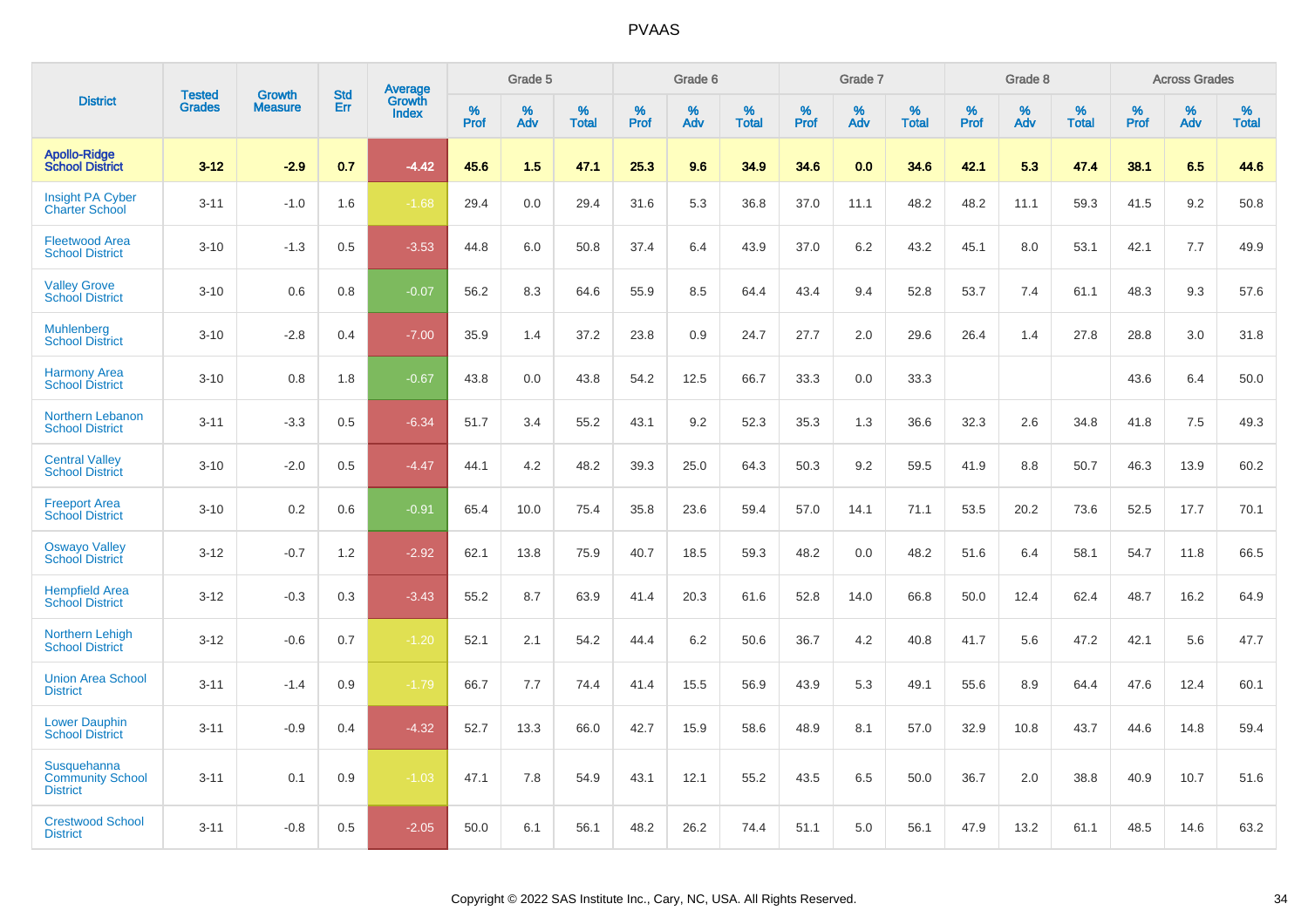|                                                                  | <b>Tested</b> | <b>Growth</b>  | <b>Std</b> | <b>Average</b>         |           | Grade 5  |                   |           | Grade 6  |                   |           | Grade 7  |                   |           | Grade 8  |                   |           | <b>Across Grades</b> |                   |
|------------------------------------------------------------------|---------------|----------------|------------|------------------------|-----------|----------|-------------------|-----------|----------|-------------------|-----------|----------|-------------------|-----------|----------|-------------------|-----------|----------------------|-------------------|
| <b>District</b>                                                  | <b>Grades</b> | <b>Measure</b> | Err        | Growth<br><b>Index</b> | %<br>Prof | %<br>Adv | %<br><b>Total</b> | %<br>Prof | %<br>Adv | %<br><b>Total</b> | %<br>Prof | %<br>Adv | %<br><b>Total</b> | %<br>Prof | %<br>Adv | %<br><b>Total</b> | %<br>Prof | %<br>Adv             | %<br><b>Total</b> |
| <b>Apollo-Ridge</b><br><b>School District</b>                    | $3 - 12$      | $-2.9$         | 0.7        | $-4.42$                | 45.6      | 1.5      | 47.1              | 25.3      | 9.6      | 34.9              | 34.6      | 0.0      | 34.6              | 42.1      | 5.3      | 47.4              | 38.1      | 6.5                  | 44.6              |
| <b>Saint Clair Area</b><br><b>School District</b>                | $3 - 8$       | $-1.8$         | 0.9        | $-2.93$                | 43.4      | 1.9      | 45.3              | 58.0      | 6.0      | 64.0              | 36.5      | 7.7      | 44.2              | 41.5      | 2.4      | 43.9              | 43.9      | 4.7                  | 48.6              |
| Catasauqua Area<br><b>School District</b>                        | $3 - 12$      | $-1.3$         | 0.7        | $-4.82$                | 30.1      | 0.0      | 30.1              | 55.4      | 9.5      | 64.9              | 33.3      | 2.9      | 36.3              | 24.4      | 7.8      | 32.2              | 36.9      | 5.3                  | 42.2              |
| <b>Young Scholars</b><br><b>Charter School</b>                   | $6 - 8$       | 0.5            | 0.9        | $-0.06$                |           |          |                   | 23.2      | 5.4      | 28.6              | 14.3      | 5.7      | 20.0              | 13.0      | 0.0      | 13.0              | 16.3      | 3.4                  | 19.7              |
| <b>Central Greene</b><br><b>School District</b>                  | $3 - 11$      | $-1.8$         | 0.6        | $-3.71$                | 35.0      | 0.0      | 35.0              | 40.0      | 9.5      | 49.5              | 33.3      | 5.0      | 38.3              | 31.5      | 1.8      | 33.3              | 35.2      | 5.2                  | 40.3              |
| <b>Lincoln Charter</b><br><b>School</b>                          | $3-5$         | 1.2            | 1.4        | 0.81                   | 17.7      | 0.0      | 17.7              |           |          |                   |           |          |                   |           |          |                   | 14.5      | 1.2                  | 15.7              |
| Community<br>Academy Of<br>Philadelphia<br><b>Charter School</b> | $3 - 11$      | $-4.1$         | 1.0        | $-4.18$                | 22.5      | 0.0      | 22.5              | 27.3      | 0.0      | 27.3              | 33.3      | 2.8      | 36.1              | 12.2      | 0.0      | 12.2              | 24.9      | 1.4                  | 26.3              |
| <b>Lehigh Valley Dual</b><br>Language Charter<br>School          | $3 - 8$       | $-0.8$         | 2.5        | $-1.32$                | 8.3       | 0.0      | 8.3               | 58.3      | 0.0      | 58.3              |           |          |                   |           |          |                   | 34.3      | 0.0                  | 34.3              |
| <b>Montgomery Area</b><br><b>School District</b>                 | $3 - 11$      | $-2.0$         | 0.8        | $-5.29$                | 56.8      | 6.8      | 63.5              | 43.6      | 19.4     | 62.9              | 34.7      | 4.2      | 38.9              | 50.0      | 6.9      | 56.9              | 42.9      | 11.7                 | 54.6              |
| <b>Sullivan County</b><br><b>School District</b>                 | $3 - 10$      | $-3.1$         | 1.0        | $-3.25$                | 23.8      | 2.4      | 26.2              | 62.0      | 6.0      | 68.0              | 41.2      | 5.9      | 47.1              | 40.0      | 2.9      | 42.9              | 40.0      | 6.0                  | 46.0              |
| <b>Montoursville Area</b><br><b>School District</b>              | $3 - 12$      | $-1.3$         | 0.5        | $-4.72$                | 54.2      | 10.7     | 64.9              | 55.2      | 16.8     | 72.0              | 51.1      | 7.5      | 58.6              | 45.4      | 10.6     | 56.0              | 48.5      | 14.2                 | 62.6              |
| <b>Harbor Creek</b><br><b>School District</b>                    | $3 - 11$      | $-2.4$         | 0.5        | $-6.75$                | 61.7      | 20.8     | 82.5              | 37.4      | 36.3     | 73.7              | 55.9      | 13.3     | 69.2              | 45.4      | 12.3     | 57.8              | 48.7      | 24.9                 | 73.6              |
| <b>Panther Valley</b><br><b>School District</b>                  | $3 - 12$      | 0.1            | 0.6        | $-1.12$                | 26.7      | 1.0      | 27.6              | 33.1      | 1.6      | 34.7              | 34.6      | 2.7      | 37.3              | 32.7      | 4.7      | 37.4              | 31.1      | 4.0                  | 35.1              |
| <b>West Shore School</b><br><b>District</b>                      | $3 - 12$      | $-0.2$         | 0.3        | $-2.49$                | 46.3      | 8.2      | 54.5              | 44.4      | 15.0     | 59.4              | 44.4      | 8.2      | 52.7              | 42.8      | 11.8     | 54.6              | 42.7      | 13.2                 | 55.9              |
| <b>Norwin School</b><br><b>District</b>                          | $3 - 11$      | $-0.6$         | 0.3        | $-3.90$                | 59.5      | 18.6     | 78.1              | 40.9      | 36.6     | 77.4              | 60.2      | 18.0     | 78.3              | 52.5      | 13.8     | 66.4              | 51.8      | 24.9                 | 76.7              |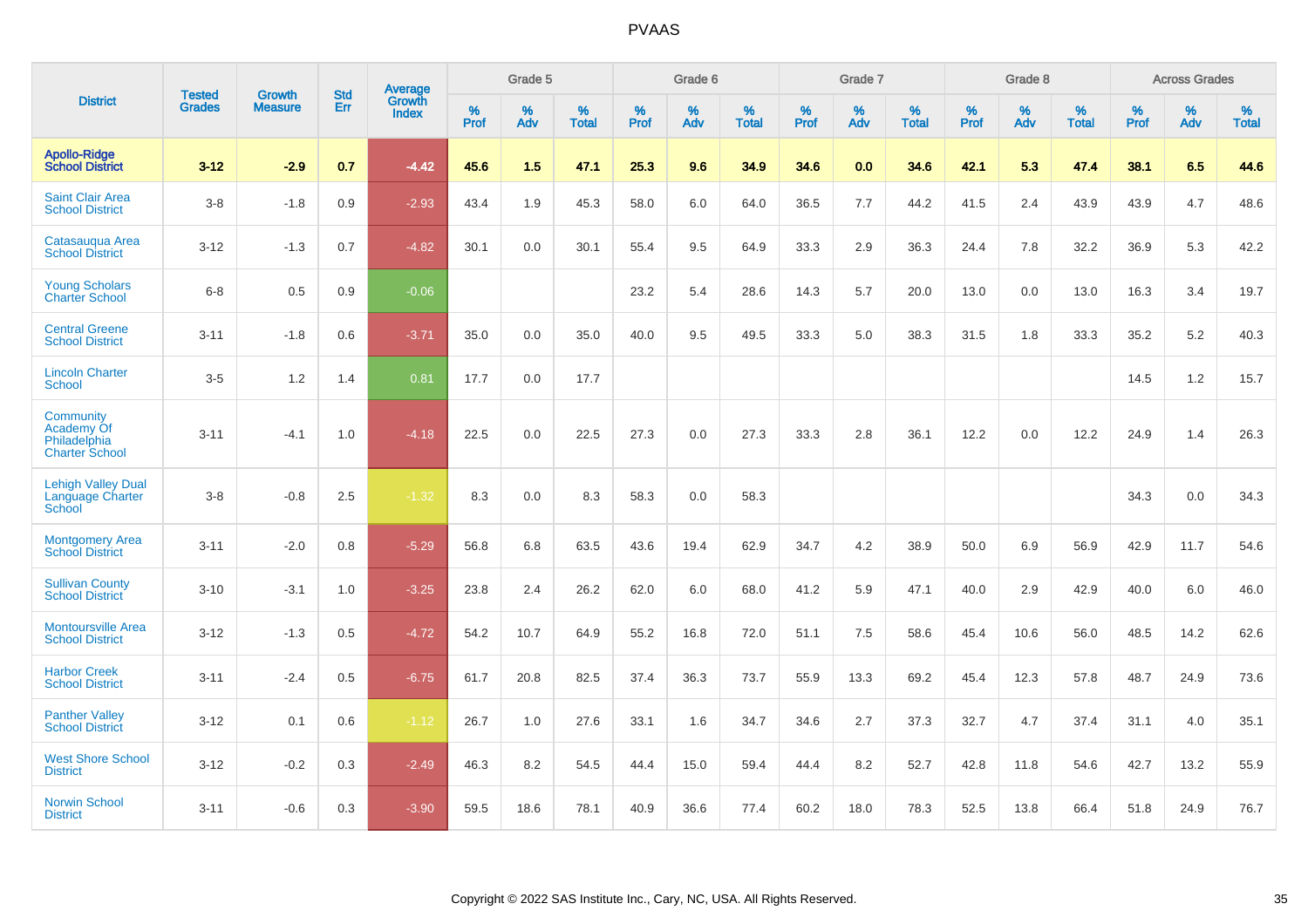|                                                                           |                                |                                 | <b>Std</b> |                                   |           | Grade 5  |                   |           | Grade 6  |                   |           | Grade 7  |                   |           | Grade 8  |                   |              | <b>Across Grades</b> |                   |
|---------------------------------------------------------------------------|--------------------------------|---------------------------------|------------|-----------------------------------|-----------|----------|-------------------|-----------|----------|-------------------|-----------|----------|-------------------|-----------|----------|-------------------|--------------|----------------------|-------------------|
| <b>District</b>                                                           | <b>Tested</b><br><b>Grades</b> | <b>Growth</b><br><b>Measure</b> | Err        | Average<br>Growth<br><b>Index</b> | %<br>Prof | %<br>Adv | %<br><b>Total</b> | %<br>Prof | %<br>Adv | %<br><b>Total</b> | %<br>Prof | %<br>Adv | %<br><b>Total</b> | %<br>Prof | %<br>Adv | %<br><b>Total</b> | $\%$<br>Prof | %<br>Adv             | %<br><b>Total</b> |
| <b>Apollo-Ridge</b><br><b>School District</b>                             | $3 - 12$                       | $-2.9$                          | 0.7        | $-4.42$                           | 45.6      | 1.5      | 47.1              | 25.3      | 9.6      | 34.9              | 34.6      | 0.0      | 34.6              | 42.1      | 5.3      | 47.4              | 38.1         | 6.5                  | 44.6              |
| <b>Erie Rise</b><br>Leadership<br><b>Academy Charter</b><br><b>School</b> | $3-8$                          | 0.0                             | 1.2        | $-0.41$                           | 17.9      | 0.0      | 17.9              | 6.9       | 0.0      | 6.9               | 4.8       | 2.4      | 7.1               | 0.0       | 0.0      | 0.0               | 7.8          | 0.5                  | 8.3               |
| <b>Pine-Richland</b><br><b>School District</b>                            | $3 - 11$                       | $-3.0$                          | 0.3        | $-8.46$                           | 58.0      | 19.8     | 77.8              | 55.8      | 26.4     | 82.2              | 57.0      | 18.5     | 75.6              | 56.2      | 27.0     | 83.3              | 52.7         | 28.2                 | 80.9              |
| <b>Monessen City</b><br><b>School District</b>                            | $3 - 10$                       | $-3.2$                          | 1.2        | $-2.75$                           | 20.0      | 0.0      | 20.0              | 18.0      | 2.6      | 20.5              | 13.3      | 0.0      | 13.3              | 4.8       | 0.0      | 4.8               | 15.2         | 0.6                  | 15.8              |
| Kiski Area School<br><b>District</b>                                      | $3 - 11$                       | $-2.3$                          | 0.4        | $-5.07$                           | 50.9      | 4.2      | 55.2              | 41.3      | 18.4     | 59.6              | 53.8      | 7.5      | 61.3              | 45.8      | 5.0      | 50.8              | 47.0         | 13.3                 | 60.4              |
| Steelton-Highspire<br><b>School District</b>                              | $3 - 11$                       | $-1.9$                          | 0.7        | $-3.25$                           | 21.9      | 0.0      | 21.9              | 11.5      | 0.0      | 11.5              | 3.8       | 0.0      | 3.8               | 5.9       | 0.0      | 5.9               | 9.0          | 0.0                  | 9.0               |
| Quakertown<br><b>Community School</b><br><b>District</b>                  | $3 - 12$                       | $-1.6$                          | 0.4        | $-7.86$                           | 50.0      | 4.9      | 54.9              | 40.2      | 19.3     | 59.5              | 40.4      | 7.5      | 47.8              | 42.6      | 17.3     | 59.9              | 42.5         | 12.6                 | 55.1              |
| <b>Propel Charter</b><br>School-Hazelwood                                 | $3-8$                          | $-0.7$                          | 1.2        | $-1.40$                           | 6.7       | 0.0      | 6.7               | 14.3      | 0.0      | 14.3              | 14.3      | 4.8      | 19.0              | 16.0      | 0.0      | 16.0              | 10.2         | 0.6                  | 10.8              |
| <b>Upper Dauphin</b><br><b>Area School</b><br><b>District</b>             | $3 - 11$                       | $-1.6$                          | 0.8        | $-4.84$                           | 40.3      | 1.6      | 41.9              | 41.7      | 16.7     | 58.3              | 48.6      | 8.1      | 56.8              | 41.4      | 8.6      | 50.0              | 42.4         | 12.8                 | 55.2              |
| <b>Wilmington Area</b><br><b>School District</b>                          | $3 - 11$                       | $-0.8$                          | 0.8        | $-1.48$                           | 60.3      | 13.8     | 74.1              | 43.3      | 11.7     | 55.0              | 33.3      | 11.8     | 45.1              | 32.2      | 10.2     | 42.4              | 43.2         | 13.4                 | 56.6              |
| <b>Alliance For</b><br><b>Progress Charter</b><br>School                  | $3-8$                          | $-1.1$                          | 1.2        | $-3.25$                           | 12.5      | 0.0      | 12.5              | 32.0      | 0.0      | 32.0              | 26.9      | 0.0      | 26.9              | 3.4       | 0.0      | 3.4               | 19.4         | 0.0                  | 19.4              |
| <b>Steel Valley</b><br><b>School District</b>                             | $3 - 11$                       | $-2.9$                          | 0.7        | $-6.65$                           | 38.4      | 1.2      | 39.5              | 37.1      | 14.5     | 51.6              | 26.5      | 3.6      | 30.1              | 26.7      | 6.7      | 33.3              | 35.3         | 10.2                 | 45.5              |
| <b>Austin Area School</b><br><b>District</b>                              | $3 - 11$                       | $-0.5$                          | 1.7        | $-1.08$                           | 38.5      | 7.7      | 46.2              | 61.5      | 0.0      | 61.5              | 26.7      | 0.0      | 26.7              | 56.2      | 6.2      | 62.5              | 40.5         | 4.0                  | 44.6              |
| <b>Clearfield Area</b><br><b>School District</b>                          | $3 - 10$                       | $-0.5$                          | 0.5        | $-1.87$                           | 37.9      | 3.2      | 41.1              | 35.8      | 5.8      | 41.6              | 39.0      | 1.5      | 40.4              | 32.4      | 4.1      | 36.6              | 35.2         | 5.8                  | 41.0              |
| <b>Morrisville Borough</b><br><b>School District</b>                      | $3 - 11$                       | $-0.9$                          | 0.9        | $-1.54$                           | 28.3      | 3.3      | 31.7              | 19.2      | 1.9      | 21.2              | 32.7      | 0.0      | 32.7              | 27.9      | 0.0      | 27.9              | 27.6         | 1.9                  | 29.5              |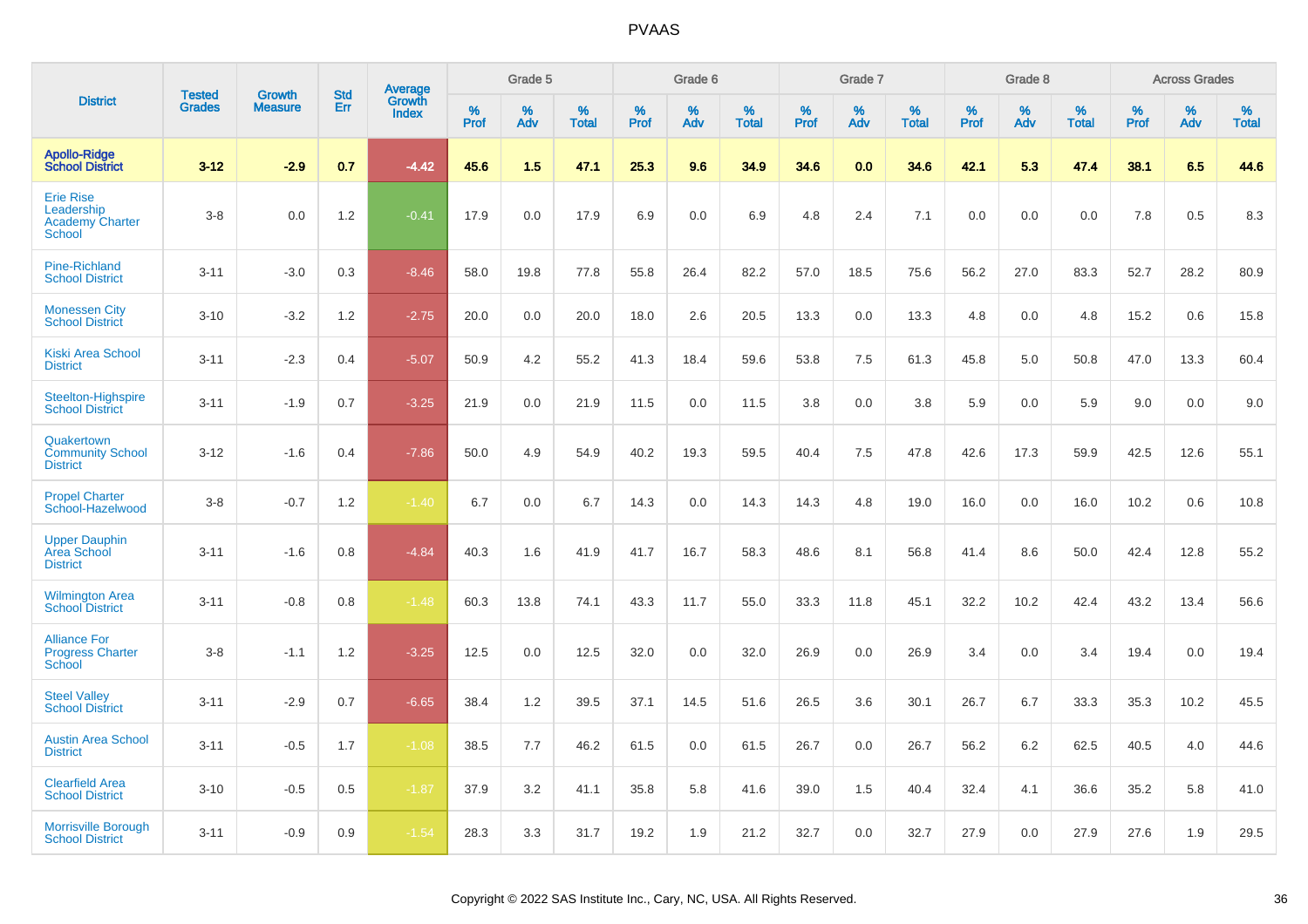|                                                                                |                                | <b>Growth</b>  | <b>Std</b> |                                   |              | Grade 5  |                   |           | Grade 6  |                   |           | Grade 7  |                   |           | Grade 8  |                   |              | <b>Across Grades</b> |                   |
|--------------------------------------------------------------------------------|--------------------------------|----------------|------------|-----------------------------------|--------------|----------|-------------------|-----------|----------|-------------------|-----------|----------|-------------------|-----------|----------|-------------------|--------------|----------------------|-------------------|
| <b>District</b>                                                                | <b>Tested</b><br><b>Grades</b> | <b>Measure</b> | <b>Err</b> | Average<br>Growth<br><b>Index</b> | $\%$<br>Prof | %<br>Adv | %<br><b>Total</b> | %<br>Prof | %<br>Adv | %<br><b>Total</b> | %<br>Prof | %<br>Adv | %<br><b>Total</b> | %<br>Prof | %<br>Adv | %<br><b>Total</b> | $\%$<br>Prof | %<br>Adv             | %<br><b>Total</b> |
| <b>Apollo-Ridge</b><br><b>School District</b>                                  | $3 - 12$                       | $-2.9$         | 0.7        | $-4.42$                           | 45.6         | 1.5      | 47.1              | 25.3      | 9.6      | 34.9              | 34.6      | 0.0      | 34.6              | 42.1      | 5.3      | 47.4              | 38.1         | 6.5                  | 44.6              |
| Cornwall-Lebanon<br><b>School District</b>                                     | $3 - 11$                       | $-0.8$         | 0.3        | $-2.72$                           | 46.8         | 6.1      | 52.9              | 45.0      | 15.9     | 60.9              | 48.6      | 7.2      | 55.8              | 49.4      | 12.2     | 61.6              | 44.4         | 12.6                 | 57.0              |
| <b>Young Scholars of</b><br><b>Greater Allegheny</b><br><b>Charter School</b>  | $3 - 8$                        | $-1.6$         | 1.7        | $-1.89$                           | 26.3         | 0.0      | 26.3              | 40.0      | 0.0      | 40.0              | 35.0      | 0.0      | 35.0              |           |          |                   | 29.9         | 0.8                  | 30.8              |
| <b>Reach Cyber</b><br><b>Charter School</b>                                    | $3 - 11$                       | $-2.6$         | 0.9        | $-2.78$                           | 52.4         | 4.8      | 57.1              | 52.2      | 8.7      | 60.9              | 38.5      | 1.9      | 40.4              | 47.5      | 5.1      | 52.5              | 46.8         | 5.5                  | 52.3              |
| <b>Mariana Bracetti</b><br><b>Academy Charter</b><br>School                    | $3 - 10$                       | 0.4            | 0.9        | $-0.00$                           | 33.9         | 1.7      | 35.6              | 17.8      | 0.0      | 17.8              | 38.2      | 1.8      | 40.0              | 12.1      | 3.0      | 15.2              | 26.5         | 2.0                  | 28.5              |
| <b>North Hills School</b><br><b>District</b>                                   | $3 - 11$                       | $-1.2$         | 0.4        | $-3.31$                           | 59.2         | 11.6     | 70.8              | 45.2      | 26.0     | 71.2              | 51.8      | 20.0     | 71.8              | 48.3      | 18.4     | 66.7              | 50.2         | 22.0                 | 72.3              |
| <b>Kutztown Area</b><br><b>School District</b>                                 | $3 - 12$                       | $-0.3$         | 0.8        | $-0.89$                           | 59.7         | 6.0      | 65.7              | 46.0      | 17.5     | 63.5              | 37.5      | 17.5     | 55.0              | 50.0      | 10.3     | 60.3              | 48.4         | 17.0                 | 65.5              |
| <b>Iroquois School</b><br><b>District</b>                                      | $3 - 11$                       | $-0.1$         | 0.7        | $-0.86$                           | 55.1         | 9.0      | 64.1              | 39.5      | 19.8     | 59.3              | 38.8      | 6.1      | 44.9              | 44.0      | 10.0     | 54.0              | 42.6         | 12.8                 | 55.4              |
| <b>Blackhawk School</b><br><b>District</b>                                     | $3 - 11$                       | $-3.2$         | 0.5        | $-6.30$                           | 58.7         | 1.4      | 60.1              | 43.4      | 16.4     | 59.8              | 52.8      | 4.9      | 57.7              | 39.7      | 6.7      | 46.4              | 48.1         | 10.9                 | 59.0              |
| <b>Lehighton Area</b><br><b>School District</b>                                | $3 - 11$                       | $-1.0$         | 0.5        | $-3.70$                           | 45.3         | 1.3      | 46.7              | 40.8      | 8.3      | 49.2              | 42.3      | 5.7      | 48.0              | 34.2      | 9.8      | 43.9              | 41.8         | 8.6                  | 50.4              |
| <b>Center For Student</b><br><b>Learning Charter</b><br>School At<br>Pennsbury | $6 - 12$                       | 1.9            | 3.5        | 0.54                              |              |          |                   |           |          |                   |           |          |                   | 25.0      | 8.3      | 33.3              | 26.9         | 3.8                  | 30.8              |
| <b>Burgettstown Area</b><br><b>School District</b>                             | $3 - 11$                       | $-3.6$         | 0.7        | $-4.89$                           | 35.1         | 6.5      | 41.6              | 58.5      | 7.7      | 66.2              | 32.9      | 2.4      | 35.4              | 35.6      | 5.5      | 41.1              | 40.5         | 8.8                  | 49.3              |
| <b>Esperanza Cyber</b><br><b>Charter School</b>                                | $3 - 11$                       | $-2.3$         | 1.3        | $-2.35$                           | 11.8         | 0.0      | 11.8              | 8.7       | 0.0      | 8.7               | 12.8      | 0.0      | 12.8              | 9.1       | 0.0      | 9.1               | 9.4          | 0.8                  | 10.2              |
| <b>Williams Valley</b><br><b>School District</b>                               | $3 - 11$                       | 0.3            | 0.8        | $-0.19$                           | 38.6         | 0.0      | 38.6              | 41.4      | 6.9      | 48.3              | 35.1      | 2.6      | 37.7              | 42.2      | 9.4      | 51.6              | 39.1         | 4.9                  | 44.0              |
| Hanover Area<br><b>School District</b>                                         | $3 - 11$                       | $-2.1$         | 0.9        | $-2.93$                           | 29.8         | 0.0      | 29.8              | 14.6      | 9.1      | 23.6              | 15.5      | 0.0      | 15.5              | 14.3      | 2.4      | 16.7              | 20.2         | 2.3                  | 22.5              |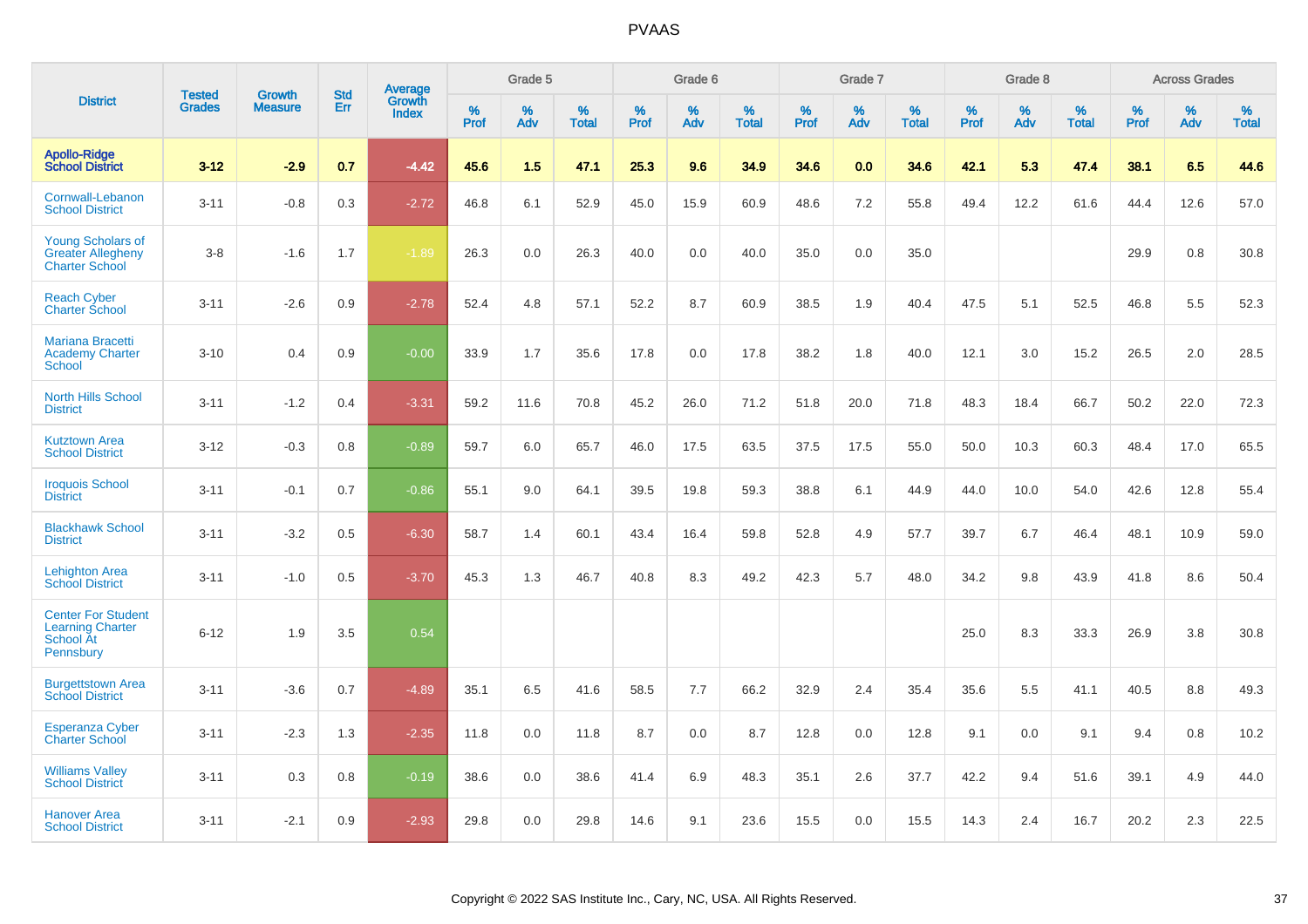|                                                                   | <b>Tested</b> | <b>Growth</b>  | <b>Std</b> | Average                |           | Grade 5  |                   |           | Grade 6  |                   |           | Grade 7  |                   |              | Grade 8  |                   |           | <b>Across Grades</b> |                   |
|-------------------------------------------------------------------|---------------|----------------|------------|------------------------|-----------|----------|-------------------|-----------|----------|-------------------|-----------|----------|-------------------|--------------|----------|-------------------|-----------|----------------------|-------------------|
| <b>District</b>                                                   | <b>Grades</b> | <b>Measure</b> | Err        | Growth<br><b>Index</b> | %<br>Prof | %<br>Adv | %<br><b>Total</b> | %<br>Prof | %<br>Adv | %<br><b>Total</b> | %<br>Prof | %<br>Adv | %<br><b>Total</b> | $\%$<br>Prof | %<br>Adv | %<br><b>Total</b> | %<br>Prof | %<br>Adv             | %<br><b>Total</b> |
| <b>Apollo-Ridge</b><br><b>School District</b>                     | $3 - 12$      | $-2.9$         | 0.7        | $-4.42$                | 45.6      | 1.5      | 47.1              | 25.3      | 9.6      | 34.9              | 34.6      | 0.0      | 34.6              | 42.1         | 5.3      | 47.4              | 38.1      | 6.5                  | 44.6              |
| <b>Tri-Valley School</b><br><b>District</b>                       | $3 - 10$      | $-2.4$         | 0.9        | $-3.85$                | 40.0      | 5.9      | 45.9              | 36.7      | 6.1      | 42.9              | 36.7      | 0.0      | 36.7              | 40.5         | 9.5      | 50.0              | 41.3      | 8.0                  | 49.3              |
| <b>Eugenio Maria De</b><br><b>Hostos Charter</b><br><b>School</b> | $3 - 8$       | $-0.5$         | 1.4        | $-1.78$                | 45.8      | 0.0      | 45.8              | 16.7      | 16.7     | 33.3              | 18.2      | 9.1      | 27.3              | 46.7         | 0.0      | 46.7              | 35.0      | 6.7                  | 41.7              |
| <b>Connellsville Area</b><br><b>School District</b>               | $3 - 11$      | $-2.2$         | 0.4        | $-5.74$                | 34.7      | 3.7      | 38.4              | 32.7      | 6.4      | 39.1              | 27.4      | 5.1      | 32.4              | 33.8         | 3.6      | 37.4              | 33.6      | 5.9                  | 39.6              |
| <b>Springfield School</b><br><b>District</b>                      | $3 - 11$      | $-0.9$         | 0.4        | $-2.85$                | 58.3      | 23.8     | 82.1              | 53.6      | 25.6     | 79.2              | 58.6      | 20.9     | 79.5              | 51.5         | 18.2     | 69.7              | 52.1      | 26.9                 | 78.9              |
| <b>Shaler Area</b><br><b>School District</b>                      | $3 - 11$      | $-4.5$         | 0.4        | $-13.13$               | 52.7      | 5.4      | 58.1              | 39.8      | 10.6     | 50.4              | 50.0      | 7.8      | 57.8              | 46.9         | 12.9     | 59.8              | 46.7      | 13.0                 | 59.7              |
| <b>Purchase Line</b><br><b>School District</b>                    | $3 - 12$      | $-1.5$         | 0.8        | $-2.85$                | 37.2      | 5.9      | 43.1              | 40.9      | 6.1      | 47.0              | 39.4      | 3.0      | 42.4              | 30.9         | 3.6      | 34.6              | 39.8      | 6.3                  | 46.1              |
| <b>Franklin Towne</b><br>Charter<br><b>Elementary School</b>      | $3 - 8$       | $-3.1$         | 1.2        | $-3.10$                | 46.4      | 7.1      | 53.6              | 48.2      | 7.4      | 55.6              | 53.6      | 7.1      | 60.7              | 59.1         | 0.0      | 59.1              | 50.6      | 6.8                  | 57.4              |
| <b>MaST Community</b><br>Charter School II                        | $3 - 10$      | $-4.6$         | 0.7        | $-6.45$                | 41.0      | 3.0      | 44.0              | 38.7      | 4.3      | 43.0              | 50.0      | 5.9      | 55.9              |              |          |                   | 44.5      | 7.0                  | 51.5              |
| Northgate School<br><b>District</b>                               | $3 - 11$      | $-1.4$         | 0.8        | $-4.26$                | 60.8      | 3.9      | 64.7              | 59.0      | 11.5     | 70.5              | 36.1      | 9.8      | 45.9              | 37.5         | 17.9     | 55.4              | 45.5      | 12.8                 | 58.3              |
| Washington<br><b>School District</b>                              | $3 - 11$      | $-1.7$         | 0.7        | $-3.97$                | 44.7      | 0.0      | 44.7              | 39.6      | 6.2      | 45.8              | 28.0      | 1.2      | 29.3              | 23.5         | 1.5      | 25.0              | 35.4      | 3.1                  | 38.6              |
| <b>Arts Academy</b><br>Elementary<br><b>Charter School</b>        | $3-5$         | 0.9            | 2.0        | 0.44                   | 31.6      | 0.0      | 31.6              |           |          |                   |           |          |                   |              |          |                   | 31.8      | 2.3                  | 34.1              |
| <b>Laurel Highlands</b><br><b>School District</b>                 | $3 - 11$      | $-1.7$         | 0.5        | $-3.99$                | 43.1      | 4.4      | 47.5              | 39.4      | 11.6     | 51.0              | 35.7      | 2.9      | 38.6              | 37.8         | 5.5      | 43.3              | 39.8      | 9.6                  | 49.4              |
| <b>Coatesville Area</b><br><b>School District</b>                 | $3 - 11$      | $-0.4$         | 0.4        | $-1.48$                | 28.2      | 1.6      | 29.8              | 30.3      | 2.8      | 33.1              | 30.8      | 4.4      | 35.2              | 26.3         | 2.9      | 29.3              | 28.5      | 3.0                  | 31.5              |
| <b>Blacklick Valley</b><br><b>School District</b>                 | $3 - 11$      | $-0.1$         | 1.0        | $-0.87$                | 29.6      | 0.0      | 29.6              | 52.6      | 7.9      | 60.5              | 35.4      | 0.0      | 35.4              | 34.2         | 0.0      | 34.2              | 43.2      | 3.7                  | 46.9              |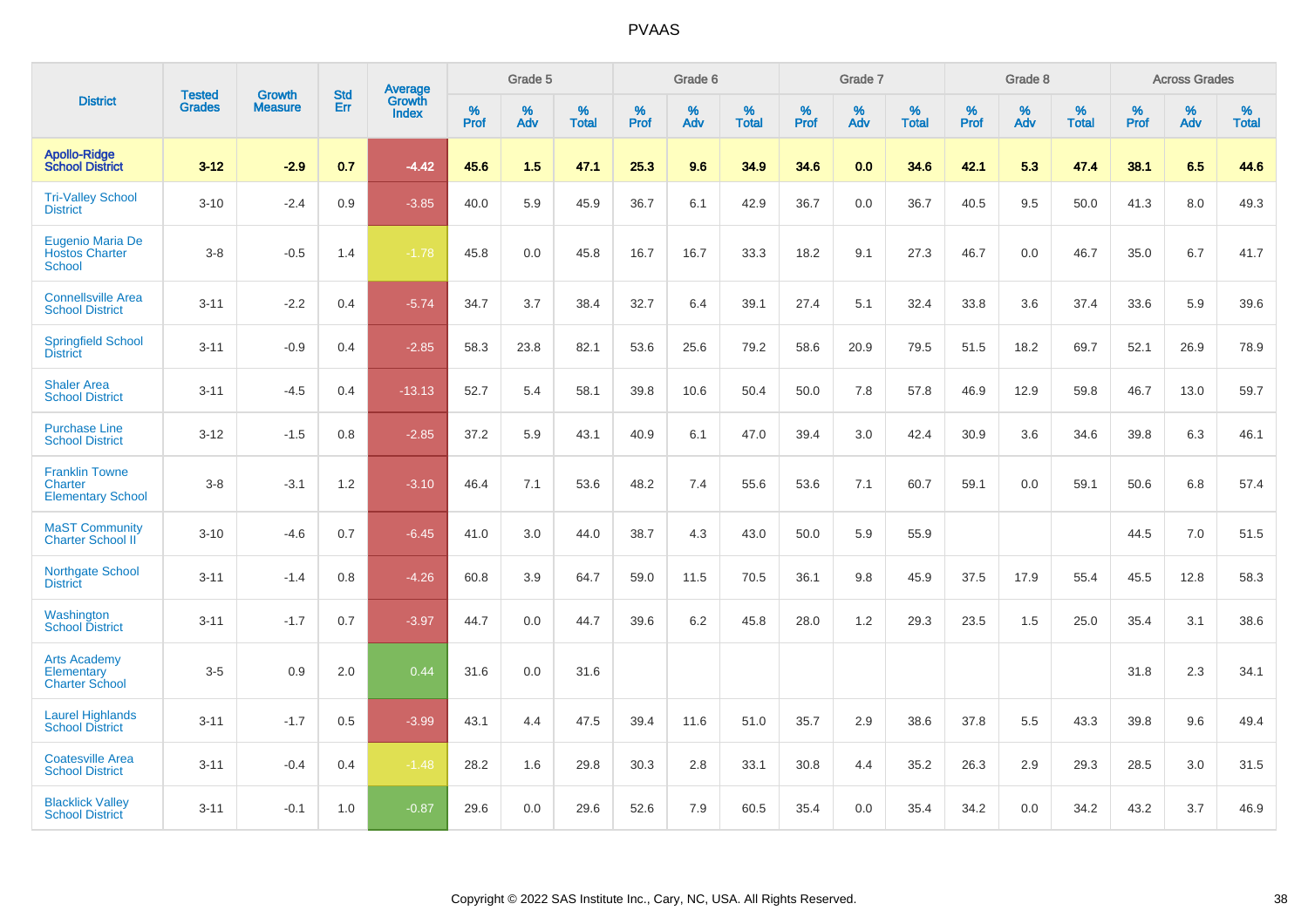|                                                                       | <b>Tested</b> | <b>Growth</b>  | <b>Std</b> | Average                |                     | Grade 5  |                   |              | Grade 6  |                   |              | Grade 7  |                   |              | Grade 8  |                   |           | <b>Across Grades</b> |                   |
|-----------------------------------------------------------------------|---------------|----------------|------------|------------------------|---------------------|----------|-------------------|--------------|----------|-------------------|--------------|----------|-------------------|--------------|----------|-------------------|-----------|----------------------|-------------------|
| <b>District</b>                                                       | <b>Grades</b> | <b>Measure</b> | Err        | Growth<br><b>Index</b> | $\%$<br><b>Prof</b> | %<br>Adv | %<br><b>Total</b> | $\%$<br>Prof | %<br>Adv | %<br><b>Total</b> | $\%$<br>Prof | %<br>Adv | %<br><b>Total</b> | $\%$<br>Prof | %<br>Adv | %<br><b>Total</b> | %<br>Prof | %<br>Adv             | %<br><b>Total</b> |
| <b>Apollo-Ridge</b><br><b>School District</b>                         | $3 - 12$      | $-2.9$         | 0.7        | $-4.42$                | 45.6                | 1.5      | 47.1              | 25.3         | 9.6      | 34.9              | 34.6         | 0.0      | 34.6              | 42.1         | 5.3      | 47.4              | 38.1      | 6.5                  | 44.6              |
| Waynesboro Area<br><b>School District</b>                             | $3 - 12$      | $-2.8$         | 0.4        | $-7.51$                | 42.9                | 6.1      | 49.0              | 38.4         | 14.0     | 52.4              | 37.6         | 7.1      | 44.7              | 37.5         | 12.8     | 50.3              | 41.0      | 12.0                 | 52.9              |
| <b>Perseus House</b><br><b>Charter School Of</b><br><b>Excellence</b> | $6 - 11$      | $-0.9$         | 1.2        | $-1.85$                |                     |          |                   | 4.8          | 0.0      | 4.8               | 20.4         | 0.0      | 20.4              | 22.7         | 1.5      | 24.2              | 19.2      | 0.7                  | 19.9              |
| <b>Penn Hills Charter</b><br>School of<br>Entrepreneurship            | $3-8$         | $-1.5$         | 1.0        | $-3.06$                | 27.3                | 0.0      | 27.3              | 37.1         | 8.6      | 45.7              | 34.2         | 0.0      | 34.2              | 45.4         | 0.0      | 45.4              | 40.8      | 6.4                  | 47.2              |
| <b>Titusville Area</b><br><b>School District</b>                      | $3 - 11$      | $-0.4$         | 0.5        | $-0.96$                | 57.4                | 8.5      | 65.9              | 35.0         | 12.6     | 47.6              | 46.2         | 8.3      | 54.6              | 40.6         | 11.6     | 52.2              | 44.1      | 12.1                 | 56.2              |
| <b>Cameron County</b><br><b>School District</b>                       | $3 - 12$      | $-2.6$         | 1.0        | $-2.51$                | 73.3                | 3.3      | 76.7              | 48.7         | 25.6     | 74.4              | 39.0         | 0.0      | 39.0              | 43.2         | 5.4      | 48.6              | 50.4      | 14.0                 | 64.4              |
| <b>Centre Learning</b><br>Community<br><b>Charter School</b>          | $5-8$         | $-1.3$         | 2.1        | $-1.22$                |                     |          |                   |              |          |                   | 37.5         | 12.5     | 50.0              | 47.1         | 11.8     | 58.8              | 51.8      | 16.7                 | 68.5              |
| <b>Windber Area</b><br><b>School District</b>                         | $3 - 11$      | $-1.4$         | 0.7        | $-3.44$                | 49.4                | 13.9     | 63.3              | 49.2         | 14.9     | 64.2              | 49.3         | 9.3      | 58.7              | 57.1         | 10.7     | 67.9              | 49.9      | 11.8                 | 61.7              |
| <b>Moniteau School</b><br><b>District</b>                             | $3 - 11$      | $-1.6$         | 0.7        | $-2.47$                | 43.4                | 7.2      | 50.6              | 33.3         | 19.0     | 52.4              | 32.1         | 6.0      | 38.1              | 44.0         | 1.3      | 45.3              | 40.5      | 10.6                 | 51.1              |
| <b>Carmichaels Area</b><br><b>School District</b>                     | $3 - 10$      | $-2.5$         | 0.8        | $-3.95$                | 35.0                | 1.2      | 36.2              | 25.8         | 7.6      | 33.3              | 33.3         | 1.5      | 34.8              | 35.2         | 1.4      | 36.6              | 32.5      | 3.4                  | 35.9              |
| Springfield<br><b>Township School</b><br><b>District</b>              | $3 - 11$      | $-1.2$         | 0.5        | $-2.84$                | 52.0                | 13.4     | 65.4              | 51.4         | 15.0     | 66.5              | 56.3         | 10.8     | 67.1              | 47.3         | 14.0     | 61.3              | 52.1      | 16.5                 | 68.6              |
| <b>Easton Arts</b><br>Academy<br>Elementary<br><b>Charter School</b>  | $3-5$         | 0.7            | 2.6        | 0.29                   | 45.8                | 4.2      | 50.0              |              |          |                   |              |          |                   |              |          |                   | 37.2      | 4.6                  | 41.9              |
| <b>Camp Hill School</b><br><b>District</b>                            | $3 - 12$      | $-2.3$         | 0.7        | $-3.72$                | 65.4                | 17.3     | 82.7              | 53.3         | 8.0      | 61.3              | 63.7         | 5.5      | 69.2              | 49.6         | 15.3     | 64.9              | 52.7      | 18.6                 | 71.3              |
| <b>Avonworth School</b><br><b>District</b>                            | $3 - 10$      | $-0.8$         | 0.5        | $-1.38$                | 49.6                | 18.0     | 67.6              | 49.6         | 25.6     | 75.2              | 62.3         | 7.7      | 70.0              | 61.0         | 16.1     | 77.1              | 52.4      | 20.5                 | 72.8              |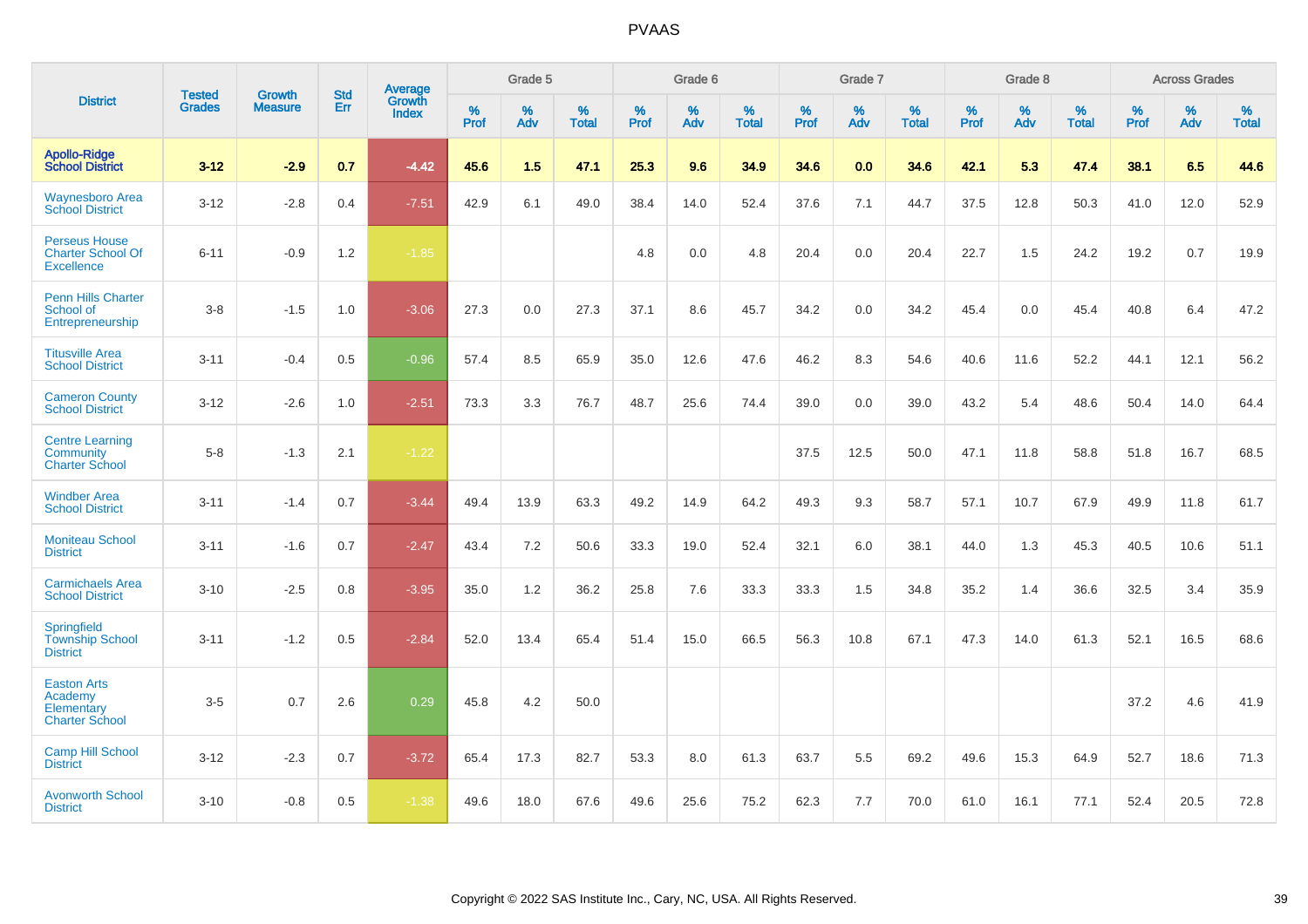|                                                                     | <b>Tested</b> | <b>Growth</b>  | <b>Std</b> | Average                       |           | Grade 5  |                   |           | Grade 6  |                   |           | Grade 7  |                   |           | Grade 8  |                   |           | <b>Across Grades</b> |                   |
|---------------------------------------------------------------------|---------------|----------------|------------|-------------------------------|-----------|----------|-------------------|-----------|----------|-------------------|-----------|----------|-------------------|-----------|----------|-------------------|-----------|----------------------|-------------------|
| <b>District</b>                                                     | <b>Grades</b> | <b>Measure</b> | Err        | <b>Growth</b><br><b>Index</b> | %<br>Prof | %<br>Adv | %<br><b>Total</b> | %<br>Prof | %<br>Adv | %<br><b>Total</b> | %<br>Prof | %<br>Adv | %<br><b>Total</b> | %<br>Prof | %<br>Adv | %<br><b>Total</b> | %<br>Prof | %<br>Adv             | %<br><b>Total</b> |
| <b>Apollo-Ridge</b><br><b>School District</b>                       | $3 - 12$      | $-2.9$         | 0.7        | $-4.42$                       | 45.6      | 1.5      | 47.1              | 25.3      | 9.6      | 34.9              | 34.6      | 0.0      | 34.6              | 42.1      | 5.3      | 47.4              | 38.1      | 6.5                  | 44.6              |
| Independence<br><b>Charter School</b><br>West                       | $3 - 7$       | $-3.2$         | 1.8        | $-2.35$                       | 14.3      | 0.0      | 14.3              | 15.4      | 7.7      | 23.1              | 15.8      | 0.0      | 15.8              |           |          |                   | 15.0      | 2.6                  | 17.7              |
| <b>Keystone</b><br><b>Education Center</b><br><b>Charter School</b> | $3 - 12$      | 0.7            | 3.3        | 0.20                          |           |          |                   |           |          |                   |           |          |                   | 0.0       | 0.0      | 0.0               | 0.0       | 0.0                  | 0.0               |
| <b>Westmont Hilltop</b><br><b>School District</b>                   | $3 - 11$      | $-4.1$         | 0.7        | $-7.50$                       | 40.6      | 3.0      | 43.6              | 36.4      | 12.1     | 48.5              | 47.1      | 1.2      | 48.2              | 56.4      | 4.3      | 60.6              | 41.9      | 9.4                  | 51.2              |
| <b>Greensburg Salem</b><br><b>School District</b>                   | $3 - 11$      | $-1.6$         | 0.5        | $-3.24$                       | 49.7      | 7.2      | 56.9              | 40.1      | 13.8     | 53.9              | 44.0      | 5.5      | 49.4              | 48.3      | 7.2      | 55.6              | 42.8      | 11.4                 | 54.2              |
| Southmoreland<br><b>School District</b>                             | $3 - 11$      | $-3.9$         | 0.6        | $-6.43$                       | 39.6      | 2.1      | 41.7              | 41.4      | 8.1      | 49.6              | 43.1      | 4.6      | 47.7              | 49.5      | 4.8      | 54.4              | 44.6      | 6.8                  | 51.3              |
| <b>Chichester School</b><br><b>District</b>                         | $3 - 11$      | $-4.0$         | 0.7        | $-5.95$                       | 27.3      | 1.1      | 28.4              | 37.2      | 9.0      | 46.2              | 31.2      | 6.2      | 37.5              | 41.1      | 0.0      | 41.1              | 36.7      | 5.7                  | 42.4              |
| Environmental<br><b>Charter School At</b><br><b>Frick Park</b>      | $3-9$         | $-2.5$         | 0.7        | $-4.24$                       | 46.0      | 5.3      | 51.3              | 41.5      | 10.6     | 52.1              | 46.6      | 13.6     | 60.2              | 25.4      | 11.9     | 37.3              | 43.3      | 14.6                 | 57.9              |
| <b>Urban Pathways 6-</b><br>12 Charter School                       | $6 - 11$      | $-0.2$         | 2.1        | $-0.24$                       |           |          |                   |           |          |                   | 22.2      | 0.0      | 22.2              | 0.0       | 0.0      | 0.0               | 15.9      | 0.0                  | 15.9              |
| <b>Commodore Perry</b><br><b>School District</b>                    | $3 - 11$      | $-0.7$         | 1.1        | $-0.81$                       | 64.5      | 12.9     | 77.4              | 41.9      | 6.4      | 48.4              | 48.6      | 8.1      | 56.8              | 37.0      | 25.9     | 63.0              | 48.6      | 13.1                 | 61.8              |
| <b>Fairfield Area</b><br><b>School District</b>                     | $3 - 11$      | $-1.0$         | 0.8        | $-2.16$                       | 50.8      | 3.3      | 54.1              | 44.3      | 6.6      | 50.8              | 45.4      | 1.8      | 47.3              | 37.0      | 5.6      | 42.6              | 45.1      | 9.6                  | 54.6              |
| <b>Ambridge Area</b><br><b>School District</b>                      | $3 - 12$      | $-0.9$         | 0.6        | $-2.18$                       | 40.2      | 8.2      | 48.4              | 36.9      | 12.6     | 49.5              | 36.2      | 8.7      | 44.9              | 37.1      | 6.4      | 43.6              | 37.5      | 12.2                 | 49.7              |
| <b>21st Century Cyber</b><br><b>Charter School</b>                  | $6 - 12$      | $-2.2$         | 0.7        | $-4.36$                       |           |          |                   | 48.2      | 16.7     | 64.9              | 54.9      | 10.5     | 65.4              | 58.0      | 6.7      | 64.7              | 54.2      | 10.8                 | 65.0              |
| <b>Dunmore School</b><br><b>District</b>                            | $3 - 11$      | $-2.2$         | 0.7        | $-4.01$                       | 47.2      | 8.3      | 55.6              | 48.9      | 14.1     | 63.0              | 45.9      | 1.8      | 47.7              | 34.5      | 6.0      | 40.5              | 44.8      | 9.4                  | 54.2              |
| <b>South Park School</b><br><b>District</b>                         | $3 - 11$      | $-0.8$         | 0.6        | $-2.28$                       | 61.4      | 2.4      | 63.9              | 40.6      | 13.2     | 53.8              | 47.5      | 12.5     | 60.0              | 55.8      | 7.7      | 63.5              | 50.5      | 13.2                 | 63.8              |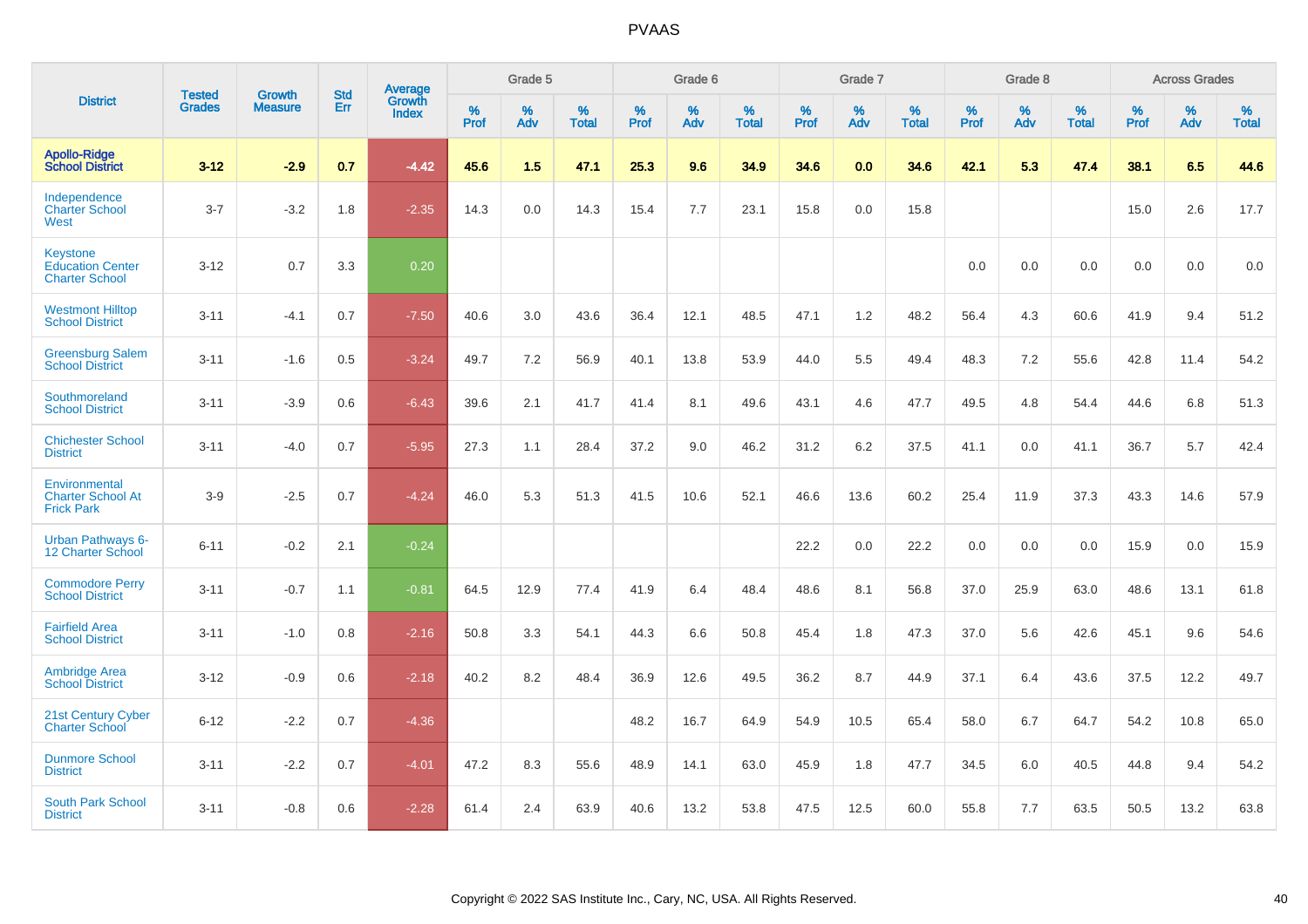|                                                                               | <b>Tested</b> | <b>Growth</b>  | <b>Std</b> | Average         |              | Grade 5  |                   |              | Grade 6  |                   |              | Grade 7  |                   |              | Grade 8  |                   |              | <b>Across Grades</b> |                   |
|-------------------------------------------------------------------------------|---------------|----------------|------------|-----------------|--------------|----------|-------------------|--------------|----------|-------------------|--------------|----------|-------------------|--------------|----------|-------------------|--------------|----------------------|-------------------|
| <b>District</b>                                                               | <b>Grades</b> | <b>Measure</b> | Err        | Growth<br>Index | $\%$<br>Prof | %<br>Adv | %<br><b>Total</b> | $\%$<br>Prof | %<br>Adv | %<br><b>Total</b> | $\%$<br>Prof | %<br>Adv | %<br><b>Total</b> | $\%$<br>Prof | %<br>Adv | %<br><b>Total</b> | $\%$<br>Prof | $\%$<br>Adv          | %<br><b>Total</b> |
| <b>Apollo-Ridge</b><br><b>School District</b>                                 | $3 - 12$      | $-2.9$         | 0.7        | $-4.42$         | 45.6         | 1.5      | 47.1              | 25.3         | 9.6      | 34.9              | 34.6         | 0.0      | 34.6              | 42.1         | 5.3      | 47.4              | 38.1         | 6.5                  | 44.6              |
| <b>Ridley School</b><br><b>District</b>                                       | $3 - 12$      | $-0.9$         | 0.4        | $-3.09$         | 49.2         | 5.6      | 54.8              | 38.5         | 12.4     | 50.9              | 39.6         | 5.9      | 45.6              | 41.1         | 7.5      | 48.6              | 42.4         | 10.0                 | 52.4              |
| <b>Nazareth Area</b><br><b>School District</b>                                | $3 - 11$      | $-2.5$         | 0.4        | $-6.40$         | 49.2         | 5.5      | 54.7              | 43.3         | 23.0     | 66.3              | 56.0         | 8.6      | 64.7              | 51.9         | 8.5      | 60.5              | 48.6         | 14.4                 | 63.0              |
| Philipsburg-<br>Osceola Area<br><b>School District</b>                        | $3 - 11$      | $-4.8$         | 0.6        | $-8.12$         | 45.5         | 6.5      | 52.0              | 41.3         | 11.9     | 53.2              | 35.2         | 2.4      | 37.6              | 33.0         | 6.2      | 39.2              | 40.7         | 11.1                 | 51.8              |
| New Kensington-<br><b>Arnold School</b><br><b>District</b>                    | $3 - 11$      | $-1.0$         | 0.7        | $-1.97$         | 22.5         | 0.9      | 23.4              | 20.6         | 10.3     | 30.8              | 27.0         | 0.0      | 27.0              | 26.4         | 3.4      | 29.9              | 27.1         | 4.2                  | 31.3              |
| <b>Roberto Clemente</b><br><b>Charter School</b>                              | $3 - 12$      | $-5.1$         | 1.0        | $-5.25$         | 19.4         | 0.0      | 19.4              | 23.1         | 5.1      | 28.2              | 11.6         | 0.0      | 11.6              | 12.2         | 0.0      | 12.2              | 15.5         | 1.7                  | 17.2              |
| Widener<br>Partnership<br><b>Charter School</b>                               | $3 - 7$       | $-1.6$         | 1.1        | $-2.26$         | 4.6          | 0.0      | 4.6               | 15.8         | 2.6      | 18.4              | 14.0         | 0.0      | 14.0              |              |          |                   | 9.6          | 1.4                  | 11.0              |
| <b>West York Area</b><br><b>School District</b>                               | $3 - 12$      | $-1.4$         | 0.5        | $-2.97$         | 36.0         | 4.4      | 40.4              | 38.5         | 9.3      | 47.8              | 35.9         | 5.3      | 41.2              | 41.2         | 5.2      | 46.4              | 37.8         | 8.4                  | 46.2              |
| <b>Mastery Charter</b><br>School-Francis D.<br><b>Pastorius</b><br>Elementary | $3-8$         | $-1.7$         | 1.5        | $-1.76$         | 3.8          | 0.0      | 3.8               | 28.6         | 3.6      | 32.1              | 22.7         | 0.0      | 22.7              |              |          |                   | 14.3         | 0.8                  | 15.1              |
| <b>Deep Roots</b><br><b>Charter School</b>                                    | $3-6$         | $-2.5$         | 1.4        | $-2.18$         | 18.2         | 0.0      | 18.2              | 19.0         | 2.4      | 21.4              |              |          |                   |              |          |                   | 19.2         | 0.7                  | 19.9              |
| <b>Arts Academy</b><br><b>Charter School</b>                                  | $5 - 8$       | $-3.5$         | 1.1        | $-3.11$         | 41.2         | 0.0      | 41.2              | 46.7         | 2.2      | 48.9              | 49.1         | 1.9      | 50.9              | 45.2         | 3.2      | 48.4              | 46.6         | 2.0                  | 48.6              |
| <b>Council Rock</b><br><b>School District</b>                                 | $3 - 11$      | $-2.3$         | $0.2\,$    | $-9.78$         | 58.1         | 8.8      | 66.9              | 49.7         | 26.1     | 75.9              | 52.3         | 13.9     | 66.2              | 46.6         | 14.5     | 61.1              | 50.8         | 17.6                 | 68.4              |
| <b>Propel Charter</b><br><b>School-Montour</b>                                | $3 - 10$      | $-1.8$         | 0.8        | $-2.37$         | 18.0         | 0.0      | 18.0              | 22.7         | 3.0      | 25.8              | 21.5         | 0.0      | 21.5              | 23.4         | 3.1      | 26.6              | 21.5         | 3.2                  | 24.7              |
| <b>Mastery Charter</b><br>School-Mann<br>Campus                               | $3-6$         | $-2.7$         | 1.7        | $-1.86$         | 16.7         | 0.0      | 16.7              | 27.8         | 0.0      | 27.8              |              |          |                   |              |          |                   | 18.4         | 0.0                  | 18.4              |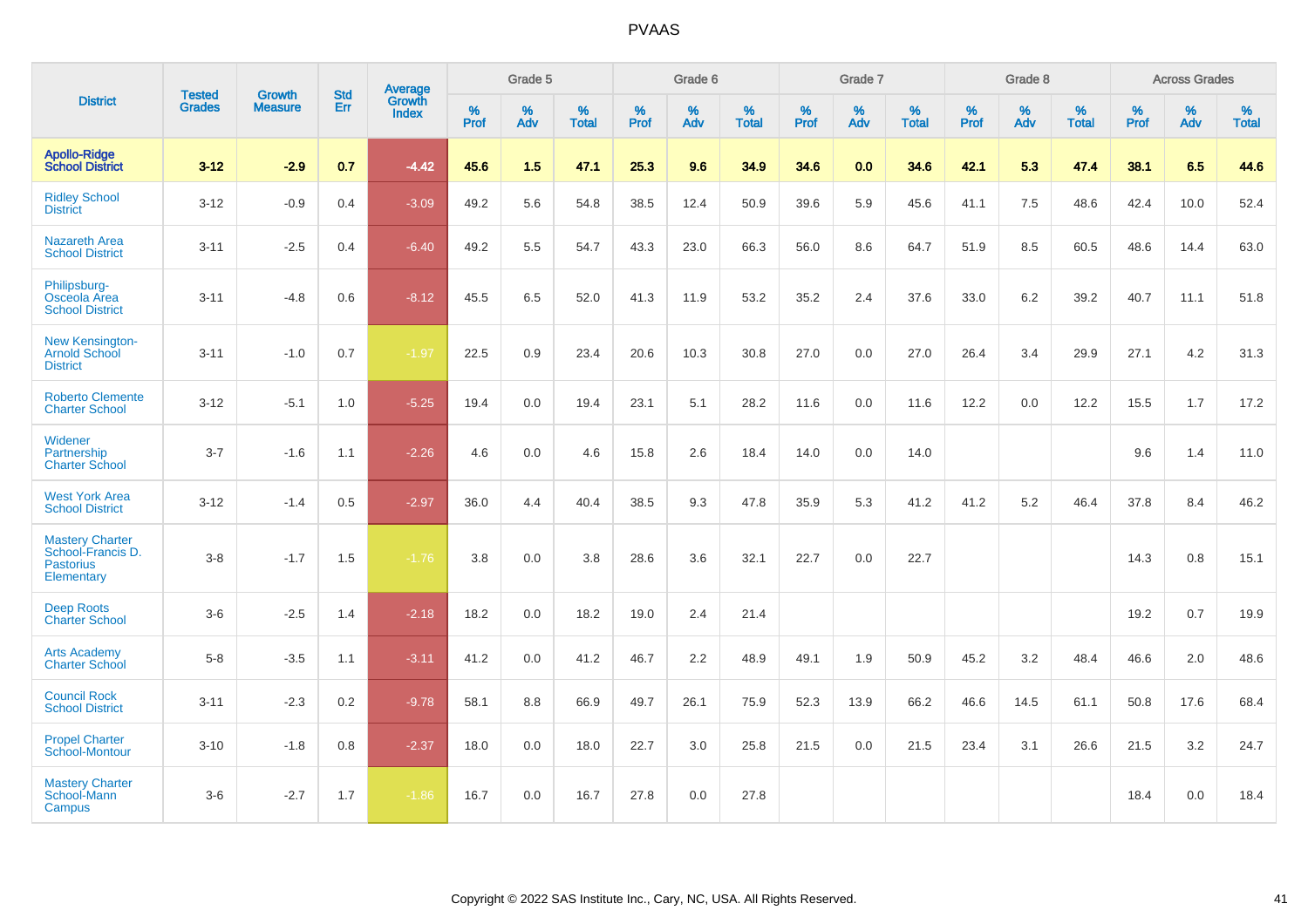|                                                                 |                                |                                 | <b>Std</b> | Average                |              | Grade 5  |                   |              | Grade 6  |                   |              | Grade 7  |                   |                     | Grade 8  |                   |                     | <b>Across Grades</b> |                   |
|-----------------------------------------------------------------|--------------------------------|---------------------------------|------------|------------------------|--------------|----------|-------------------|--------------|----------|-------------------|--------------|----------|-------------------|---------------------|----------|-------------------|---------------------|----------------------|-------------------|
| <b>District</b>                                                 | <b>Tested</b><br><b>Grades</b> | <b>Growth</b><br><b>Measure</b> | Err        | Growth<br><b>Index</b> | $\%$<br>Prof | %<br>Adv | %<br><b>Total</b> | $\%$<br>Prof | %<br>Adv | %<br><b>Total</b> | $\%$<br>Prof | %<br>Adv | %<br><b>Total</b> | $\%$<br><b>Prof</b> | %<br>Adv | %<br><b>Total</b> | $\%$<br><b>Prof</b> | %<br>Adv             | %<br><b>Total</b> |
| <b>Apollo-Ridge</b><br><b>School District</b>                   | $3 - 12$                       | $-2.9$                          | 0.7        | $-4.42$                | 45.6         | 1.5      | 47.1              | 25.3         | 9.6      | 34.9              | 34.6         | 0.0      | 34.6              | 42.1                | 5.3      | 47.4              | 38.1                | 6.5                  | 44.6              |
| <b>Dover Area School</b><br><b>District</b>                     | $3 - 12$                       | $-1.0$                          | 0.4        | $-2.38$                | 48.0         | 4.8      | 52.8              | 41.4         | 17.1     | 58.6              | 48.6         | 7.1      | 55.7              | 44.7                | 5.7      | 50.4              | 44.8                | 10.8                 | 55.6              |
| Pennsylvania<br><b>Leadership Charter</b><br><b>School</b>      | $3 - 11$                       | $-1.6$                          | 0.5        | $-3.16$                | 59.1         | 11.7     | 70.8              | 51.3         | 16.2     | 67.5              | 43.2         | 14.2     | 57.4              | 48.7                | 11.8     | 60.5              | 49.6                | 15.0                 | 64.6              |
| <b>Mount Carmel</b><br><b>Area School</b><br><b>District</b>    | $3 - 11$                       | $-2.5$                          | 0.6        | $-4.10$                | 36.9         | 1.8      | 38.7              | 31.3         | 7.8      | 39.1              | 30.6         | 0.0      | 30.6              | 29.0                | 2.6      | 31.6              | 32.7                | 4.4                  | 37.2              |
| <b>MaST Community</b><br><b>Charter School III</b>              | $3-6$                          | $-0.7$                          | 0.8        | $-0.88$                | 25.8         | 0.8      | 26.5              | 30.0         | 6.9      | 36.9              |              |          |                   |                     |          |                   | 28.3                | 6.5                  | 34.8              |
| Independence<br><b>Charter School</b>                           | $3 - 8$                        | $-2.1$                          | 0.7        | $-3.23$                | 28.8         | 9.6      | 38.4              | 39.0         | 18.3     | 57.3              | 38.3         | 11.1     | 49.4              | 50.9                | 7.0      | 57.9              | 35.6                | 11.9                 | 47.5              |
| Lampeter-<br><b>Strasburg School</b><br><b>District</b>         | $3 - 12$                       | $-1.0$                          | 0.5        | $-2.99$                | 56.5         | 14.9     | 71.4              | 48.5         | 27.4     | 76.0              | 56.6         | 10.1     | 66.7              | 49.5                | 10.0     | 59.5              | 50.0                | 20.6                 | 70.5              |
| <b>Neshannock</b><br><b>Township School</b><br><b>District</b>  | $3 - 10$                       | $-3.2$                          | 0.7        | $-4.59$                | 56.7         | 8.9      | 65.6              | 57.4         | 20.6     | 77.9              | 62.0         | 14.0     | 76.0              | 51.3                | 6.4      | 57.7              | 55.4                | 13.5                 | 68.9              |
| <b>Baden Academy</b><br><b>Charter School</b>                   | $3-6$                          | $-1.3$                          | 1.1        | $-1.32$                | 47.6         | 1.6      | 49.2              | 46.6         | 10.3     | 56.9              |              |          |                   |                     |          |                   | 42.3                | 7.1                  | 49.4              |
| <b>Lakeview School</b><br><b>District</b>                       | $3 - 11$                       | $-3.2$                          | 0.8        | $-3.93$                | 63.3         | 10.2     | 73.5              | 46.5         | 16.9     | 63.4              | 37.1         | 8.1      | 45.2              | 43.1                | 9.2      | 52.3              | 45.7                | 15.4                 | 61.1              |
| <b>Cocalico School</b><br><b>District</b>                       | $3 - 11$                       | $-2.5$                          | 0.4        | $-5.75$                | 50.2         | 11.9     | 62.2              | 46.0         | 22.6     | 68.5              | 50.7         | 7.0      | 57.6              | 35.9                | 14.1     | 50.0              | 44.9                | 15.8                 | 60.7              |
| La Academia<br>Partnership<br><b>Charter School</b>             | $6 - 11$                       | -4.8                            | 1.8        | $-2.67$                |              |          |                   | 14.3         | 0.0      | 14.3              | 4.2          | 0.0      | 4.2               | 0.0                 | 0.0      | 0.0               | 5.6                 | 0.0                  | 5.6               |
| <b>Forest Hills School</b><br><b>District</b>                   | $3 - 11$                       | $-4.9$                          | 0.6        | $-9.70$                | 53.0         | 4.5      | 57.5              | 48.3         | 6.7      | 55.0              | 30.9         | 3.2      | 34.2              | 22.3                | 2.5      | 24.8              | 39.3                | 7.6                  | 46.9              |
| Commonwealth<br><b>Charter Academy</b><br><b>Charter School</b> | $3 - 10$                       | $-3.1$                          | 0.9        | $-3.75$                | 49.2         | 1.7      | 50.8              | 56.0         | 12.0     | 68.0              | 49.1         | 8.8      | 57.9              | 39.6                | 4.2      | 43.8              | 45.3                | 10.1                 | 55.4              |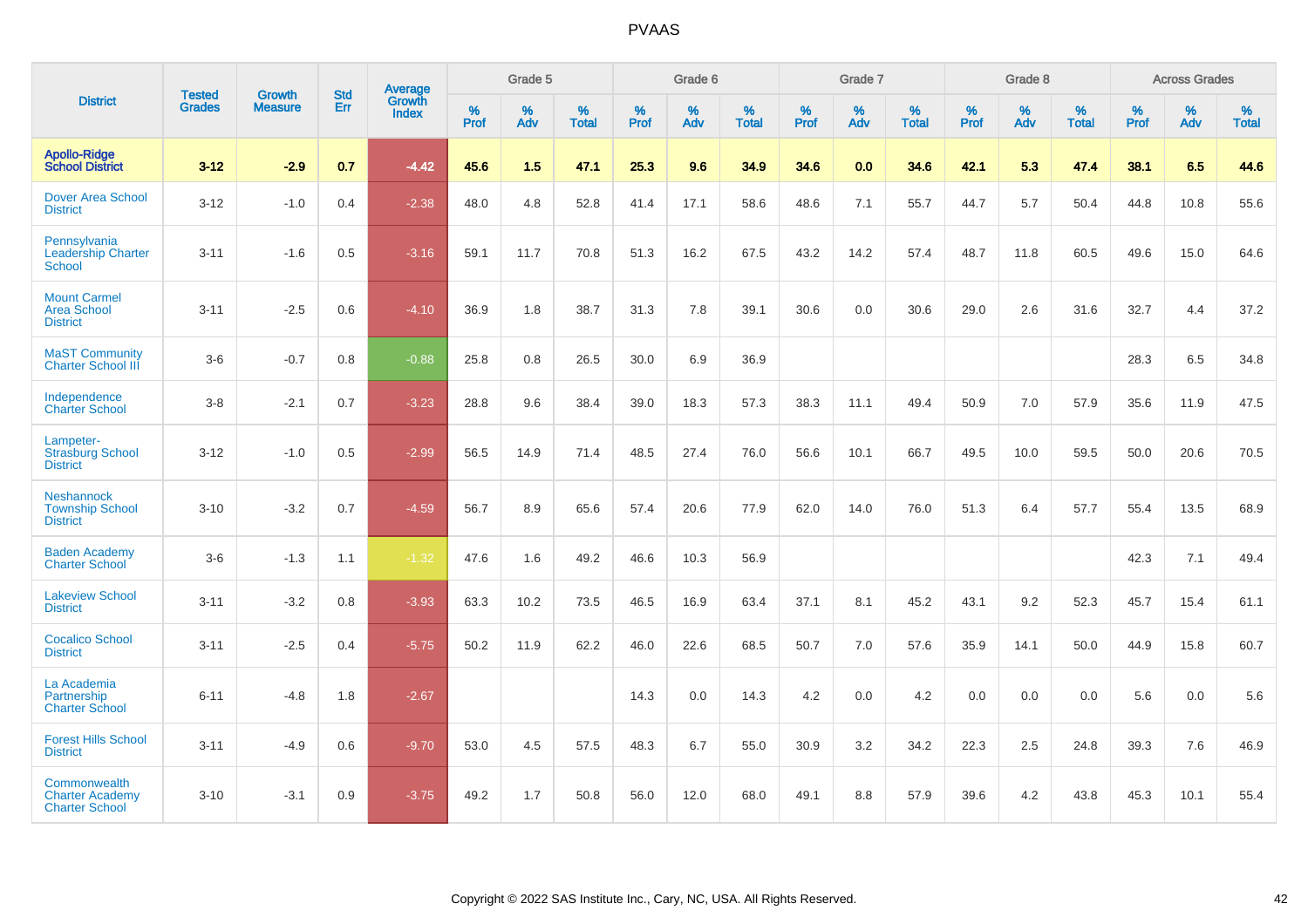|                                                              |                                |                                 | <b>Std</b> | <b>Average</b>         |           | Grade 5  |                   |           | Grade 6  |                   |           | Grade 7  |                   |           | Grade 8  |                   |           | <b>Across Grades</b> |                   |
|--------------------------------------------------------------|--------------------------------|---------------------------------|------------|------------------------|-----------|----------|-------------------|-----------|----------|-------------------|-----------|----------|-------------------|-----------|----------|-------------------|-----------|----------------------|-------------------|
| <b>District</b>                                              | <b>Tested</b><br><b>Grades</b> | <b>Growth</b><br><b>Measure</b> | Err        | Growth<br><b>Index</b> | %<br>Prof | %<br>Adv | %<br><b>Total</b> | %<br>Prof | %<br>Adv | %<br><b>Total</b> | %<br>Prof | %<br>Adv | %<br><b>Total</b> | %<br>Prof | %<br>Adv | %<br><b>Total</b> | %<br>Prof | %<br>Adv             | %<br><b>Total</b> |
| <b>Apollo-Ridge</b><br><b>School District</b>                | $3 - 12$                       | $-2.9$                          | 0.7        | $-4.42$                | 45.6      | 1.5      | 47.1              | 25.3      | 9.6      | 34.9              | 34.6      | 0.0      | 34.6              | 42.1      | 5.3      | 47.4              | 38.1      | 6.5                  | 44.6              |
| <b>Dallas School</b><br><b>District</b>                      | $3 - 11$                       | $-5.2$                          | 0.5        | $-9.60$                | 58.5      | 8.8      | 67.3              | 50.7      | 12.7     | 63.4              | 49.2      | 3.2      | 52.4              | 48.7      | 14.3     | 63.0              | 50.5      | 13.7                 | 64.2              |
| <b>New Day Charter</b><br><b>School</b>                      | $7 - 11$                       | $-1.7$                          | 3.2        | $-0.53$                |           |          |                   |           |          |                   |           |          |                   | 11.1      | 0.0      | 11.1              | 11.1      | 0.0                  | 11.1              |
| <b>Woodland Hills</b><br><b>School District</b>              | $3 - 12$                       | $-3.0$                          | 0.5        | $-6.16$                | 34.1      | 0.6      | 34.7              | 13.8      | 3.4      | 17.2              | 32.5      | 2.6      | 35.0              | 24.8      | 2.0      | 26.7              | 26.7      | 3.7                  | 30.4              |
| <b>Brentwood</b><br><b>Borough School</b><br><b>District</b> | $3 - 11$                       | $-2.1$                          | 0.7        | $-2.85$                | 53.5      | 7.0      | 60.5              | 36.1      | 12.0     | 48.2              | 33.3      | 4.6      | 37.9              | 48.0      | 6.8      | 54.8              | 40.9      | 9.4                  | 50.3              |
| Achievement<br><b>House Charter</b><br><b>School</b>         | $7 - 11$                       | $-3.1$                          | 1.6        | $-1.91$                |           |          |                   |           |          |                   | 52.0      | 0.0      | 52.0              | 48.8      | 7.0      | 55.8              | 50.0      | 4.4                  | 54.4              |
| Southeastern<br><b>Greene School</b><br><b>District</b>      | $3 - 10$                       | $-4.6$                          | 1.0        | $-4.40$                | 44.8      | 17.2     | 62.1              | 42.4      | 12.1     | 54.6              | 36.7      | 6.1      | 42.9              | 48.8      | 2.3      | 51.2              | 41.1      | 14.3                 | 55.4              |
| <b>Wilson School</b><br><b>District</b>                      | $3 - 12$                       | $-3.7$                          | 0.5        | $-7.41$                | 49.3      | 4.2      | 53.5              | 52.1      | 11.6     | 63.7              | 47.6      | 8.4      | 56.0              | 47.8      | 11.1     | 58.9              | 47.0      | 13.2                 | 60.1              |
| <b>Whitehall-Coplay</b><br><b>School District</b>            | $3 - 11$                       | $-1.0$                          | 0.4        | $-2.56$                | 47.1      | 4.6      | 51.7              | 43.0      | 11.2     | 54.1              | 41.3      | 7.8      | 49.1              | 38.2      | 7.1      | 45.4              | 42.6      | 8.9                  | 51.5              |
| <b>Central Cambria</b><br><b>School District</b>             | $3 - 11$                       | $-3.0$                          | 0.6        | $-5.07$                | 59.8      | 11.1     | 70.9              | 33.6      | 13.3     | 46.9              | 48.2      | 4.4      | 52.6              | 38.9      | 4.8      | 43.6              | 44.9      | 10.7                 | 55.6              |
| Octorara Area<br><b>School District</b>                      | $3 - 11$                       | $-3.9$                          | 0.6        | $-6.74$                | 44.6      | 9.1      | 53.6              | 53.3      | 8.3      | 61.7              | 28.9      | 5.2      | 34.1              | 40.5      | 6.0      | 46.6              | 42.6      | 9.0                  | 51.6              |
| Agora Cyber<br><b>Charter School</b>                         | $3 - 11$                       | $-2.5$                          | 0.6        | $-4.31$                | 31.7      | 1.0      | 32.7              | 30.1      | 7.0      | 37.1              | 29.0      | 2.8      | 31.7              | 28.3      | 2.0      | 30.3              | 30.7      | 4.8                  | 35.5              |
| <b>Northwest Area</b><br><b>School District</b>              | $3 - 10$                       | $-2.3$                          | 0.9        | $-2.59$                | 38.6      | 0.0      | 38.6              | 26.7      | 8.3      | 35.0              | 28.0      | 0.0      | 28.0              | 37.0      | 3.7      | 40.7              | 32.5      | 3.1                  | 35.6              |
| <b>Tunkhannock Area</b><br><b>School District</b>            | $3 - 11$                       | $-3.4$                          | 0.5        | $-6.81$                | 29.2      | 2.9      | 32.1              | 35.9      | 12.5     | 48.4              | 33.3      | 3.1      | 36.4              | 40.1      | 8.2      | 48.3              | 36.3      | 6.8                  | 43.0              |
| <b>Bensalem</b><br><b>Township School</b><br><b>District</b> | $3 - 11$                       | $-1.5$                          | 0.3        | $-4.35$                | 24.4      | 3.4      | 27.7              | 32.6      | 7.6      | 40.2              | 29.8      | 4.8      | 34.6              | 31.8      | 6.9      | 38.7              | 28.8      | 6.0                  | 34.8              |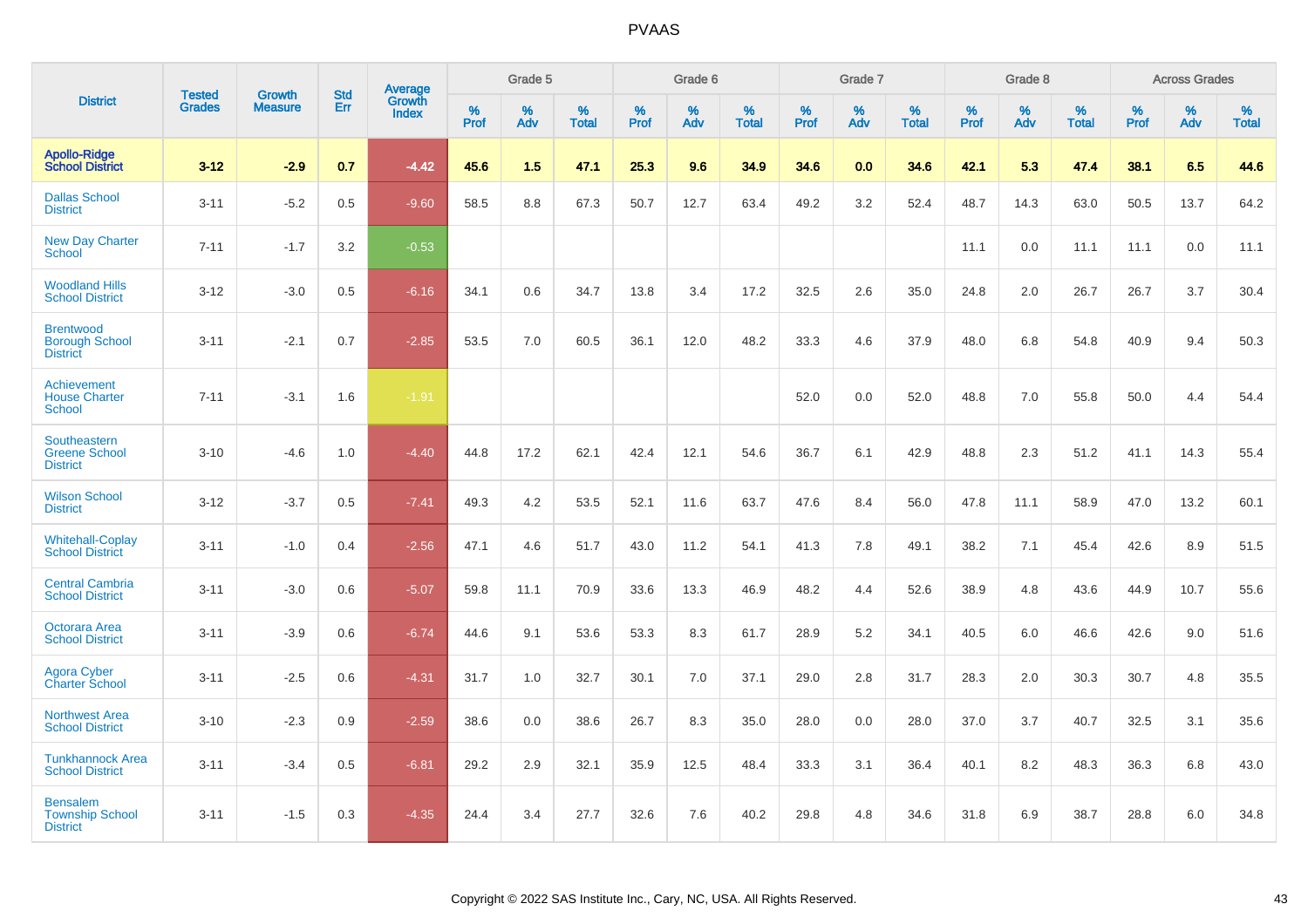|                                                                          | <b>Tested</b> | <b>Growth</b>  | <b>Std</b> | Average<br>Growth |           | Grade 5  |                   |           | Grade 6  |                   |           | Grade 7  |                   |           | Grade 8  |                   |              | <b>Across Grades</b> |                   |
|--------------------------------------------------------------------------|---------------|----------------|------------|-------------------|-----------|----------|-------------------|-----------|----------|-------------------|-----------|----------|-------------------|-----------|----------|-------------------|--------------|----------------------|-------------------|
| <b>District</b>                                                          | <b>Grades</b> | <b>Measure</b> | <b>Err</b> | <b>Index</b>      | %<br>Prof | %<br>Adv | %<br><b>Total</b> | %<br>Prof | %<br>Adv | %<br><b>Total</b> | %<br>Prof | %<br>Adv | %<br><b>Total</b> | %<br>Prof | %<br>Adv | %<br><b>Total</b> | $\%$<br>Prof | %<br>Adv             | %<br><b>Total</b> |
| <b>Apollo-Ridge</b><br><b>School District</b>                            | $3 - 12$      | $-2.9$         | 0.7        | $-4.42$           | 45.6      | 1.5      | 47.1              | 25.3      | 9.6      | 34.9              | 34.6      | 0.0      | 34.6              | 42.1      | 5.3      | 47.4              | 38.1         | 6.5                  | 44.6              |
| <b>Universal Bluford</b><br><b>Charter School</b>                        | $3-6$         | $-2.8$         | 1.2        | $-2.37$           | 19.0      | 0.0      | 19.0              | 23.3      | 0.0      | 23.3              |           |          |                   |           |          |                   | 22.3         | 1.8                  | 24.1              |
| <b>Northampton Area</b><br><b>School District</b>                        | $3 - 11$      | $-4.3$         | 0.7        | $-6.25$           | 39.1      | 8.6      | 47.7              | 34.2      | 19.3     | 53.5              | 27.4      | 6.8      | 34.2              | 40.0      | 5.0      | 45.0              | 42.3         | 12.8                 | 55.1              |
| <b>Brookville Area</b><br><b>School District</b>                         | $3 - 11$      | $-3.3$         | 0.6        | $-5.82$           | 41.6      | 5.9      | 47.5              | 37.1      | 12.4     | 49.4              | 34.4      | 0.8      | 35.2              | 45.0      | 7.3      | 52.3              | 40.4         | 8.7                  | 49.1              |
| <b>Propel Charter</b><br>School-Pitcairn                                 | $3 - 8$       | $-5.3$         | 1.2        | $-4.63$           | 12.1      | 0.0      | 12.1              | 29.6      | 11.1     | 40.7              | 18.2      | 0.0      | 18.2              | 16.7      | 0.0      | 16.7              | 17.3         | 2.5                  | 19.8              |
| Lackawanna Trail<br><b>School District</b>                               | $3 - 10$      | $-3.9$         | 0.8        | $-5.05$           | 50.9      | 3.6      | 54.6              | 38.8      | 14.9     | 53.7              | 45.1      | 5.6      | 50.7              | 31.2      | 3.9      | 35.1              | 43.8         | 10.0                 | 53.8              |
| Salisbury-Elk Lick<br><b>School District</b>                             | $3 - 11$      | $-3.9$         | 1.3        | $-2.93$           | 50.0      | 8.3      | 58.3              | 50.0      | 0.0      | 50.0              | 30.0      | 0.0      | 30.0              | 28.6      | 4.8      | 33.3              | 42.2         | 3.3                  | 45.4              |
| <b>Perkiomen Valley</b><br><b>School District</b>                        | $3 - 11$      | $-3.7$         | 0.3        | $-11.07$          | 53.1      | 15.9     | 69.0              | 52.5      | 21.5     | 74.0              | 51.0      | 12.6     | 63.6              | 48.7      | 12.2     | 60.9              | 51.1         | 18.7                 | 69.8              |
| <b>Yough School</b><br><b>District</b>                                   | $3 - 10$      | $-4.7$         | 0.6        | $-9.77$           | 37.9      | 1.5      | 39.4              | 39.6      | 15.7     | 55.2              | 42.3      | 8.2      | 50.5              | 36.7      | 5.8      | 42.5              | 41.9         | 9.2                  | 51.1              |
| <b>Mastery Charter</b><br>School - Smedley<br>Campus                     | $3-6$         | $-4.0$         | 1.3        | $-3.20$           | 19.2      | 1.9      | 21.2              | 31.0      | 1.7      | 32.8              |           |          |                   |           |          |                   | 21.4         | 2.2                  | 23.6              |
| <b>Executive</b><br><b>Education</b><br><b>Academy Charter</b><br>School | $3 - 10$      | $-5.5$         | 1.6        | $-3.40$           | 10.0      | 0.0      | 10.0              | 12.5      | 6.2      | 18.8              |           |          |                   | 38.1      | 0.0      | 38.1              | 31.4         | 2.9                  | 34.3              |
| <b>East Allegheny</b><br><b>School District</b>                          | $3 - 11$      | $-3.0$         | 0.7        | $-4.43$           | 41.6      | 3.4      | 44.9              | 25.9      | 7.1      | 32.9              | 30.8      | 2.6      | 33.3              | 22.3      | 3.9      | 26.2              | 26.8         | 4.0                  | 30.9              |
| <b>First Philadelphia</b><br>Preparatory<br><b>Charter School</b>        | $3 - 8$       | $-3.5$         | 0.7        | $-5.28$           | 13.7      | 1.0      | 14.7              | 22.8      | 1.1      | 23.9              | 7.6       | 0.0      | 7.6               | 18.9      | 4.0      | 23.0              | 16.4         | 1.6                  | 17.9              |
| <b>East Stroudsburg</b><br><b>Area School</b><br><b>District</b>         | $3 - 11$      | $-4.1$         | 0.5        | $-9.10$           | 43.7      | 1.9      | 45.6              | 40.8      | 9.4      | 50.3              | 41.9      | 3.5      | 45.4              | 32.3      | 5.1      | 37.3              | 36.5         | 7.4                  | 43.9              |
| <b>Garnet Valley</b><br><b>School District</b>                           | $3 - 10$      | $-3.6$         | 0.4        | $-9.46$           | 53.3      | 14.4     | 67.6              | 51.3      | 23.0     | 74.4              | 53.8      | 10.5     | 64.3              | 53.4      | 12.2     | 65.6              | 51.6         | 17.8                 | 69.4              |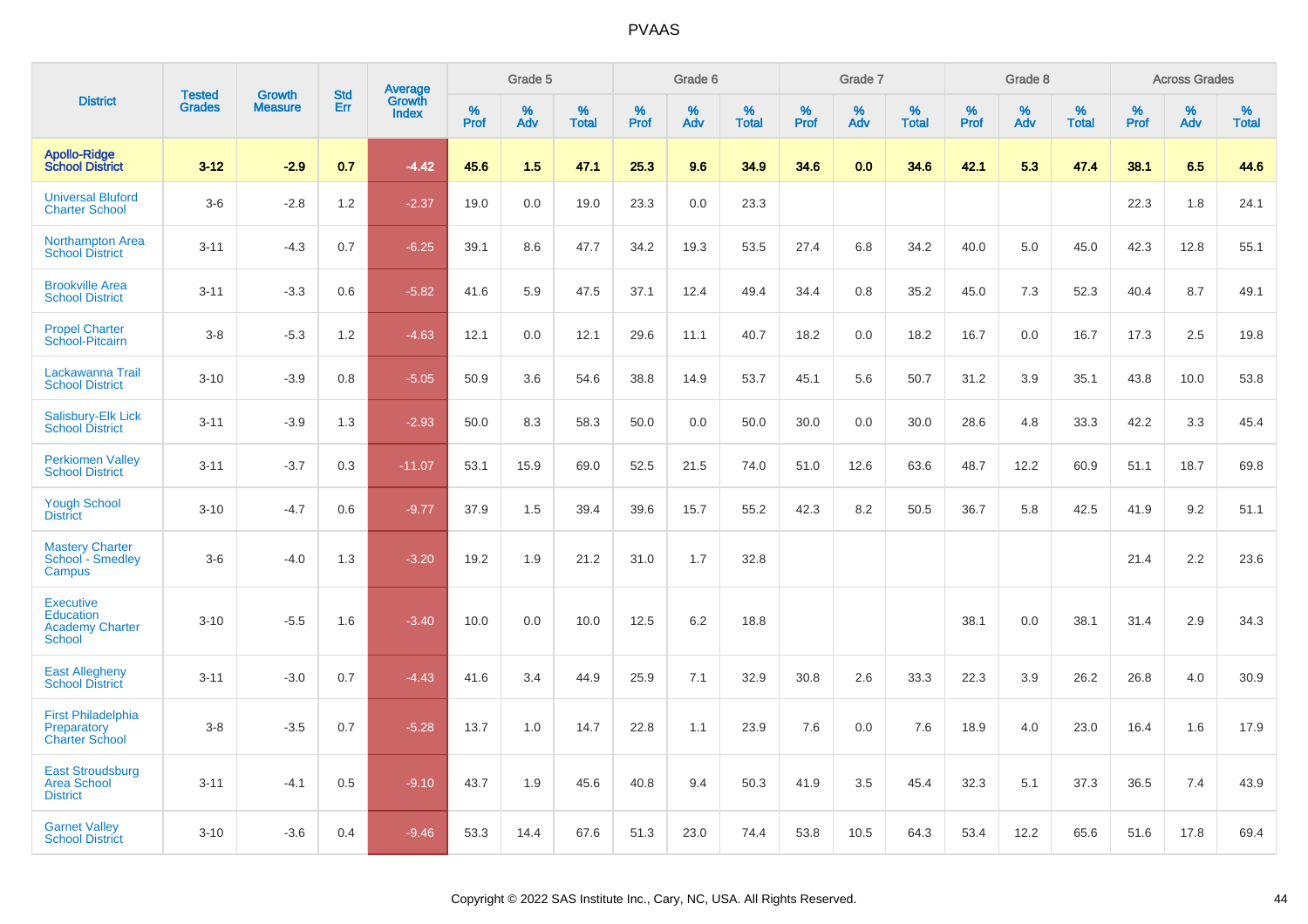|                                                                        |                                | <b>Growth</b>  | <b>Std</b> | Average                |              | Grade 5     |                      |              | Grade 6     |                      |              | Grade 7     |                      |              | Grade 8     |                   |                     | <b>Across Grades</b> |                      |
|------------------------------------------------------------------------|--------------------------------|----------------|------------|------------------------|--------------|-------------|----------------------|--------------|-------------|----------------------|--------------|-------------|----------------------|--------------|-------------|-------------------|---------------------|----------------------|----------------------|
| <b>District</b>                                                        | <b>Tested</b><br><b>Grades</b> | <b>Measure</b> | Err        | Growth<br><b>Index</b> | $\%$<br>Prof | $\%$<br>Adv | $\%$<br><b>Total</b> | $\%$<br>Prof | $\%$<br>Adv | $\%$<br><b>Total</b> | $\%$<br>Prof | $\%$<br>Adv | $\%$<br><b>Total</b> | $\%$<br>Prof | $\%$<br>Adv | %<br><b>Total</b> | $\%$<br><b>Prof</b> | $\%$<br>Adv          | $\%$<br><b>Total</b> |
| <b>Apollo-Ridge</b><br><b>School District</b>                          | $3 - 12$                       | $-2.9$         | 0.7        | $-4.42$                | 45.6         | 1.5         | 47.1                 | 25.3         | 9.6         | 34.9                 | 34.6         | 0.0         | 34.6                 | 42.1         | 5.3         | 47.4              | 38.1                | 6.5                  | 44.6                 |
| <b>Parkland School</b><br><b>District</b>                              | $3 - 11$                       | $-2.9$         | 0.3        | $-10.53$               | 55.6         | 16.6        | 72.1                 | 42.4         | 30.0        | 72.4                 | 50.3         | 17.5        | 67.8                 | 46.6         | 14.9        | 61.4              | 47.1                | 23.4                 | 70.5                 |
| <b>Penn Hills School</b><br><b>District</b>                            | $3 - 11$                       | $-4.6$         | 0.5        | $-9.21$                | 22.2         | 0.0         | 22.2                 | 17.0         | 6.1         | 23.1                 | 13.6         | 1.6         | 15.2                 | 20.7         | 4.3         | 25.0              | 20.9                | 2.9                  | 23.8                 |
| Cheltenham<br><b>School District</b>                                   | $3 - 11$                       | $-2.6$         | 0.6        | $-4.40$                | 43.9         | 13.0        | 56.9                 | 49.5         | 17.8        | 67.3                 | 48.3         | 9.4         | 57.7                 | 35.2         | 7.7         | 42.9              | 44.0                | 14.8                 | 58.8                 |
| <b>Collegium Charter</b><br>School                                     | $3 - 10$                       | $-4.5$         | 0.5        | $-9.56$                | 32.0         | 1.0         | 33.0                 | 26.2         | 4.2         | 30.4                 | 26.3         | 1.1         | 27.4                 | 25.0         | 3.4         | 28.4              | 31.5                | 3.2                  | 34.7                 |
| <b>Wyoming Area</b><br><b>School District</b>                          | $3 - 10$                       | $-4.1$         | 0.6        | $-6.56$                | 58.6         | 6.0         | 64.7                 | 38.8         | 2.9         | 41.8                 | 49.5         | 3.2         | 52.7                 | 35.8         | 9.4         | 45.3              | 43.5                | 7.5                  | 51.1                 |
| Northwestern<br><b>School District</b>                                 | $3 - 11$                       | $-4.4$         | 0.6        | $-6.84$                | 50.0         | 2.1         | 52.1                 | 41.4         | 16.1        | 57.5                 | 42.4         | 1.9         | 44.3                 | 36.4         | 6.4         | 42.7              | 40.4                | 8.1                  | 48.5                 |
| <b>Chartiers Valley</b><br><b>School District</b>                      | $3 - 11$                       | $-3.4$         | 0.4        | $-8.00$                | 51.3         | 6.5         | 57.8                 | 45.9         | 15.3        | 61.2                 | 46.3         | 8.7         | 55.0                 | 42.9         | 7.6         | 50.5              | 47.3                | 10.0                 | 57.4                 |
| <b>Great Valley</b><br><b>School District</b>                          | $3 - 11$                       | $-2.0$         | 0.4        | $-5.13$                | 57.8         | 13.0        | 70.8                 | 43.6         | 32.2        | 75.8                 | 53.2         | 16.6        | 69.8                 | 56.6         | 18.4        | 75.0              | 50.6                | 21.7                 | 72.3                 |
| <b>Ringgold School</b><br><b>District</b>                              | $3 - 11$                       | $-6.9$         | 0.5        | $-14.33$               | 22.7         | 1.2         | 23.9                 | 29.5         | 0.6         | 30.1                 | 21.8         | 3.5         | 25.3                 | 31.7         | 4.3         | 36.0              | 32.2                | 4.3                  | 36.4                 |
| South Allegheny<br><b>School District</b>                              | $3 - 11$                       | $-5.4$         | 0.9        | $-5.76$                | 43.1         | 0.0         | 43.1                 | 32.6         | 6.1         | 38.8                 | 31.6         | 5.3         | 36.8                 | 41.5         | 12.2        | 53.7              | 39.4                | 6.6                  | 46.0                 |
| <b>New Brighton Area</b><br><b>School District</b>                     | $3 - 11$                       | $-4.3$         | 0.6        | $-6.67$                | 37.1         | 4.5         | 41.6                 | 37.0         | 7.0         | 44.0                 | 33.7         | 5.0         | 38.6                 | 27.6         | 3.8         | 31.4              | 32.4                | 4.8                  | 37.2                 |
| <b>Pottstown School</b><br><b>District</b>                             | $3 - 12$                       | $-5.4$         | 0.5        | $-10.46$               | 22.5         | 1.2         | 23.7                 | 20.1         | 2.1         | 22.2                 | 16.9         | 0.6         | 17.5                 | 16.5         | 1.6         | 18.1              | 21.9                | 2.2                  | 24.0                 |
| <b>Jim Thorpe Area</b><br><b>School District</b>                       | $3 - 11$                       | $-3.4$         | 0.6        | $-5.71$                | 45.4         | 2.0         | 47.5                 | 30.8         | 9.4         | 40.2                 | 37.9         | 6.4         | 44.3                 | 37.6         | 5.6         | 43.2              | 38.6                | 8.0                  | 46.6                 |
| <b>Lincoln Park</b><br><b>Performing Arts</b><br><b>Charter School</b> | $7 - 11$                       | $-3.9$         | 1.1        | $-3.56$                |              |             |                      |              |             |                      | 66.1         | 5.4         | 71.4                 | 59.8         | 17.2        | 77.0              | 62.2                | 12.6                 | 74.8                 |
| <b>Propel Charter</b><br>School-Mckeesport                             | $3 - 8$                        | $-7.2$         | 1.0        | $-7.15$                | 36.1         | 0.0         | 36.1                 | 32.4         | 0.0         | 32.4                 | 34.2         | 2.6         | 36.8                 | 29.7         | 2.7         | 32.4              | 32.1                | 1.4                  | 33.5                 |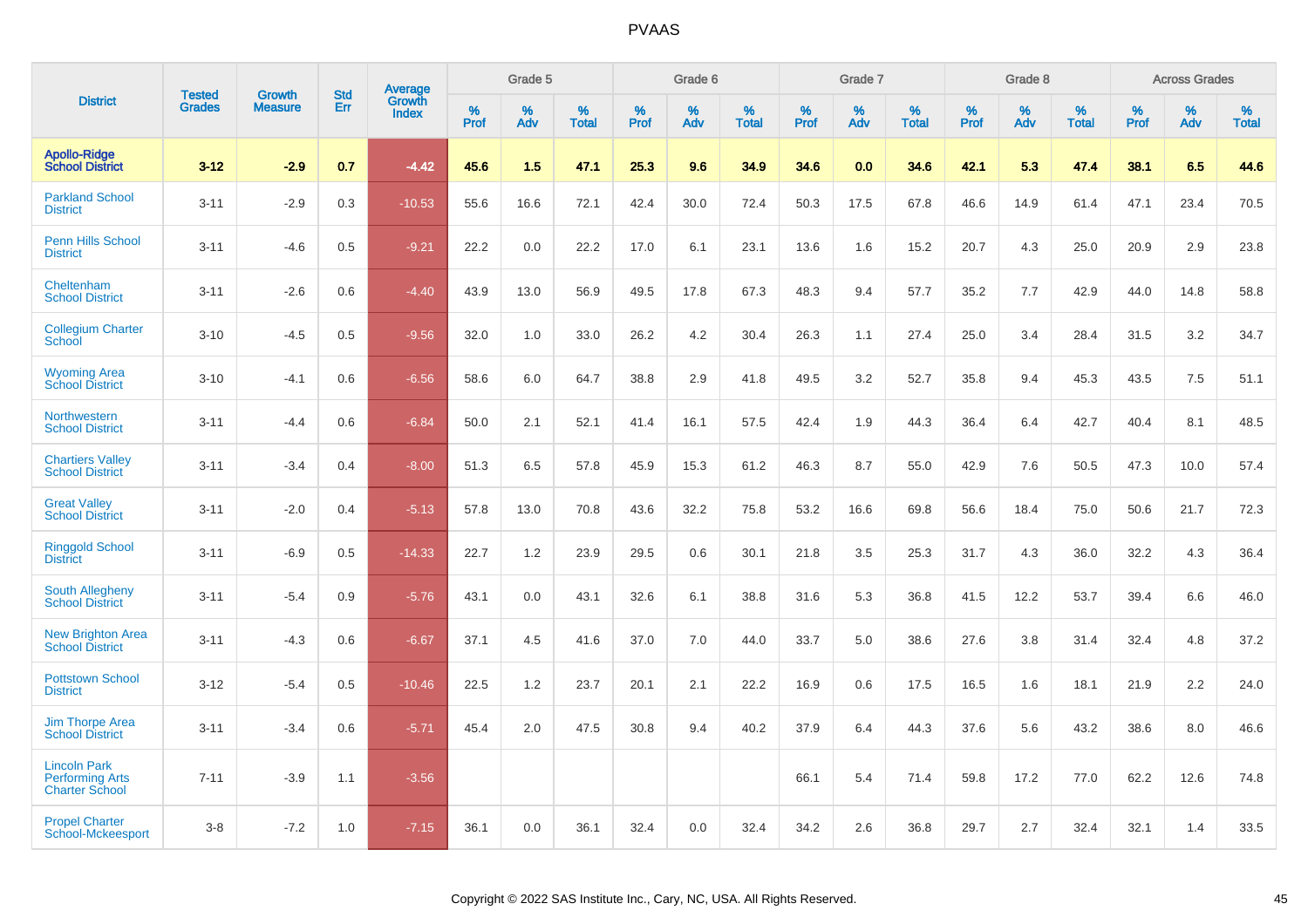|                                                                               | <b>Tested</b> | <b>Growth</b>  | <b>Std</b> | Average                |              | Grade 5  |                   |           | Grade 6  |                   |           | Grade 7  |                   |           | Grade 8  |                   |           | <b>Across Grades</b> |                   |
|-------------------------------------------------------------------------------|---------------|----------------|------------|------------------------|--------------|----------|-------------------|-----------|----------|-------------------|-----------|----------|-------------------|-----------|----------|-------------------|-----------|----------------------|-------------------|
| <b>District</b>                                                               | <b>Grades</b> | <b>Measure</b> | Err        | Growth<br><b>Index</b> | $\%$<br>Prof | %<br>Adv | %<br><b>Total</b> | %<br>Prof | %<br>Adv | %<br><b>Total</b> | %<br>Prof | %<br>Adv | %<br><b>Total</b> | %<br>Prof | %<br>Adv | %<br><b>Total</b> | %<br>Prof | %<br>Adv             | %<br><b>Total</b> |
| <b>Apollo-Ridge</b><br><b>School District</b>                                 | $3 - 12$      | $-2.9$         | 0.7        | $-4.42$                | 45.6         | 1.5      | 47.1              | 25.3      | 9.6      | 34.9              | 34.6      | 0.0      | 34.6              | 42.1      | 5.3      | 47.4              | 38.1      | 6.5                  | 44.6              |
| Montessori<br><b>Regional Charter</b><br>School                               | $3-6$         | $-3.8$         | 1.1        | $-3.39$                | 33.3         | 0.0      | 33.3              | 37.3      | 8.5      | 45.8              |           |          |                   |           |          |                   | 32.2      | 4.5                  | 36.7              |
| <b>Neshaminy School</b><br><b>District</b>                                    | $3 - 11$      | $-2.8$         | 0.3        | $-9.73$                | 49.1         | 6.0      | 55.1              | 46.0      | 14.0     | 60.0              | 44.0      | 7.6      | 51.6              | 41.9      | 9.1      | 51.0              | 44.7      | 12.5                 | 57.2              |
| <b>Wilson Area</b><br><b>School District</b>                                  | $3 - 11$      | $-5.9$         | 0.5        | $-10.96$               | 53.6         | 11.6     | 65.2              | 40.2      | 18.0     | 58.2              | 29.2      | 6.8      | 36.0              | 38.6      | 8.3      | 47.0              | 41.0      | 12.4                 | 53.4              |
| <b>Marple Newtown</b><br><b>School District</b>                               | $3 - 11$      | $-4.5$         | 0.5        | $-9.87$                | 57.0         | 10.9     | 67.8              | 47.9      | 22.8     | 70.6              | 50.8      | 9.4      | 60.2              | 51.2      | 7.2      | 58.4              | 51.2      | 18.8                 | 69.9              |
| <b>Boyertown Area</b><br><b>School District</b>                               | $3 - 11$      | $-3.6$         | 0.4        | $-10.13$               | 45.9         | 6.0      | 51.9              | 38.5      | 13.6     | 52.1              | 46.4      | 12.8     | 59.3              | 42.2      | 8.4      | 50.6              | 42.6      | 10.7                 | 53.4              |
| <b>Maritime Academy</b><br><b>Charter School</b>                              | $3 - 10$      | $-6.3$         | 0.7        | $-9.48$                | 16.3         | 0.0      | 16.3              | 18.1      | 2.4      | 20.5              | 24.1      | 3.4      | 27.6              | 22.7      | 0.0      | 22.7              | 19.4      | 1.9                  | 21.3              |
| <b>Manheim</b><br><b>Township School</b><br><b>District</b>                   | $3 - 12$      | $-2.7$         | 0.3        | $-8.26$                | 48.2         | 17.7     | 65.9              | 40.2      | 34.8     | 75.0              | 50.6      | 15.3     | 65.8              | 42.1      | 17.4     | 59.5              | 45.0      | 24.3                 | 69.3              |
| <b>Erie City School</b><br><b>District</b>                                    | $3 - 12$      | $-2.9$         | 0.3        | $-10.54$               | 17.9         | 0.9      | 18.8              | 15.4      | 2.7      | 18.1              | 16.6      | 1.6      | 18.2              | 18.4      | 2.3      | 20.7              | 17.5      | 2.2                  | 19.8              |
| <b>Inquiry Charter</b><br>School                                              | $3-5$         | $-7.5$         | 2.2        | $-3.42$                | 30.3         | 0.0      | 30.3              |           |          |                   |           |          |                   |           |          |                   | 25.9      | 4.6                  | 30.6              |
| <b>Seneca Valley</b><br><b>School District</b>                                | $3 - 11$      | $-3.6$         | 0.3        | $-12.57$               | 52.6         | 9.8      | 62.4              | 44.4      | 27.6     | 72.0              | 53.0      | 9.8      | 62.9              | 51.1      | 14.5     | 65.6              | 47.2      | 20.2                 | 67.4              |
| <b>Bristol Township</b><br><b>School District</b>                             | $3 - 11$      | $-3.8$         | 0.4        | $-10.35$               | 23.8         | 0.9      | 24.7              | 30.0      | 5.5      | 35.5              | 30.2      | 2.2      | 32.4              | 24.1      | 2.8      | 26.9              | 26.9      | 2.9                  | 29.8              |
| <b>New Castle Area</b><br><b>School District</b>                              | $3 - 12$      | $-5.0$         | 0.4        | $-11.37$               | 19.4         | 0.5      | 19.9              | 18.2      | 4.2      | 22.4              | 18.3      | 0.0      | 18.3              | 20.9      | 0.9      | 21.9              | 17.6      | 1.9                  | 19.5              |
| <b>Urban Academy Of</b><br><b>Greater Pittsburgh</b><br><b>Charter School</b> | $3-5$         | $-8.2$         | 1.9        | $-4.39$                | 21.4         | 2.4      | 23.8              |           |          |                   |           |          |                   |           |          |                   | 20.6      | 1.6                  | 22.2              |
| <b>Pennridge School</b><br><b>District</b>                                    | $3 - 10$      | $-4.2$         | 0.3        | $-14.02$               | 58.0         | 5.4      | 63.4              | 42.6      | 18.6     | 61.3              | 49.7      | 8.2      | 57.8              | 46.2      | 10.0     | 56.1              | 49.6      | 11.6                 | 61.1              |